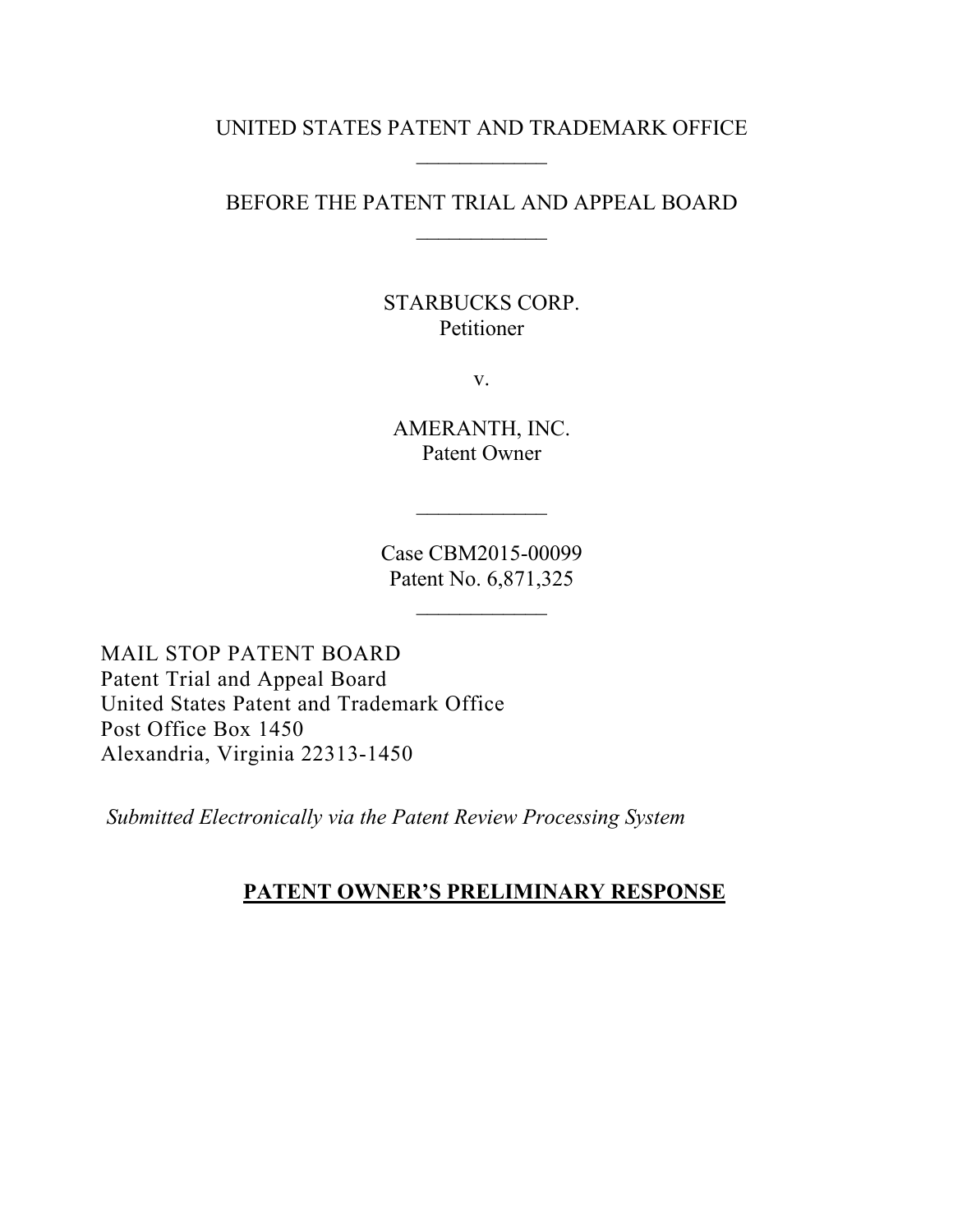# **TABLE OF CONTENTS**

### **Page**

| I.          |                                                                                                                                 |
|-------------|---------------------------------------------------------------------------------------------------------------------------------|
| II.         |                                                                                                                                 |
| Ш.          |                                                                                                                                 |
| IV.         |                                                                                                                                 |
|             |                                                                                                                                 |
|             |                                                                                                                                 |
|             |                                                                                                                                 |
| $V_{\cdot}$ | THE PETITION SHOULD BE REJECTED FOR IMPROPER                                                                                    |
| VI.         |                                                                                                                                 |
|             | A. PO's Proposals In Juxtaposition To Petitioner's Flawed                                                                       |
|             |                                                                                                                                 |
|             |                                                                                                                                 |
|             |                                                                                                                                 |
|             |                                                                                                                                 |
|             |                                                                                                                                 |
|             | 6. "applications and data are synchronized between the central<br>database, at least one wireless handheld computing device, at |
|             | 7. "wireless handheld computing device on which hospitality                                                                     |
|             |                                                                                                                                 |
|             |                                                                                                                                 |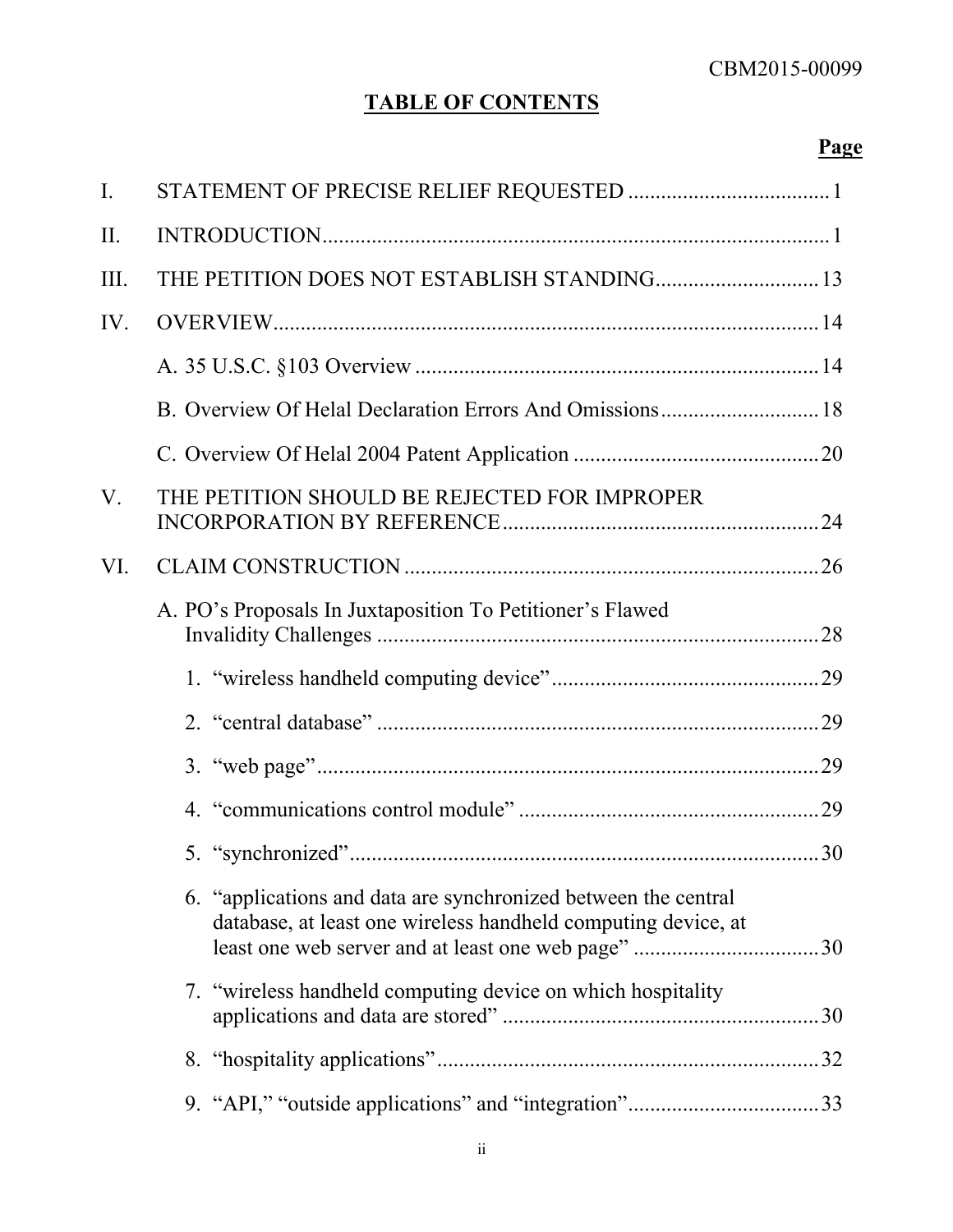| VII.  | PETITIONER HAS NOT SHOWN THAT ANY OF CLAIMS<br>11-13 OR 15 ARE MORE LIKELY THAN NOT INVALID                                       |  |
|-------|-----------------------------------------------------------------------------------------------------------------------------------|--|
|       |                                                                                                                                   |  |
|       |                                                                                                                                   |  |
|       |                                                                                                                                   |  |
|       |                                                                                                                                   |  |
|       |                                                                                                                                   |  |
|       |                                                                                                                                   |  |
|       |                                                                                                                                   |  |
|       |                                                                                                                                   |  |
|       |                                                                                                                                   |  |
|       |                                                                                                                                   |  |
| VIII. | PETITIONER HAS NOT SHOWN THAT ANY OF CLAIMS 11-13                                                                                 |  |
|       |                                                                                                                                   |  |
|       | B. No Challenge Provides A Teaching Or Suggestion Of "A Central<br>Database Containing Hospitality Applications And Data"52       |  |
|       | C. No Challenge Provides Disclosure of A Teaching Or Suggestion<br>Of "Hospitality Applications And Data" Which Are "Stored" On A |  |
|       | D. No Challenge Identifies A Teaching or Suggestion Of "At Least"<br>One Web Page On Which Hospitality Applications And Data Are  |  |
|       | E. No Challenge Provides A Teaching Or Suggestion Of The<br>"Communications Control Module" Functionality Of Claim 12 58          |  |
|       | F. No Challenge Identifies A Teaching Or Suggestion Of "Wherein"                                                                  |  |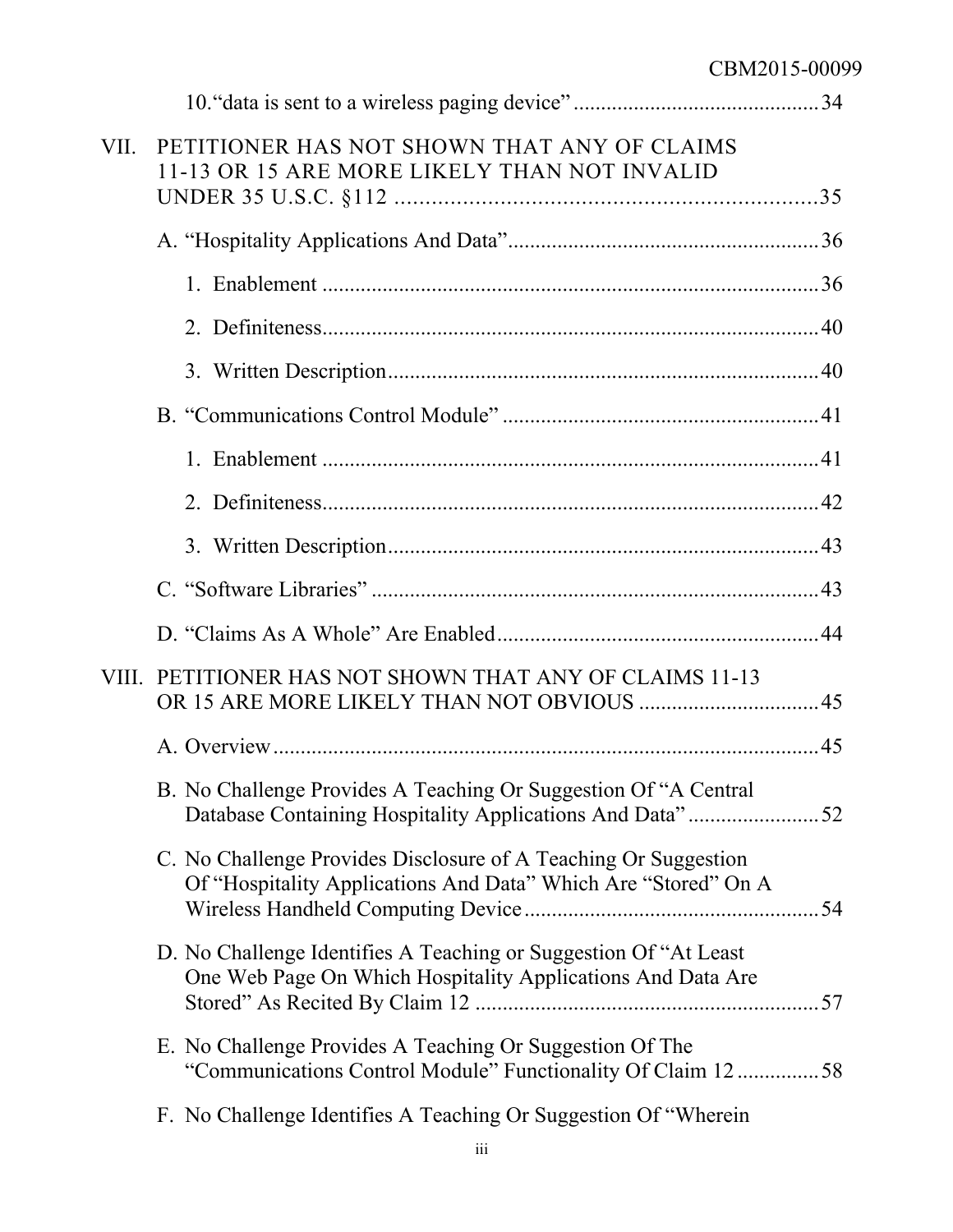|     | Applications And Data Are Synchronized Between The Central Data<br>Base, At Least One Wireless Handheld Computing Device, At Least   |     |
|-----|--------------------------------------------------------------------------------------------------------------------------------------|-----|
|     |                                                                                                                                      |     |
|     | G. No Challenge Provides Disclosure Or Suggestion Of Hospitality<br>Application Functionality As Required By Claims 11-13 And 15  62 |     |
|     |                                                                                                                                      |     |
|     |                                                                                                                                      |     |
|     |                                                                                                                                      |     |
| IX. | PETITIONER HAS NOT SHOWN THAT ANY OF CLAIMS 11-13<br>OR 15 ARE MORE LIKELY THAN NOT INVALID UNDER                                    |     |
|     |                                                                                                                                      | .75 |
|     |                                                                                                                                      | 80  |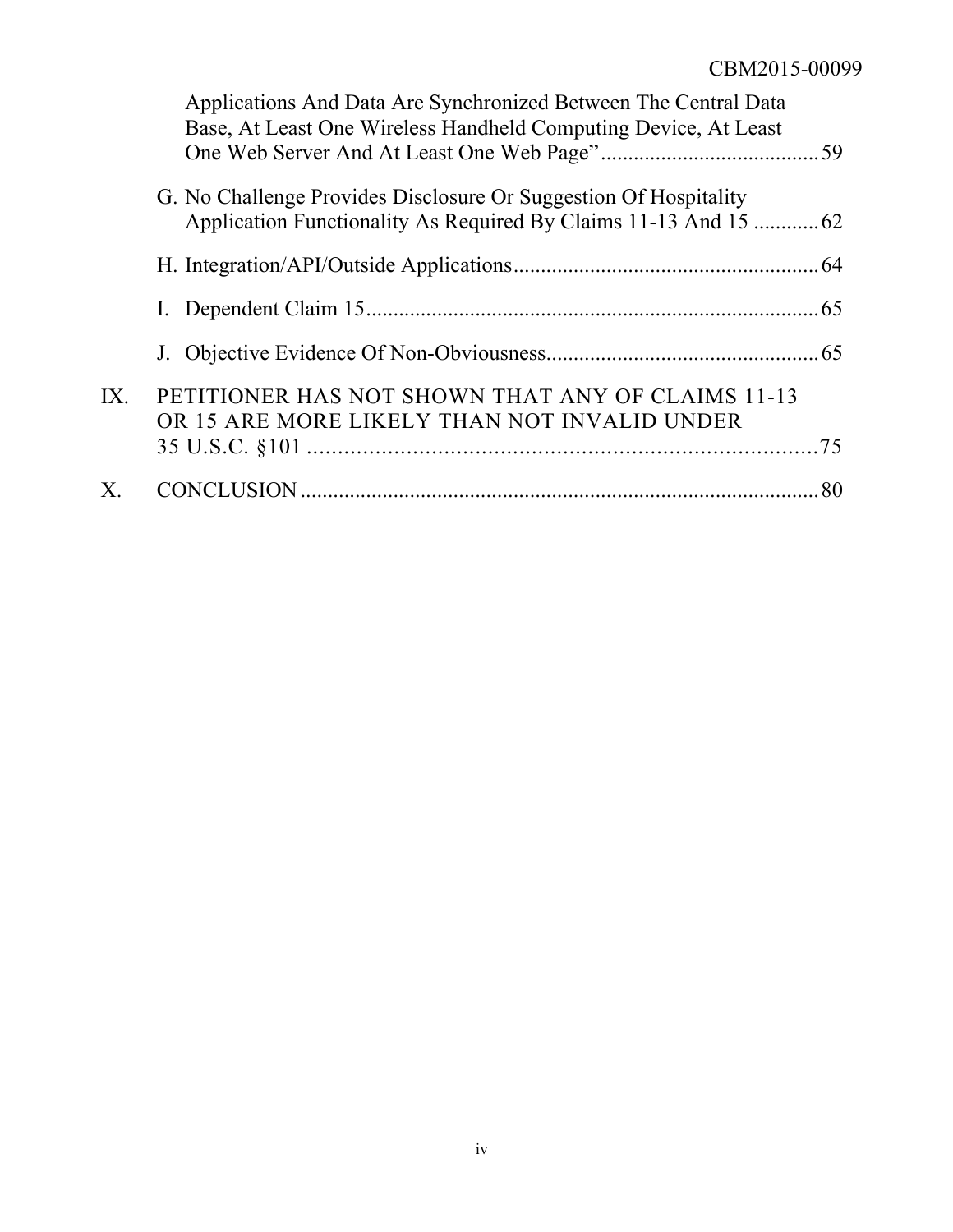# **TABLE OF AUTHORITIES**

# **Page**

## **Cases**

| 415 F.2d 719 (1st Cir. 1969), cert. denied, 396 U.S. 1061 (1970) 68 |
|---------------------------------------------------------------------|
|                                                                     |
|                                                                     |
|                                                                     |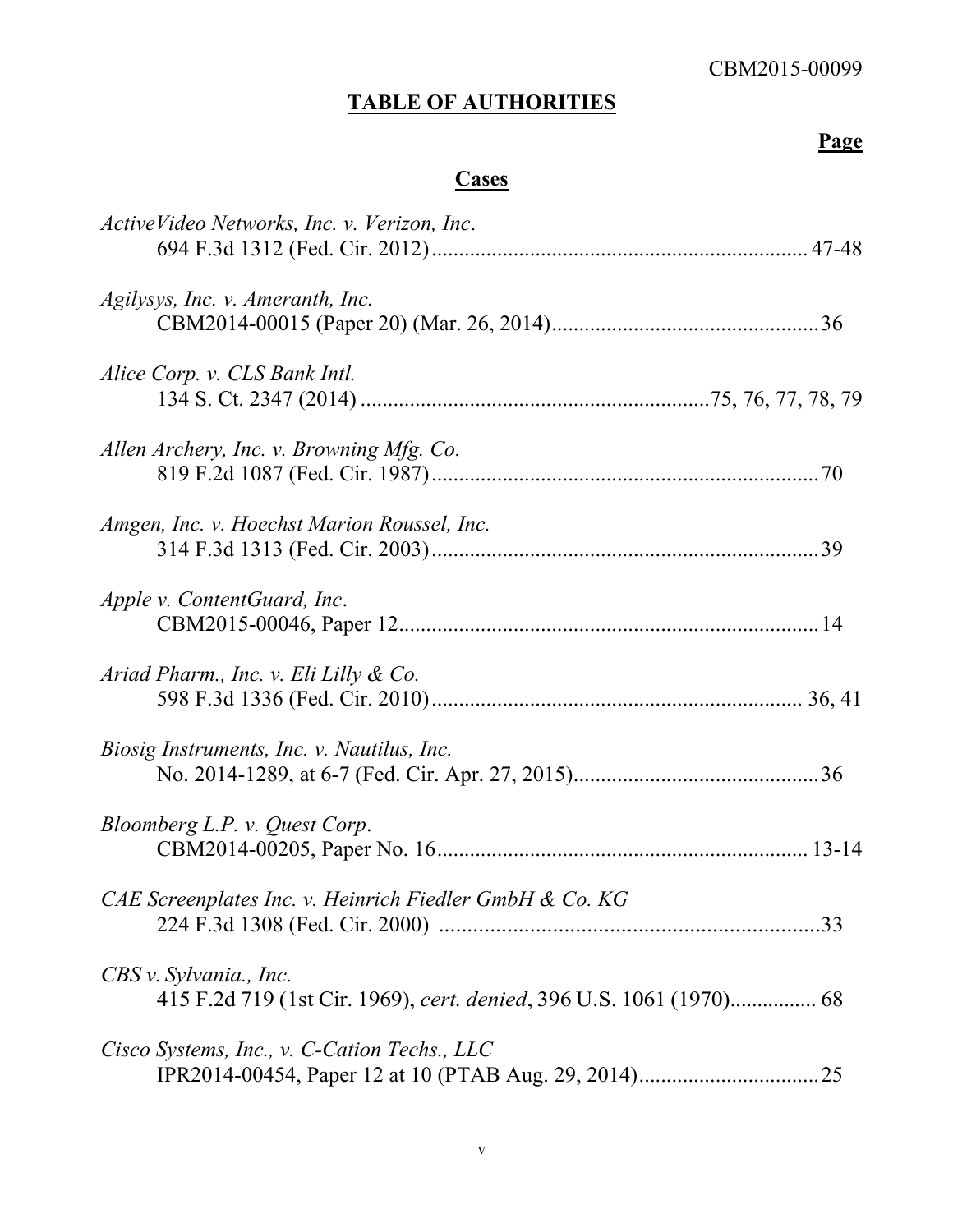| Continental Can Co. v. Monsanto Co.                    |  |
|--------------------------------------------------------|--|
| DDR Holdings, LLC v. Hotels.com, LP                    |  |
| DeSilva v. DiLeonardi                                  |  |
| Falko-Gunter Falkner v. Inglis                         |  |
| Heidelberger v. Hantscho Prods.                        |  |
| Hockerson-Halberstadt, Inc. v. Converse Inc.           |  |
| In re Carroll                                          |  |
| In re Gardner                                          |  |
| In re Geisler                                          |  |
| In re Haruna                                           |  |
| In re Koller                                           |  |
| In re Papst Licensing Digital Camera Patent Litigation |  |
| In re Ratti                                            |  |
| In re Roufett                                          |  |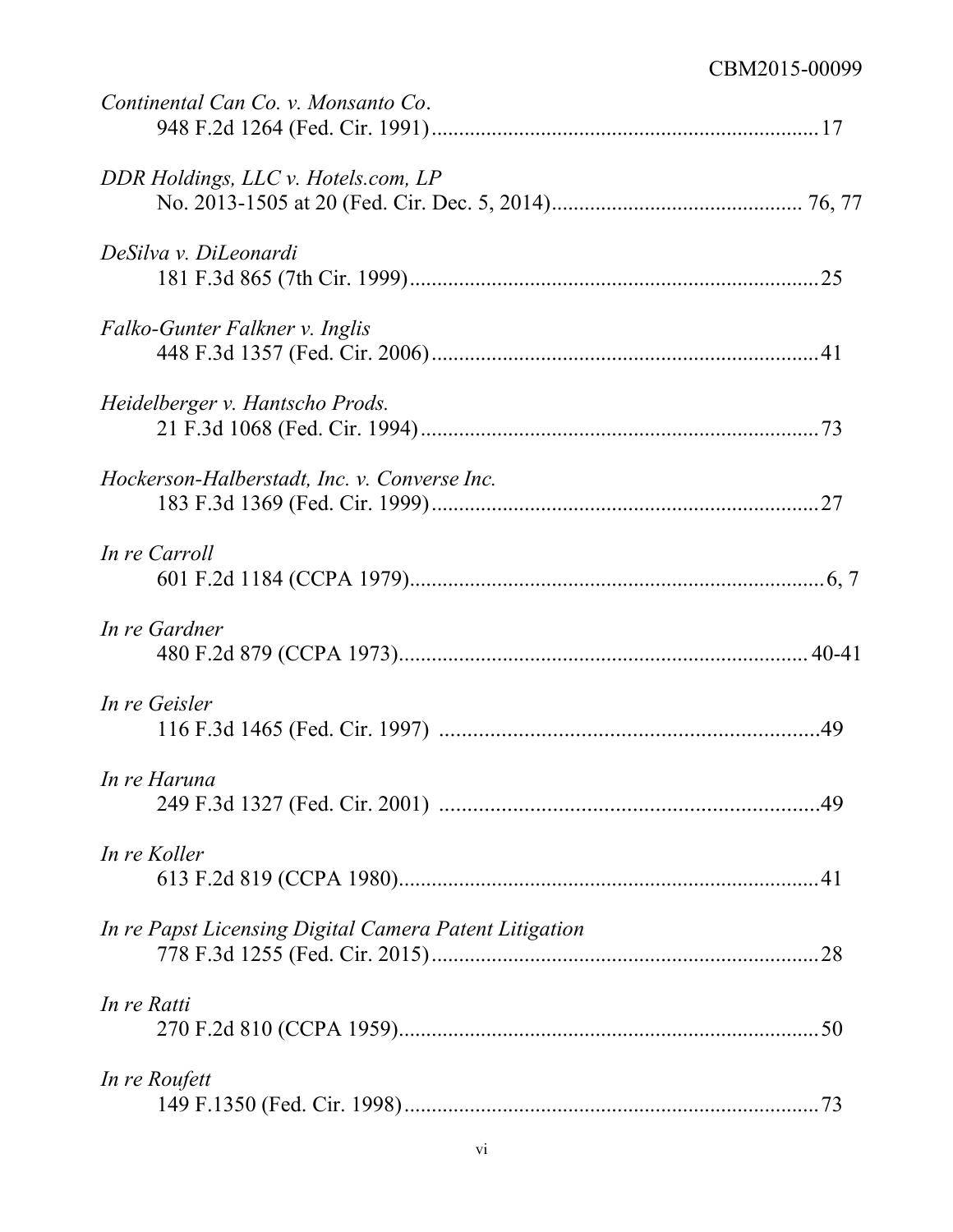| In Re Sponnoble                                  |  |
|--------------------------------------------------|--|
| In re Wands                                      |  |
| Interconnect Planning Corp. v. Feil              |  |
| Johns Hopkins v. CellPro, Inc.                   |  |
| Oakley, Inc. v. Sunglass Hut Int'l               |  |
| Microsoft, Inc. v. Proxyconn, Inc.               |  |
| Nautilus, Inc. v. Biosig Instruments, Inc.       |  |
| Orthopedic Equip. Co. v. United States           |  |
| Plantronics, Inc. v. Aliph, Inc.                 |  |
| Power-One, Inc. v. Artesyn Tech., Inc.           |  |
| Rambus Inc. v. Rea                               |  |
| Tec Air, Inc. v. Denso Inc.                      |  |
| Tempur Sealy Int'l, Inc. v. Select Comfort Corp. |  |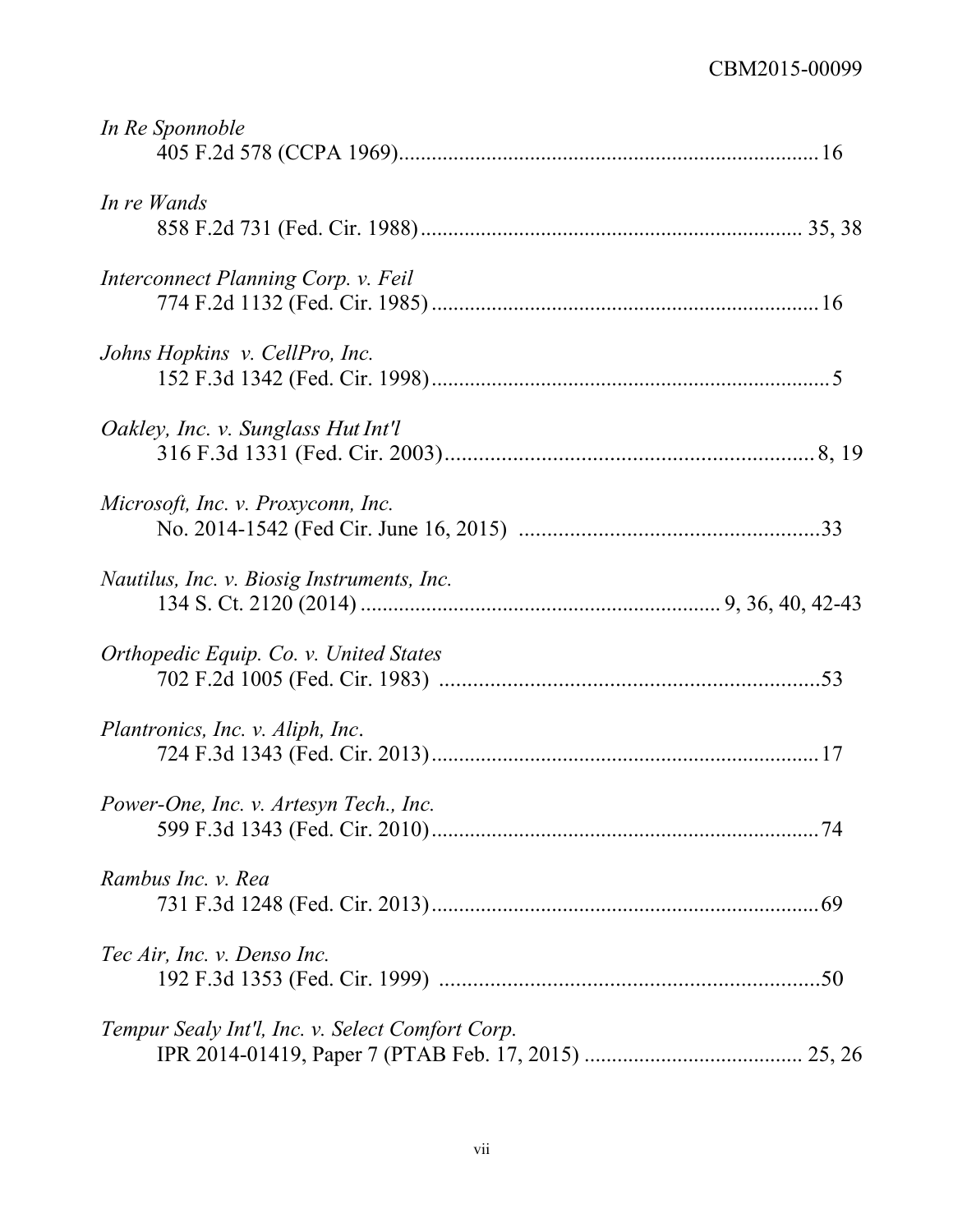| Teva Pharm., Inc. v. Sandoz, Inc.                 |  |
|---------------------------------------------------|--|
| Travelocity v. Cronos Tech.                       |  |
| <i>Travelocity v. Cronos Tech.</i>                |  |
| Union Pacific Res. Co. v. Chesapeake Energy Corp. |  |
| Unique Concepts, Inc. v. Brown                    |  |
| V-Formation, Inc. v. Benetton Group SpA           |  |
| <b>Other</b>                                      |  |
|                                                   |  |
|                                                   |  |
|                                                   |  |
|                                                   |  |
|                                                   |  |
|                                                   |  |
|                                                   |  |
|                                                   |  |
|                                                   |  |
|                                                   |  |
|                                                   |  |
|                                                   |  |
|                                                   |  |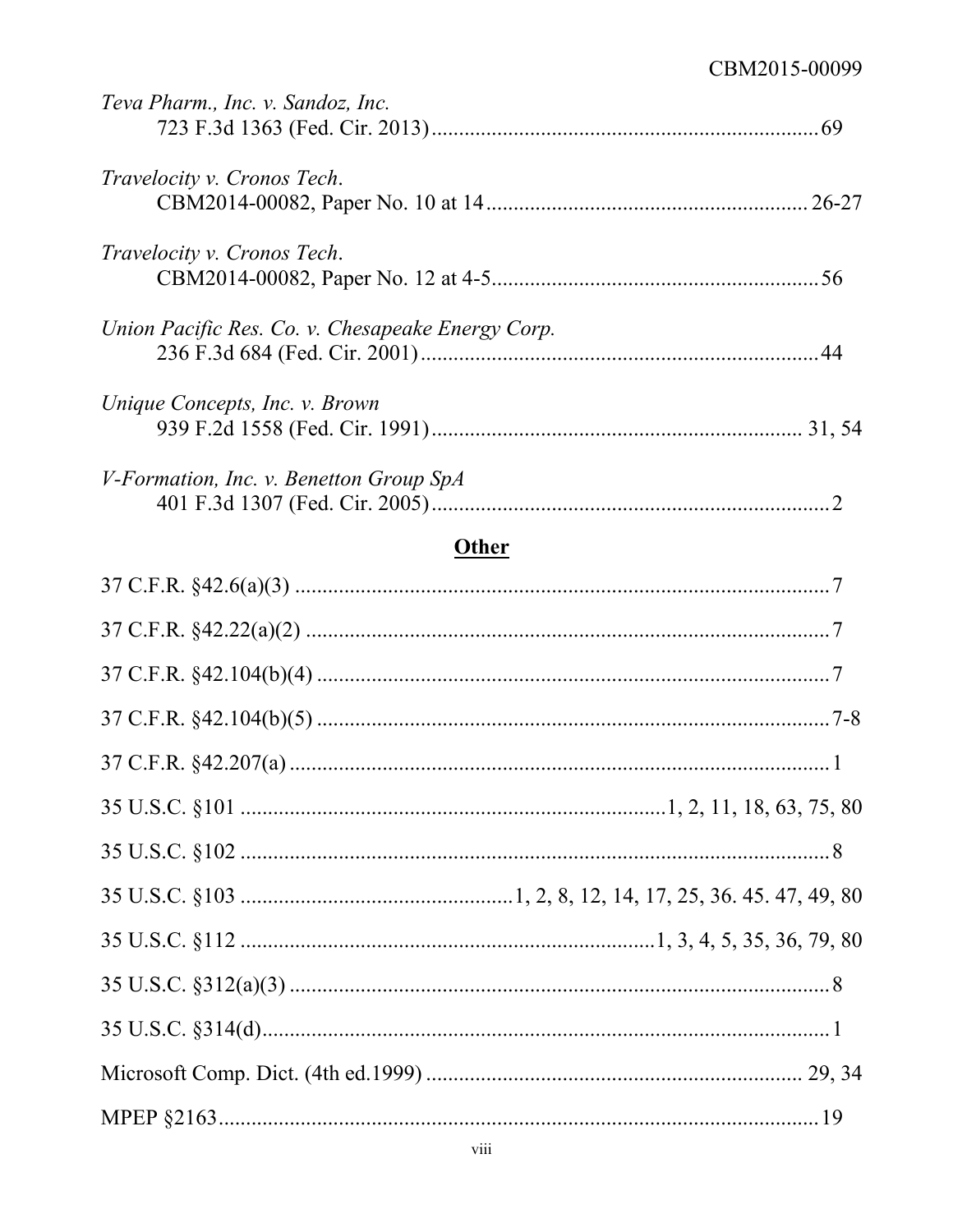## **PATENT OWNER'S LIST OF EXHIBITS**

| <b>Exhibit No.</b> | <b>Description</b>                                                                                                                                                                             |
|--------------------|------------------------------------------------------------------------------------------------------------------------------------------------------------------------------------------------|
| 2001               | Food.com Internal Memorandum, "Ameranth Licensing<br>Contract," Sept. 13, 1999                                                                                                                 |
| 2002               | iOS Simulator User Guide, March 9, 2015                                                                                                                                                        |
| 2003               | Ameranth/Par Technology Corp. License Announcement,<br>Jan. 28, 2013                                                                                                                           |
| 2004               | http://blogs.wsj.com/digits/2014/04/02/apples-jobs-<br>declared-holy-war-on-google-over-android/, discussing<br>Apple 2010 emails made public in <i>Apple v. Samsung</i><br>Litigation         |
| 2005               | The House that Tech Builds,<br>http://hospitalitytechnology.edgl.com/news/the-house-<br>thattech-builds99460?referaltype=newsletter, Hyatt CTO<br>Interview, April 8. 2015                     |
| 2006               | Domino's Press Release,<br>http://www.prnewswire.com/news-releases/dominos-<br>pizza-first-in-industry-to-offer-mobile-ordering58317297.<br>html, Sept. 27, 2007                               |
| 2007               | "Domino's app let's you voice-order pizza,"<br>http://www.usatoday.com/story/money/business/2014/06/1<br>6/dominos-voice-ordering-app-nuancefast-<br>food-restaurants/10626419/, June 16, 2014 |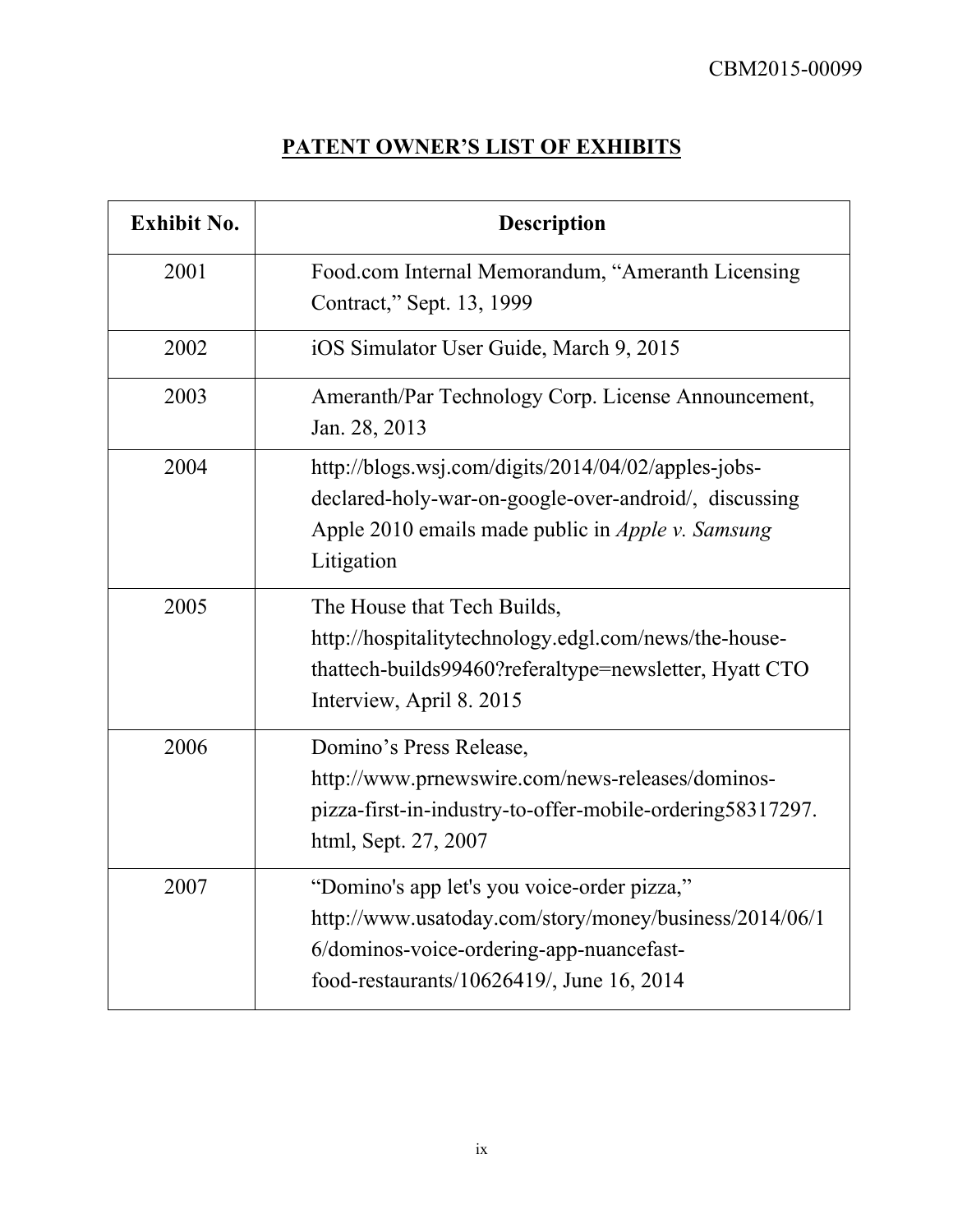| 2008 | "Starbucks to roll out innovations in mobile platform--<br>Company says new mobile features could be 'holy grail'<br>of throughput," http://nrn.com/quick-service/starbucks-<br>roll-out-innovations-mobile-platform, March 13, 2014 |
|------|--------------------------------------------------------------------------------------------------------------------------------------------------------------------------------------------------------------------------------------|
| 2009 | "Starbucks' mobile order and pay sees hot start, aided by<br>Integration," www.mobilecommercedaily.com, April 27,<br>2015                                                                                                            |
| 2010 | "Agilysys Introduces InfoGenesis Roam Mobile<br>Software," June 21, 2011                                                                                                                                                             |
| 2011 | <i>Ex parte McNally</i> , Appeal No. 2012-001503 (PTAB<br>Nov. 4, 2014)                                                                                                                                                              |
| 2012 | Decision in Appeal No. 2010-000055 (BPAI March 3,<br>2011)                                                                                                                                                                           |
| 2013 | Decision in Appeal No. 2009-011707 (BPAI Feb. 14,<br>2011)                                                                                                                                                                           |
| 2014 | Decision in Appeal No. 2009-008033 (BPAI Jan. 28,<br>2011)                                                                                                                                                                           |
| 2015 | Excerpts from Microsoft Computer Dictionary (4th ed.<br>1999)                                                                                                                                                                        |
| 2016 | "The Computerworld Honors Program--Case Study,"<br>Award to Marriott International, Inc. (2006)                                                                                                                                      |
| 2017 | Decision in Appeal No. 2011-004999 (PTAB Oct. 17,<br>2013)                                                                                                                                                                           |
| 2018 | Transcript of FS/TEC Awards Presentation (Feb. 2009)                                                                                                                                                                                 |
| 2019 | App. Ser. No. 11/112,990, Declaration under 1.131 (Jan.<br>2009                                                                                                                                                                      |
| 2020 | App. Ser. No. 11/112,990, Declaration under 1.132 (Aug.<br>2009)                                                                                                                                                                     |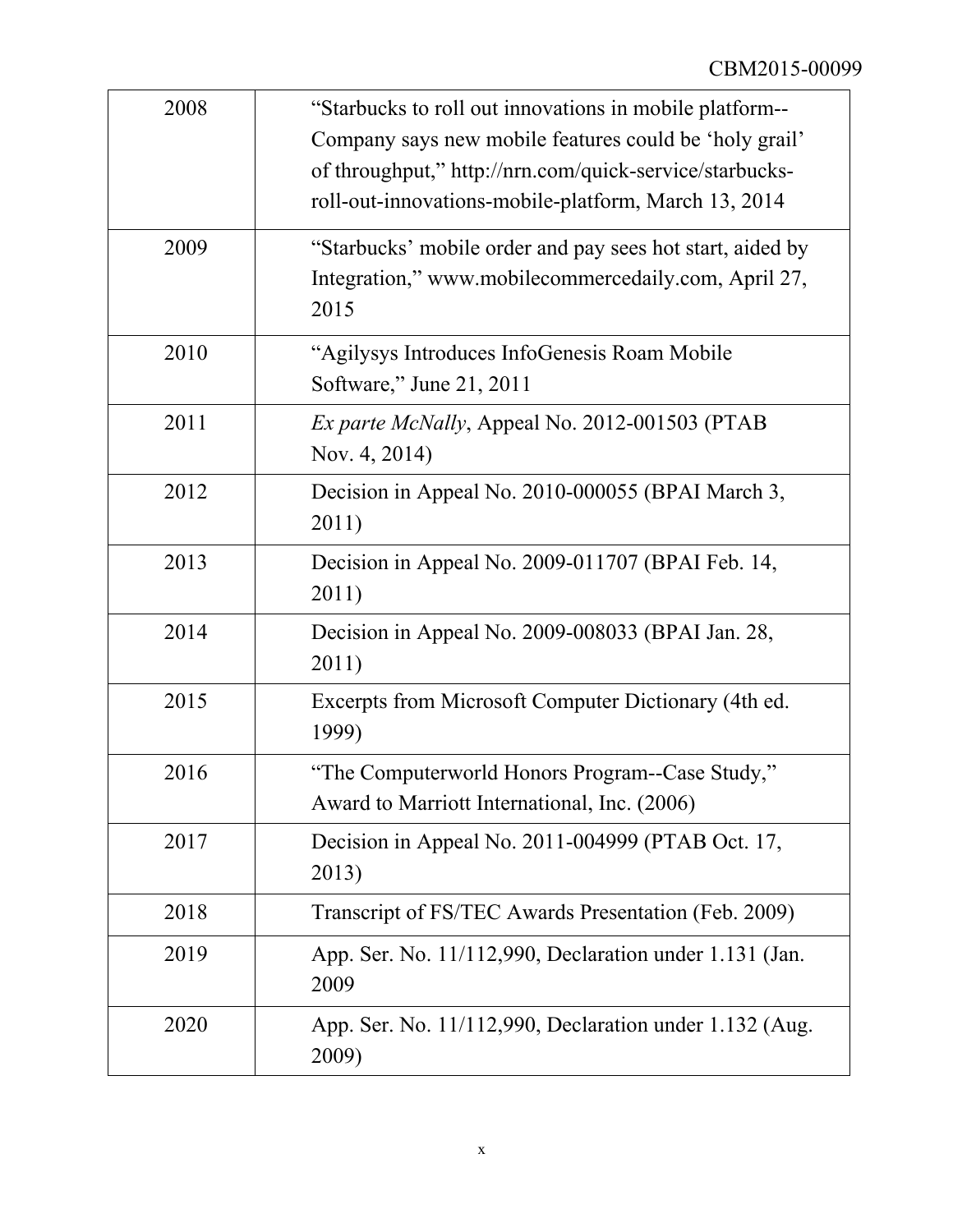| 2021 | App. Ser. No. 11/112,990, Supplemental Declaration<br>under 1.132 (May 2010)                                                |
|------|-----------------------------------------------------------------------------------------------------------------------------|
| 2022 | App. Ser. No. 11/112,990, Supplemental Response,<br>Amendment, Nexus Declaration, Declaration under 1.132<br>(Dec. $2010$ ) |
| 2023 | App. Ser. No. 11/112,990, Correction to Supplemental<br>Response (Feb. 2011)                                                |
| 2024 | Final Rejection in App. Ser. No. 09/897,292                                                                                 |
| 2025 | Appeal Decision, No. 2013-007728 (PTAB June 4, 2015)                                                                        |
| 2026 | Appeal Decision, No. 2009-010272 (BPAI April 18, 2011)                                                                      |
| 2027 | Appeal Decision, No. 2009-010632 (BPAI May 24, 2010)                                                                        |
| 2028 | Appeal Decision, No. 2013-006445 (PTAB June 1, 2015)                                                                        |
| 2029 | U.S. Pat. No. 6,384,850 Original Figures 1-7                                                                                |
| 2030 | <b>Helal Background Summary</b>                                                                                             |
| 2031 | Helal U.S. Pat. Pub. No. 2005/0076327 (April 7, 2005)                                                                       |
| 2032 | Helal Executed Inventor Declaration, U.S. App. Ser. No.<br>10/758,180 (April 2, 2004)                                       |
| 2033 | Judge Everingham Claim Construction Order, CA No.<br>2:07-cv-271 (April 21, 2010)                                           |
| 2034 | Edwards, et al., "Designing and Implementing<br>Asynchronous Collaborative Applications with Bayou"<br>(1997)               |
| 2035 | App. Ser. No. 11/112,990, Interview Summary (Oct. 2011)                                                                     |
| 2036 | <b>Starbucks Investor Presentation (2014)</b>                                                                               |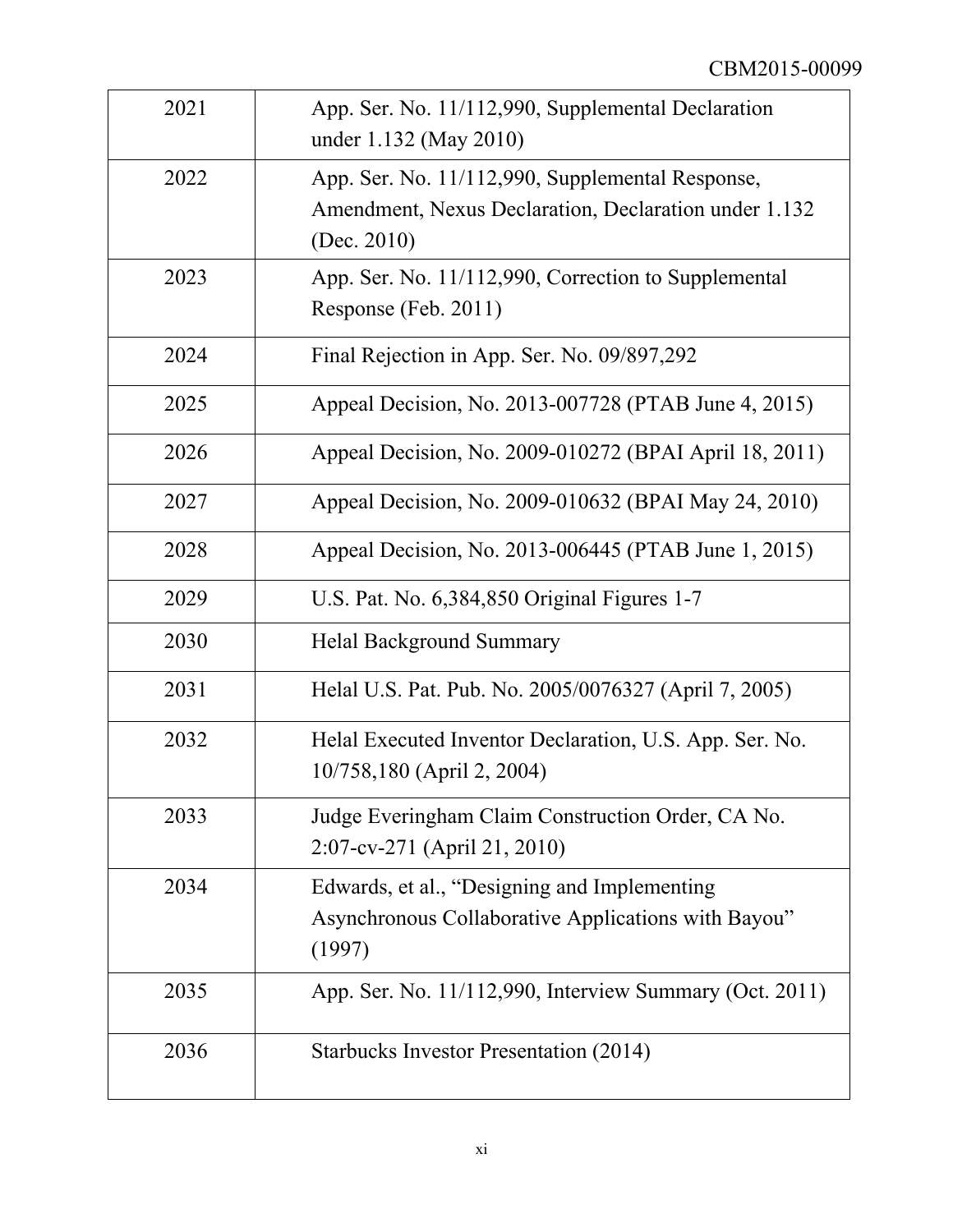| 2037 | "The Holy Grail Of Room Inventory Distribution – Cloud<br>PMS" (June 15, 2015) |
|------|--------------------------------------------------------------------------------|
| 2038 | "Hotel Brands must travel cross-channel route to<br>bookings" (June 15, 2015)  |
| 2039 | App. Ser. No. 10/015,729, Preliminary Amendment (Nov.<br>1, 2001               |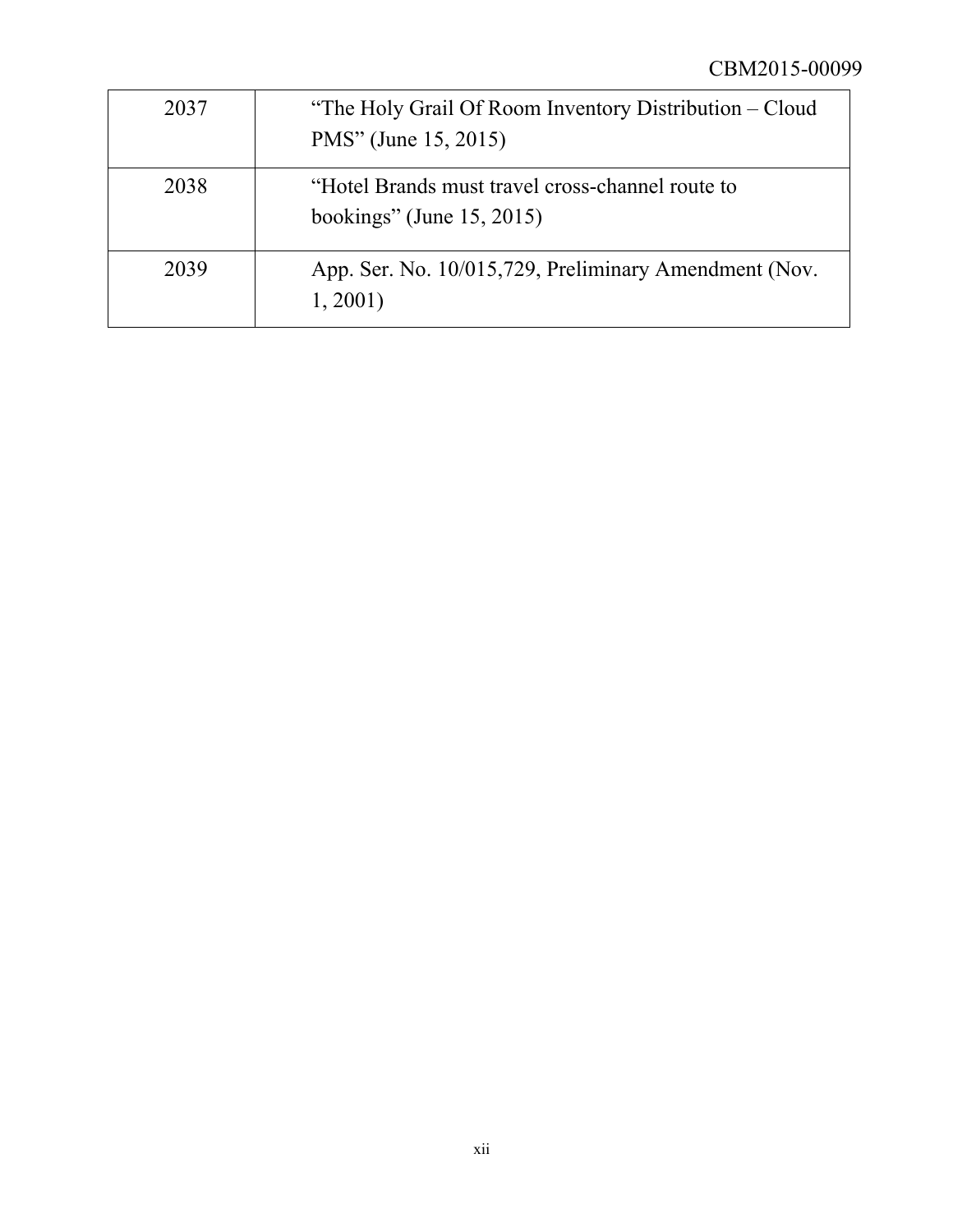#### **I. STATEMENT OF PRECISE RELIEF REQUESTED**

In accordance with 37 C.F.R. §42.207(a), Patent Owner, Ameranth, Inc., ("PO") submits this Preliminary Response to Petitioner Starbucks' belated, second, Covered Business Method ("CBM") review ("Petition" or "Pet.") against U.S. Patent No. 6,871,325 ("the '325 patent"). For the reasons given below, the Petition for review of claims 11-13 and 15 should be denied because the claims are not invalid under 35 U.S.C. §§101, 103 or 112.

#### **II. INTRODUCTION**

Petitioner Starbucks' first attempt to invalidate claims 11-13 and 15 of the '325 patent based on 35 U.S.C. §§101/112 (filed 16 months earlier) failed entirely, just as this belated second attempt under 35 U.S.C. §§101/112/103 fails. This second Petition is in material respects a "do over" challenge to the failed  $\S$ §101/112 grounds and is merely an attempt to circumvent the non-appealability<sup>1</sup> of the original noninstitution ruling on these grounds. The only grounds in the Petition which is arguably not redundant of the grounds put forth in CBM2014-00016 is a baseless §103 challenge. First, this challenge asserts obviousness despite the fact that Petitioner and others have repeatedly referred to the inventive concepts of these claims as the "holy grail." Second, Petitioner does not even identify references which disclose the recited "**hospitality** applications," and compounds that error by absurdly attempting to equate a reservations embodiment with the food ordering and waitlist embodiments of claims 11 and  $12<sup>2</sup>$  In fact, it appears that

<sup>&</sup>lt;sup>1</sup> Under 35 U.S.C. §314(d), "The determination by the Director whether to institute an *inter partes* review (IPR) under this section shall be final and nonappealable." The same "nonappealable" language is found in the AIA sections governing CBM review. 2 Petitioner relies on a **travel/transportation** reference, despite the fact that neither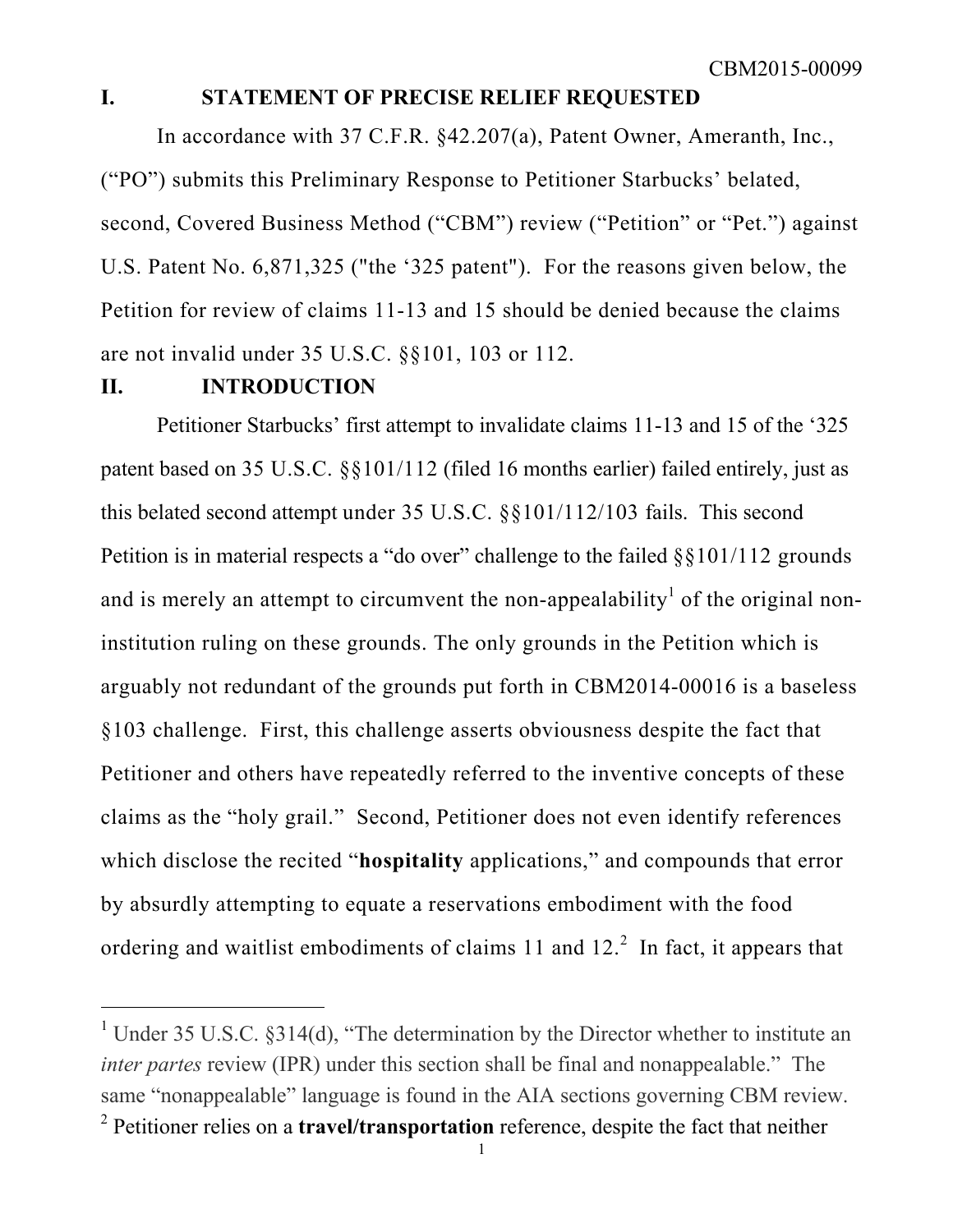the §103 challenges were put forth merely to include some grounds which were not argued in the first Petition (CBM2014-00016). Petitioner and its expert, Helal, do not even acknowledge the first Petition or that the non-institution ruling regarding claims 11-15 **ever happened**. This is confirmed by the Petition's using the same verbiage in making its redundant §101 challenge, against these very same claims, as was used in the prior Petition, for example:

The Challenged Claims are "**do it on a computer**" claims. They are directed to fundamental and **abstract activities** in the hospitality industry **such as ordering, reservations, and waitlists.**

- Pet. at 71 (emphasis added). But Petitioner made this **very same** allegation before: Claims 11-15 cover nothing more than an **abstract idea** of **placing an order** or **reservation using a general purpose computer** and wireless handheld device
- CBM2014-00016, Paper 8 at 10 (emphasis added). However, the PTAB rejected it: We **do not** view **these claims** as reciting **merely the abstract idea of "placing an order or reservation** using **a general purpose computer** and wireless handheld device," **but rather as a particular practical application of the idea of application and data synchronization.**

*Id.* Paper 19 at 25 (emphasis added). Further, the PTAB clearly recognized the multi-

faceted specificity and hence non-abstractness of claims 11-15 in the prior proceeding:

"travel" nor "transportation" appear **even once** anywhere in the intrinsic record, and the intrinsic-evidence based construction of "hospitality" excludes embodiments such as airline, rail, auto or other **transportation** applications. The patent and prosecution history usually provide "the technological and temporal context to enable the court to ascertain the meaning of the claim to one of ordinary skill in the art at the time of the invention." *V-Formation, Inc. v. Benetton Group SpA*, 401 F.3d 1307, 1310 (Fed. Cir. 2005). Petitioner's assertion that "**renting cars**" is a "hospitality application" fails, just as does its attempt to assert that "reservation" equates to "food ordering" or "waitlisting" applications under a proper construction as discussed below.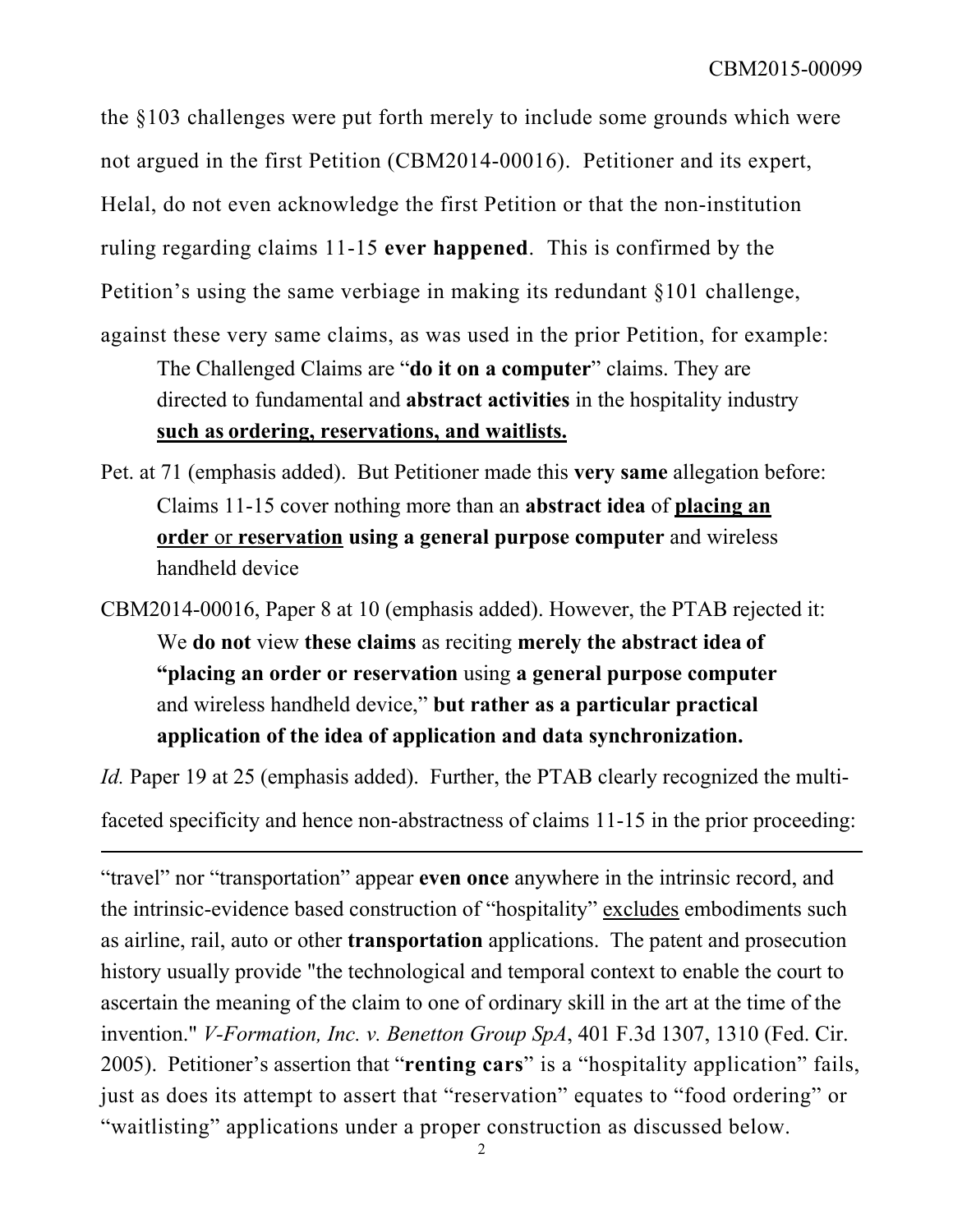The **combination** of these components **interact in a specific way** to **synchronize applications and data** between the components and **outside application** that is **integral to the claimed invention** and **meaningfully limit** these claims.

*Id.* Paper 19 at 25 (emphasis added). Despite the Board's clarity in its non-appealable ruling, Petitioner clearly is repeating the same failed arguments. This attempt is the hallmark of what the Board's non-redundancy precedent was designed to prevent.

Petitioner tries essentially the same tactic in its "second bite at the apple" attempt under §112, serially lodging challenges to terms of the claims irrespective of the loss of prior challenges under §112 and the non-appealability thereof. PO submits that nothing has changed in the claims since Petitioner filed its first §112 challenges,<sup>3</sup> and thus there is no justification for allowing Petitioner to circumvent the non-appealability of the Board's decision on the prior §112 grounds. Petitioner's full awareness of its later-asserted challenge at the time of the earlier petition compels dismissal of the second Petition for redundancy:

[T]he present Petition amounts to a second bite at the apple for Petitioner … We are not persuaded that allowing Petitioner to begin a second proceeding now to argue a claim deficiency of which it was aware, but did not assert in the earlier Petition, is an appropriate circumstance in which to grant covered business method patent review … a decision on a petition for covered business method review is not simply part of a feedback loop by which a petitioner may perfect its challenges through a subsequent filing. … [I]f this present petition is rejected on the merits, Petitioners would simply file yet another petition for a CBM review that (again) attempts to address any reasons for denial articulated by the Board.

<sup>&</sup>lt;sup>3</sup> See IPR2015-00555 Paper 20 at 8 (June 19, 2015) ("In this proceeding, however, we are not apprised of a reason that merits a second chance. Petitioner simply presents arguments now that it could have made in IPR '892, had it merely chosen to do so.").").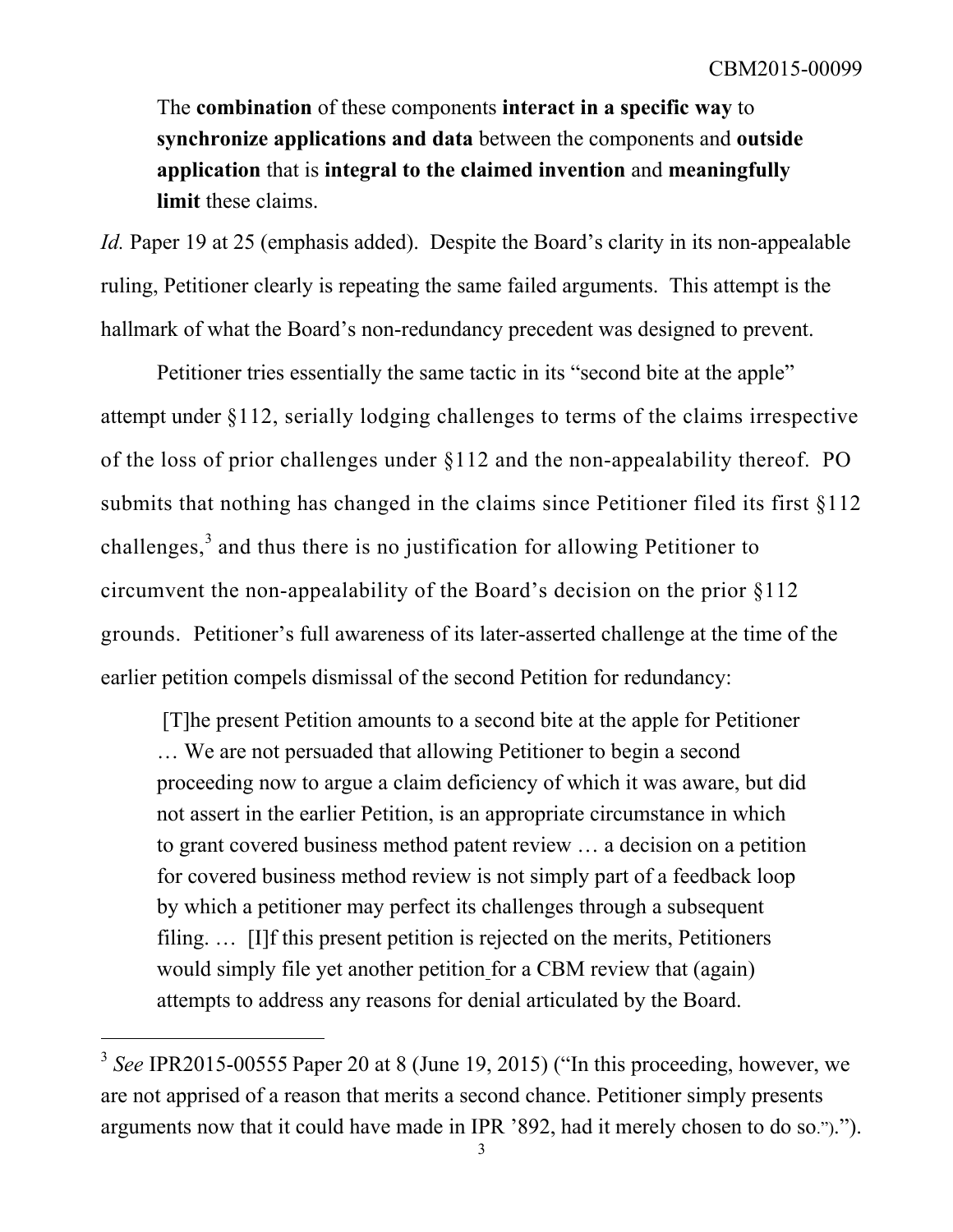CBM2015-00047, Paper 7 at 12-13 (June 15, 2015). Under Petitioner's approach, serial petitions could be filed indefinitely by simply challenging one term at a time a year and a half apart. PO submits that this is an abuse of the AIA intent.

In any event, the patent description and claims clearly meet all requirements of §112, as shown below. Petitioner has come nowhere close to establishing otherwise. For example, "there is a strong presumption that an adequate written description of the claimed invention is present in the Specification as filed" (Exh. 2026 at 3) and it is an indisputable fact that there has never been a §112-based rejection or determination relative to the challenged claims. This spans **15 years** of prosecution history (involving multiple patent examiners and multiple supervisory patent examiners), includes three different district court proceedings involving three different Federal Judges in claim construction proceedings, and includes a Panel of the PTAB reviewing the specification/drawings and rejecting all §112 challenges in the first petition filed by the present Petitioner. (CBM2014-00016).

The fact that numerous POSA have had no difficulty understanding the '325 disclosure clearly serves to nullify Petitioner's §112 arguments. Nevertheless, Petitioner and its expert incredibly **now** allege, in 2015, that everyone else was wrong in having no problem understanding the '325 patent and its claims and that Petitioner's unilateral litigation-induced "confusion" warrants invalidation of these claims on multiple bases under §112.

Further still, Petitioner's new challenge alleging non-enablement of the patent **ignores** Petitioner's own prior challenge/position, in which Petitioner

4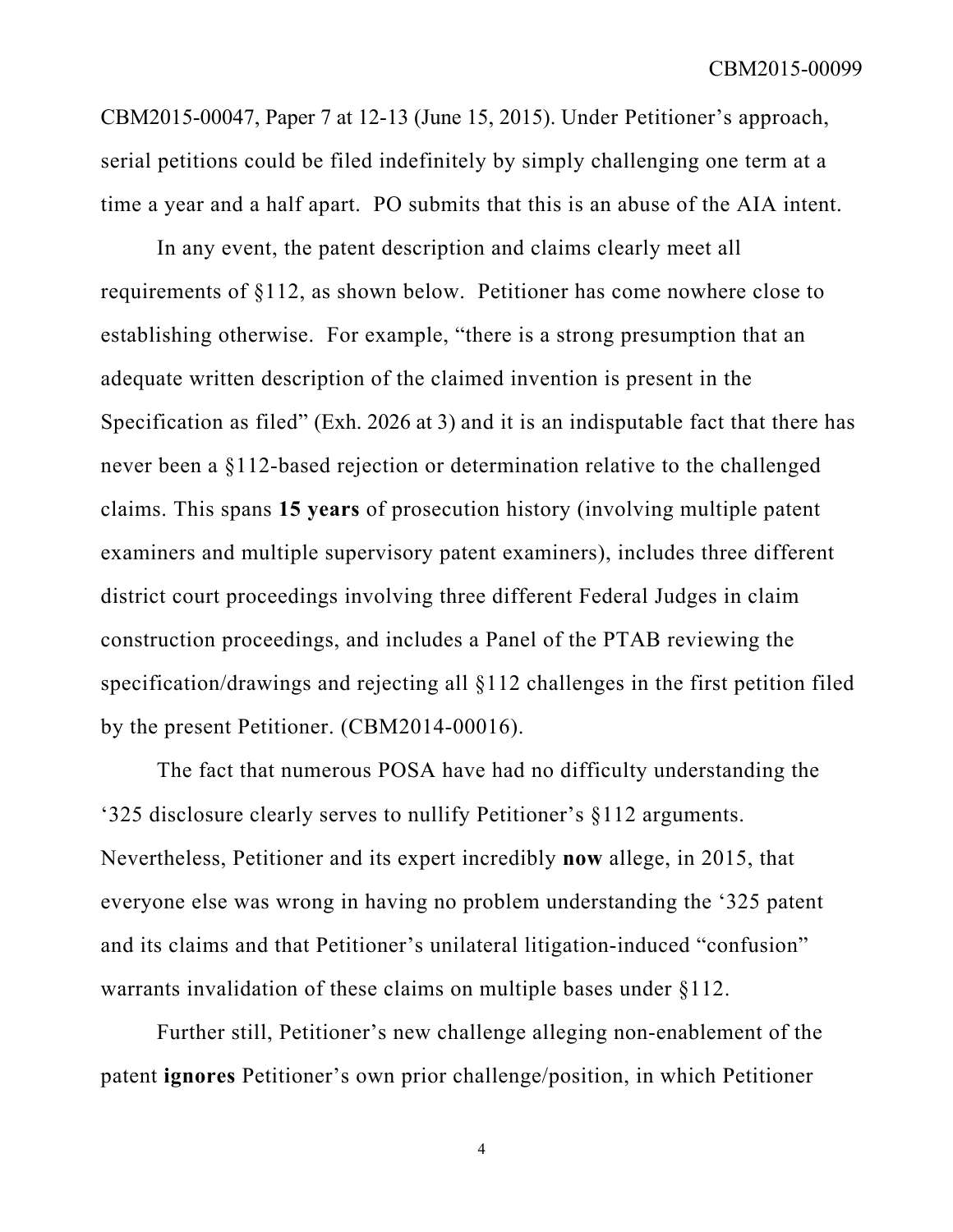admitted to the "enablement" of the "database on the handheld" embodiment<sup>4</sup> in the first petition (CBM2014-00016). Black letter precedent requires only **one** embodiment to satisfy the enablement requirement–the "enablement requirement is met if the description **enables** *any* **mode of making and using the invention**."<sup>5</sup> But the PTAB has already rejected Petitioner's contention that there was inadequate written description for the "web page" embodiments and in fact all claimed embodiments are enabled, but that is not even required to defeat the present enablement challenge. Additionally, Petitioner and its expert apparently did not even study the '325 file history; if they had, they would have seen that Ameranth's original filing on September 21, 1999 included actual live **screen shots** from its only product at the time, the 21st Century Restaurant™ System, as evidenced by the logo on original Figures 1 and 6 (Exh. 2029), which clearly links this "working example" embodiment directly to the specification disclosure as a whole, $6$  contrary to Petitioner's argument. (Pet. at 27-28).

Evidence compelling rejection of the Petition comes from Petitioner Starbucks itself, in which Starbucks praised the inventions (discussed below),

5 *Ex parte Marcel*, No. 2009-010632 at 6 (BPAI May 26, 2010) (Exh. 2027) (emphasis added) (*quoting Johns Hopkins v. CellPro, Inc.*, 152 F.3d 1342, 1361 (Fed. Cir. 1998)*.*  $6$  The contemporaneous and widespread acclaim that Ameranth received for the 21st Century Restaurant™ system (also ignored by Petitioner as discussed below) clearly demonstrates that Ameranth had developed and deployed working examples of its sole product as detailed in the application filing inclusion of "screen shots" of same.

<sup>4</sup> CBM2014-00016, Paper 8 at 47 ("the original specification only **arguably supports one of these species**–**synchronizing information with a central database and a handheld device's existing local copy of same**") (emphasis added).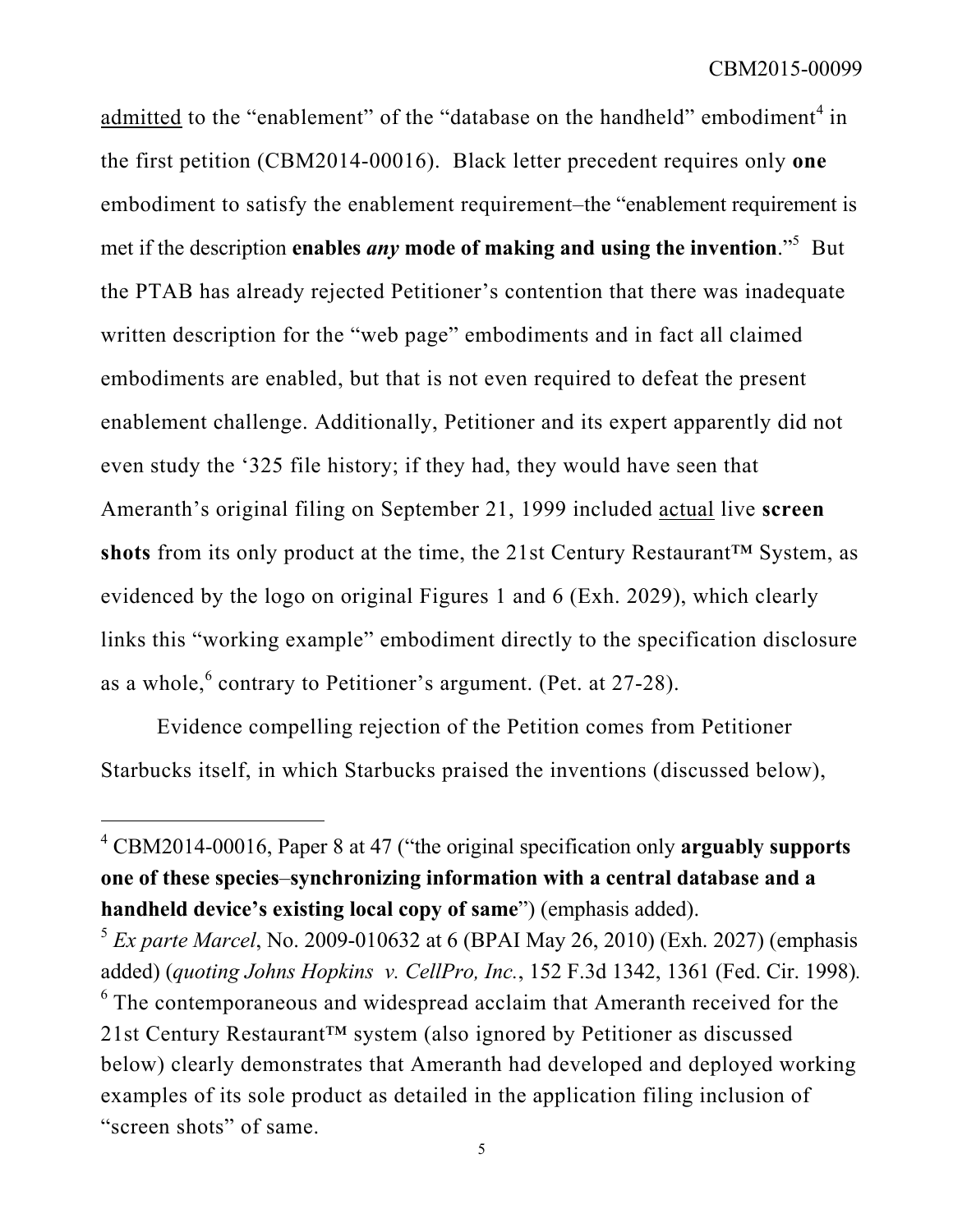and from **undisclosed** evidence of Starbucks' technical expert Helal. This undisclosed evidence not only directly contradicts and nullifies Helal's hindsight-based Declaration in support of the Petition, but actually serves as an expert opinion **confirming patentability** of the challenged claims as documented and explained below. The PTAB has recently confirmed that **earlier** expert opinions, **untainted by hindsight or bias**, are very compelling.<sup>7</sup>

After founding Phoneomena, Inc. in 2002 (the first of his two different mobile middleware companies in Ameranth's technical and product space<sup>8</sup>), Petitioner's expert Helal filed a patent application which included numerous core features of the '325 patent/claims (filed on January 15, 2004, claiming a priority date of January 15, 2003,<sup>9</sup> both several years **after** Ameranth's inventive priority date but years before he was retained by Petitioner in this case). In this application, which is discussed fully below in comparison to the subject matter of '325 claims 11-13, Helal claimed many of Ameranth's core inventive ideas for himself–even including a "hotel reservations" embodiment. However, none of this was disclosed in Helal's CV filed in this PTAB proceeding. This circumstance is just such a situation recognized by the Board as providing

<sup>7</sup> *Ex parte PPG*, No. 2013-006445 at 12 (PTAB June 1, 2015) (Exh. 2028) ("Unlike the usual expert opinion, prepared either by the applicant himself, or on his behalf **after the controversy has arisen**, [the] opinion was formulated prior to the making of the claimed invention. **It was therefore completely untainted by either hindsight or bias**.") (emphasis added) (*quoting In re Carroll*, 601 F.2d 1184, 1186 (CCPA 1979)). <sup>8</sup> "[H]e is founder, President and CEO of Phoneomena, Inc., a mobile application and middleware company, and President of Pervasa, Inc., a University of Florida start-up focused on platform and middleware products for sensor networks." (Exh. 2030 at 1). <sup>9</sup> Ser. No. 10/758,180 ("Server Side Wireless Development Tool") (Exh. 2031).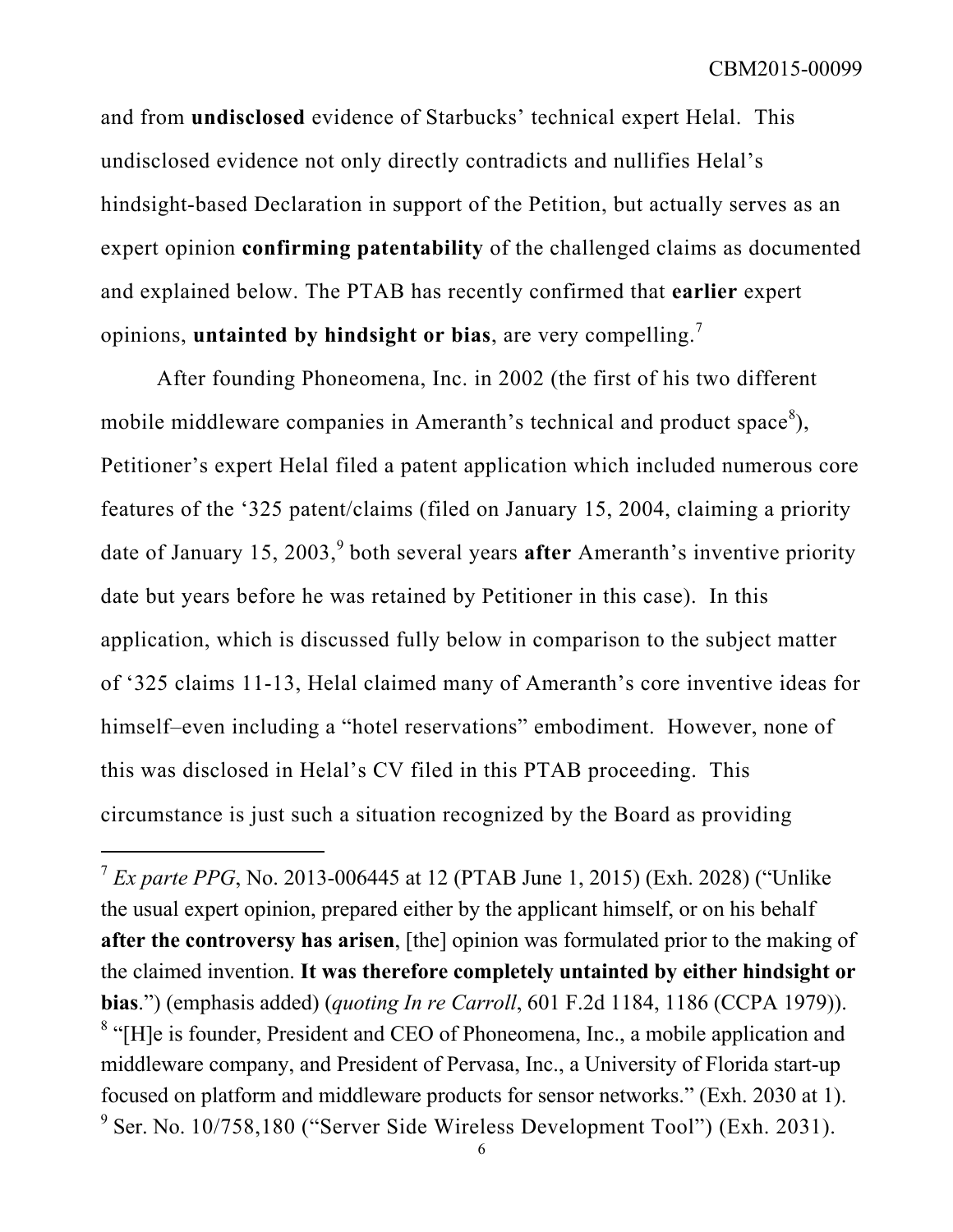compelling evidence untainted by hindsight or bias. Helal's 2004 application was accompanied by a sworn statement that "**I** believe that **I** am **the original** and **first inventor** of the **subject matter.**" (Exh. 2032) (emphasis added). This statement completely contradicts his new opinions as detailed below. The earlier application and sworn statement thus negates Helal's hindsight-based, litigationinduced, obviousness opinions and in fact demonstrates non-obviousness. Helal's current allegations<sup>10</sup> do not withstand even cursory scrutiny.

Thus, while now under retention to Petitioner, Helal asserted that he could not understand '325 claims 11-13 and 15, but nonetheless opined that all **features** in them were obvious and well known in 1999–but he did not mention that he had sought a patent for himself and asserted novelty of several of the **same features** present in '325 claims 11-13 **four years after** the '325 patent priority date. Beyond refuting his 2015 opinions, Helal's earlier 2004 application and declaration asserting that he was the "first inventor" of those ideas actually **serves** as an expert opinion **confirming** patentability.<sup>11</sup>

The Petition also violates and/or ignores multiple case law directives, precedent, rules and regulations, each violation individually compelling denial.<sup>12</sup> Petitioner's

<sup>10</sup> Helal stated that "[n]**one** of the **features** described **in Claims 11-13 and 15** of the '325 patent was **novel** as of **the earliest priority date**, nor does the '325 patent teach a **novel and non-obvious way** of **combining** the known **features**." (Exh. 1003 at ¶11) (emphasis added).

<sup>11</sup> *See Ex Parte PPG,* Appeal No. 2013-006445 at 12 (Exh. 2028) ("opinion [] formulated prior to the making of the claimed invention ... was therefore completely untainted by either hindsight or bias") (*quoting In re Carroll*, 601 F.2d at 1186).  $12$  The Petition violated numerous rules/requirements promulgated under the AIA, including: 37 C.F.R. §42.6(a)(3); 37 C.F.R. §42.22(a)(2); 37 C.F.R. §42.104(b)(4); 37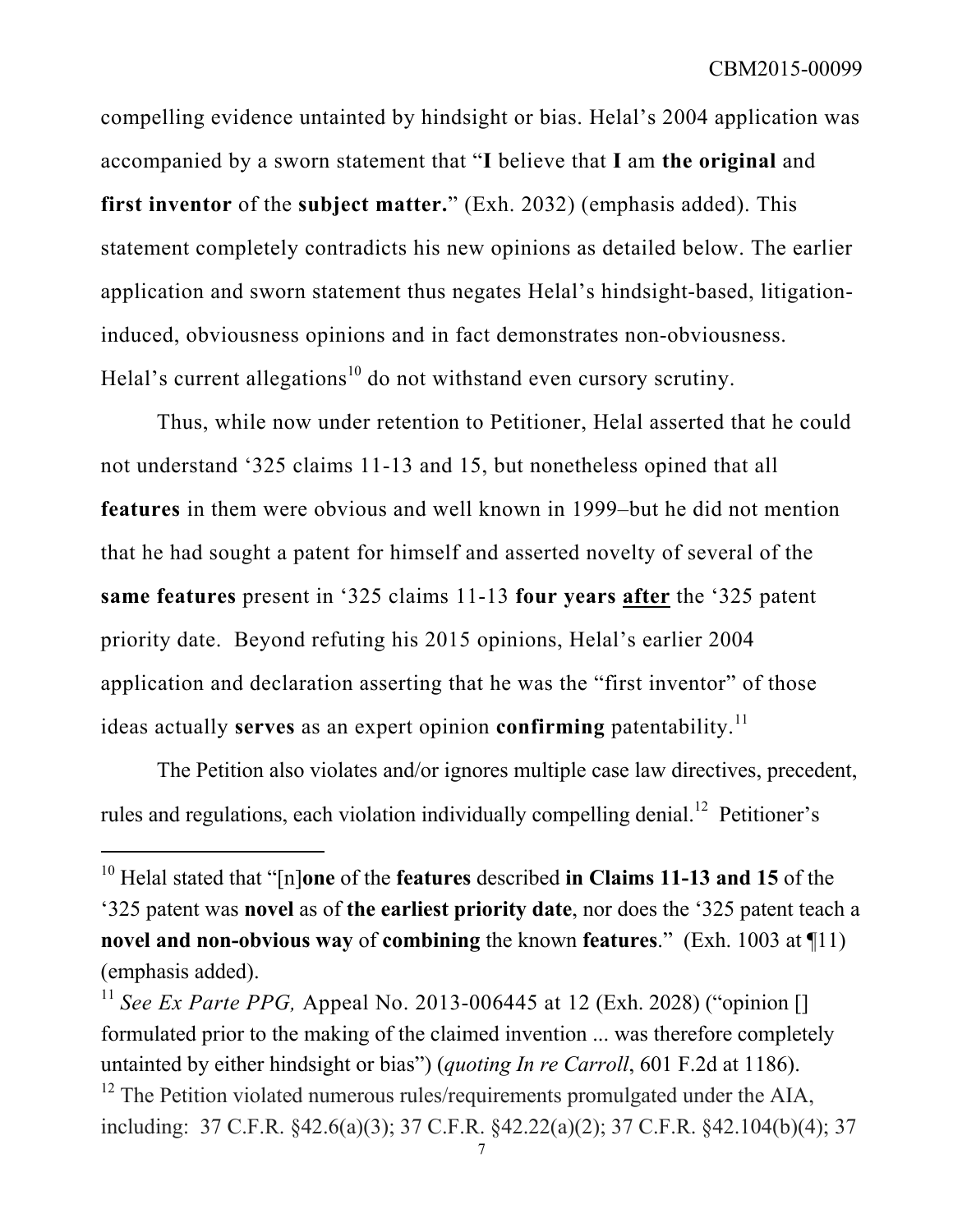expert Helal in fact followed Petitioner counsel's opinions on the law,  $13$  not the actual law or AIA implementing Regulations. However, counsel failed to advise him, *inter alia*, that his 35 U.S.C. §103 analysis was required to consider the **objective evidence** of non-obviousness. Having failed to acknowledge that requirement, and more importantly not having done it, Helal's obviousness opinions innately fail as violative of established Supreme Court precedent. Further still, despite criticizing almost every term in the claims as either indefinite, lacking written description and/or not enabled, seemingly miraculously, Helal was **still** able to opine that his hindsight-based prior art combinations render the claims obvious–despite, by his own admission, being "bewildered"<sup>14</sup> by the core synchronization of these claims. In fact, it is only his inconsistent and self-contradicted opinion that is truly "bewildering." Helal did not provide a single claim construction (merely proclaiming that he was relying on BRI constructions, yet never defining what they were) and did not explain how he determined that alleged prior art teachings rendered allegedly "indefinite" claims obvious. It is black letter law that claims must be construed before they can be compared to the prior art,<sup>15</sup> and an indefinite claim does not "inform those skilled in

### C.F.R. §42.104(b)(5) and 35 U.S.C. §312(a)(3).

<sup>13</sup> Helal Dec., Exhibit 1003  $\P$ 12 ("It is my opinion that each of Claims 11-13 and 15 of the '325 patent is invalid for being obvious **under the patentability standards** of 35 U.S.C. §§102 and 103 **explained to me by Starbucks counsel**") (emphasis added). <sup>14</sup> Helal Dec. at ¶101 (Exh. 1003) ("**Synchronizing** applications between a database, a handheld device, a web server, and a web page is **bewildering**.") (emphasis added). <sup>15</sup> *See Ex parte Kritzer,* No. 2013-007728 at 3 (PTAB June 4, 2015) (Exh. 2025) ("A determination that a claim is **obvious** requires a comparison of **the properly construed claim** with the prior art.") (emphasis added) (*citing Oakley, Inc. v. Sunglass Hut Int'l,* 316 F.3d 1331,1339 (Fed. Cir. 2003)).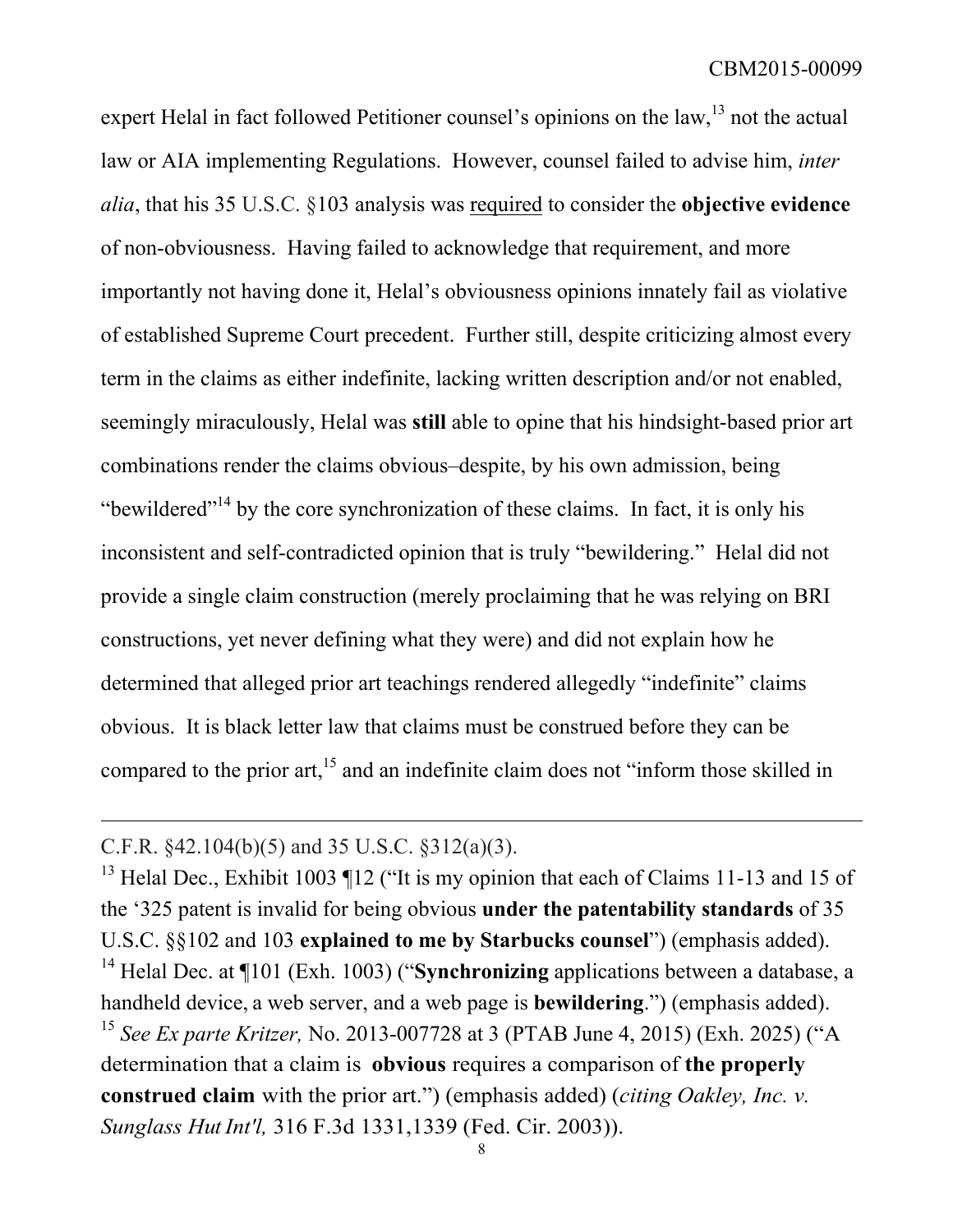the art about the scope of the invention with reasonable certainty."**<sup>16</sup>** By definition, Helal thus did not provide a factual or legal basis to support rendition of *any* competent opinion on obviousness.<sup>17</sup>

These hospitality based claims of the '325 patent represent an extraordinarily visionary and multi-faceted "system of systems"–with both the applications **and** the data innovatively and uniquely synchronized **and** integrated–between both hospitality **and** non-hospitality applications, and including web, wireless, and handheld devices (for both consumer **and** staff use)–all leveraging a single central database storing the hospitality applications and data. The PTAB clearly recognized the multi-faceted specificity of these five claims in the prior proceeding as discussed above:

[C]laims 11-13's limitation "**applications and data** are **synchronized** between the central database, at least one wireless handheld computing device, at least one Web server and at least one Web page" is a further limitation that is **directed to** the system's ability to **synchronize applications and data.**

CBM2014-00016, Paper 19 at 15-16 (emphasis added); *see also id*. at 25 ("these components **interact in a specific way … and meaningfully limit** these claims") (emphasis added). The claimed inventive features recognized by the PTAB as meaningfully specific were clearly core to the 1998-99 invention, the claims of the '850 patent and to Ameranth's 21st Century Restaurant™ and 21st Century Hotel™

<sup>16</sup> *Nautilus , Inc. v. Biosig Inst., Inc*., 134 S. Ct. 2120, 2129 (2014). If the scope of the claimed invention cannot be determined with reasonable certainty, as Helal alleges, the precision necessary for claim construction and an obviousness analysis would seemingly not be possible.

 $17$  For all of these reasons and more, as further explained below, the Petition should be rejected, including exercise of the Board's authority to deny repetitive aspects of the Petition as redundant.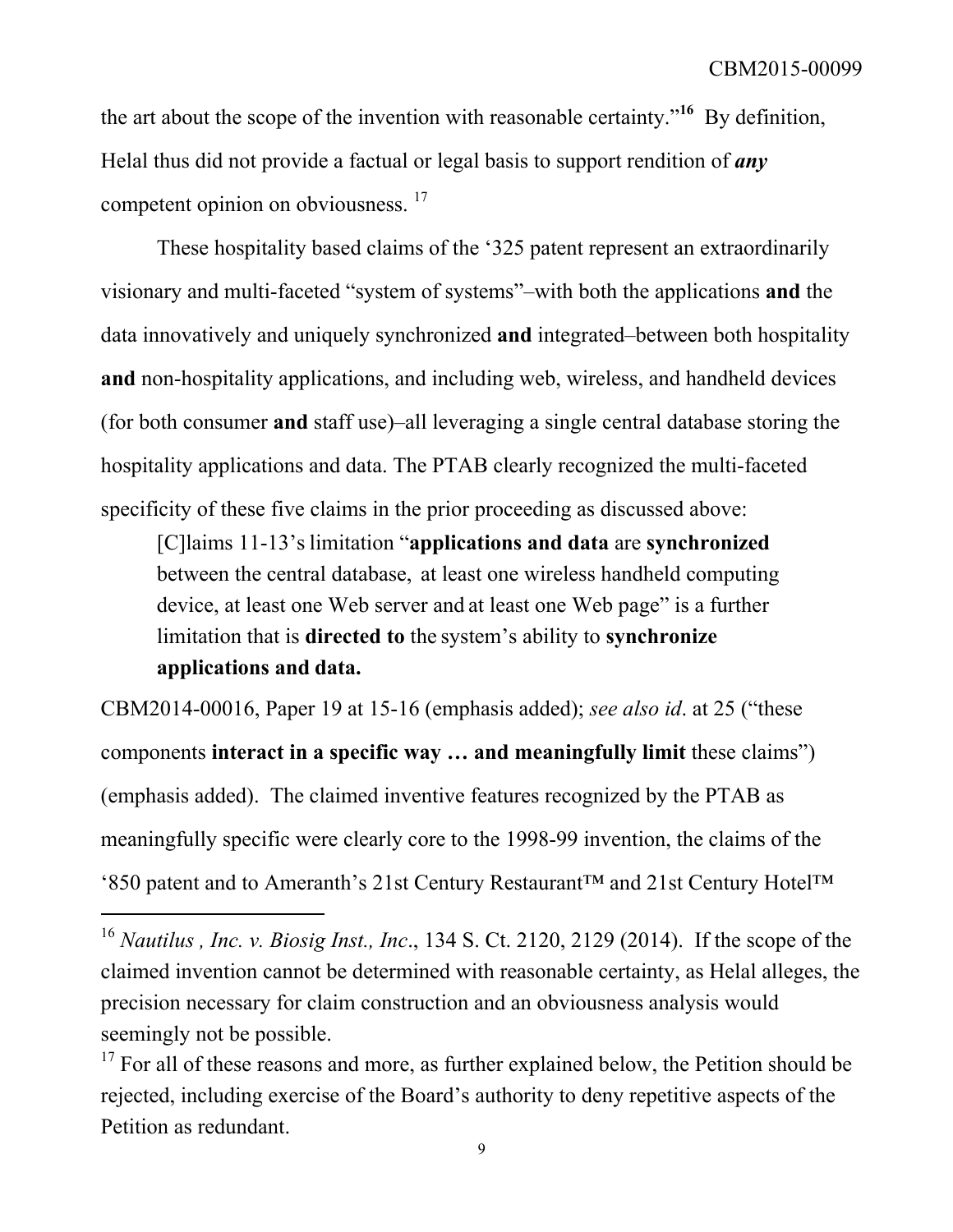"system of systems." Such "systems of systems" are now a ubiquitous reality in 2015, and are in widespread use across the entire spectrum of hospitality companies and applications. The recognition of this claimed subject matter as innovative and nonobvious has been repeatedly confirmed by petitioners and defendants themselves whom, after copying Ameranth's inventions, cannot refrain from boasting about their own uses of those inventions–often claiming the '850 inventions as **their own** breakthroughs.<sup>18,19</sup> This copying and claiming for themselves by giant company infringers has continued unabated into 2015, including Starbucks who now uses even the "**holy grail"** term to describe its technology copied from Ameranth's 21st Century Restaurant™ embodiment of the '325 claims, just as this term recently has been used by industry experts to describe the technology encompassed by the '325 claims as embodied in Ameranth's 21st Century Hotel™ technology.<sup>20</sup> Still further, additional experts, just a few days ago, highlighted the core synchronization focus of the '325

various channels like OTAs, GDSs, **social media [outside applications]**, the **hotel's own website**, **mobile platforms [wireless handhelds]** and more could only be facilitated and furnished by **end-to-end automation** [**synchronization and integration**] made possible by a **Cloud PMS [central database]**. For these reasons, we believe that the Cloud PMS is the **'Holy Grail** of distributing room inventory'") (emphasis added, comparison to `325 claim elements shown in brackets).

<sup>18</sup> Starbucks, Starwood, Marriott, Pizza Hut, Hilton, Dominos, Papa John's, QuikOrder, Micros, Agilysys and many others all received detailed briefings or demonstrations of Ameranth's patented technology during the inventive time frame or thereafter from Keith McNally, Ameranth's lead inventor, or from his staff. <sup>19</sup> Contemporaneous facts detailing the conception of the invention, secondary factors demonstrating non-obviousness and nexus to the claimed invention is further provided below in the section titled "Objective Evidence of Non-Obviousness." <sup>20</sup> (Exhibit 2037 at 2) ("[T]his **real-time distribution** of **room inventory** to the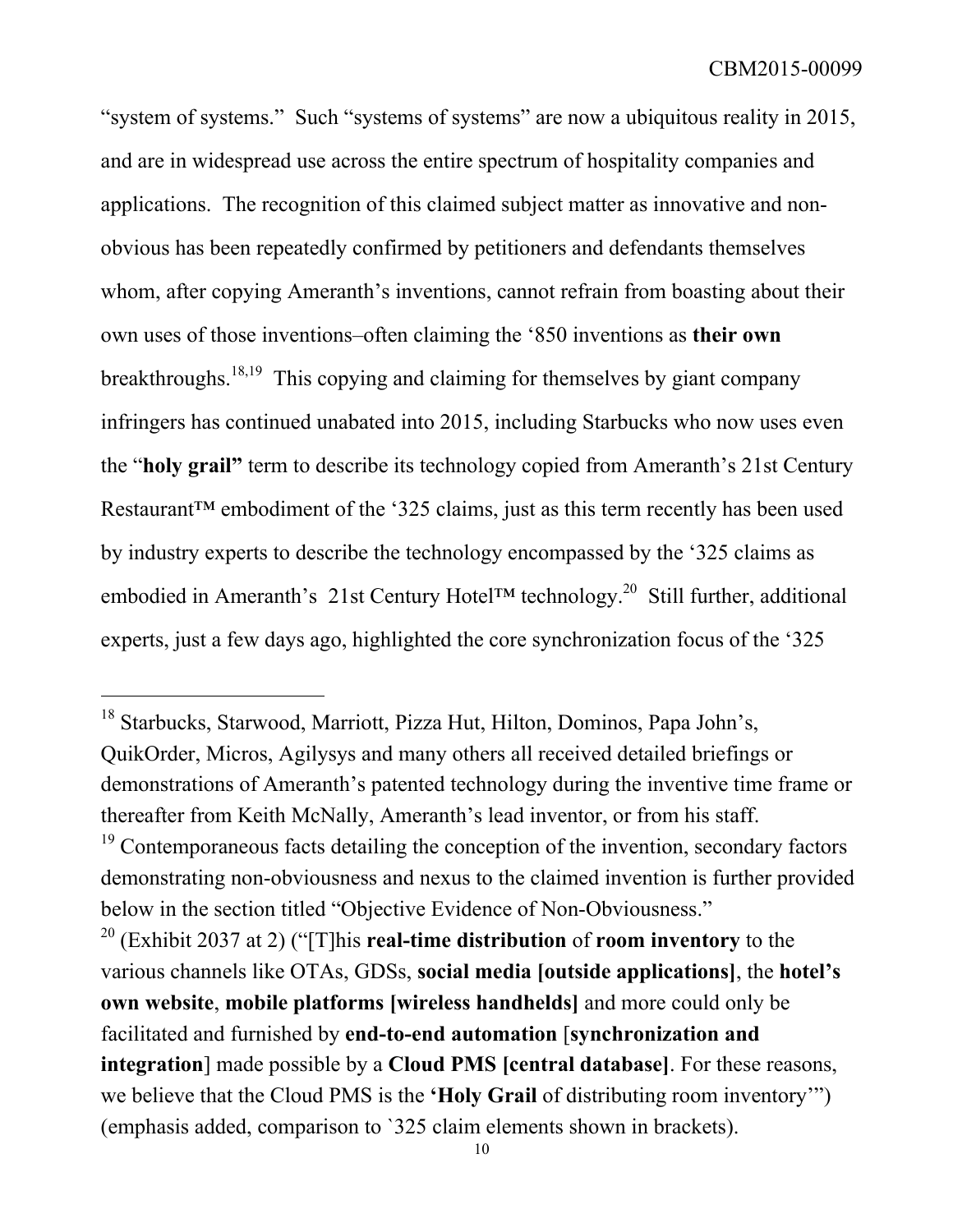invention and claims, *e.g.,* the "synchronization," "**consistency"** and "**integration"** across devices/channels aspects of the challenged claims as vital to modern hotel operations, just as the '325 inventors first recognized (and conceived a solution incorporating same) over 15 years ago (and the Board also recognized):

Travelers interacting with brand properties *across devices and platforms* are expecting a *unifying, consistent* experience… Developing a comprehensive *system for syncing* shopper profiles *across channels* … [U]rges hoteliers to leverage *integrated technology systems* to share data *across channels* and devices so travelers have a *unified and consistent experience at every stage* of the purchase path, regardless of where they book.

Exhibit 2038 (emphasis added and citations omitted). This is clearly a hallmark of non-obviousness as well as countering Petitioner's §101 arguments that the challenged '325 claims do not include an "inventive concept."

Further, Starbucks claimed the entirety of Ameranth's inventions/claims as its own self-described "holy grail" in  $2014$ ,  $^{21}$  just before filing Petitions of its own (CBM2015-00091, -00099) asserting the opposite–*i.e*., that everything Starbucks now refers to as a "holy grail" **for itself** was obvious in 1998. The very subject matter of '325 claims 11-13 and 15, including the visionary integration of a **mobile** application on handhelds with a larger system was, in 2014 and again less than two months ago, praised by Starbucks as its own "ecosystem" which is providing Starbucks the very benefits Ameranth envisioned, invented and claimed long ago:

<sup>&</sup>lt;sup>21</sup> "Starbucks to roll out innovations in mobile platform," March 13, 2014 (Exh. 2008) ("Starbucks is poised to unveil innovations **within** its **mobile platform** that will include ordering ahead and new payment features that the company has called a potential "**holy grail**" for throughput. … Management referred to **mobile ordering** as the potential "**holy grail**" of throughput") (emphasis added).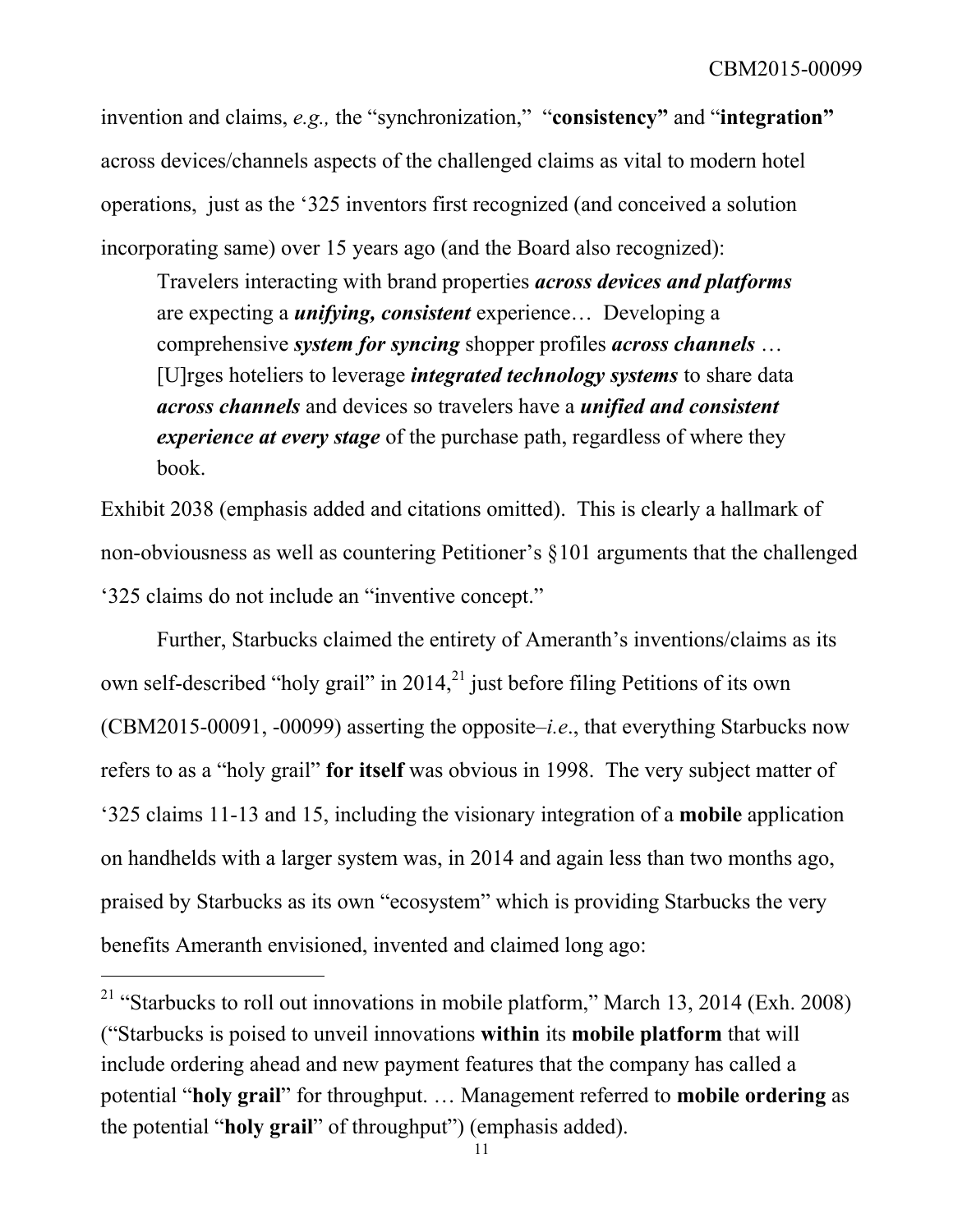Kevin Johnson, Starbucks' president and COO, said the company is seeing the benefits of having a **mobile** commerce platform that **integrates loyalty, a mobile application, a loyalty card program** and **in-store point of sale system**. . . This is not a bolt-on, this gets to **leverage** that existing **ecosystem**.

Exh. 2009 (emphasis added); *see also* Exh. 2036 (Starbucks' "mobile ecosystem").

Ameranth was the **first** to identify the actual problem to be solved, **first** to invent the synchronous and integrated technology to solve it, **first** to introduce products based on its inventive solution, **first** to win multiple best-product awards for the products/technology embodying the claims of the '325 patent, **first** to receive public praise for its products and the inventive technology (including from Petitioner companies), **first** to patent that technology and **first** to license the patented technology.

In fact, the '325 inventions first publicly disclosed in the Fall of 1998 were almost immediately recognized as such by the entire hospitality market (and they were not inventions by Starbucks), as demonstrated by the overwhelming objective evidence in the record of the family of the five issued patents, as discussed below. Just recently, and once again, claims in this family were determined to be non-obvious, this time unanimously by a panel of three other ALJs, when Ameranth's 5th patent of the family (U.S. 9,009,060), issued on April 14, 2015.<sup>22</sup> Only by a fictionalized hindsightinduced telling of the actual story of what happened in the hospitality field could '325 claims 11-13 and 15 be determined to have been obvious in 1998. However, 35 U.S.C. §103 requires actual evidence, not fiction, and in accordance with precedent

<sup>22</sup> *Ex Parte McNally*, No. 2012-001503 at 4 (PTAB Nov. 4, 2014) (Exh. 2011) ("Appellant argues that the references **do not disclose** application software enabled to **configure hospitality data for display** on the non pc standard display sized screen of a wireless handheld device. **We agree**. . .") (emphasis added).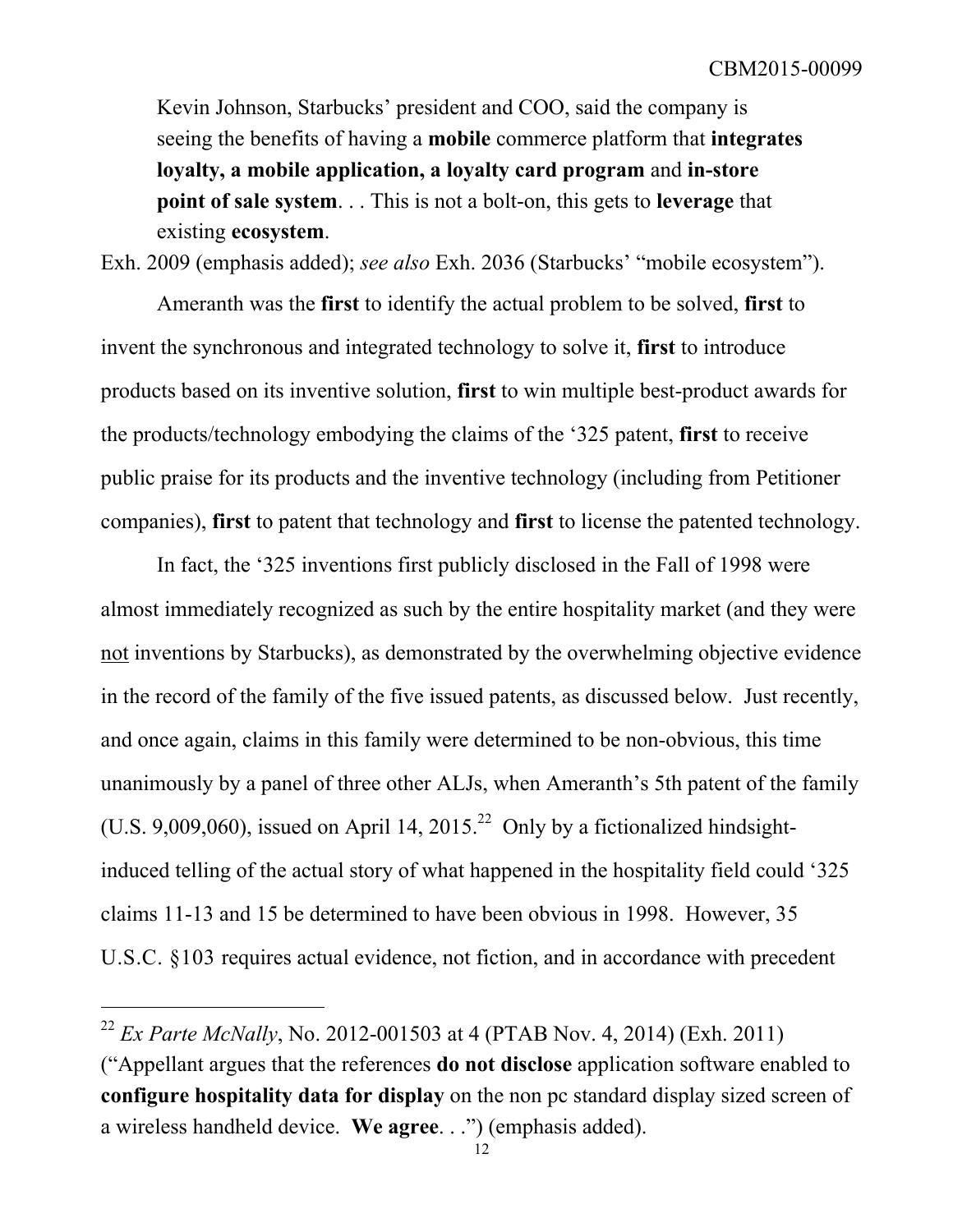and the Rules of the Board. The Petition clearly fails.

#### **III. THE PETITION DOES NOT ESTABLISH STANDING**

The Petition argues that claim 11 is not directed to a technological invention. (Pet. at 11-12). The Petition simply lists claim terms and asserts that they are in the prior art, without addressing the functionality of the recited elements or the claim as a whole. Critically, the Petition omits even a mention of the claimed synchronization functionality, application and data storage on a handheld device or "integration" with "outside applications" as recited in claim 11. The technological feature question cannot be resolved without considering the claim elements in context and as a whole.

The inventive solution as manifested in claim 11 is in fact a very highly technological functionality. There is no basis under the Board's developing "technological invention" precedent to find standing for claim 11 when this claim and all of its elements are properly considered by their express terms and/or in light of the specification.<sup>23</sup> The Petition may not simply cast express limitations aside; an actual analysis of at least one claim is required–which the Petition did not provide.<sup>24</sup>

<sup>&</sup>lt;sup>23</sup> The Petition also makes no attempt to explain how synchronous generation of a hierarchically-structured (multi-level) menu at a central computer and transmission of said menu to a handheld device or web page is not a novel and non-obvious technological feature. In fact, the Petition does not even mention any of these aspects of claim 1, a claim on which the Petition also rests its standing argument. The Petition instead makes arguments based on the specification, which are nonetheless indicative of a technological invention, in an attempt to obfuscate or avoid the actual claimed subject matter.

<sup>&</sup>lt;sup>24</sup> PO submits that Petitioner was required to provide, in the Petition, the basis for standing and that reference to CBM2014-00016 cannot suffice. Note that the PTAB has recently held that claims having structural similarities to the '325 claims were directed to a technological invention. *See Bloomberg L.P. v. Quest Corp*., CBM2014-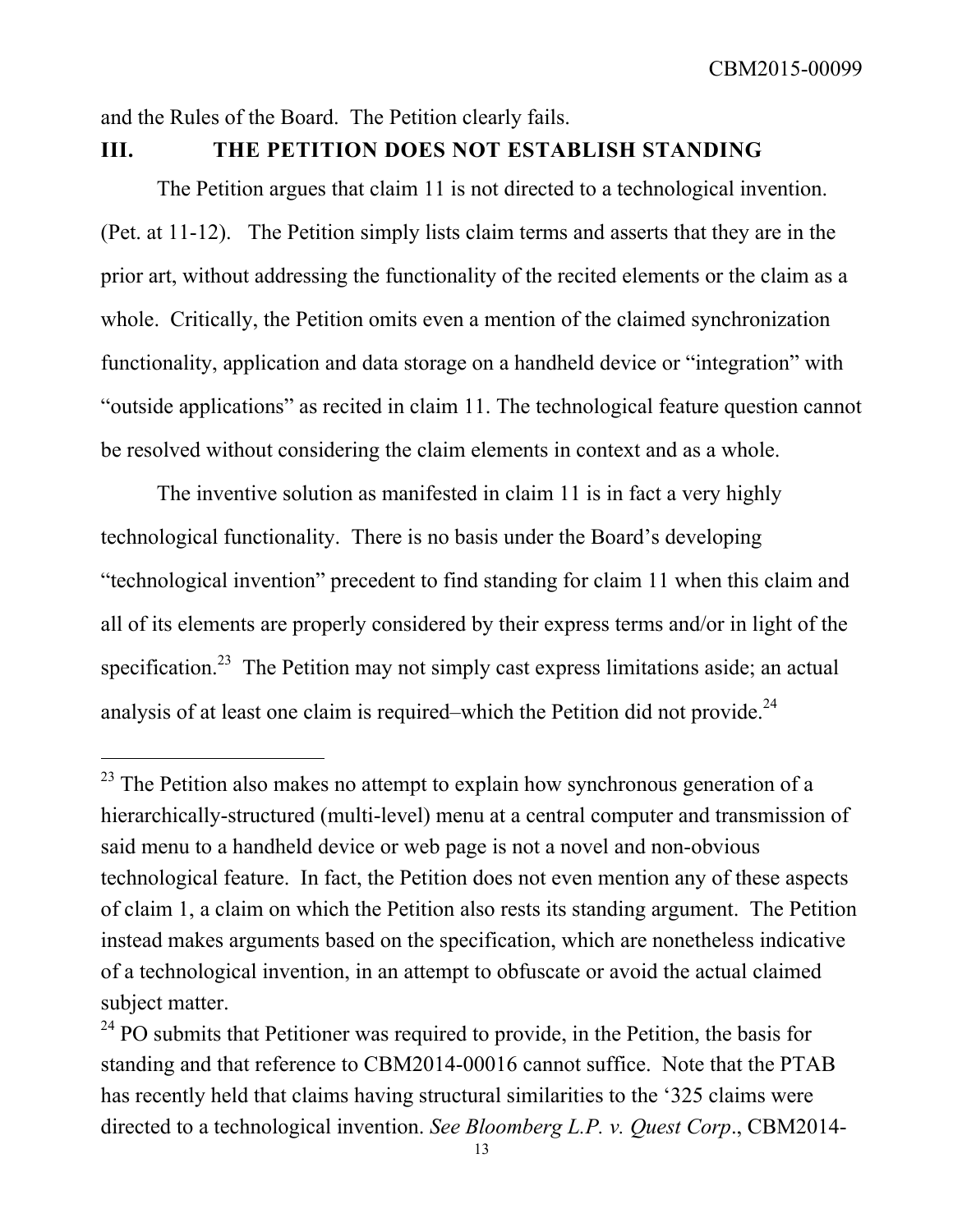#### **IV. OVERVIEW**

### **A. 35 U.S.C. §103 Overview**

Analyzing obviousness at the time of the invention, as required, is not a simple or easy task, particularly because the invention was first conceived in 1998, many years ago and long before many technological advancements which are today taken for granted. But the burden is on Petitioner to prove obviousness, which it fails in multiple ways (technically, factually, procedurally, and legally). Petitioner is simply **wrong** in its characterizations of the invention/claims, the asserted prior art and everything in the Petition which bears on either.

The inventive **solution** simply was not obvious to any POSA<sup>25</sup> in the Fall of 1998, and was not apparent to Mr. McNally (Ameranth's founder and lead inventor–clearly a POSA) or his co-inventors until they conceived it. In fact, until the Fall of 1998, like the entire hospitality marketplace, the inventors had not themselves previously recognized the actual underlying multi-dimensional synchronization, integration and menu generation **problem** needing to be **solved** in the industry (aspects of which are encompassed by claims 11-13 and 15).

The hospitality market challenge faced by the '325 inventors was unlike those in any other field.<sup>26</sup> Nowhere else did a customer expect to have a customized product produced and delivered to them "on the spot" and made "their way" and, in the quick-service restaurant or pizza markets, literally

00205, Paper No. 16; *Apple v. ContentGuard, Inc*., CBM2015-00046, Paper 12.  $^{25}$  PO does not materially dispute Petitioner's definition of the skill level of a POSA.  $26$  Exh. 1002 at 1:38-42 ("[U]ser-friendly information management and communication capability not requiring extensive computer expertise **has not heretofore been available** for use in everyday life such as for **restaurant ordering, reservations and wait-list management.")** (emphasis added).

14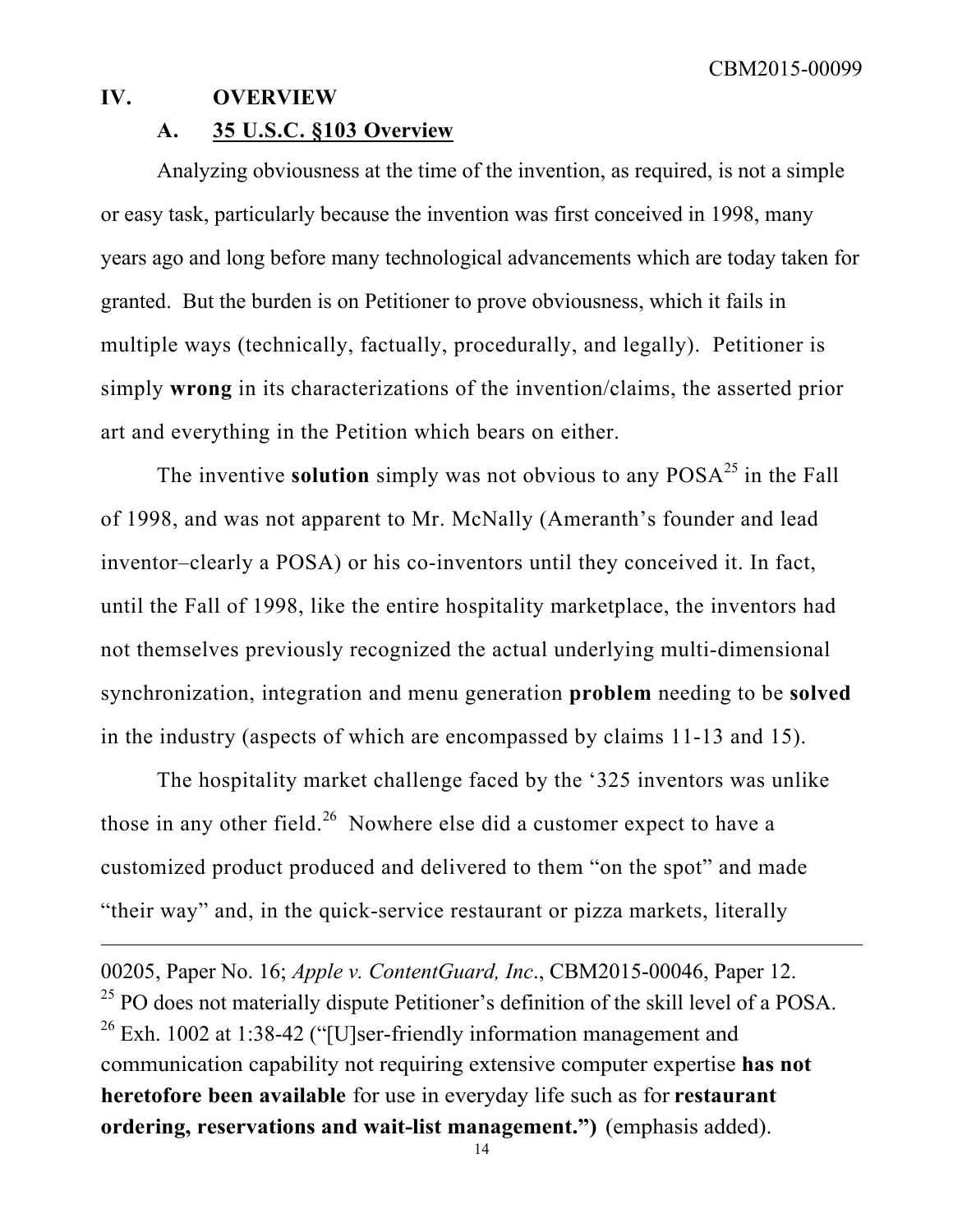created/delivered to the customer in a matter of "minutes."<sup>27</sup> The challenge/problem that the inventors first recognized in 1998 was how to seamlessly integrate wireless handheld and web-based ordering to the existing restaurant/hospitality systems using their existing database, without requiring a wholesale and fundamental change to the existing systems, without manual programming of each handheld and while still yielding an easy to use and customized operator interface for both restaurant staff and remote customers to place precise orders, so that customers would have it "their way"**–**all the while maintaining synchronization across the system, as clearly explained in the patent:

These challenges include building a menu using their existing database and transferring the menu onto hand- held devices or Web pages that will interface with servers wirelessly or to restaurants/ customers over the internet. …the first coherent solution available to accomplish these objectives easily and allows one development effort to produce **both the handheld and web page formats**, link them **with the existing POS systems** …

Exh. 1002 at 3:54-62 (emphasis added). Further, this problem needed to be solved as part of an overall synchronized and integrated "system of systems"**–**not only across technology modes–but also with and between other hospitality and nonhospitality applications as well.

The salient question is whether both the "problems" and the "solution" were obvious to a POSA in August 1998. Both must have been obvious to warrant the sanction of invalidation–being the first to identify a previously unrecognized

<sup>&</sup>lt;sup>27</sup> The *time criticality* of the hospitality market challenge is clearly stated in the '325 specification. Exh. 1002 at 1:59-60 ("**the time criticality** of ordering, reservation and wait-list management and other similar applications.") (emphasis added).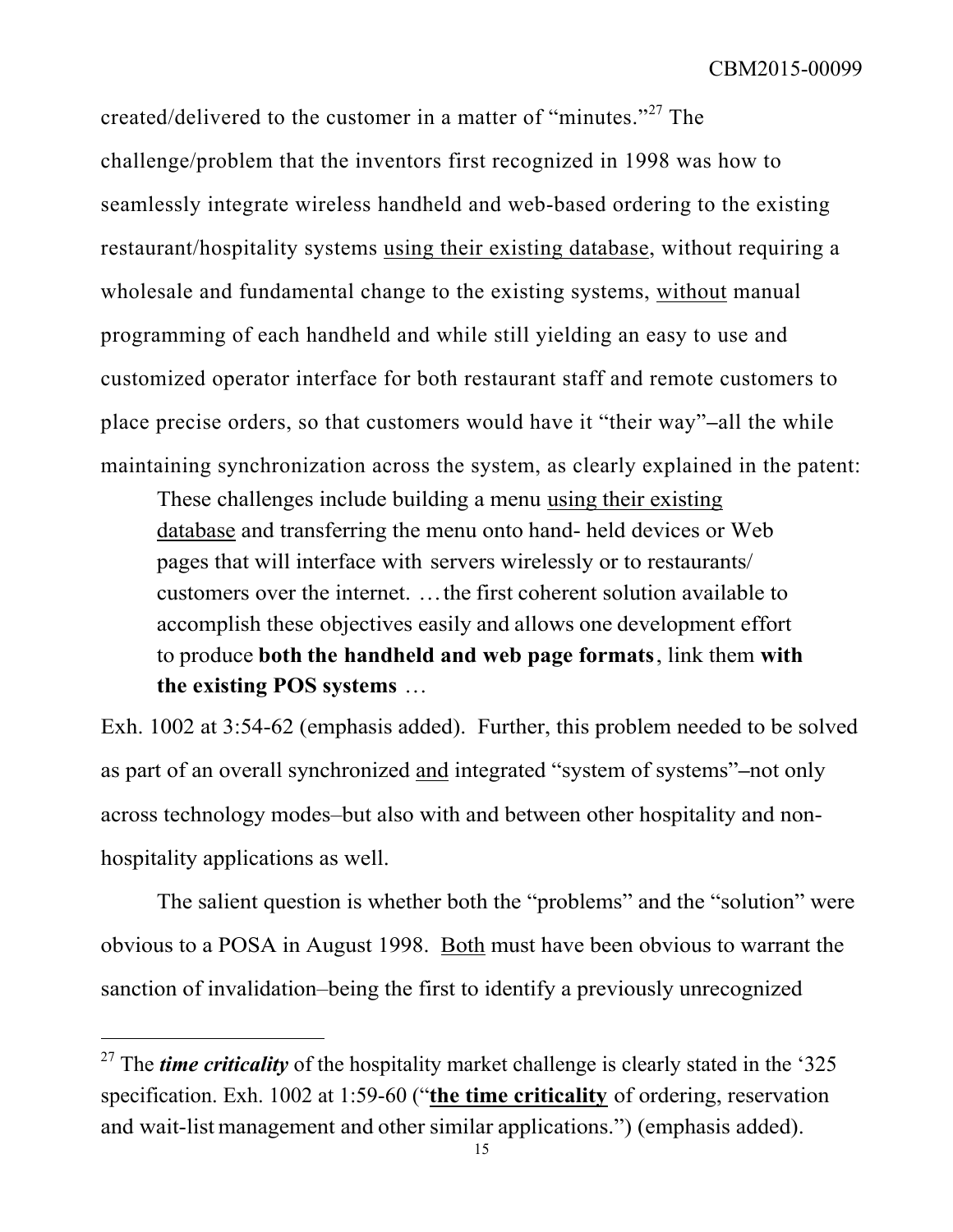underlying problem indicates non-obviousness.<sup>28</sup> The '325 inventors *were the first* to identify the actual underlying problems and the first to solve them as evidenced by the specification and claims. However, using the specification, drawings and claims as a guide, as well as the very extensive prosecution history files (from the entire patent family) and the benefit of observing the technological advancements of the last 15+ years, Petitioner and its expert Helal now, in 2015, allege that everything claimed was obvious by little more than a wave of the hand, devoid of any serious examination of the claims, specification or alleged prior art. But it is well recognized that what might appear via hindsight to have been obvious long ago, in fact often was not.<sup>29</sup>

Fortuitously, the actual factual history is documented, as shown herein and in the record of U.S. Pat. No. 8,146,077 (" $077"$ )<sup>30</sup> (which is fully available in consideration of the present Petition against the '325 patent), and compels a conclusion of non-obviousness. If objective evidence exists as to what the marketplace truly thought about the uniqueness of the invention at the time and subsequent thereto such evidence *must* be considered in an obviousness analysis. That evidence exists in spades in this case, yet the Petition ignored it entirely,

<sup>29</sup> We are admonished that "[t]hat which may be made clear and thus 'obvious' to a court, with the invention fully diagrammed and aided . . . may have been a breakthrough of substantial dimension when first unveiled." *Interconnect Planning Corp. v. Feil*, 774 F.2d 1132, 1138 (Fed. Cir. 1985).

<sup>28</sup> "[A] patentable invention may lie in the discovery of the source of a problem." *In Re Sponnoble*, 405 F.2d 578,832 (CCPA 1969).

<sup>&</sup>lt;sup>30</sup> The only reason that the §1.131 and 1.132 Declarations present in the '077 file (reflecting the then-contemporaneous events) were not filed in the '325 prosecution, was that the '325 claims were allowed without any need for same.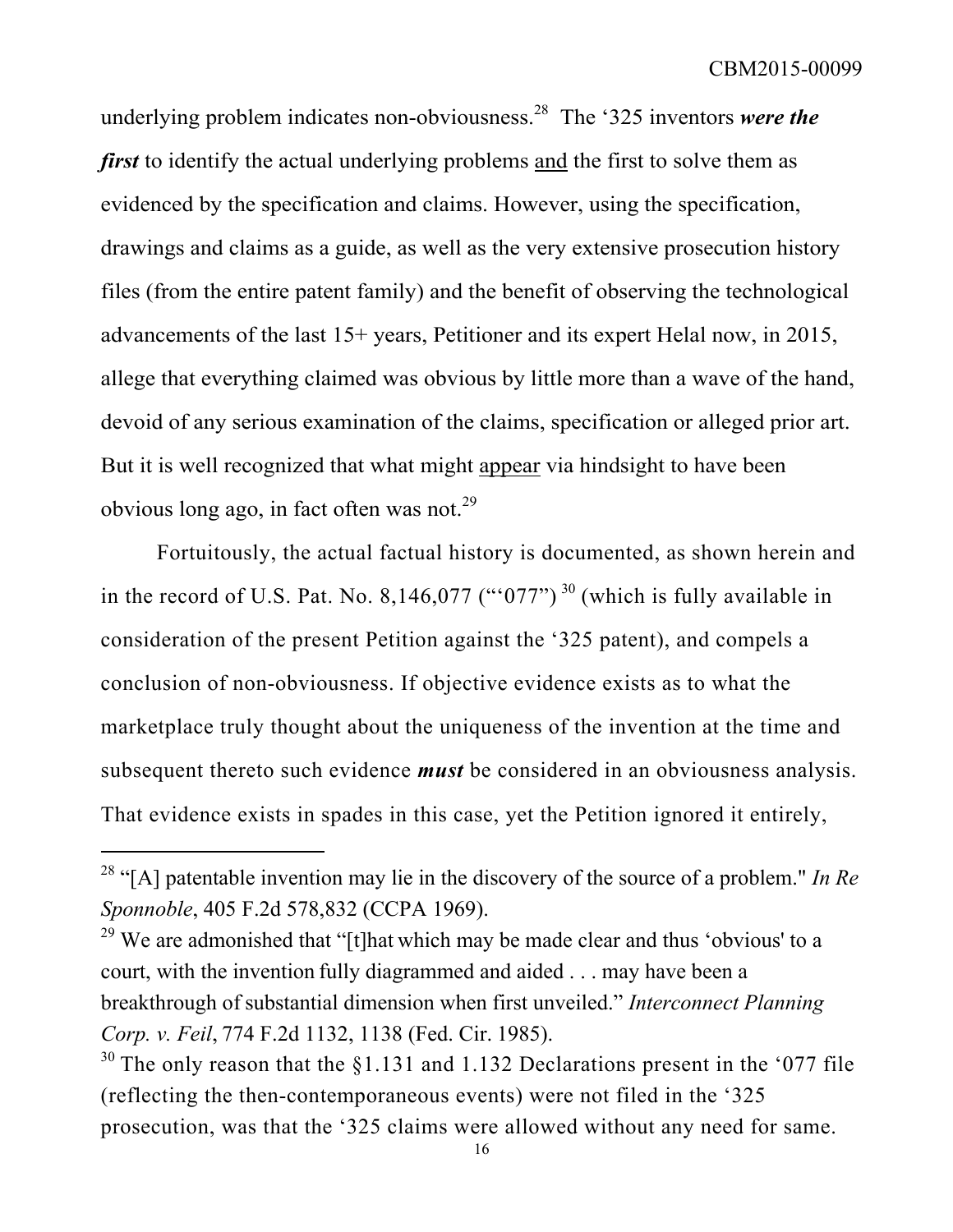despite its ready availability in the prosecution history of the '850 family (salient portions of Exh. 2020-2023 are discussed below in the Objective Evidence section) and citation in CBM2014-00016. This was error. The Federal Circuit "has consistently pronounced that **all evidence** pertaining to the objective indicia of non-obviousness *must be considered before* reaching an obviousness conclusion.<sup>331</sup>

Evidence from the time of the invention, from actual market participants, is the most accurate determinant of obviousness.<sup>32</sup> What did IBM (owner of Petitioner's primary §103 reference Brandt), the world's largest computing company (then and now) and Microsoft, the world's largest software company (then and now), **truly** think as to the "obviousness" of Ameranth's inventions at the time of the invention? IBM partnered with Ameranth on its 21st Century Restaurant™ System launch at the NRA Show in Chicago in May 1999 and Microsoft praised, $33$  partnered with and invested in Ameranth to gain access to Ameranth's technology, *i.e*., as manifested by the then-pending '850 patent application, which was Ameranth's only relevant intellectual property asset at the time. Extensive contemporaneously-documented objective evidence of nonobviousness, including extensive and multi-faceted confirmations of nexus of the

<sup>31</sup> *Plantronics, Inc. v. Aliph, Inc*. 724 F.3d 1343, 1355 (Fed. Cir. 2013) (emphasis added) ("The significance of this fourth *Graham* factor *cannot be overlooked* or be relegated to 'secondary status.'") (emphasis added).

<sup>32</sup> *See, e.g., Continental Can Co. USA, Inc. v. Monsanto Co*., 948 F.2d 1264, 1273 (Fed. Cir. 1991) ("The significance of a new structure is often better measured **in the marketplace** than in the courtroom.") (emphasis added).

<sup>&</sup>lt;sup>33</sup> "Ameranth provides a total turnkey solution integrating Pocket PC's with wireless networks, and linking them to PC servers, and the internet" (Doug Dedo, Product Manager, Microsoft, May 22, 2000 (Exh. 2020 at 3, 12 and Exh. 38 attached thereto)).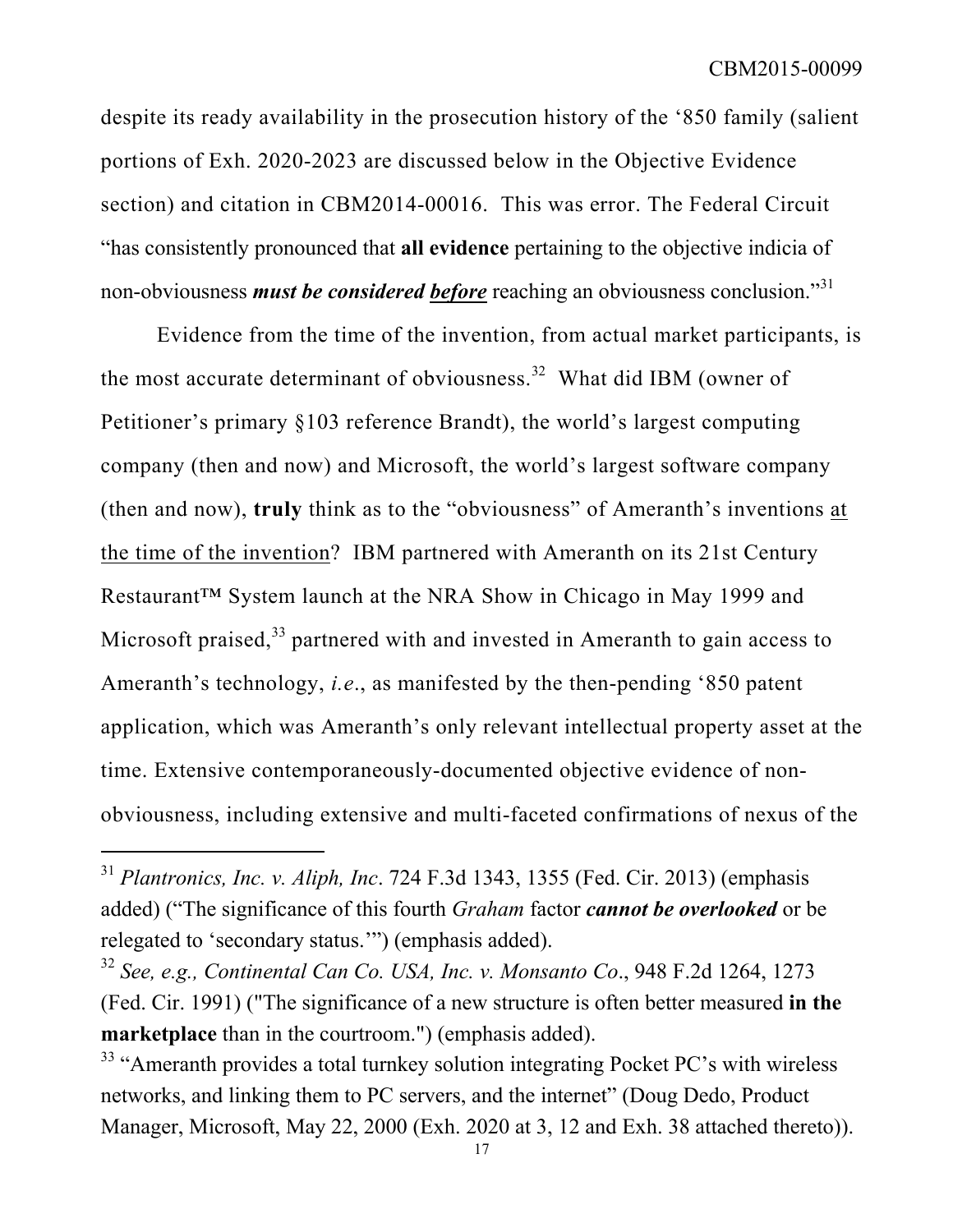documented licensing, praise/awards, copying, failure of others and commercial success to the claimed invention, is further provided below.

#### **B. Overview Of Helal Declaration Errors And Omissions**

The Petition's reliance on the Helal Declaration is misplaced and the Declaration itself is fatal to the entire Petition on numerous bases.

**First**, as was shown above, it is clear that Helal did not read or even consider the Board's conclusion as to the challenged claims from the first petition (CBM2014- 00016) including the rejection of the very same 35 USC §101 theory put forth in the new Petition, did not consider the Board's prior claim constructions and did not even fully read or consider the specification nor the '325 or '077 file histories.

**Second**, in his own words, Helal admitted that he was "**bewildered"** by the same patent specification, drawings and claims that multiple patent examiners, patent supervisory examiners, multiple panels of PTAB ALJs and multiple judges in multiple district courts over a period of 15 years **clearly understood**–hardly confirming Helal as an "expert," or even having rudimentary knowledge**,** in this subject area.

**Third**, by relying on the undisclosed "legal opinions" of Starbucks' counsel for the legal tenets supporting his conclusions, those conclusions certainly could not be based on a proper foundation. This is evidenced, *inter alia*, by the fact that Helal did not recognize the requirement to consider, and did not consider, objective evidence of obviousness which is of record in the '850/'325 family prosecution history.

**Fourth**, by not disclosing a single claim construction proposal of his own, it simply is not possible to ascertain the **actual** bases for Helal's arguments. His flawed analysis as to written description and obviousness is amplified by his admission of

18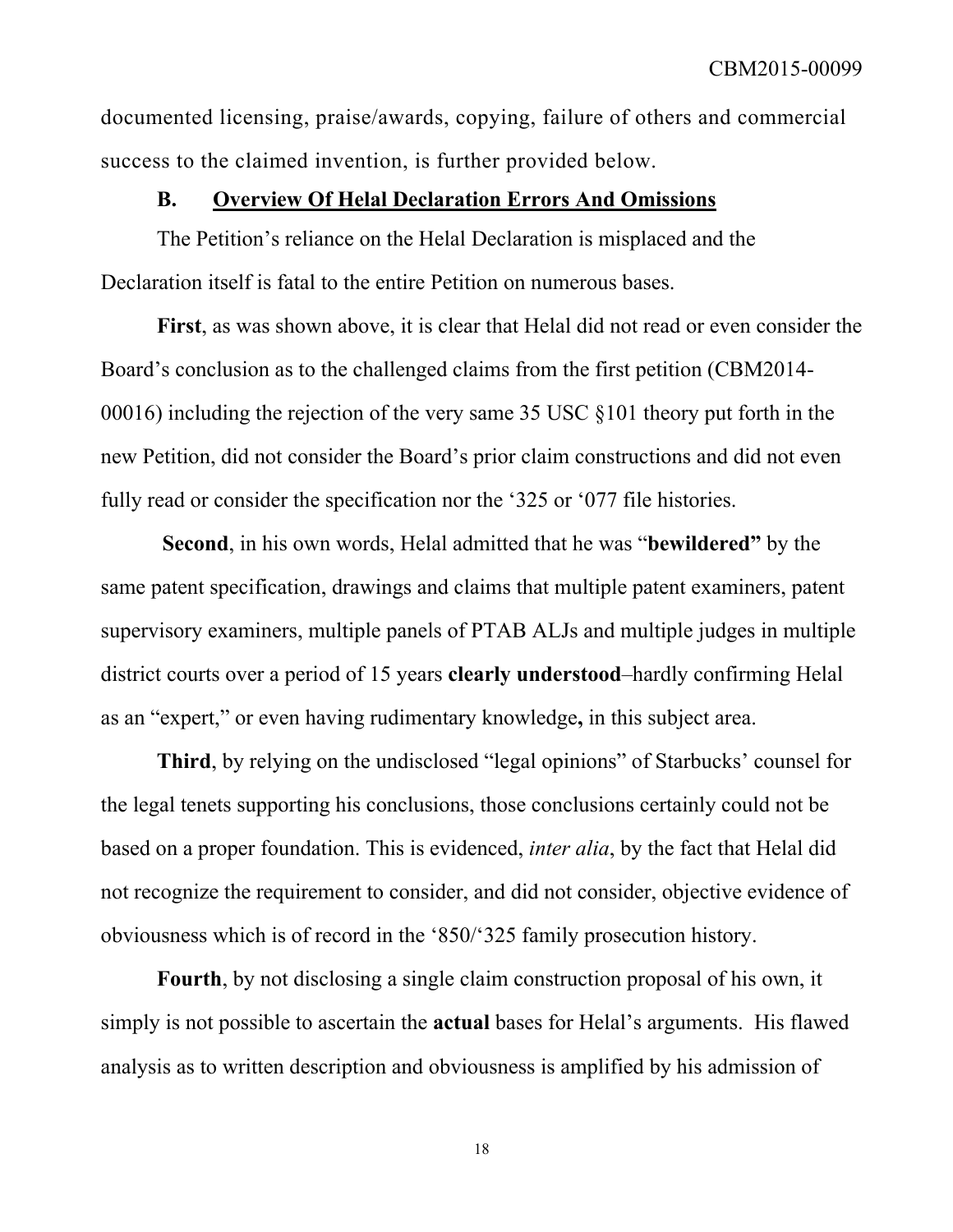being "bewildered" by the synchronous aspect of these "synchronization" claims.<sup>34</sup>

**Fifth**, Helal challenged the **enablement** of the patent description, while **ignoring** Petitioner's prior challenge/position which already **admitted** to enablement of the "database on the handheld" embodiment.

**Sixth**, when unable to find a disclosure of critical claim functionality, Helal simple parsed out those terms from his constructions and from his review overall.

**Seventh**, of the claim terms he actually considered, Helal repeatedly misstated the actual meanings of not only individual terms, but also entire claim elements.

**Eighth**, on top of the aforesaid critical errors, Helal compounded the mistakes by misinterpreting the actual inventions/disclosures and the principles of operation of his chosen prior art selected by hindsight to attempt to fill voids irrespective of how anything actually operated or of their conflicts with each other. Yet, while alleging he could not understand the synchronization aspects of the invention/claims (which "bewildered" him), he supported Petitioner's argument that the asserted prior art still disclosed the very features he alleged to not be definite/explained/disclosed. (Pet. at 56 ("Brandt discloses systems wherein applications and associated application data are synchronized [] between a database, handheld device, web server, and web page.")).

**Ninth**, despite the black letter requirement to consider objective evidence in the

<sup>34</sup> *See Ex parte Kritzer,* No. 2013-007728 at 3 (PTAB June 4, 2015) (Exh. 2025) ("A determination that a claim is **obvious** requires a comparison of **the properly construed claim** with the prior art.") (emphasis added) (*citing Oakley, Inc. v. Sunglass Hut Int'l,* 316 F.3d 1331,1339 (Fed. Cir. 2003)); *Ex Parte Azar*, No. 2009-010272 at 4 (BPAI April 18, 2011) (Exh. 2026) ("**Claim construction** is an **essential element** in determining **adequacy of the written description**.") (emphasis added) (*citing* MPEP §2163).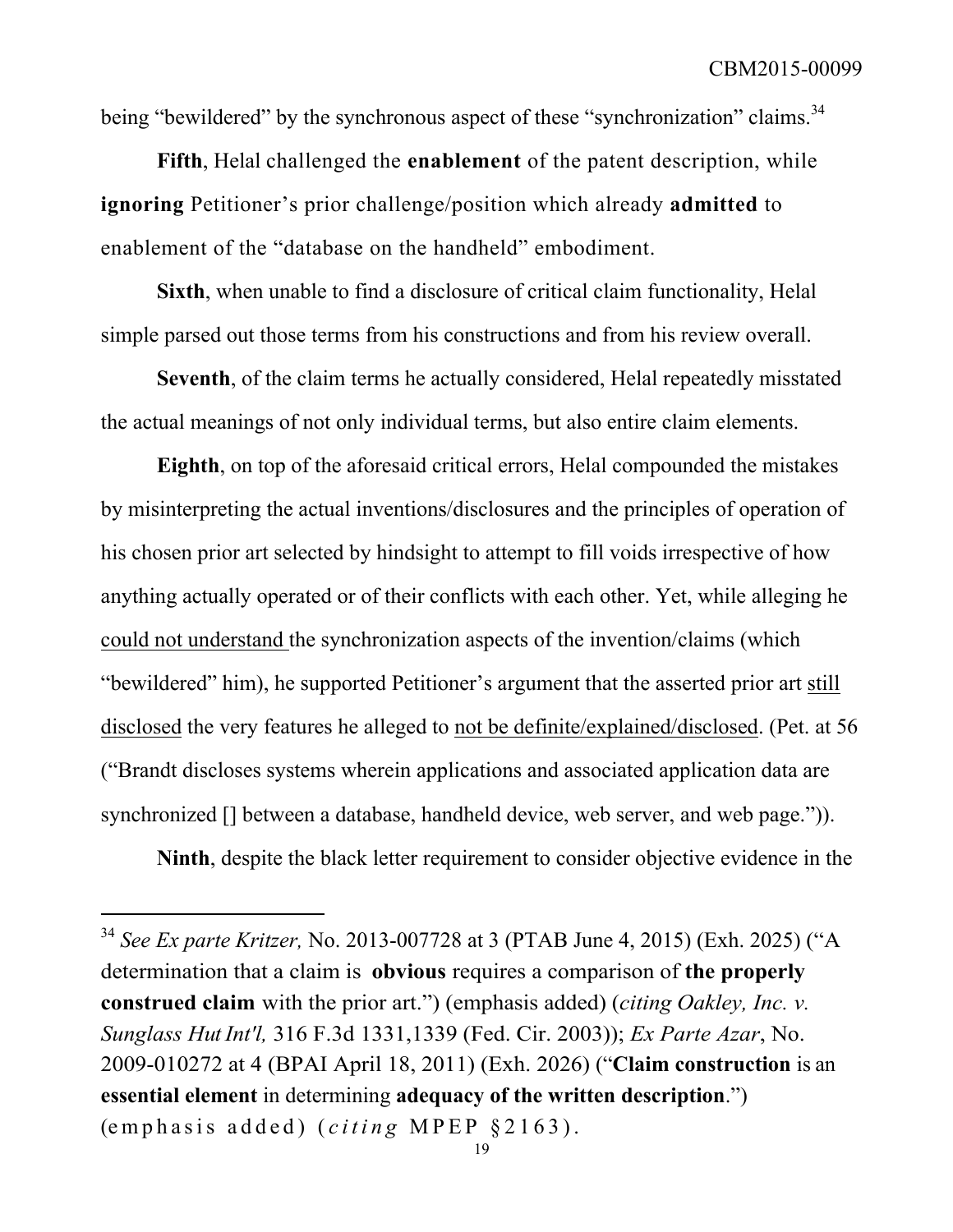record, Helal entirely ignored the overwhelming amount of objective evidence compelling a non-obviousness conclusion. This evidence includes the fact that IBM, the purported source of the material in Petitioner's base reference Brandt, had partnered with Ameranth in the launch of its 21st Century Restaurant™ system at the May 1999 NRA Show in Chicago. Thus the Petition innately fails, for lack of evidence and ignoring copious objective indicia of non-obviousness, in addition to Helal's numerous other errors and omissions.

**Tenth**, and finally, Helal's failure to disclose **his own** patent application which included many of the same inventive ideas of the '325 claims is fatal to his entire opinion and to the Petition overall, both because the non-disclosure calls into question the objectivity of the present opinions as well as demonstrating that Helal **himself** believed these aspects were truly novel and non-obvious well after the priority date of the '850 patent. This is discussed in detail in the next section.

#### **C. Overview Of Helal 2004 Patent Application**

While alleging that he did not understand the '325 specification or claims, and opining that everything in them (individually and in combination) was known prior to September 1999, Helal did not disclose in his Declaration that in January 2004 he sought claims for nearly the same inventive ideas as recited in Ameranth's '325 claims. This is clear, *e.g*., from a comparison of element "g" of '325 claim 1 ("**application software** for **generating** a **second menu** from **said first menu** and **transmitting** said **second menu** to a **wireless handheld computing device …**") with Helal's application claim 6 (which depended from claim 1):

Claim 1: An **integrated development tool** for constructing a **serverside proxy** for interacting **with a wireless, mobile device**, said

20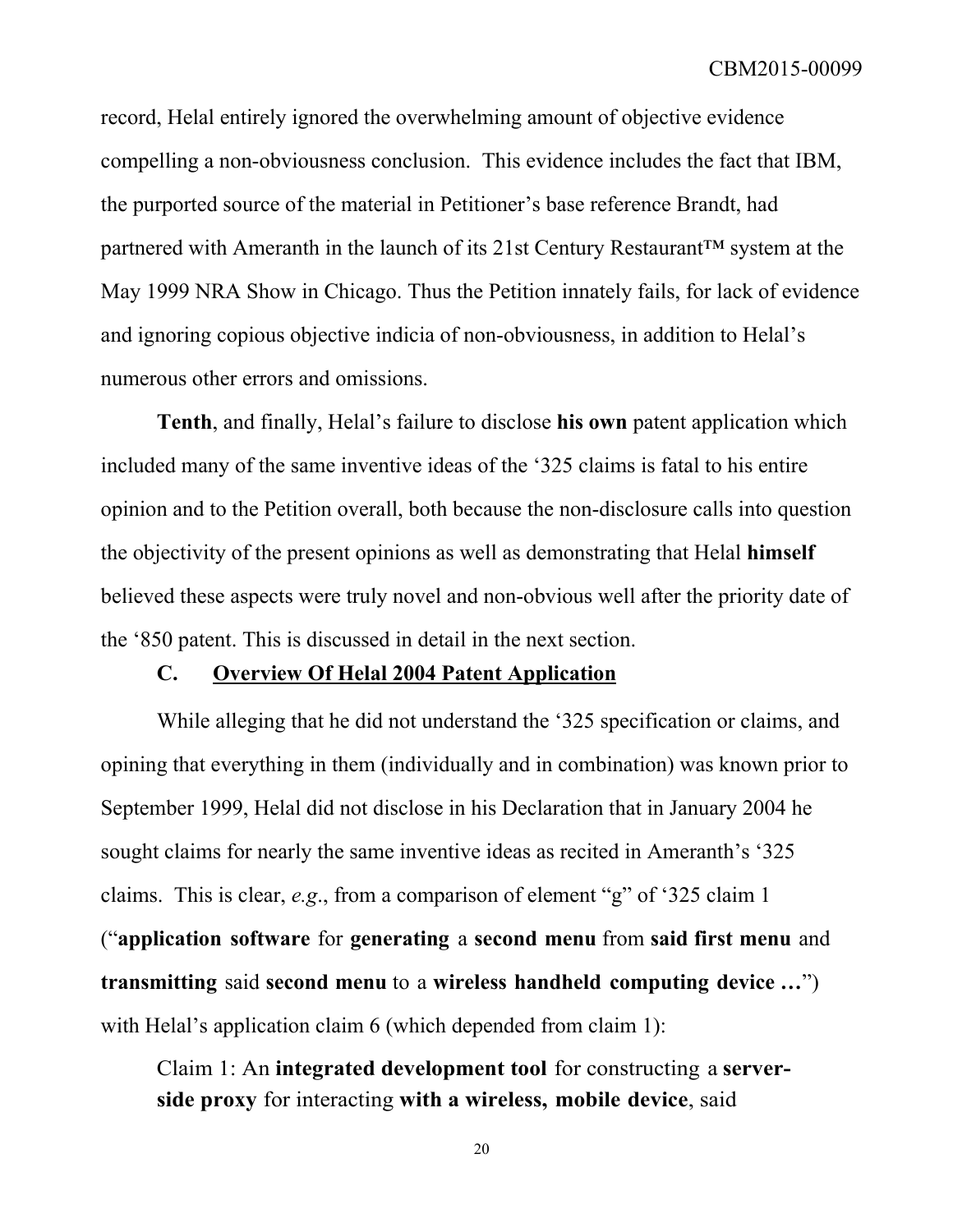**integrated development tool** comprising: at least **one module**, wherein said at least one module is configured to **generate program code** to perform a specific function of **the server-side proxy**; and means for **accessing said at least one module**.

Claim 6: The **integrated development tool** of claim 1, wherein said at least **one module** is configured to **generate program code** to **convert images from a first graphics format** to **a second graphics format**, wherein **the second graphics format** is **suitable for transmission** over a **wireless communications link** to **a mobile device.**

Exh. 2031 (emphasis added). Clearly, Helal claimed his "integrated development tool" (corresponding to the claimed "information management and synchronous communications system") as his "server side proxy**"** embodiment which encompassed converting images from a **first** graphics format to a **second** graphics format (corresponding to the claimed generation of a "**second** menu" from a "**first** menu" for "wireless transmission" to "mobile handhelds," just as recited in '325 claim 1).

The disclosure of the Helal application also included aspects similar to elements of the challenged claims including "communications control module" (Helal's "adaptation module"), "API" (Helal's API) and "central database" (Helal's "in a centralized fashion"). In fact, although Helal asserted that the inventors did not disclose or "enable" **how** to make the embodiments claimed in the '325 patent, the Helal description included a similar level of specificity, *e.g*., as to the database (*compare* Helal application, Exh. 2031 at ¶[0041-0042,<sup>35</sup> with '325

<sup>&</sup>lt;sup>35</sup> "The proxy IDE can include an API or module for maintaining user profiles within a data store such as a database. . . For this API to function properly, the system must include a user profile database as well as Open Database Connectivity (ODBC) drivers for the selected database product."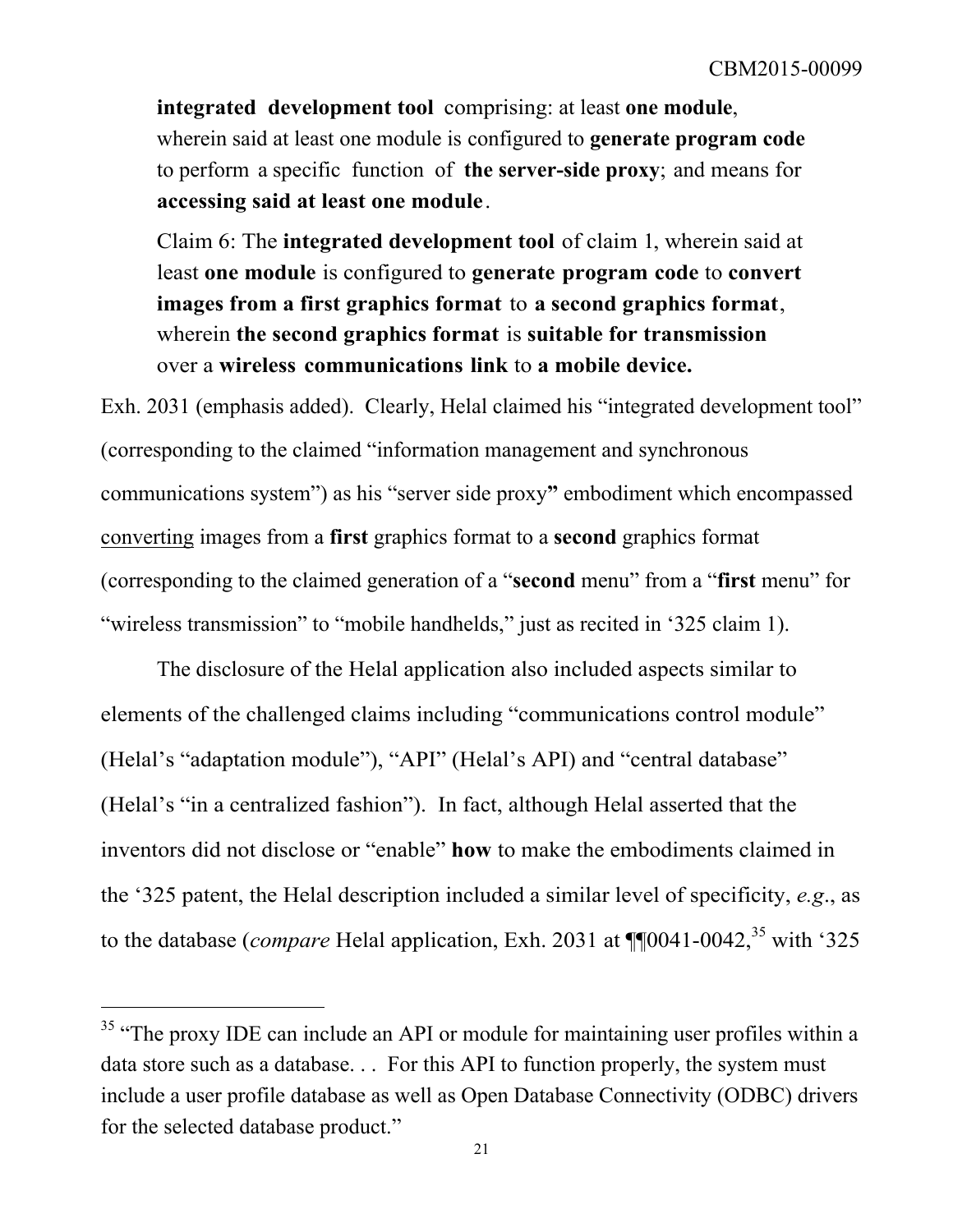patent, Exh. 1002 at 10:50-59<sup>36</sup>). Helal even used the same "wizard" terminology long used by Ameranth with respect to its "menu wizard" and "communications<br>wizard" (discussed below in the context of objective evidence of non-obviousne wizard" (discussed below in the context of objective evidence of non-obviousness) in describing features of his own embodiments. This is shown in Helal's Figure below (and Figures 6-9), and the specification, highlighting functionality similar to the **features** of the '325 patent which Helal deemed "well known" as of 1999: xh. 1002 at 10:50-59<sup>36</sup>). IIelal even used the same "wizard" terminology<br>
dby Ameranth with respect to its "menu wizard" and "communications<br>
(discussed below in the context of objective evidence of non-obviousness)<br>
bin long used by Ameranth with respect to its "menu wizard" and "communications<br>wizard" (discussed below in the context of objective evidence of non-obviousness)<br>in describing features of his own embodiments. This is shown in tent, Exh. 1002 at 10:50-59<sup>th</sup>). Helal even used the same "wizard" tent used oby Ameranth with respect to its "menu wizard" and "commuzizard" (discussed below in the context of objective evidence of non-odescribing featu . 1002 at 10:50-59<sup>36</sup>). Helal even used the same "wizard" termine<br>
y Ameranth with respect to its "menu wizard" and "communicat<br>
seussed below in the context of objective evidence of non-obvious<br>
g features 6-9), and the 002 at 10:50-59<sup>36</sup>). Helal even used the same "wizard" termino<br>Ameranth with respect to its "menu wizard" and "communicati<br>used below in the context of objective evidence of non-obviou<br>features of his own embodiments. Th patent, Exh. 1002 at 10:50-59<sup>36</sup>). Helal even used the<br>long used by Ameranth with respect to its "menu wi<br>wizard" (discussed below in the context of objective<br>in describing **features** of his own embodiments. This<br>below ( kh. 1002 at 10:50-59<sup>36</sup>). Helal even used the sam<br>
lby Ameranth with respect to its "menu wizard"<br>
discussed below in the context of objective evid<br>
ing features of his own embodiments. This is s<br>
ad Figures 6-9), and th ised by Ameranth with respect to its "menu wizard" and "communications<br>
d" (discussed below in the context of objective evidence of non-obviousnes:<br>
criting fractures of his own embodiments. This is shown in Helal's Figure nt, Exh. 1002 at 10:50-59<sup>th</sup>). Helal even used the same "wizard" terminology<br>used by Ameranth with respect to its "menu wizard" and "communication<br>and" (discussed below in the context of objective evidence of non-obvious It is "menu wizard" and "communication<br>thext of objective evidence of non-obviousn<br>mbodiments. This is shown in Helal's Figure<br>ecification, highlighting functionality similar<br>the Helal deemed "well known" as of 1999:<br> $\frac{1$ specification, highlighting functionality<br>internal membodiments. This is shown in Helal<br>specification, highlighting functionality<br>thich Helal deemed "well known" as o the context of objective evidence of non-ob-<br>
own embodiments. This is shown in Helal's<br>
the specification, highlighting functionality<br>
the specification, highlighting functionality<br>
<sup>145</sup><br>
<sup>145</sup><br>
<sup>145</sup><br>
<sup>145</sup><br>
<sup>145</sup><br>
<sup>145</sup> by Ameranth with respect to its "menu wizard" and "commissions delow in the context of objective evidence of non-<br>ing features of his own embodiments. This is shown in Held<br>d Figures 6-9), and the specification, highlight long used by Ameranth with respect to its "menu wizard" and "co<br>wizard" (discussed below in the context of objective evidence of r<br>in describing features of his own embodiments. This is shown in<br>below (and Figures 6-9), a eranth with respect to its "menu wizard" and<br>ed below in the context of objective evidence<br>tures of his own embodiments. This is shown<br>res 6-9), and the specification, highlighting fu<br>is  $\frac{1000}{100}$ <br> $\frac{1000}{100}$ <br> $\frac{$ Exercise evidence of non-obvious<br>
Sective evidence of non-obvious<br>
S. This is shown in Helal's Figure highlighting functionality simi<br>
emed "well known" as of 1999:<br>
We derive the survey of the survey of the survey of the (discussed below in the context of objective evidence of non-obviousn<br>bing features of his own embodiments. This is shown in Helal's Figure<br>Ind Figures 6-9), and the specification, highlighting functionality similar<br>Inter chi. 1002 at 10:50-59<sup>36</sup>). Helal even used the same "wizard" terminolog<br>by Ameranth with respect to its "menu wizard" and "communications<br>discussed below in the context of objective evidence of non-obviousnes<br>ing feature CBM2015<br>
CBM2015<br>
CBM2015<br>
CBM2015<br>
CBM2015<br>
USA, the street of the specification, highlighting functionality is<br>
variable and the specification, highlighting functionality since<br>
variable and Higures 6-9), and the specif wizard" (discussed below in the context of objective evidence of non-obviousne<br>in describing **features** of his own embodiments. This is shown in Helal's Figure<br>helow (and Figures 6-9), and the specification, highlighting discussed below in the context of objective evidence of non-obviousness)<br>sing **features** of his own embodiments. This is shown in Helal's Figure 1<br>and Figures 6-9), and the specification, highlighting functionality simila CBM2015-000<br>
Exh. 1002 at 10:50-59<sup>36</sup>). Helal even used the same "wizard" terminology<br>
ed by Ameranth with respect to its "menu wizard" and "communications"<br>
(discussed below in the context of objective evidence of non-o s Figure 1<br>similar to<br>1999: CBM2015-00099<br>
can th vith respect to its "menu wizard" and "communications<br>
below in the context of objective evidence of non-obviousness)<br>
res of his own embodiments. This is shown in IIelal's Figure 1<br>
6-9), and the sp **CBM2015-00099**<br>
Spect to its "menu wizard" and "communications<br>
spect to its "menu wizard" and "communications<br>
e context of objective evidence of non-obviousness)<br>
wn embodiments. This is shown in Helal's Figure 1<br>
the



Pertinent extracts from Helal's specification are as follows

ABSTRACT - An integrated development tool for constructing a **server-** side proxy for interacting include at least one module. Include at least one module.<br> **[0003]** The present invention relates to the field of **application** An **integrated development tool** for<br> **roxy** for **interacting** with a **wireless**<br> **t** one module.<br>
esent invention relates to the field of<br> **for wireless mobile devices** and, mo with a wireless, mobile device can

**development for wireless mobile devices** development for wireless mobile devices and, more particularly, to<br>developing the server-side components which interact with wireless mobile devices and mobile clients. 0003] T<br>levelopi<br>levelopi<br>nobile o<br>0006]...<br><sup>or</sup> client for wireless mobile devices and, more particularly, to

mobile devices and mobile clients.<br>[0006]...The proxy acts as an interface between the mobile application or client and one or more other servers.

**[0007 0007]**… The proxy **115** can include **a third component** referred to to as

<sup>&</sup>lt;sup>36</sup> "In the preferred embodiment, the menu generation system of the present invention uses an API called Active Data Objects ("ADO") for database access. ADO is useful in a variety of settings. It is built on top of OLE D uses an API called Active Data Objects ("ADO") for database access. ADO is useful in a variety of settings. It is built on top of OLE DB and can be used to talk to in a variety of settings. It is built on top of OLE DB and can be used to talk to databases and, in the future, any data source with any OLE DB driver. Advanced querying is supported. The database can be queried on virtually all fields. Queries can be built using SQL syntax for experienced users or can be created using a query builder which guides users through the creating process." It all Queries built **features** wizard" (discussed below in the context of objective evidence of non-obvious<br>in describing features of his own embodiments. This is shown in Helal's Figures<br>below (and Figures 6-9), and the specification, highlighting fun the SQL of the SQL or the context of objective every features of his own embodiments. This is<br>igures 6-9), and the specification, highlighter the '325 patent which Helal deemed "was noted to the specification of the specif uses an API called Active Data Objects ("ADO") for database access.<br>
in a variety of settings. It is built on top of OLE DB and can be used t<br>
databases and, in the future, any data source with any OLE DB driver.<br>
querying of his own embodiments. This is shown in Helal's Figure), and the specification, highlighting functionality simil<br>
ES patent which Helal deemed "well known" as of 1999:<br>  $\frac{1}{\sqrt{100}}$ <br>  $\frac{1}{\sqrt{100}}$ <br>  $\frac{1}{\sqrt{100}}$ <br>  $\frac$ source with any OLE DB driver. Advance<br>can be queried on virtually all fields. Quer<br>enced users or can be created using a query The present invention relates to the field of **appliment for wireless mobile devices** and, more parting the **server-side components** which **interact** devices and **mobile clients**.<br>The proxy acts as an interface between the OLE DB and can be used to talk to diments. This is shown in Helal's Figure 1<br>
ication, highlighting functionality similar to<br>
lead deemed "well known" as of 1999:<br>
were the unity of the Unity of the Unity of the Unity of the Unity of the Unity of the Unite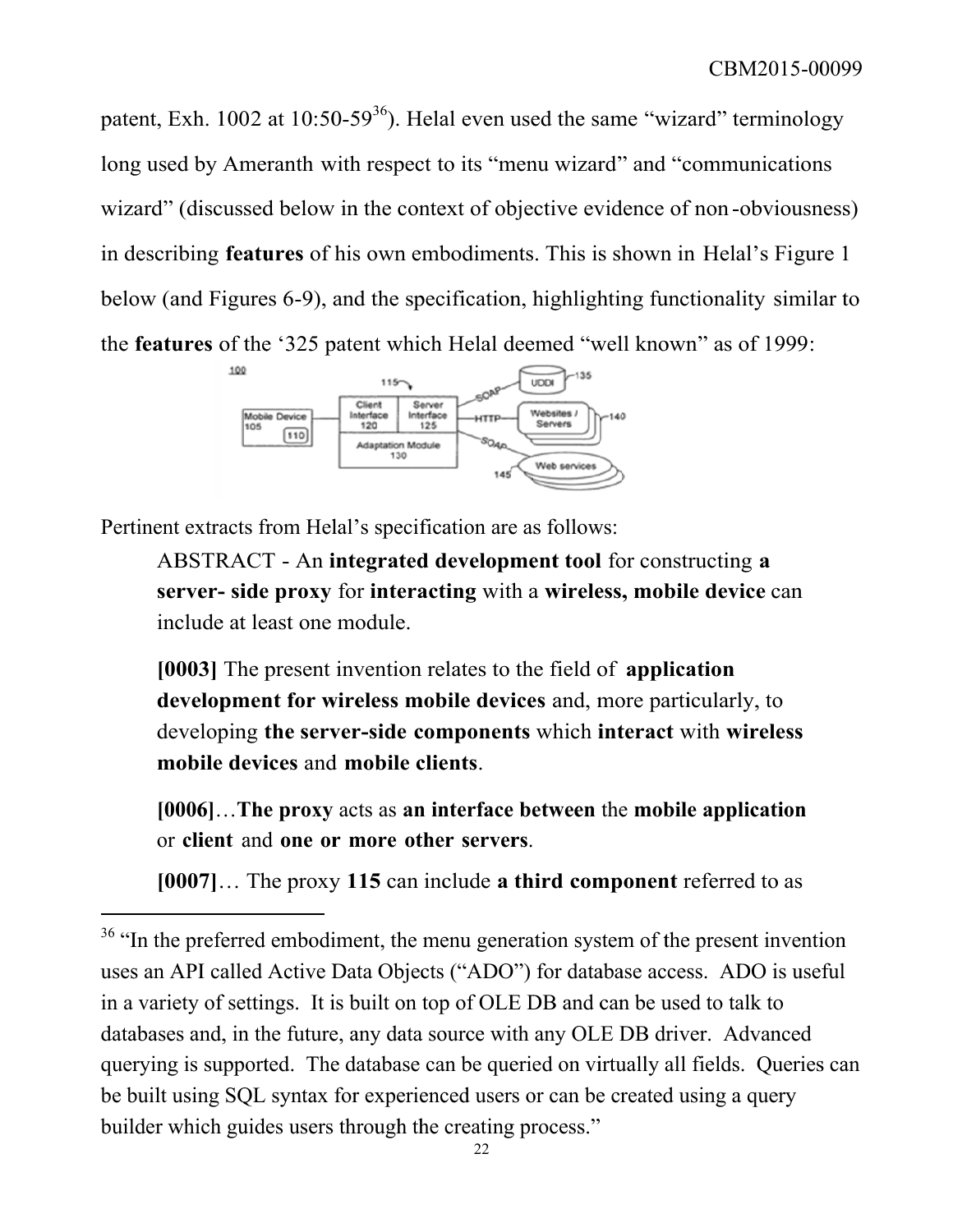**an adaptation module 130** which can **transform data** according to the **needs of the mobile client 110.**

**[0008]**… More complex proxy functionality can include the **adaptation of a server output stream to a format** and bandwidth that is suitable for **use by the mobileclient**.

**[0014]**… The **wizard module** can control operation of the module(s) to **automatically generate** program code specifying **a programmatic architecture** for the **server-side proxy** according to the **user specified attributes.**

**[0015]**…**a module** configure[d] to **generate program code** to **convert** images **from a first graphics format** to a **second graphics format**, wherein the **second graphics format** is **suitable for transmission** over **a wireless communications** link **to a mobile device**

**[0033]** The functions disclosed herein can be provided **through an application programming interface (API)**.

**[0042]**… For this API to function properly, the **system must include** a user profile database as well as **Open Database Connectivity (ODBC) drivers** for the selected **database product**.

**[0124]**… Travel WSDL document can provide details on travel information services such as **hotel reservations and room availability**.

**[0163]**… By selecting the **appropriate client device option**, the display **length,** display **width**, and display color **of the device** can be included in the proxy shell.

**[0170]**… The **present invention** can be realized **in a centralized fashion** in one computer system

Exh. 2031 (emphasis added). Helal's "server side proxy" patent application thus included a significant number of claimed features/elements as similarly disclosed in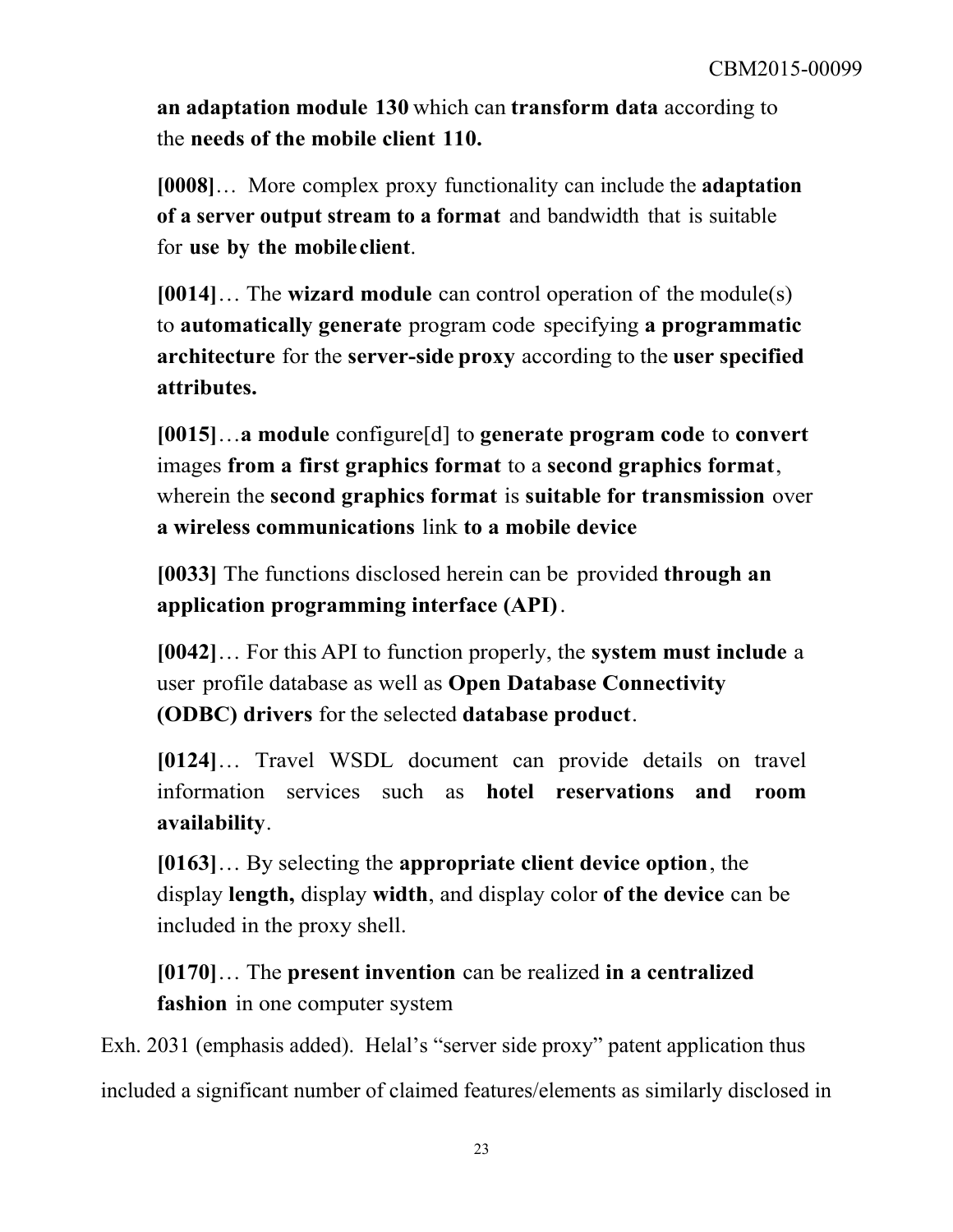the '325 specification/drawings/claims, directed to a substantially similar problem and even including similar claim recitations, including dealing with, *e.g.*, "height/width" of the handheld display sizes and even including a **hotel reservations** embodiment.

Irrespective of the non-disclosure of the Helal application in this proceeding, which PO submits was improper, the indisputable fact of **its existence**, and that it was filed **four** years **after** Ameranth's priority date by Petitioner's own expert declarant, demonstrates that Helal's refrains of "I don't understand" Ameranth's invention and/or that everything claimed in the '325 patent was known , not novel and obvious in 1998/1999 are baseless and are directly contradicted by Helal's own sworn declaration to the USPTO claiming he was the "first" inventor of this substantially similar subject matter four years after Ameranth filed its priority application.

#### **V. THE PETITION SHOULD BE REJECTED FOR IMPROPER INCORPORATION BY REFERENCE**

The Petition relies very heavily on evidentiary cites to evidence and supporting documents not included within it, especially (but not limited to) the **135-page Helal** Declaration, for arguments, support, and proffered evidence not included or adequately discussed in the Petition itself. This tactic has been repeatedly rejected by the Board, which should apply its Rules here and refuse to consider all information "presented in a supporting declaration [or exhibits] but not discussed sufficiently in a petition." This is not a situation in which just a few supporting external references are cited. Rather, it is pervasive throughout the entirety of the Petition arguments, occurring in dozens of instances and including improper citations not only to text but to almost all of the Brandt figures/diagrams as well, seeking to "incorporate by reference" into the Petition without adequately explaining what portions were supposedly being relied on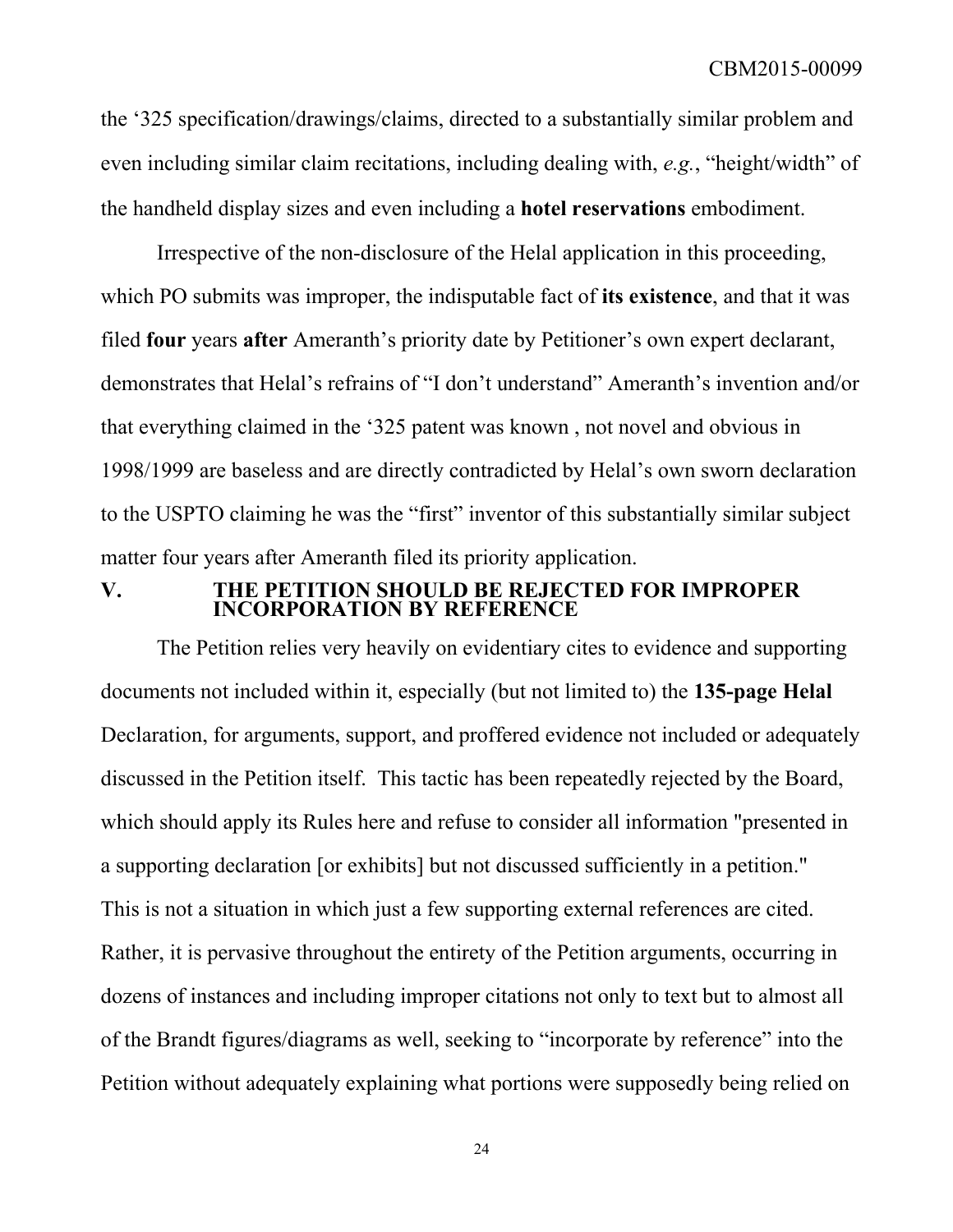or an adequate explanation of their supposed significance. *E.g.*, Pet. at 44, 45, 51, 53, 55, 59, 61, 62 (bottom of pages), 48, 49, 50, 52 (middle of pages) and 44, 45, 47, 58, 62 (top of pages) (this is merely for the first §103 challenge of the first claim; the improper incorporation by reference is repeated throughout). For illustrative purposes, and certainly not as an exhaustive list, the Petition provides less than one page of argument regarding claims 11-13 element b in the context of the Brandt/NetHopper/ Carter combination (Ground 9) (Pet. at 49-50) and not a single cite to any actual evidence relative to Carter, but attempts to incorporate by reference over three pages of argument, reference text **and** figures from the Helal Declaration (Exh. 1003 at ¶¶163- 70) which is largely not discussed within the Petition itself (even trying to add the Carter reference although it is not mentioned in the Petition argument). As a further example, and even more egregiously, the Petition provides a little over two pages of argument regarding the claims 11-13 "wherein applications and data are synchronized …" limitation in the context of the Brandt/NetHopper/Carter combination (Ground 9) (Pet. at 56-58), but attempts to incorporate by reference over fourteen pages of argument, reference text **and** figures from the Helal Declaration (Exh. 1003 at ¶¶205- 227). This is clearly a systematic attempt to circumvent the 80-page limit.<sup>37</sup>

<sup>37</sup> In *Tempur Sealy Int'l, Inc. v. Select Comfort Corp.*, IPR 2014-01419, Paper 7 (PTAB Feb. 17, 2015) the Board held that a defective petition could not be "saved" by a massive expert declaration or other supporting documents. The Board has rejected attempts to incorporate a large expert declaration into a petition because incorporation "by reference amounts to a self-help increase in the length of the [] brief" … "a pointless imposition on the court's time." *Cisco Systems, Inc., v. C-Cation Techs., LLC*, IPR2014-00454, Paper 12 at 10 (PTAB Aug. 29, 2014) (emphasis added), *citing DeSilva v. DiLeonardi,* 181 F.3d 865, 866-67 (7th Cir. 1999). Use of the Helal Declaration is, per *Cisco* and *Tempur Sealy*, a "self-help increase in the length of the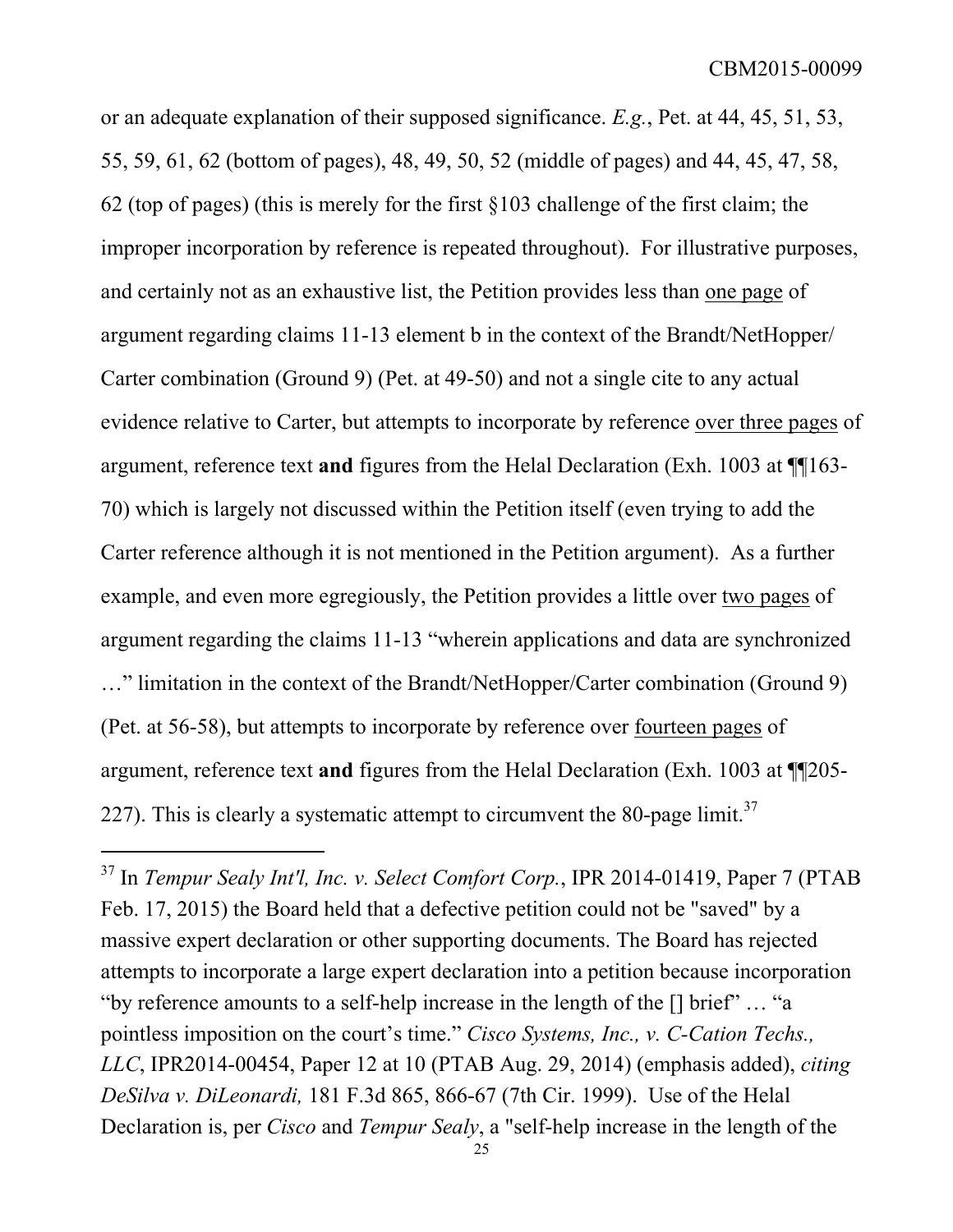The Petition itself lacks sufficient explanation as to numerous claim elements and cannot resuscitate itself via improperly incorporated exhibits. The "obviousness" portion of the Petition is chock-full of conclusory "It would have been obvious that…", or "a POSITA would be motivated to…" or "a POSITA would understand that…" assertions that have no support or explanation other than in the Helal Declaration, and mostly not even there. The effect of packing the Petition with these mere conclusory statements is, again, that Petitioner has improperly availed itself of "a self-help increase in the length of the brief," which should be rejected.

## **VI. CLAIM CONSTRUCTION**

The Petitioner and the Board must construe all claims before performing any validity analysis. However, neither Petitioner nor its expert Helal construed even a single claim or a single claim element, rather they simply alleged that everything was according to BRI<sup>38</sup> and/or they imply reliance on extrinsic evidence to seemingly lead to an unstated but "implied" construction. They point to PO arguments in a different forum,<sup>39</sup> but do not actually propose any constructions of their own. Further, they

brief." The Helal Declaration is even larger than the declaration in *Tempur Sealy.* <sup>38</sup> Pet. at 24 ("The proposed BRI construction of each term is the ordinary meaning of the term, including 'communications control module' (*e.g*., Exh. 1002 at 9:35-54, 11:37-55; 4:10-28, 4:54-56) and 'hospitality applications' (*e.g., Id.* at 1:56-60; 1:64- 2:37, 4:10-13, 11:37-55)."). This admits that the specification defines the terms. <sup>39</sup> Petitioner's attempt to incorporate extrinsic evidence from a different forum (Pet. at 23) fails. First, Petitioner mischaracterized PO's statements. Second, claim construction standards in district court are different. Third, that proceeding occurred prior to the Board's constructions in the first '325 Petition (CBM2014-00016 (also ignored by Petitioner)), and prior to numerous other decisions from both the Federal Circuit and Supreme Court. Intrinsic evidence is the controlling determinant in claim construction. *See Travelocity v. Chronos*, CBM2014-00082, Paper 10 at 14, n.3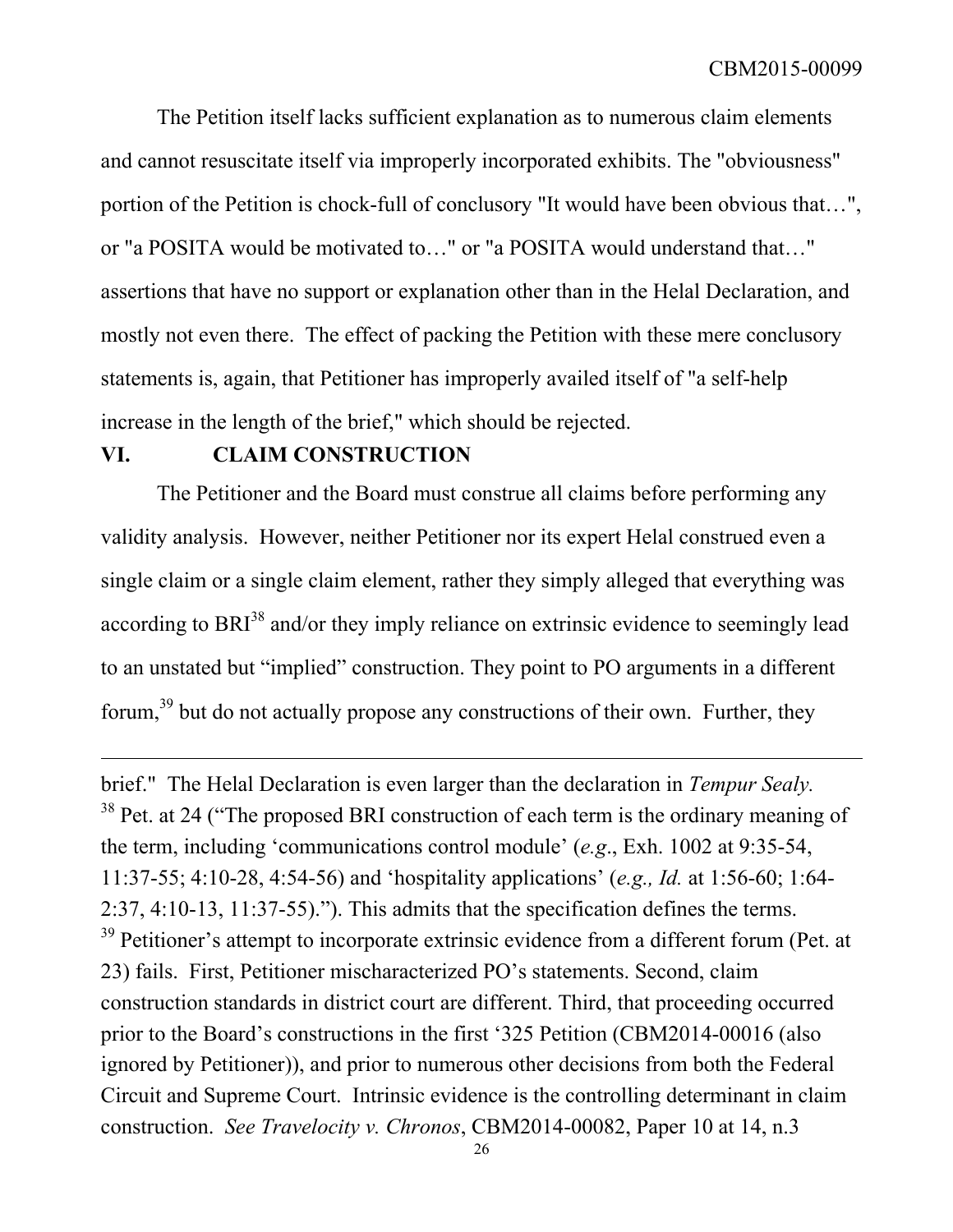entirely ignored the Board's prior constructions across this family of patents, which established the BRI for many terms. Without referring to any actual construction of a claim term nor how any structure of the cited references actually meets the properly construed claims, Petitioner's arguments are an exercise in obfuscation and do not provide anything actually identifying **what** Petitioner's position is on **anything** relative to the claims. This evasiveness reflects an approach of essentially proposing a "multiple choice" test to PO and the Board requiring guessing as to just **which** structures of **which** references apply against which elements and/or are combined with each other (or **how**) as regards **any** of the critical synchronization elements.

Critically, despite the requirement to do so, $40$  Petitioner failed to consider the claims **as a whole** and failed to consider all of the pertinent elements of any claim. Petitioner simply provided random, often contradictory, material from its extrinsic references, relying on incorporation by reference as to both the references and the figures of those references as well as attorney argument, and conclusorily stating that every claim element was obvious, without any substantive explanations or facts

("Patent Owner's infringement contentions are, at best, extrinsic evidence of the meaning of the claim terms, and extrinsic evidence is not favored over intrinsic evidence."). Petitioner's assertions at page 24 of the Petition regarding PO's prior alleged contentions are a red herring. PO's arguments related to construction of the preamble, not claims 11-13 element b, and moreover Judge Payne declined to construe the preamble of claims 11-13 as limiting. PO is not required to conform every future argument to an argument which was never adopted. Moreover, as stated, PO never took a position on the scope of element b in the prior proceeding in any event. <sup>40</sup> *See, e.g.*, *Hockerson-Halberstadt, Inc. v. Converse Inc.*, 183 F.3d 1369, 1374 (Fed. Cir. 1999) ("Proper claim construction . . . demands interpretation of the entire claim in context, not a single element in isolation.").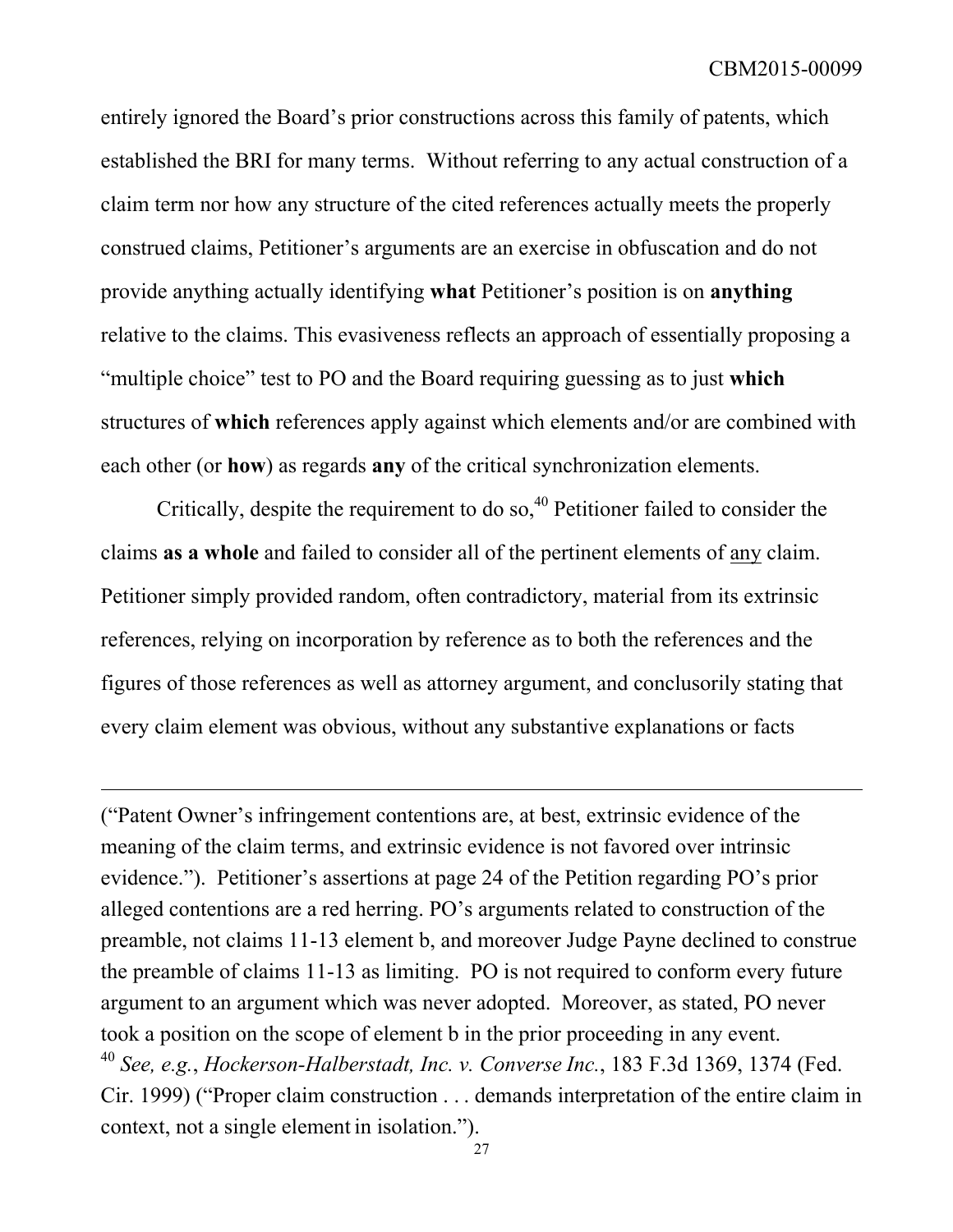supporting those conclusions. It is not surprising, in light of Helal's "bewilderment" as to how the claimed synchronization works (Exh. 1003 at ¶101), that he does not understand the claims and was unable to provide constructions for same.

However, it is axiomatic that before patentability can be assessed and determined, the claims must be properly construed. PO has done so, as is shown below, by considering, as it must, the **intrinsic** evidence as the guiding principle including the specification/drawings, the prosecution history and other related claims. PO's proposals were formulated by adherence to the following oft-cited guidance, frequently cited by the PTAB for its own BRI constructions:

The construction that stays true to the claim language and most naturally aligns with the patent's description of the invention will be, in the end, the correct construction.

*In re Papst Licensing Digital Camera Patent Litigation*, 778 F.3d 1255, 1261 (Fed. Cir. 2015) (citations omitted). PO urges the Board to carefully consider and adopt all construction proposals herein, as they are entirely supported by the intrinsic evidence, knowledge in the art at the time of the invention, and were formulated using Federal Circuit claim construction mandates.

#### **A. PO's Proposals In Juxtaposition To Petitioner's Flawed Invalidity Challenges**

Petitioner's challenges include errors, misinterpretations and/or omissions of claim terms including: (1) "communications control module"("CCM"), (2) "synchronization" (3) "wireless handheld computing device on which hospitality applications and data are stored," (4) "outside applications ," (5) "application program interface," (6) "hospitality applications," (7) "integration," "relates to orders/waitlists/reservations," (8) "central database," (9) "data is sent to a wireless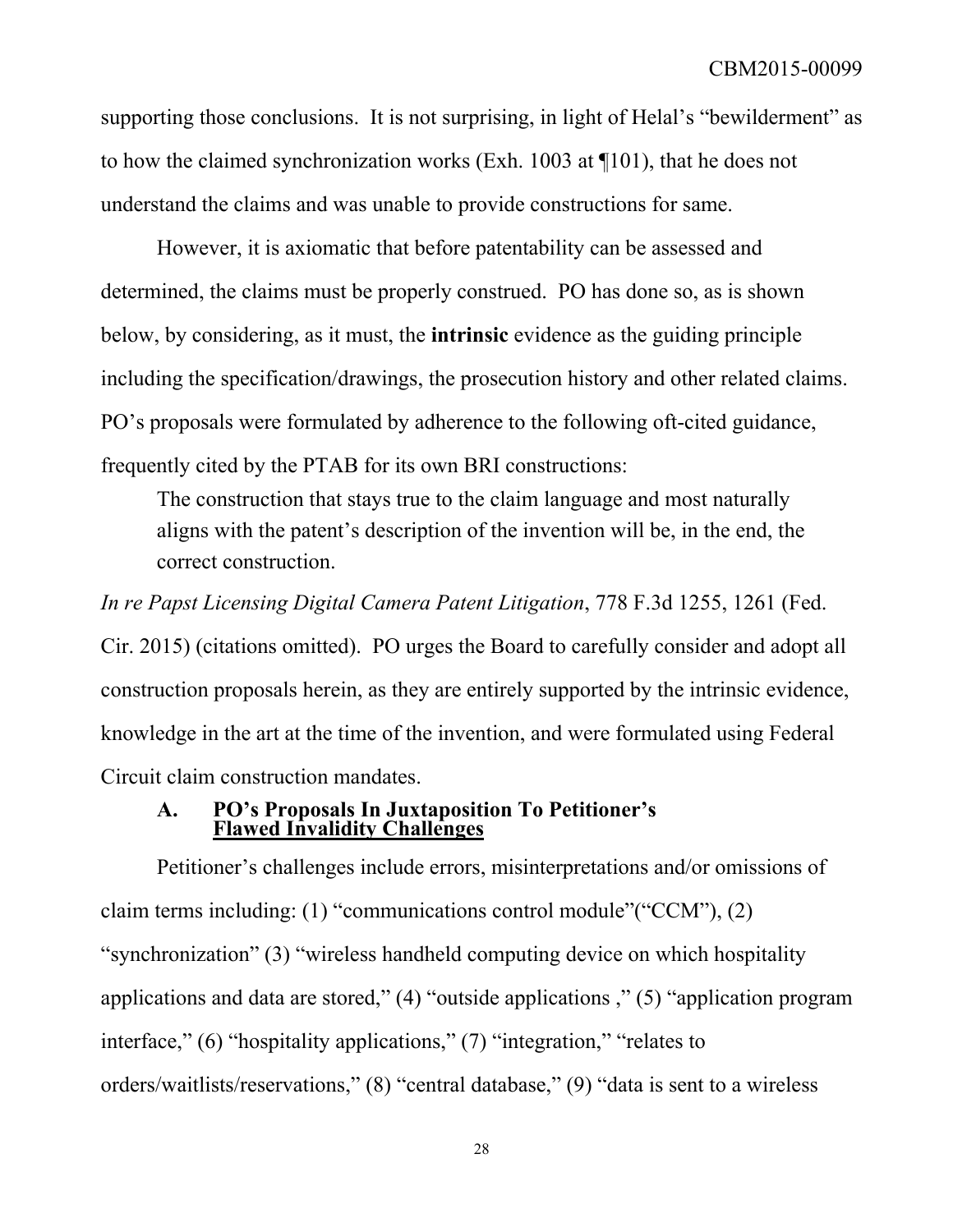paging device" and (10) "web page." These errors are discussed in the context of the correct constructions proposed by PO below. However, again, most important is the failure to consider the claims as a whole or the interrelationships between these terms.

# *1. "wireless handheld computing device"*

PO proposes "a wireless computing device that is sized to be held in one's hand." This is straightforward. *See* Judge Everingham Order (Exh. 2033 at 24, and discussed below). Petitioner ignored this construction, especially in respect to Alonso, which did not recognize the unique requirements/aspects of wireless handhelds at all.

#### *2. "central database"*

PO proposes "a database file structure connected to the system in association with a central server, comprised of records, each containing fields, together with a set of operations for searching, sorting, recombining and other functions." Microsoft Comp. Dict. (4th ed.1999) (Exh. 2015 "database")); Exh. 1002 at 2:24, 11:47-48 ("backoffice server (central database)"); *id*. at 2:8-10, 11:26-28 ("synchronization between a central database and multiple handheld devices"). Petitioner's ignoring of the meaning and import of this term led, in part, to its complete misunderstanding of the overall synchronization functionality recited in the claim.

### *3. "web page"*

The PTAB has construed to mean "a document, with associated files for graphics, scripts, and other resources, accessible over the internet and viewable in a web browser." CBM2014-00015 (Exh. 1048 at 8).

# *4. "communications control module"*

This is a software element. As Judge Payne concluded in prior district court litigation, "the specification itself provides the best construction for the term at issue." (Exh. 1044 at 13). Judge Payne correctly construed the CCM as "a software layer that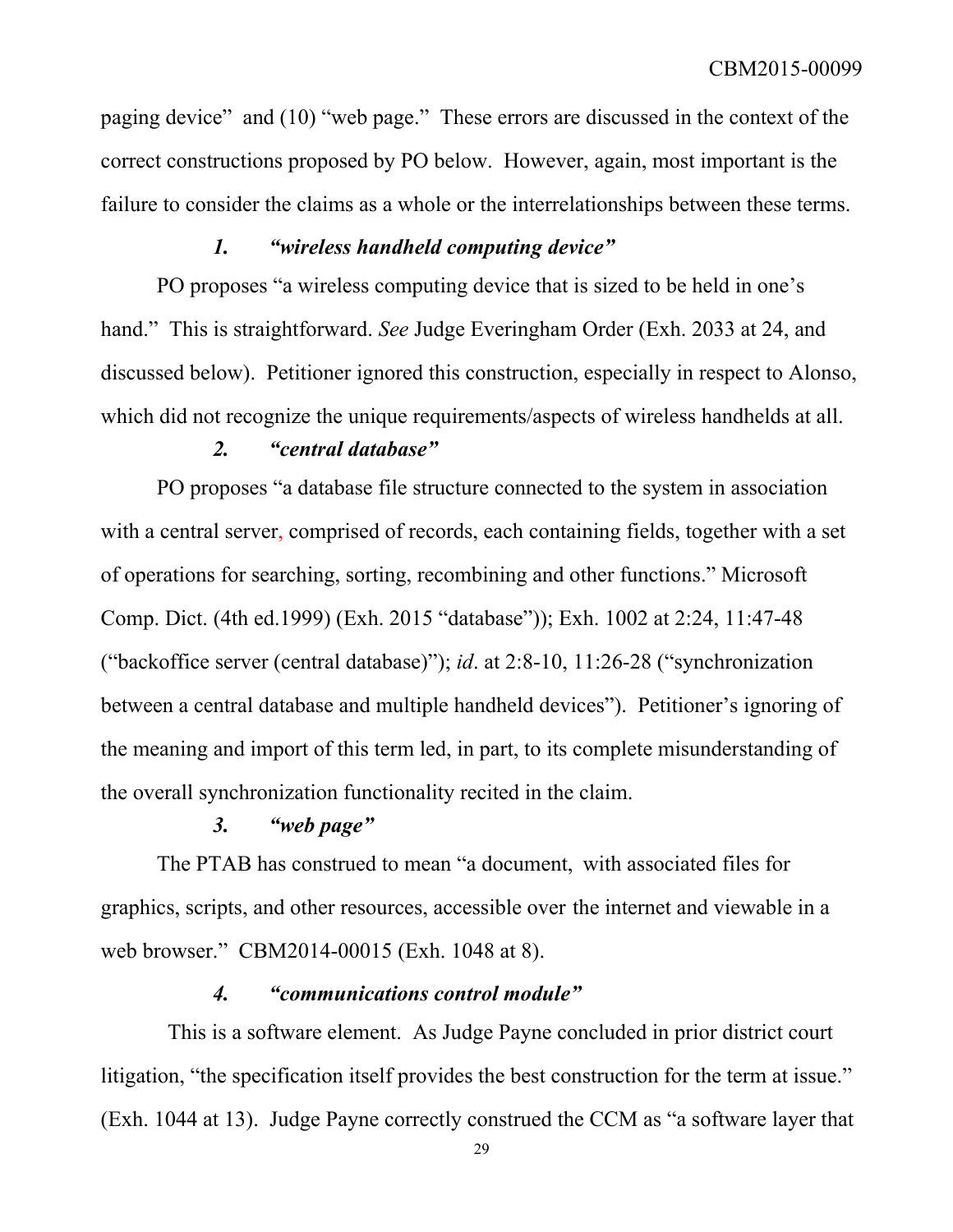sits on top of a communications protocol and acts as an interface between hospitality applications and the communications protocol" relying entirely on intrinsic evidence.

# *5. "synchronized"*

In its non-institution ruling in CBM2014-00014, the Board defined "synchronized" as "made to happen, exist, or arise at the same time." However, this was not determined in the context of the claims of the entire patent family, nor does it take into consideration that the "timing" aspect of the claims is governed by, *e.g*., the "real time" term in the '077 patent. PO thus submits that "synchronized" simply means "made or configured to make consistent" pursuant to the specification and usage in the challenged claims and in other claims of the patent family.<sup>41</sup>

#### *6. "applications and data are synchronized between the central database, at least one wireless handheld computing device, at least one web server and at least one web page"*

PO submits that the construction of "synchronized" proposed above obviates any need for further construction of this element. The remaining terms of this element are clear on their face as discussed above. Further, "synchronization" is not the same as "integration," a uniquely claimed function discussed below, in respect to integration between outside (non-hospitality) applications and hospitality applications.

### *7. "wireless handheld computing device on which hospitality applications and data are stored"*

Clearly, just as Petitioner argued in the first Petition (CBM2014-00016), the preferred embodiment for the wireless handheld device recited in claims 11-13 and 15 is the application and database stored on the handheld device. The express claim language separately requires that "hospitality applications and data" are stored on both

<sup>41</sup> *See* Exh. 1002 at 2:28-31, 4:20-23, 11:47-49 ("*in synch* with the backoffice server (central database) so that the different components are in equilibrium at any given time and an *overall consistency* is achieved") (emphasis added).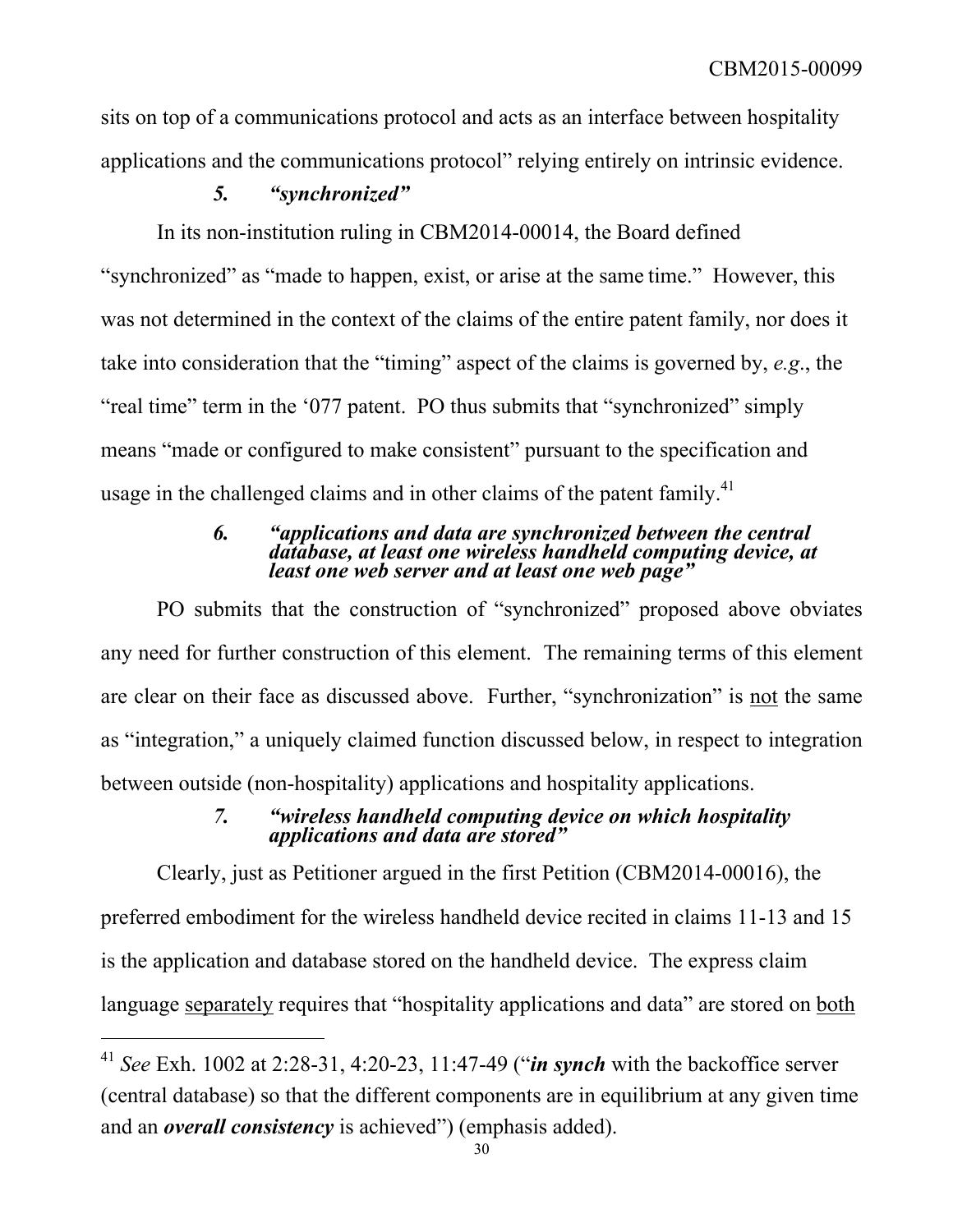a wireless handheld device and a web page. The law is clear that different limitations in a claim are to be given effect.<sup>42</sup> Moreover, the specification clearly and consistently states that a handheld menu/display is different from a web page menu/display, *e.g*.,:

means to instantly download the menu configuration onto, e.g., a handheld device or Web page (Exh. 1002 at 3:22-25 (emphasis added))

the menu can be downloaded to either a handheld device or Web page (*Id*. 3:41-42 (emphasis added))

Transferring the menu onto handheld devices or Web pages (*Id*. 3:50-51 (emphasis added))

A PDA or Web page format (*Id*. 10:36 (emphasis added))

Still further, neither the specification nor the claims envision synchronizing between "web pages." If claims 11-13 and 15 elements "b" and "d" were both web pages and were the "same" element, there would be no need to synchronize them.

In addition to the plain language of claims 11-13 and 15 element b, which contains no reference to **a browser**, and the clear discussion in the specification requiring no such browser with respect to a wireless handheld device, the structure and language of claims 11-13 and 15 (outside element b) further supports the conclusion that a web browser is not required on the wireless handheld computing device, by making the wireless handheld computing device a distinct element of the system apart

<sup>42</sup> A reference disclosing a "web page" cannot meet **both** the handheld device and the web page limitations. *See Unique Concepts, Inc. v. Brown*, 939 F.2d 1558, 1563 (Fed. Cir. 1991) (two distinct claim elements should each be given full effect). Moreover, "[c]onsistent with the principle that all limitations in a claim must be considered to be meaningful, it is improper to rely on the same structure in the [alleged] reference as being responsive to two different claim elements." *Ex parte Brud*, BPAI Appeal 2009- 011707 at 3, 4 (Exh. 2013).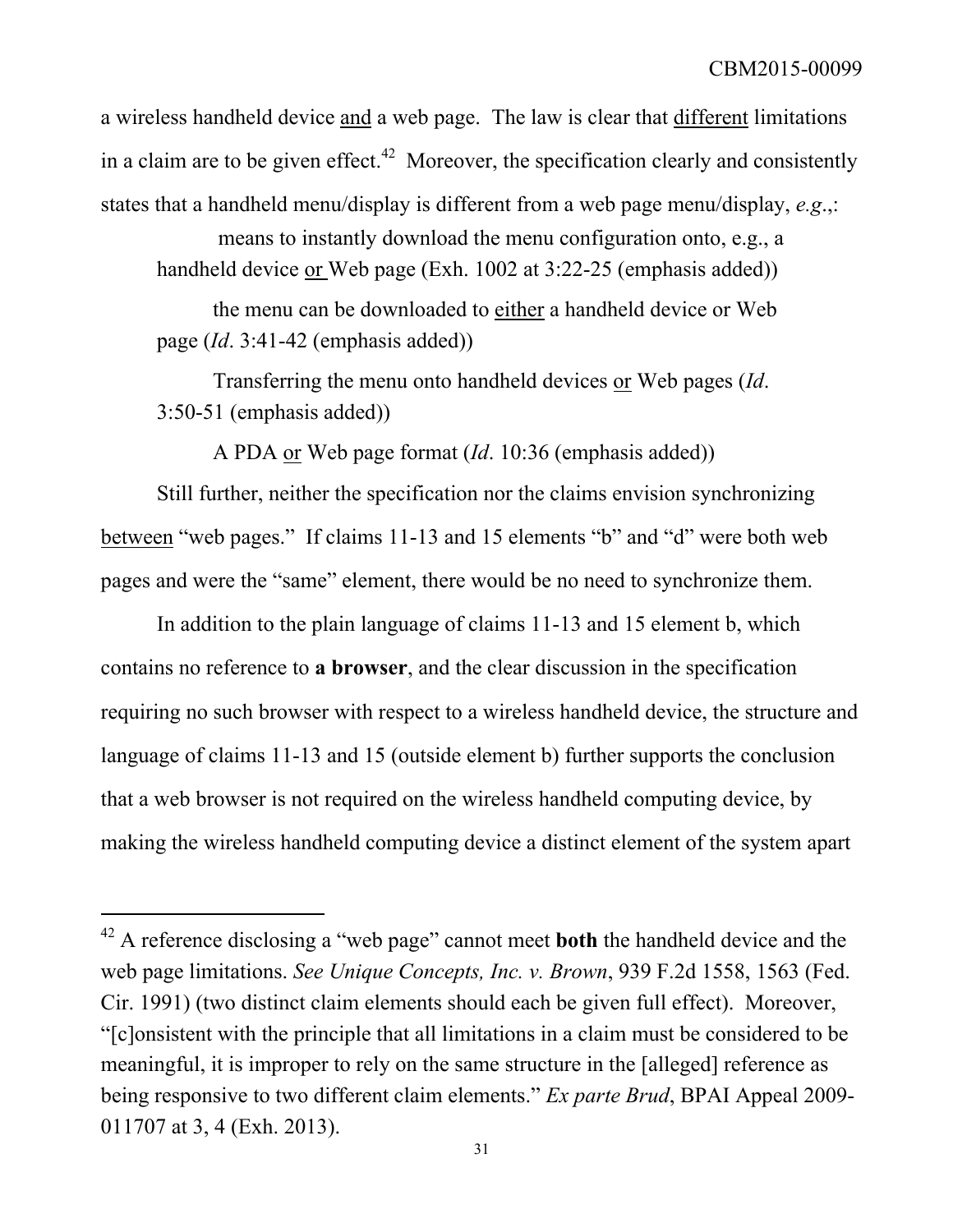from a web server and a web page.<sup>43</sup> If every wireless handheld computing device in the system required a web browser, there would be no need to synchronize the handheld component of the system with the web-page component; that would be entirely redundant. Such an intrinsically unsupportable reading of the claims must be rejected. Petitioner's attempt to read "applications" out of claims 11-13 and 15 thus fails. Element b of these claims cannot be browser-dependent.

## *8. "hospitality applications"*

As to "hospitality applications," claims 11-13 are directed to three different embodiments thereof. Petitioner mostly ignored the limitation, despite the fact that every challenged claim is uniquely focused on the hospitality market and that market's specialized applications and needs. In light of the fact that Petitioner's base references are not hospitality references, it is clear why Petitioner hoped to escape the import of this critical limitation. However the Board has already properly construed it, in effect, as "applications used to perform services or tasks in the hospitality industry."<sup>44</sup> The three `325 independent claims indisputably recite separate functionality. Further, the '325 prosecution history clearly defines "hospitality applications" and that the ordering in claim 11 is "**food** ordering"–which is **different** from waitlists and/or reservations:

As known in the art, a **hospitality software application** is, for example, a piece of software used to provide operational solutions in hospitality industries such as **restaurants and hotels** concerning, for example, **food**

<sup>43</sup> *See, e.g*., '325 claim 11, first wherein clause ("applications and data are synchronized between the central data base, at least one wireless handheld computing device, at least one Web server and at least one Web page") (Exh. 1002). <sup>44</sup> CBM2014-00014, Non-Inst. Dec. at 16-17; *see also, e.g.,* Exh. 1002 at 4:11-12

<sup>(&</sup>quot;hospitality applications, e.g., reservations, frequent customer ticketing, wait lists, etc."); 4:4-5, 11:31-32 ("computerized hospitality applications").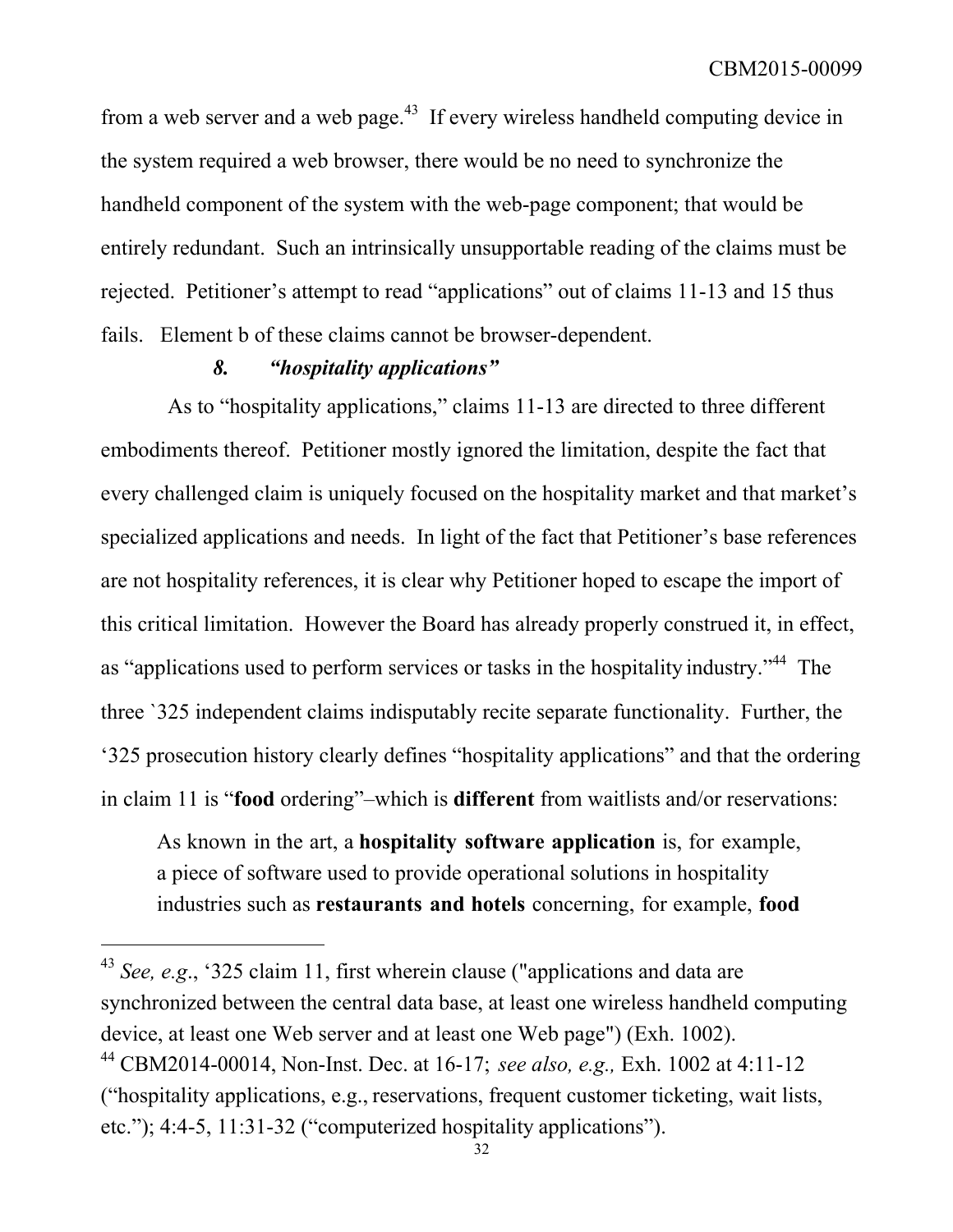# **ordering**, menus, **wait-lists** and **reservations**.

App. Ser. No. 10/015,729, Amendment, Nov. 1, 2001 at 6 (Exh. 2039) (emphasis added). The Federal Circuit held just days ago that BRI must be consistent with the specification<sup>45</sup> and the **prosecution history** must be applied in determining the BRI:<sup>46</sup>

Clearly, **travel/transportation** references (*e.g*., a "car rental" application) are not "hospitality" references as a POSA would understand from the specification and/or prosecution history. No POSA would believe that a "car rental" application meets the "hospitality application" limitation of these claims any more than they would believe that a "reservations" embodiment is **also**<sup>47</sup> a "food ordering" and/or a "waitlist" application. A POSA would also have known that some venues take "reservations" and some do not (but may nonetheless allow for waitlists); these applications are **entirely different** from one another. This is **not** an issue of "combinability" based on non-analogous art, rather it is an issue of Petitioner not having a reference disclosing or suggesting the specifically claimed "hospitality application" limitations of entirely different claims, as correctly construed, as recited in `325 claims 11-13.

# *9. "API," "outside applications" and "integration"*

These three terms are very closely related, and compel the correct construction

<sup>45</sup> *Microsoft, Inc. v. Proxyconn, Inc*., No. 2014-1542 at 7 (Fed. Cir. June 16, 2015) ("Even under the broadest reasonable interpretation, the Board's construction "cannot be divorced from the specification and the record evidence," and "must be consistent with the one that those skilled in the art would reach") (citations omitted). <sup>46</sup> *Id.* ("The PTO should also consult the patent's prosecution history in proceedings in which the patent has been brought back to the agency for a second review."). <sup>47</sup> *See CAE Screenplates Inc. v. Heinrich Fiedler GmbH & Co. KG*, 224 F.3d 1308, 1317 (Fed. Cir. 2000) ("In the absence of any evidence to the contrary, we must presume that the use [of] different terms in the claims connotes different meanings.").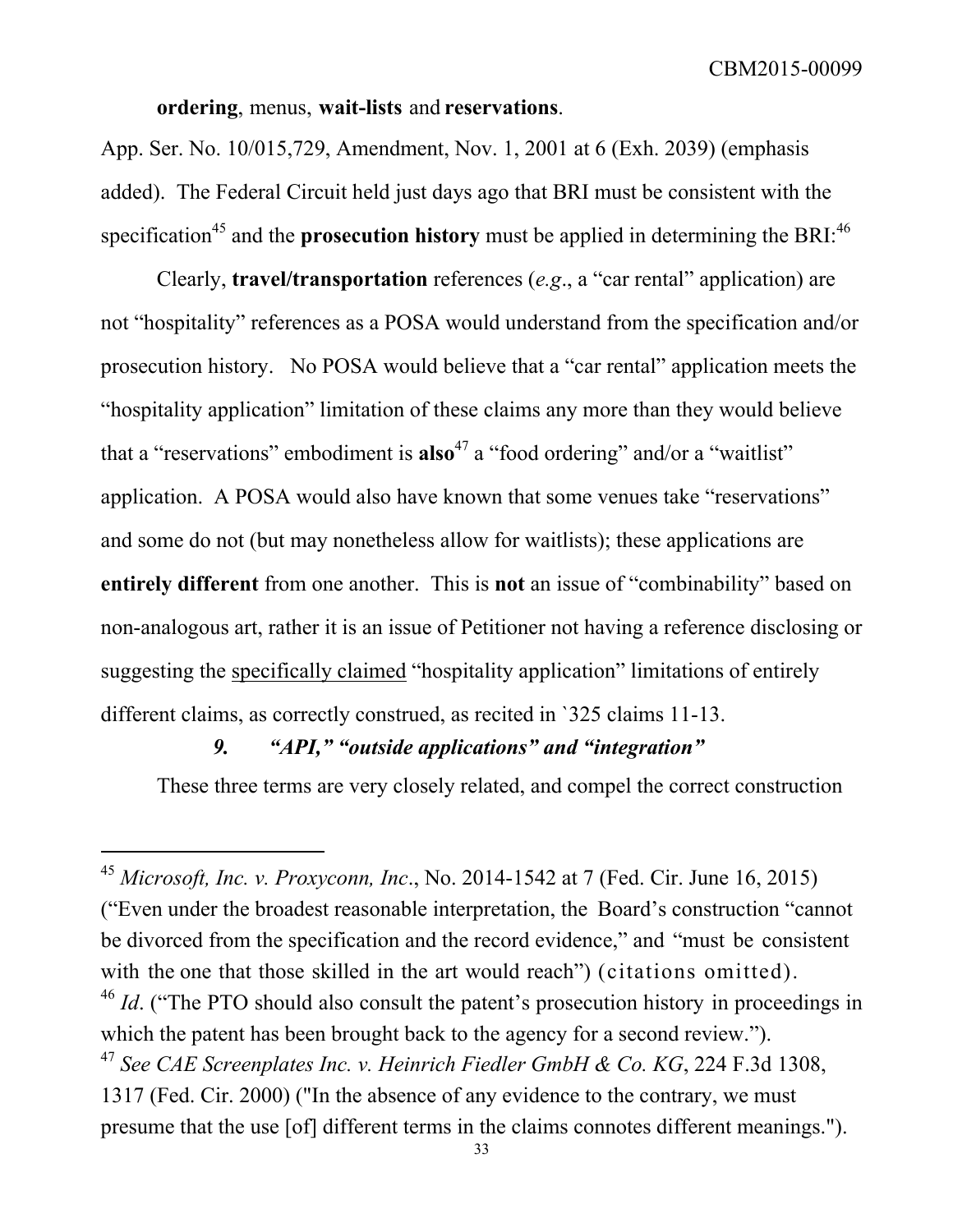#### CBM2015-00099

of each other when the claim is considered as a whole, which Petitioner did not do. Petitioner misread the first term and/or ignored the proper constructions of the second and third terms altogether. Reading these terms out, and reading **integration** to be the same as **synchronization**, served to make Petitioner's analysis even more erroneous.

Further, Petitioner impermissibly read out two crucial terms: "outside applications" and "integration." Clearly the BRI for "outside applications" is simply "**non**-hospitality applications" as compelled by the claim language and structure itself– they clearly cannot be "hospitality applications" because the outside applications are what are being integrated with the hospitality applications. Petitioner entirely failed to address the critical "integration" term–which is manifestly different from "synchronization." In fact, "integration" is what APIs do–they enable "integration" between **applications**, and not just mere data/message exchanges. The proper construction for "integration" is clear from the 1999 Microsoft Computer Dictionary definition of same as well as the definition of "integrated software:"

Integration: "In computing, the combining of different activities, programs, or hardware components into a functional unit."

Integrated software: "A program that combines several applications .... in a single package."

(Exh. 2015). These definitions are also consistent with the specification, which states: a well-defined API that enables third parties such as POS companies, affinity program companies and internet content providers to *fully integrate with computerized hospitality applications*

(Exh. 1002 at 4:2-5; 11:28-32). This language is also key to the proper construction of the claim overall and to the full claim term "applications *and* data are synchronized…"

# *10. "data is sent to a wireless paging device"*

Petitioner ignored the import of this element of claim 15 entirely. First, this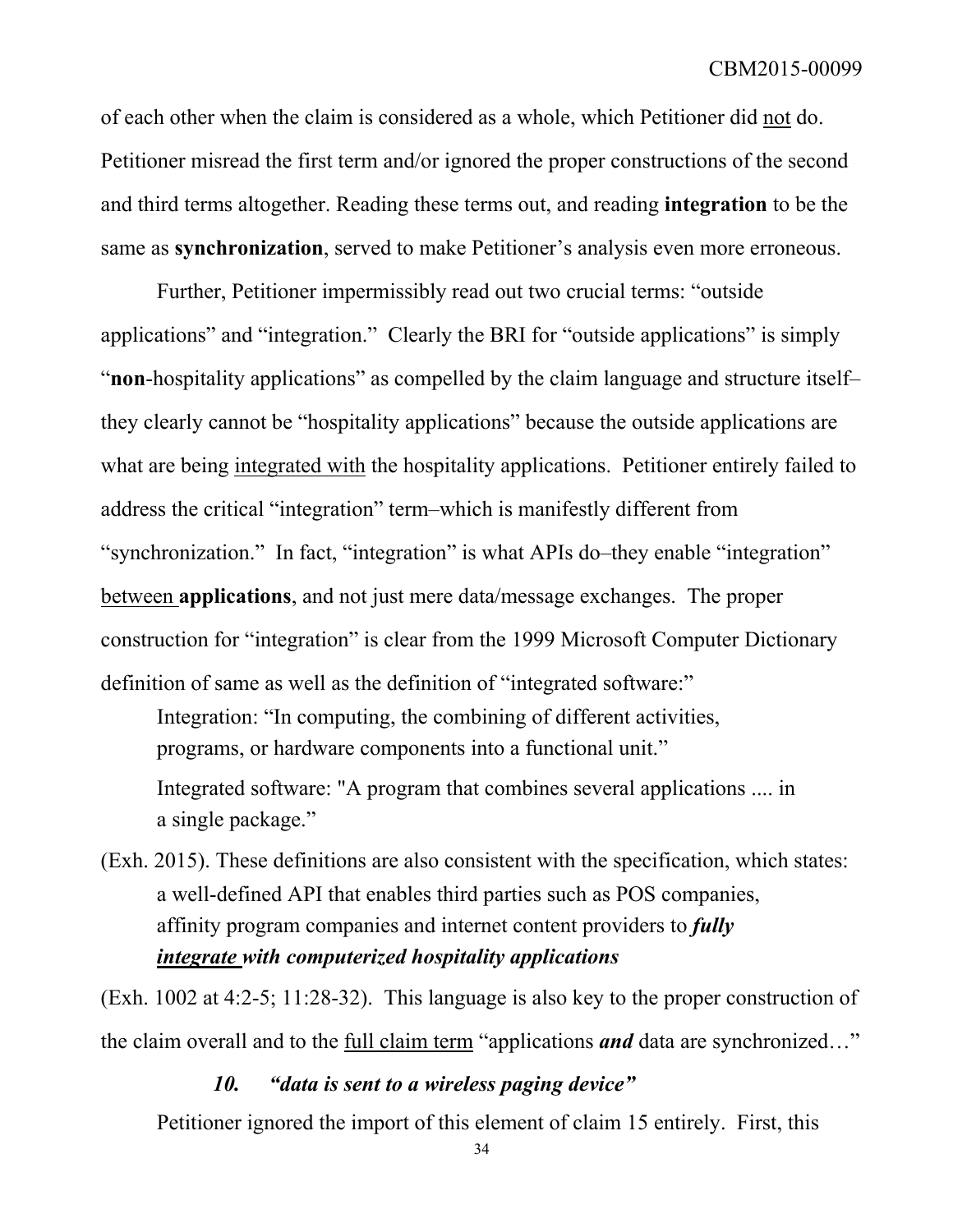claim depends from independent claims 11-13 and each of their final terms, which recite **hospitality data** which "relates to" "orders," "waitlists" and "reservations." Claim 15 adds "paging" functionality as to **this hospitality data**, which clearly is "to update the status of the order, reservation or other information." (Exh. 1002 at 12:8- 10). A POSA would understand, when reading the claim as a whole, that this added claim 15 functionality is directed to the system "updating" the customer as to the status of the customer's order, reservation or place on the waitlist, **after** the order was placed or the customer made a reservation or was added to a waitlist. PO thus submits that the BRI for this term must be construed to require same.

#### **VII. PETITIONER HAS NOT SHOWN THAT ANY OF CLAIMS 11-13 OR 15 ARE MORE LIKELY THAN NOT INVALID UNDER 35 U.S.C. §112**

Petitioner challenges alleging that certain '325 claim elements are invalid for lack of enablement, indefiniteness, and/or lack of written description fail as set forth herein. Clearly, the Board in the prior proceeding understood that not only are the claims as a whole integrated, defined and complete, but that the components interact with each other **systemically**, including the **structure** for all the recited components:

These claims each recite **a tangible embodiment** of a **system** having **structural components** – a central database, wireless handheld computing devices, web servers, web pages, hospitality applications, an application program interface, and a communications control module. These claims further **define** these **components** by **reciting** their **functions**

CBM2016-00016, Paper 19 at 25 (emphasis added).

Proof of invalidity under §112 for lack of enablement requires a showing that a person of ordinary skill in the art would be unable to practice the invention without "undue experimentation." *See In re Wands*, 858 F.2d 731, 737 (Fed. Cir. 1988).

To prove invalidity under §112 for indefiniteness, Petitioner must show that the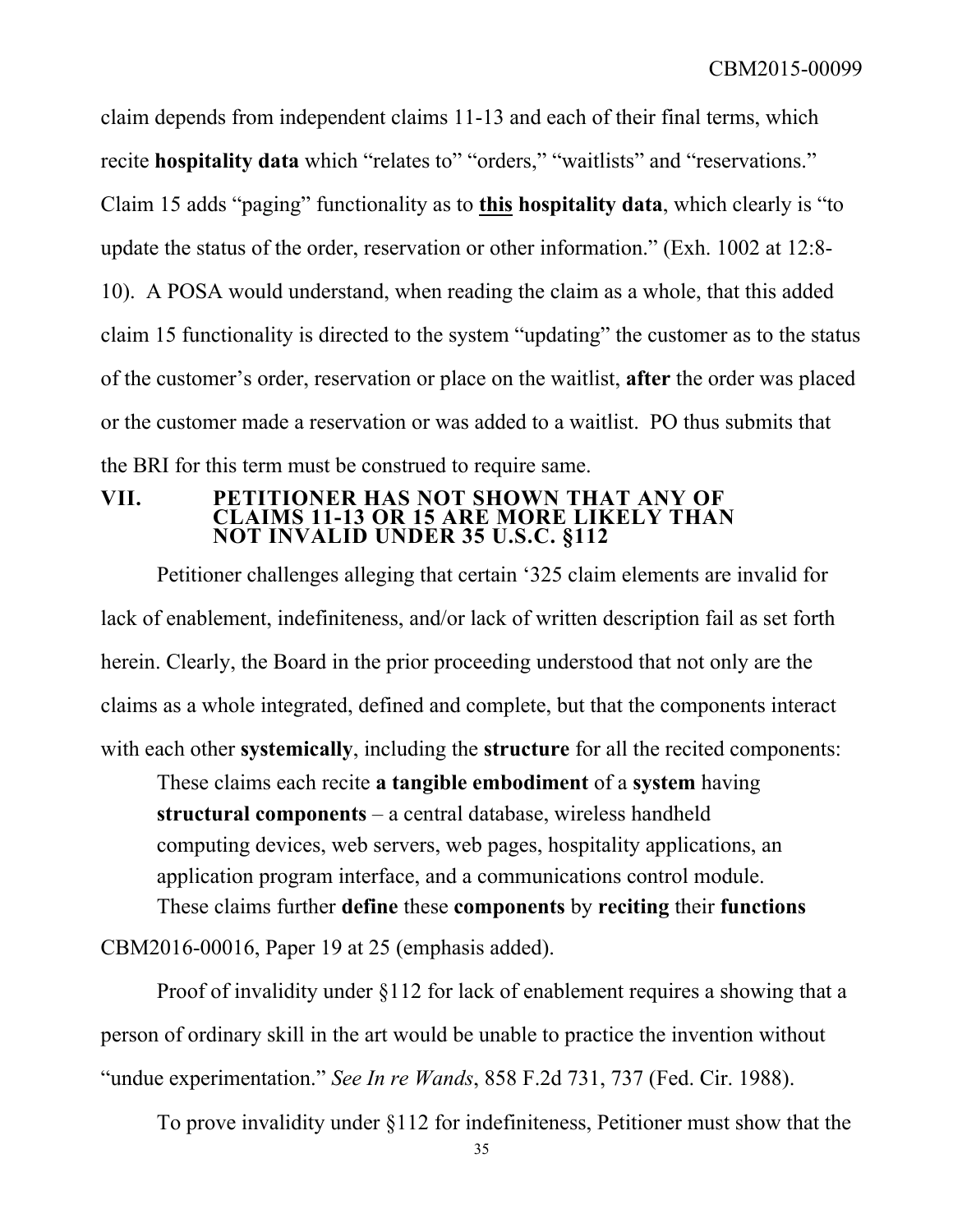challenged claims "read in light of the specification delineating the patent, and the prosecution history, fail to inform, with reasonable certainty those skilled in the art about the scope of the invention." *Nautilus, Inc. v. Biosig Instruments, Inc.*, 134 S. Ct. 2120, 2124 (2014); *see also Biosig Instruments, Inc. v. Nautilus, Inc.*, No. 2014-1289, at 6-7 (Fed. Cir. Apr. 27, 2015) (on remand from the Supreme Court).

Proof of invalidity under §112 for lack of written description requires Petitioner to establish that the disclosure does not reasonably convey to a skilled artisan that the inventor was in possession of the claimed invention at the time of the application. *See Ariad Pharm., Inc. v. Eli Lilly & Co.*, 598 F.3d 1336, 1351 (Fed. Cir. 2010) (en banc).

# **A. "Hospitality Applications And Data"**

Petitioner alleges that the term "hospitality applications and data" ('325 claims 11-13, elements a-d) is not enabled, and indefinite, and lacks sufficient written description, but quizzically had no difficulty presenting its §103 challenges against same. (Pet. at 27-33 (what Petitioner labels as "Grounds 1-3")). In fact, '325 claims 11-13 and their dependent claims are valid and meet the enablement, definiteness, and written description requirements. The Board has already rejected a previous §112 challenge to these claims brought by the same parties. *See Agilysys, Inc. v. Ameranth, Inc.*, CBM2014-00016, Paper 19 at 14-20 (Mar. 26, 2014).

## *1. Enablement*

Regarding enablement, the specification describes a preferred embodiment for synchronizing hospitality applications and data "between handheld devices, internet and desktop infrastructure," compatible with common handheld and desktop computer operating systems, and incorporating "programming steps that are commonly known" and "can be written in any commonly used computer language:"

In the preferred embodiment, the menu generation approach of the present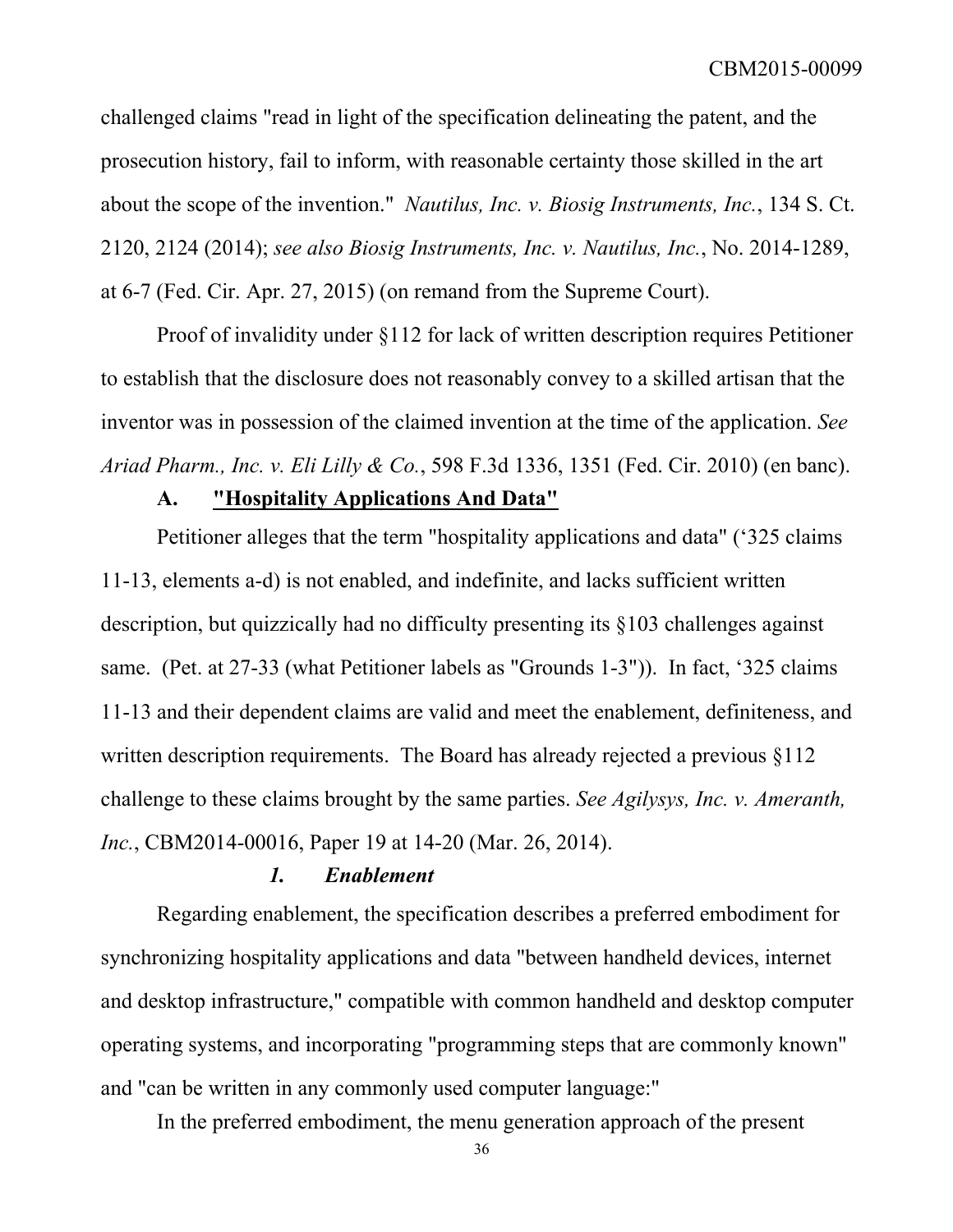invention uses Windows CE® as the operating system for the handheld devices. Windows CE® provides the benefits of a familiar Windows 95/98/NT® look and feel, **built-in synchronization between handheld devices, internet and desktop infrastructure, compatibility with Microsoft Exchange®, Microsoft Office 9®** and TCP/IP quick access to information with instant-on feature.

Windows CE® provides a basic set of database and communication tools for developer use. However, interfacing with these tools to provide application specific results can be a complex task. In addition to the menu generation described above, a set of software libraries described herein in conformance with the present invention not only enhances the basic Windows CE® functionality by adding new features but also maximizes the full potential of wireless handheld computing devices. Such features include **fast synchronization between a central database and multiple handheld devices, synchronization and communication between a Web server and multiple handheld devices, a well-defined API that enables third parties such as POS companies, affinity program companies and internet content providers to fully integrate with computerized hospitality applications, real-time communication over the internet with direct connections or regular modem dialup connections and support for batch processing that can be done periodically throughout the day to keep multiple sites in synch with the central database.**

The synchronous communications control module discussed above provides a single point of entry for all hospitality applications to communicate with one another wirelessly or over the Web. This communications module is a layer that sits on top of any communication protocol and acts as an interface between hospitality applications and the communication protocol. This layer can be easily updated to work with a new communication protocol without having to modify the core hospitality applications. The single point of entry works to keep all wireless handheld devices and linked Web sites in synch with the backoffice server (central database) so that the different components are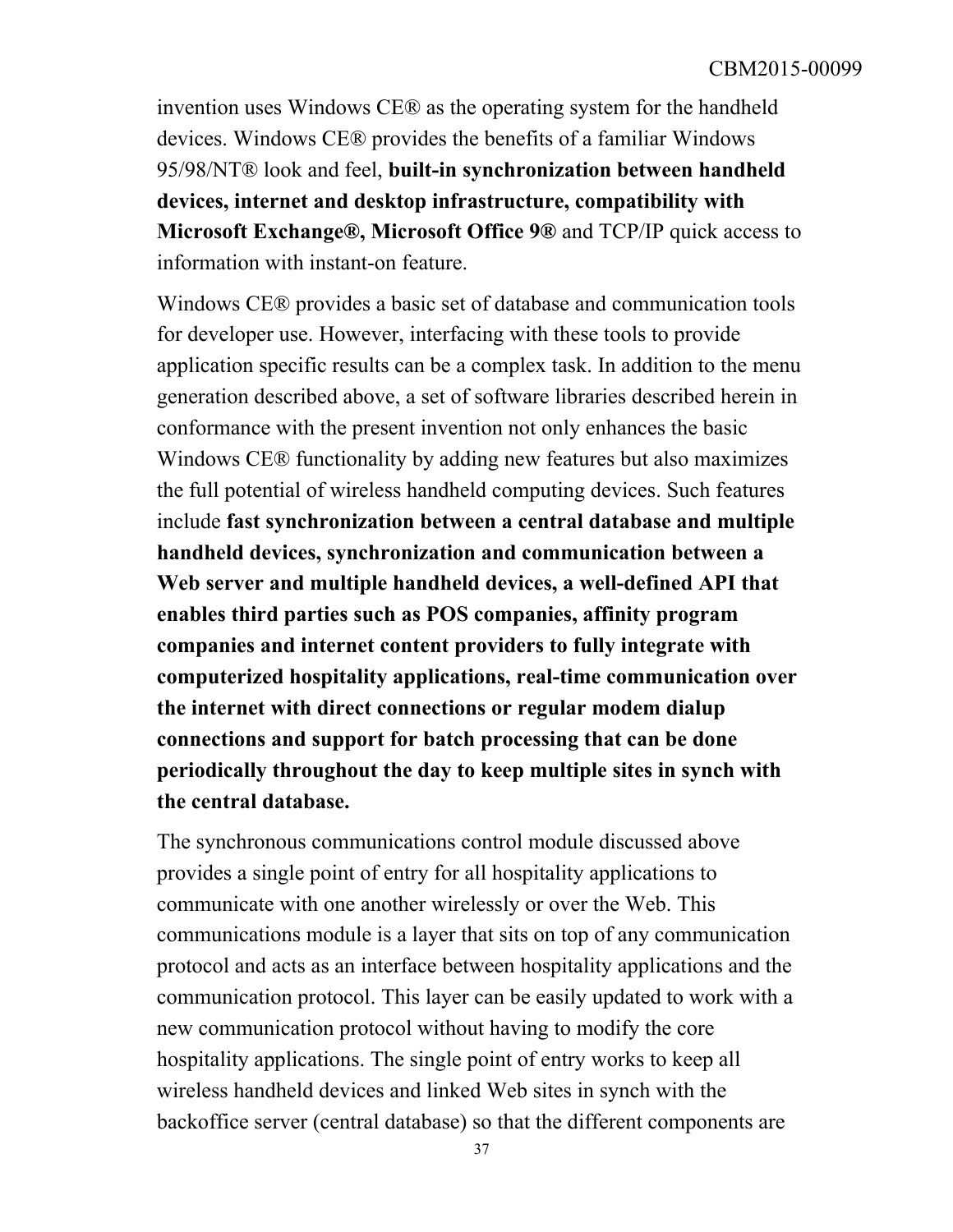in equilibrium at any given time and an overall consistency is achieved. For example, a reservation made online is automatically communicated to the backoffice server which then synchronizes with all the wireless handheld devices wirelessly. Similarly, changes made on any of the wireless handheld devices will be reflected instantaneously on the backoffice server and the other handheld devices.

**The software applications for performing the functions falling within the described invention can be written in any commonly used computer language. The discrete programming steps are commonly known and thus programming details are not necessary to a full description of the invention.**

'325 patent (Exh. 1002 at 11:9-61) (emphasis added).

The specification enables the claims, under the longstanding test articulated in *In re Wands*. Petitioner fails to apply the *Wands* factors at all.<sup>48</sup> As the *Wands* court explained, when "there was considerable direction and guidance" in the specification; there was "a high level of skill in the art at the time the application was filed;" and "all of the methods needed to practice the invention were well known," then the claims at issue are enabled. *Wands*, 858 F.2d at 740. All of those factors are present here: The '850 specification provides direction and guidance regarding the synchronization of hospitality applications and data, as noted above; there was and is a "high level of skill

<sup>48</sup> The eight *Wands* factors are: (a) The breadth of the claims; (b) The nature of the invention; (c) The state of the prior art; (d) The level of one of ordinary skill; (e) The level of predictability in the art; (f) The amount of direction provided by the inventor; (g) The existence of working examples; and (h) The quantity of experimentation needed to make or use the invention based on the content of the disclosure. *In re Wands,* 858 F.2d at 737. The *Wands* court held that it is improper to conclude that a disclosure is not enabling based on an analysis of only one of the eight Wands factors, while ignoring one or more of the others. *Id*.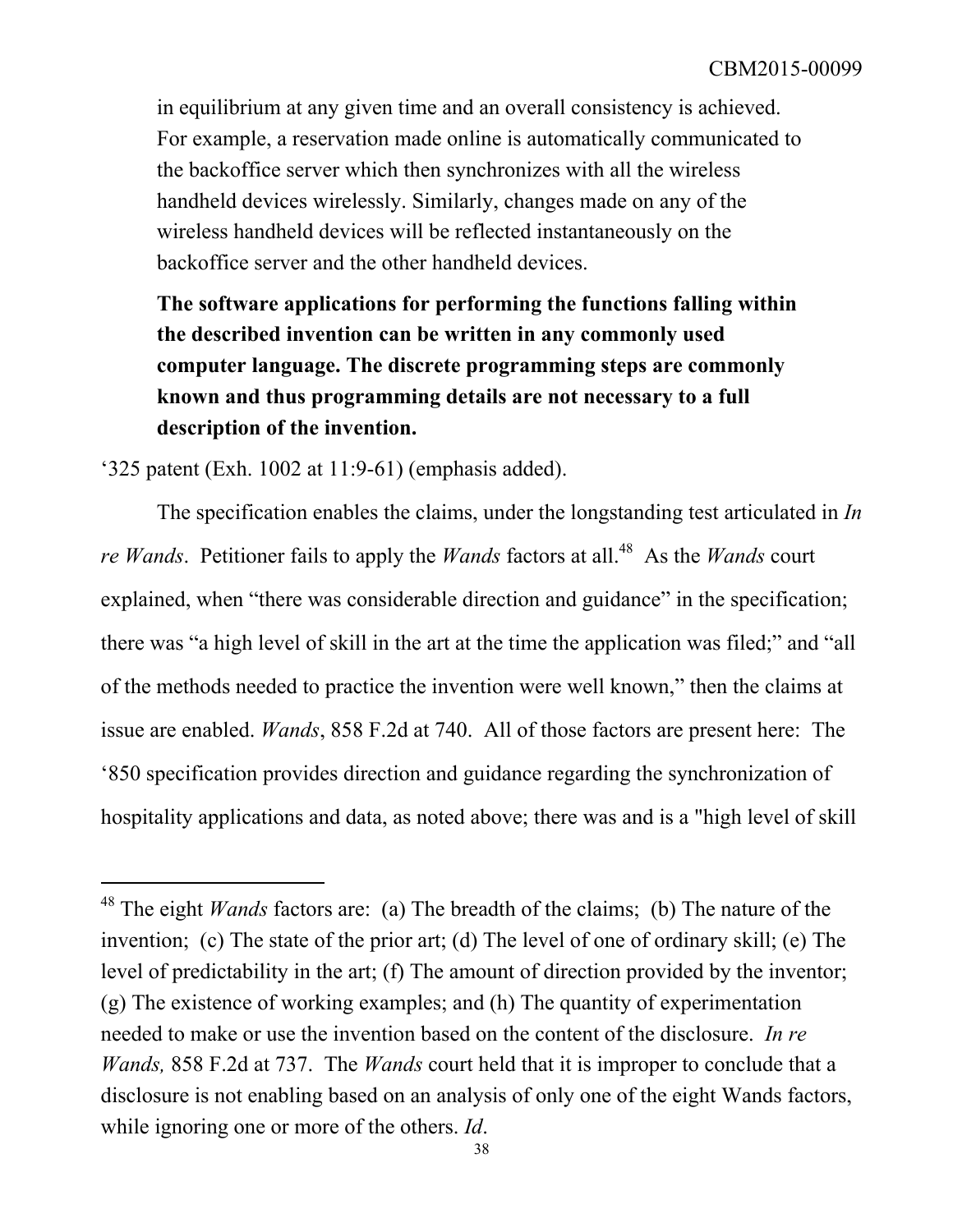in the art" of software development, and, as noted in the specification itself, there were and are multiple programming languages in which the required code could be written, and the steps to implement this synchronization were well-known to POSAs.

Further, even if one were to argue (which Petitioner does not) that multiple ways of implementing the claimed invention must be disclosed, that argument would be wrong. *See, e.g., Amgen, Inc. v. Hoechst Marion Roussel, Inc.*, 314 F.3d 1313, 1320 (Fed. Cir. 2003) ("the law makes clear that the specification need teach only one mode of making and using a claimed composition").

Petitioner's other arguments are without merit. Petitioner weakly argues that the specification does not teach how to store hospitality applications and data in a database, but it is well-known in the art that databases can store software code (*i.e*., applications) and not just raw data (*e.g*., menu items and prices). Similarly, it is wellknown that software code (again, applications) and data are temporarily stored in dynamic web pages when the page is generated; there is no requirement in the art (or in the patent specification) that a web page continue to exist permanently after it is generated. And, one wonders if Petitioner or its expert delved into the file history at all, given their erroneous argument (*see, e.g*., Pet. at 27) that "none of the figures" show "working examples" of an embodiment of the claimed system. The true facts are that the file history contains **seven** originally-filed **actual screenshots** of a "working example" of a system embodying the claimed invention. (Exh. 2029).<sup>49</sup>

<sup>&</sup>lt;sup>49</sup> The PTO required that replacement "formal" drawings be generated from the actual product screen shots filed with the original application on September 21, 1999, which are in the issued patent in lieu of the actual, original, live product screenshots.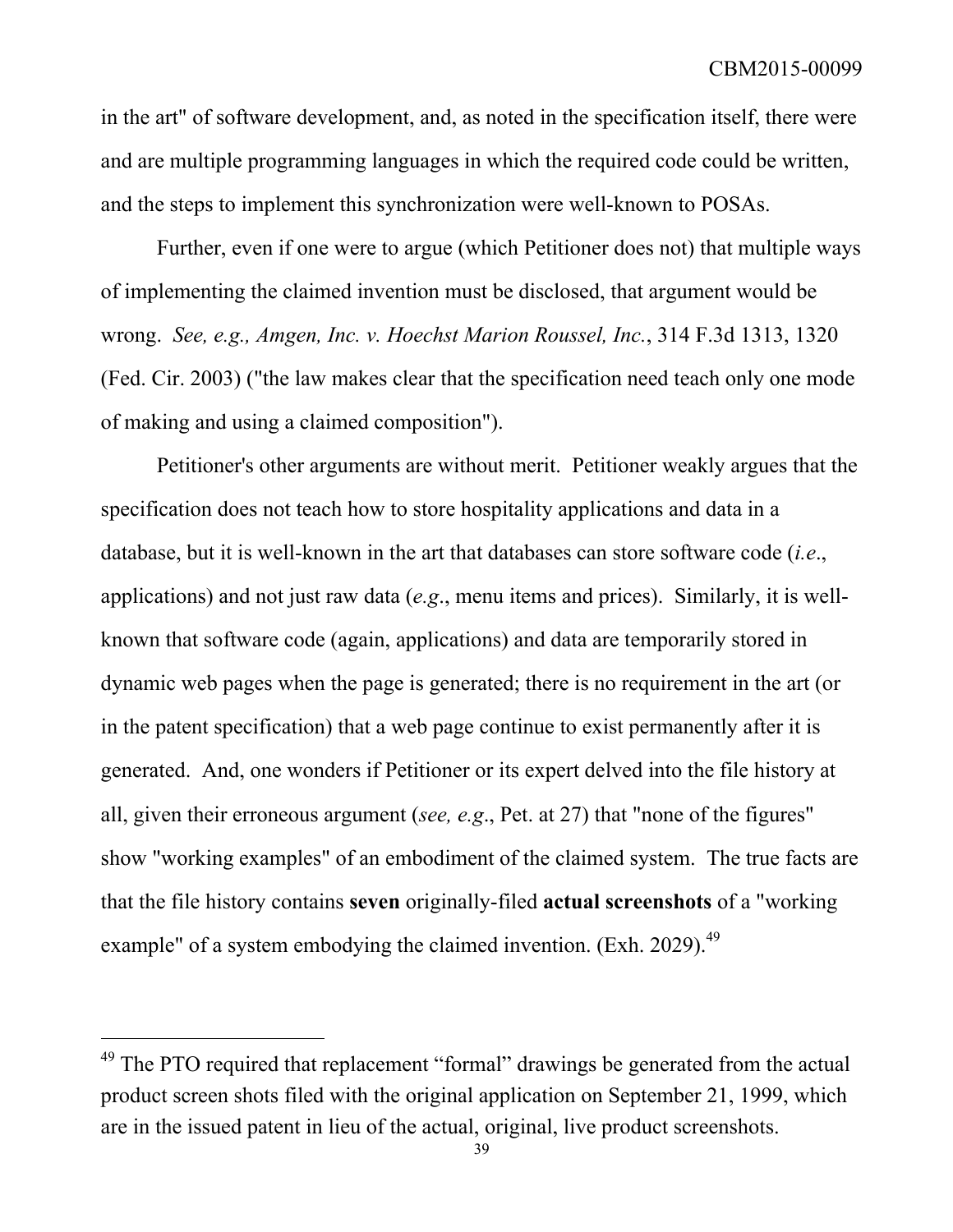CBM2015-00099

## *2. Definiteness*

Petitioner's definiteness argument also fails because the claims, read in light of the specification, do "inform with reasonable certainty those skilled in the art about the scope of the invention." *Nautilus*, 134 S. Ct. at 2124. With respect to the claim terms including "hospitality applications and data," it is more than reasonably certain. The specification and claims indicate that "synchronized" means "made or configured to make consistent" as discussed above in the context of claim construction.

Thus, it is absurd for Petitioner to argue that there is "ambiguity" as to whether the "hospitality applications and data" stored in the claimed system are the same or different applications and data. A central purpose of the claimed invention, as any POSA would understand, is to "synchronize" said applications and data so that they thus are the same. "The information management and synchronous communications system of the present invention features include fast synchronization between a central database and multiple handheld devices, synchronization and communication between a Web server and multiple handheld devices…" (Exh. 1002 at 3:64-4:1).

### *3. Written Description*

Petitioner's arguments here also have no merit. Petitioner's arguments on "Ground 3" are merely circular: Petitioner argues (Pet. at 32-33) that written description is not satisfied because "as discussed above" the specification does not describe synchronization between applications and data–but this is just a regurgitation of Petitioner's argument re enablement. And, the regurgitated argument fails for the same reasons, specifically, the synchronization of hospitality applications and data is described (and enabled) in the '325 patent specification at col. 11, lines 9-55.

Also, Petitioner attempts to evade the fact that the pertinent limitations of the challenged claims are original (and thus part of the original specification. *See In re*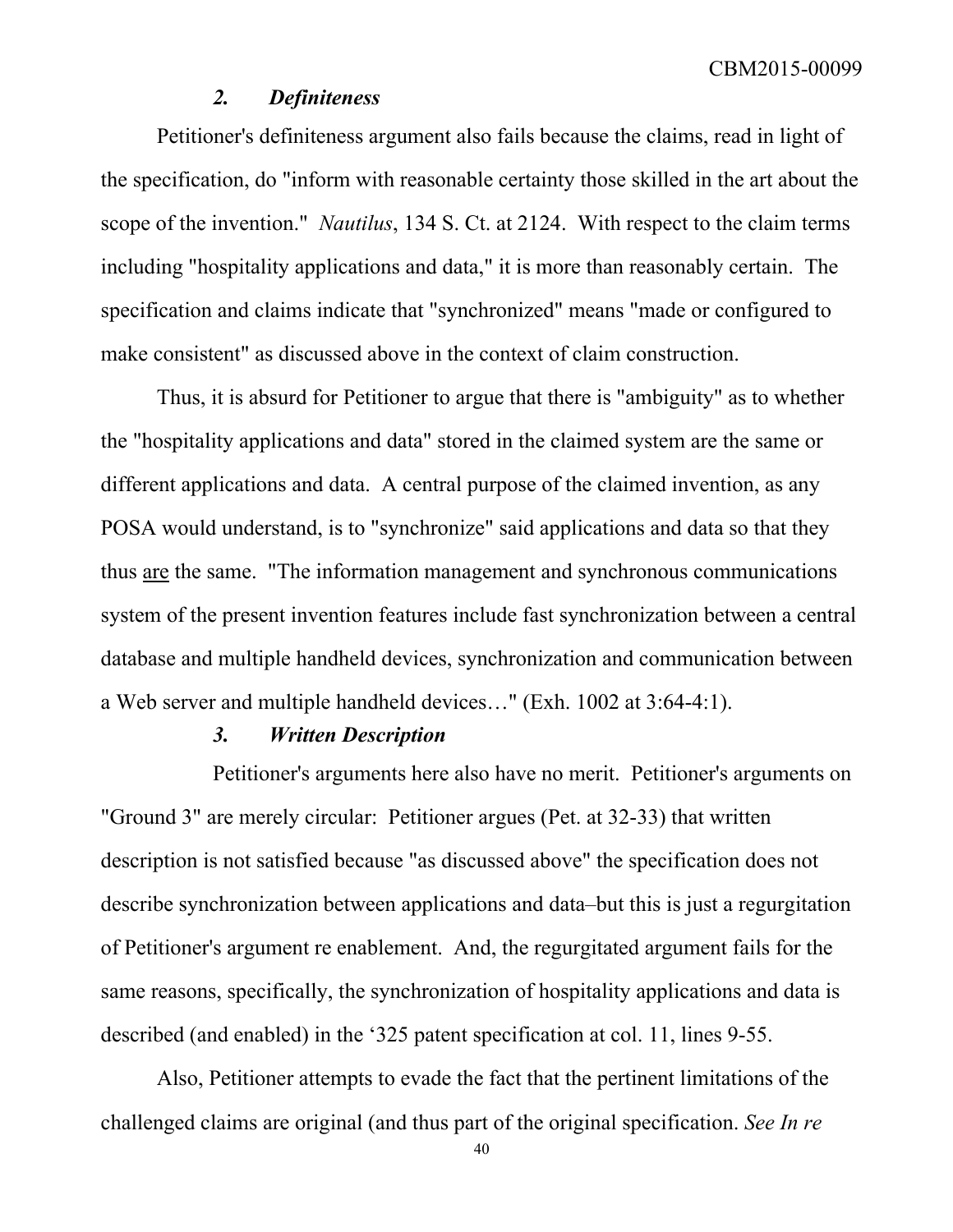*Gardner*, 480 F.2d 879 (CCPA 1973) and *In re Koller,* 613 F.2d 819 (CCPA 1980) (holding that original claims constitute their own written description)). Petitioner wrongly argues (without support) that the original subject matter of these claims is of no significance because they it is nothing more than a "wish" or a "plan"–but Petitioner's allegation is untrue for the reasons set forth above*, i.e.,* the '325 specification fully describes a preferred embodiment of the invention and explains to a POSA how to implement it. *See, e.g.,* Exh. 1002 at 11:9-55.

The original limitations of the challenged claims of the '325 patent (which were originally filed in the application that issued as the '850 patent), together with the specification, satisfy the written description requirement, as discussed in *Ariad*, where the court explained "[w]e have made clear that the written description requirement does not demand either examples or an actual reduction to practice; a constructive reduction to practice that in a definite way identifies the claimed invention can satisfy the written description requirement." *Ariad*, 598 F.3d at 1351 (*citing Falko-Gunter Falkner v. Inglis*, 448 F.3d 1357, 1366-67 (Fed. Cir. 2006)).

### **B. "Communications Control Module"**

## *1. Enablement*

Petitioner concedes (*see* Pet. at 35) that a POSA would readily recognize a communications control module as set forth in the specification, *i.e*., "a layer that sits on top of any communication protocol and acts as an interface between hospitality applications and the communication protocol and can be easily updated to work with a new communication protocol without having to modify the core hospitality applications." (Exh. 1002 at 4:14-18). But then Petitioner inexplicably goes off on a tangent (Pet. at 35-36), positing a design for this "layer" completely different from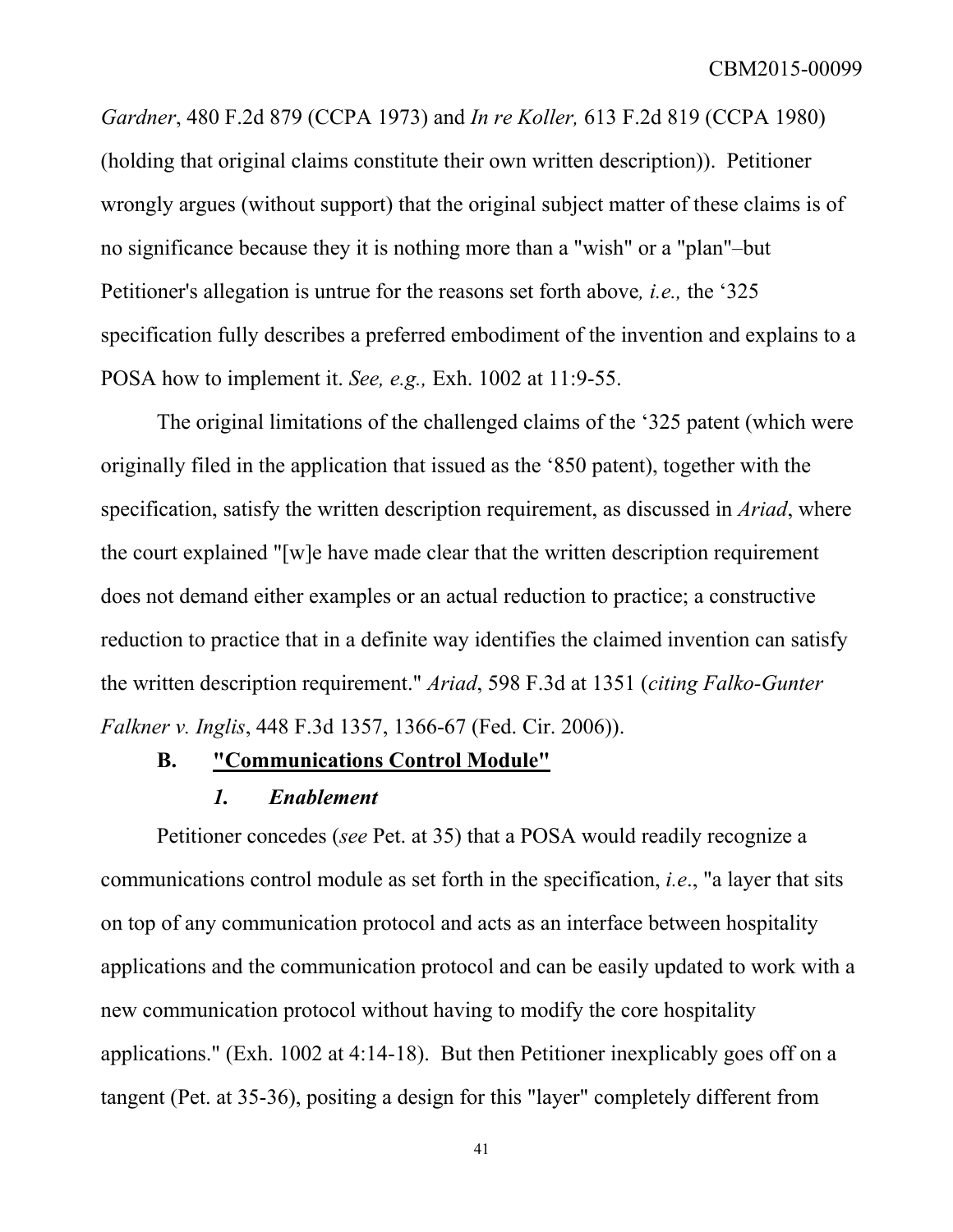CBM2015-00099

what is in the specification, then arguing that the specification is not compatible with Petitioner's own, made-up, design for a hypothetical communications module.

The specification explains that the communications control module of this invention is not a "layer" present on each client device, as Petitioner wrongly posits. It is a "single point of entry" (*see* Exh. 1002 at 11:37-49) on the server side that "works to keep all wireless handheld devices and linked Web sites in synch with the backoffice server (central database) so that the different components are in equilibrium at any given time and an overall consistency is achieved, " and "… the backoffice server … synchronizes with all of the wireless handheld devices wirelessly."

Further, as the specification sets forth–and Petitioner fails to prove otherwise–a POSA could easily implement the required steps without undue experimentation. "The software applications for performing the functions falling within the described invention can be written in any commonly used computer language. The discrete programming steps are commonly known and thus programming details are not necessary to a full description of the invention." (Exh. 1002 at 11:56-61). The communications control module is thus fully enabled by the specification.

#### *2. Definiteness*

Petitioner's indefiniteness argument as to "communications control module" fails because, like Petitioner's misguided enablement argument, it is based on falsely trying to claim "confusion" between the actual server-side communications module described in the specification and Petitioner's made-up hypothetical "abstraction layer" that, in this made-up system, would have to be present on every client-side device.

But there is no confusion and no indefiniteness here. The specification, at col. 11, lines 9-55, explains, with "reasonable certainty" to a POSA (*Nautilus*, 134 S. Ct. at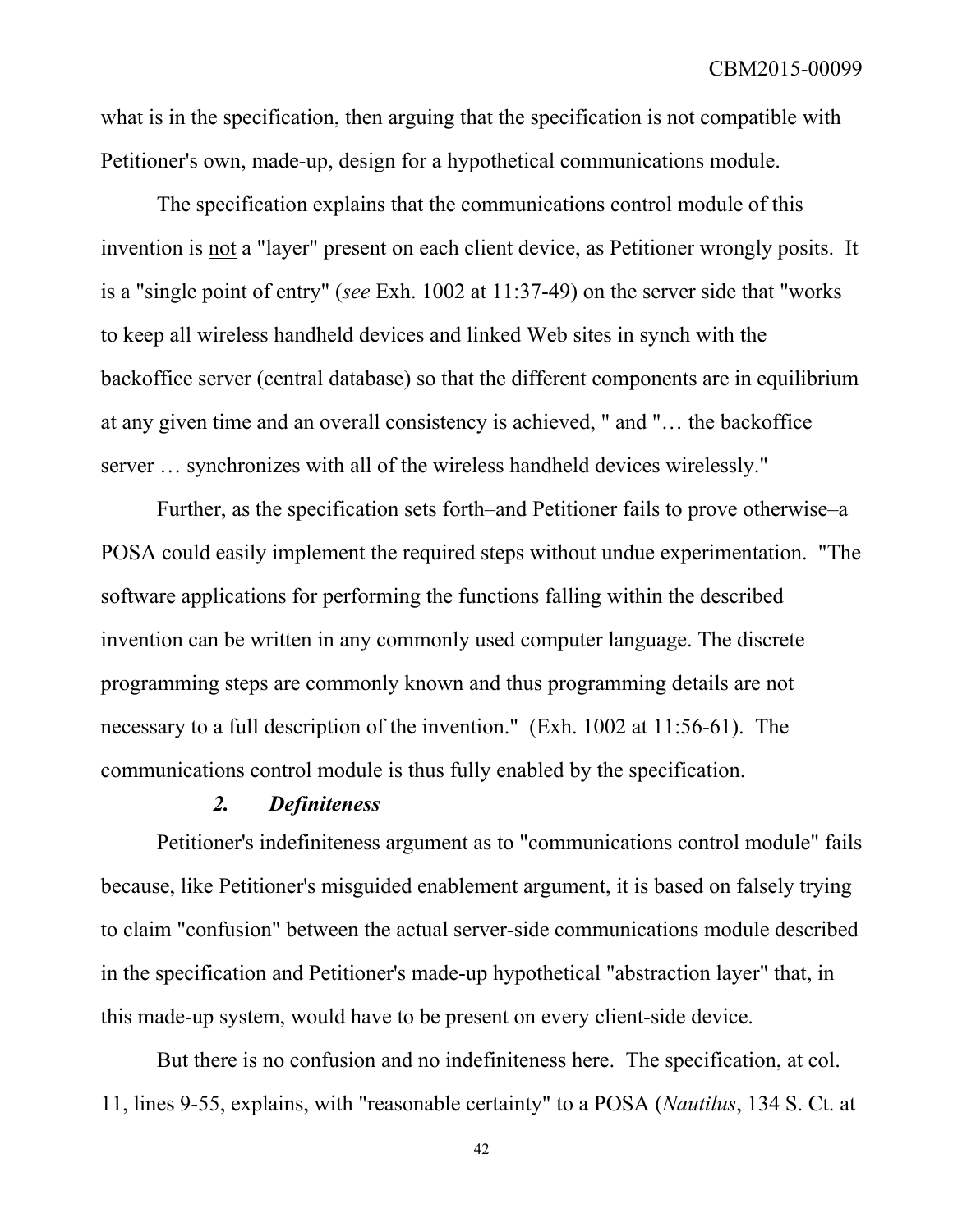2124), as discussed immediately above, that the communications module is server-side software that "works to keep all wireless handheld devices and linked Web sites in synch with the backoffice server (central database) so that the different components are in equilibrium at any given time and an overall consistency is achieved" and can be implemented by a POSA with "programming steps [that] are commonly known."

## *3. Written Description*

Petitioner's written description allegation as to the "communications control module" also fails because the specification and claims (including the same limitation recited in original claim 12 of the '850 patent) are not just a "wish" or a "plan." As discussed above, the specification describes to a POSA that the communications module is server-side software that "works to keep all wireless handheld devices and linked Web sites in synch with the backoffice server (central database) so that the different components are in equilibrium at any given time and an overall consistency is achieved" and can be implemented by a POSA with "programming steps [that] are commonly known." Petitioner again relies solely on trying to confuse the actual system described in the patent with Petitioner's own made-up hypothetical system in which the communications module would have to be present on all client devices.

# C**. "Software Libraries"**

Petitioner's alleged "Ground 7" mistakenly argues that "software libraries" are not enabled by the specification. The term "software libraries" (merely a general term referring to the specification disclosures overall) appears **nowhere** in any of the challenged claims (or for that matter, in any claims in the entire patent family).

The only relevant question, with respect to the enablement issue raised in "Ground 7," is whether the challenged claims (not a generic, broad term that appears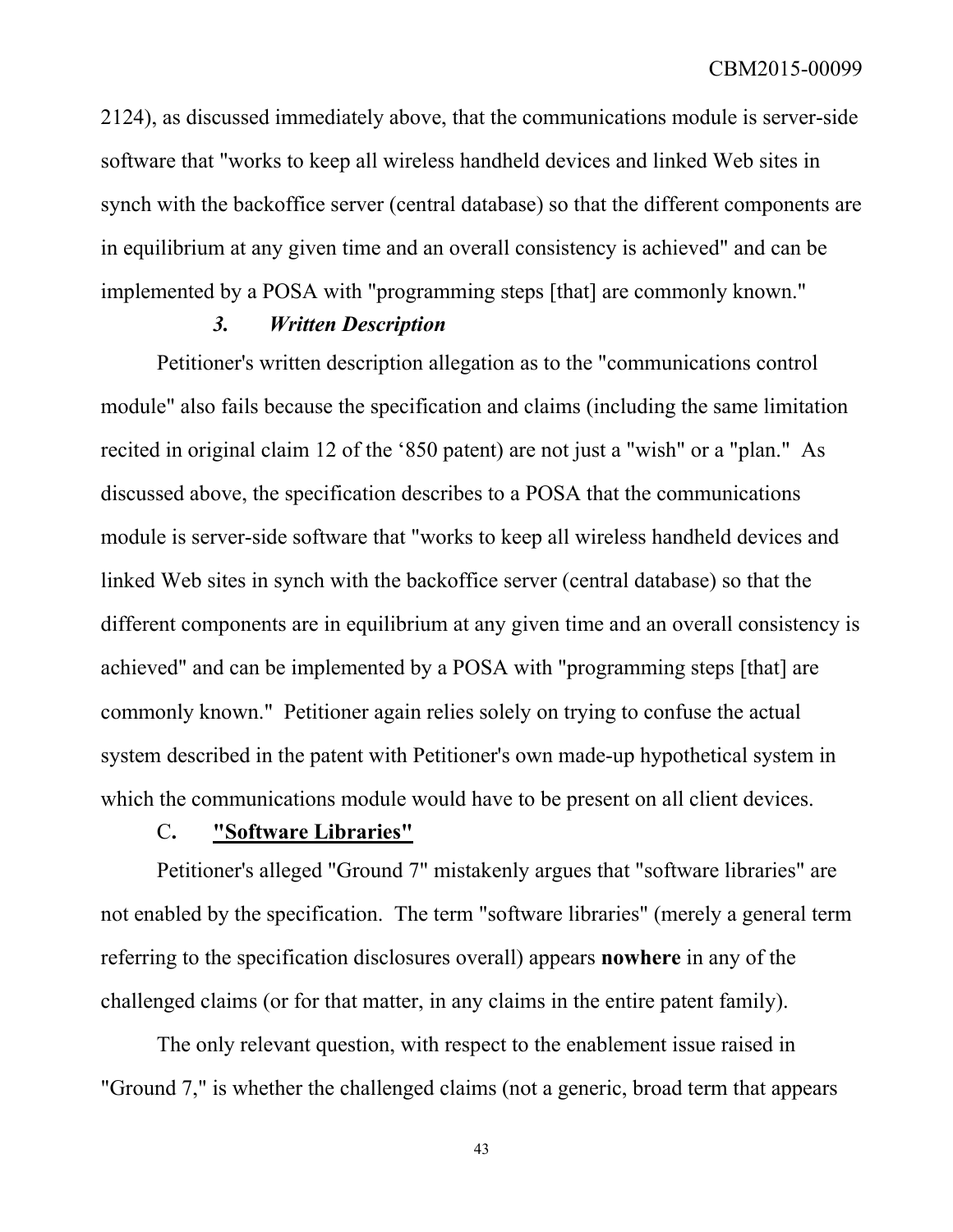only in the specification) are enabled by the specification. And the terms referenced by Petitioner in "Ground 7"–the same claim terms discussed above–are enabled as discussed above. The case cited by Petitioner (Pet. at 40), *Union Pacific Res. Co. v. Chesapeake Energy Corp.*, 236 F.3d 684, 690-691 (Fed. Cir. 2001), is not applicable because, in that case, the claims could not be fully enabled by the specification, in that enablement required the use of some proprietary software not disclosed in the specification and as **admitted** by that PO. But in the '325 patent, the specification explicitly says that proprietary software is **not** required to implement the claimed invention: "The software applications for performing the functions falling within the described invention can be written in any commonly used computer language. The discrete programming steps are commonly known and thus programming details are not necessary to a full description of the invention." (Exh. 1002 at 11:56-61.) Petitioner's contrived challenge therefore fails.

Further, the Petition concedes that no undisclosed proprietary "software libraries" are needed to implement the '325 claims. *See, e.g*., Pet. at 9 ("The '325 patent specification states that any other necessary software is generic") and at 11 ("the specification confirms that any software necessary to practice the purported invention can be implemented using 'commonly known' programming steps."). Petitioner has thus fatally undermined each of its own "Grounds" that rely on any argument relating to "software libraries" or allegedly undisclosed "proprietary software."

# **D. "Claims As A Whole" Are Enabled**

Petitioner's "Ground 8" is an inadequate "catch-all" attempt to stitch together the same misguided enablement arguments made in Grounds 1, 4, and 7, and thus fails for the reasons explained above. The relevant details about the storage and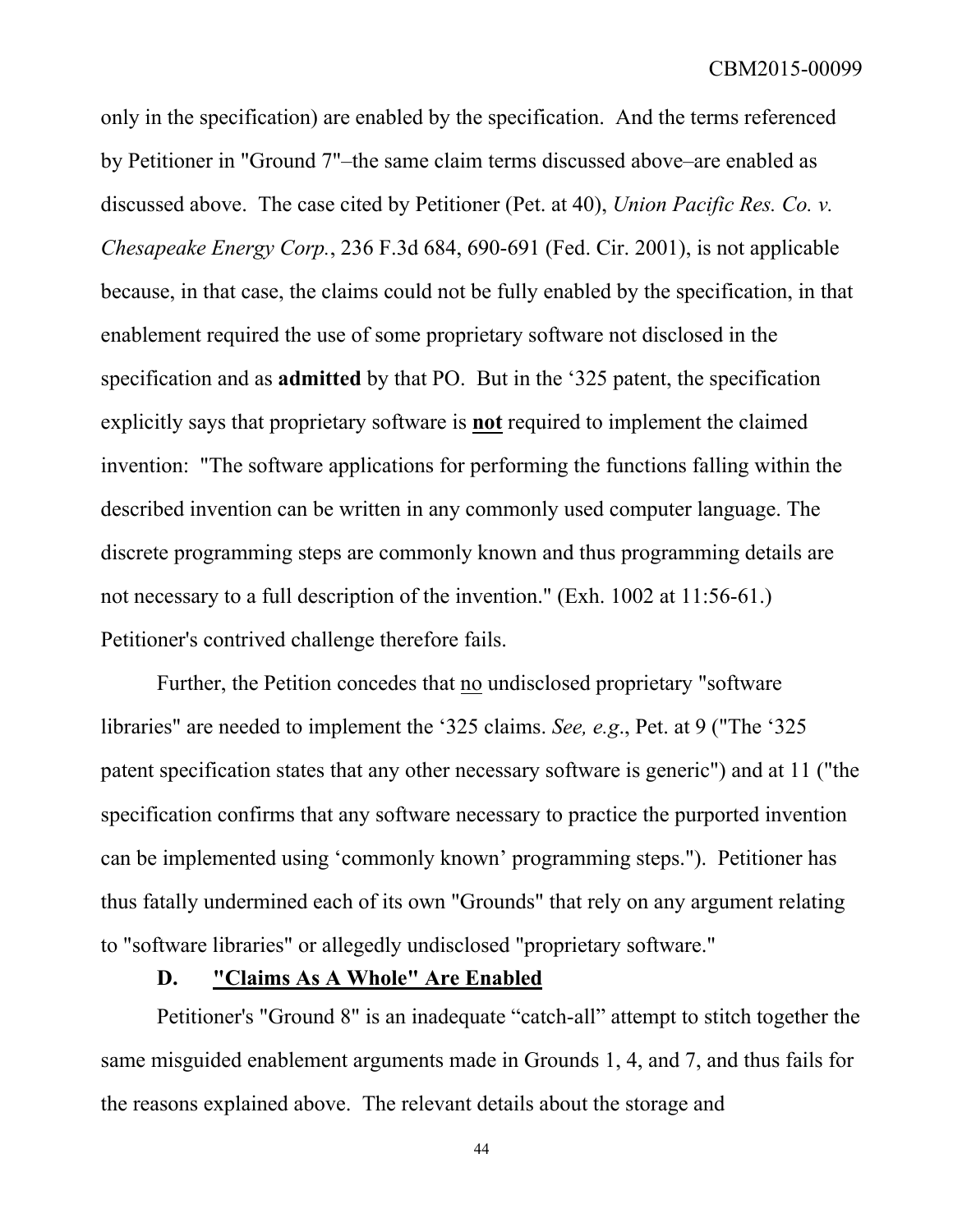synchronization of applications and data, those that would not have been already wellknown to a POSA (and some were already well-known), are set forth at col. 11, lines 9-55 of the specification. All relevant details regarding the design and implementation of the communications control module are also set forth therein, and Petitioner conceded that a POSA would understand and be able to implement the communications control module as "a layer that sits on top of any communication protocol and acts as an interface between hospitality applications and the communication protocol." Finally, Petitioner's "software libraries" argument is nonsensical, as discussed above, because– as explicitly stated in the specification, and conceded by Petitioner–the specification explicitly states that the disclosed functionality can be implemented with commonly-known programming steps; no undisclosed proprietary software is needed to implement the invention. Accordingly, Petitioner's catch-all "Ground 8" fails.

# **VIII. PETITIONER HAS NOT SHOWN THAT ANY OF CLAIMS 11- 13 OR 15 ARE MORE LIKELY THAN NOT OBVIOUS A. Overview**

PO responds to §103 Grounds 9-12 together because they all depend on the Brandt "web based" disclosure from IBM as their primary reference and they share common flaws; thus a combined analysis is appropriate.<sup>50</sup> Initially, Grounds 9, 11 and 12<sup>51</sup> merely seek to "add" one or more of the NetHopper, Demers, Alonso, Carter and

<sup>&</sup>lt;sup>50</sup> Reliance on this IBM material fails because it does not disclose the claimed invention, which is supported by the fact that IBM was an Ameranth 21st Century Restaurant™ May 1999 launch partner and clearly believed Ameranth's technology to be non-obvious, as discussed elsewhere herein.

 $<sup>51</sup>$  The Petition vaguely identified a "Ground 10," but did not identify any particular</sup> challenge denominated as such and thus it innately fails.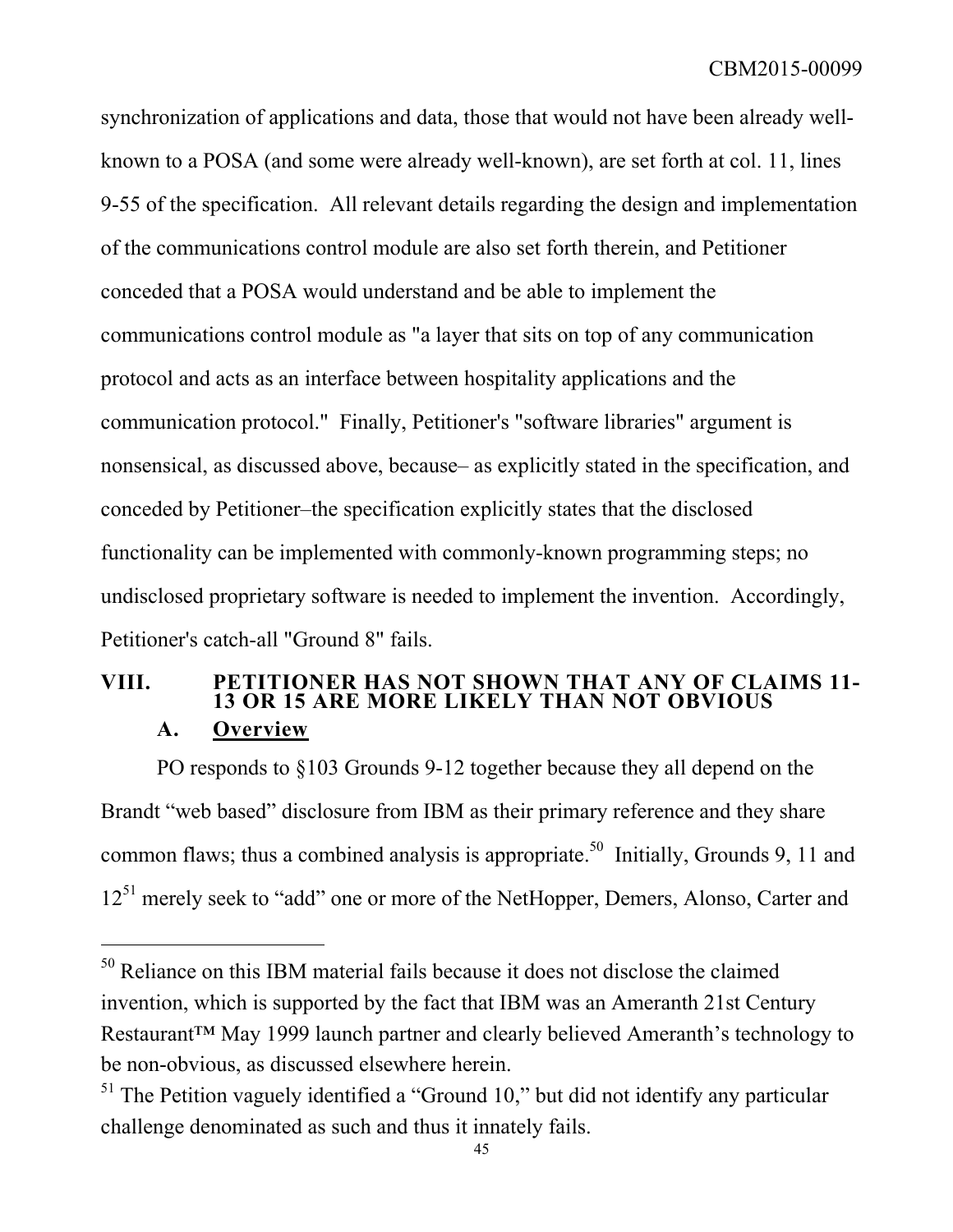Rossmann references to the "web browser" dependent Brandt. But this does not work because Petitioner **did not include** NetHopper and its "web browser" in Grounds 11 and 12, nor did it provide **any evidence** that Brandt could operate **without** a "web browser"–rather relying only on attorney argument as to what a POSA would allegedly "understand" and a prohibited "incorporation by reference" attempt to import 63 pages of the Helal report. (Pet. at 46-47). Because Brandt could **only** operate with client devices equipped with a "web browser," and Grounds 11-12 include no teaching of such, Grounds 11 and 12 fail entirely.<sup>52</sup>

Further still, Grounds 9 and 10 clearly fail without the need for detailed analysis because **any details/evidence** as to just what Ground 10 was supposed to be were **excluded** from the Petition and Petitioner improperly relied on the Rossmann reference **throughout** Ground 9 despite it **not being a stated part** of Ground 9. The Petition states that "Details of Grounds 9 and 10 are provided below" (Pet. at 47), but it failed to provide **any details** as to ground 10–while relying on Rossmann as to ground 9, referring to it as part of the combination (Pet. at 48), even though it was clearly intended to be part of Ground 10, not Ground 9 (although Ground 10 was not specified). This is clear from the heading on page 47 of the Petition as well as the headings on pages 63 and 119 of the Helal Declaration (Exh. 1003), which demonstrate that Rossmann was intended as part of Ground 10 only. All references in Ground 9 as to Rossmann must be ignored entirely because Rossmann simply is not in

 $52$  The Carter reference was added in an attempt to address the specific hospitality functionality in each of claims 12 and 13, yet it is clearly only a "reservations" based reference, and is thus inapplicable to the separate "waitlisting" functionality recited in claim 12 as well as the "food ordering" of claim 11.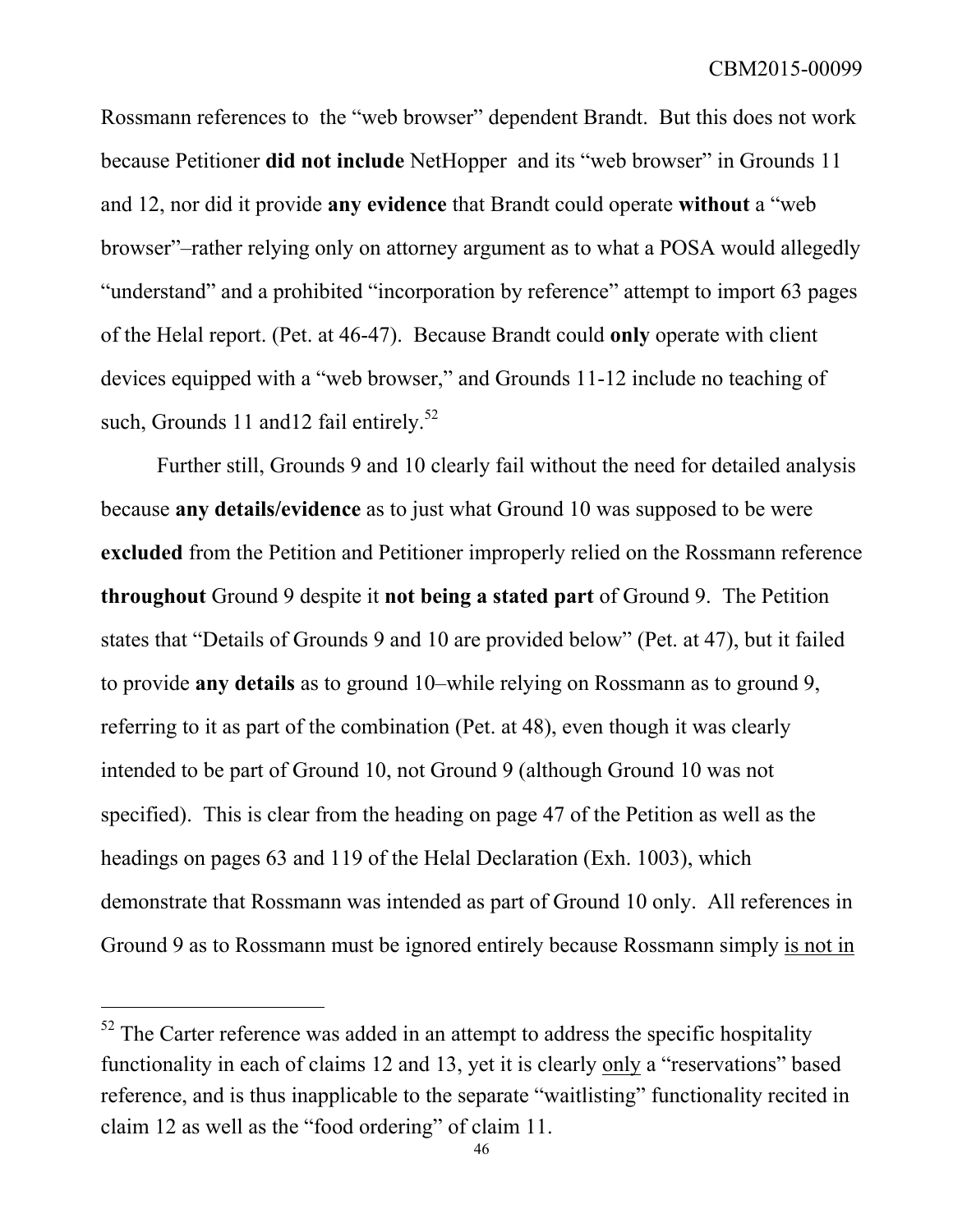Ground 9, making it impossible to determine what challenge 9 actually is. Challenge 9 thus fails. Likewise, Ground 11 is identified as *excluding* Rossmann. (Pet. at 66; Exh. 1003 at 124, 128). All references in Ground 11 as to Rossmann must be ignored entirely because Rossmann simply is not in Ground 11, making it impossible to determine what Ground 11 actually is. Ground 11 thus fails.

As highlighted in the claim construction section above, Petitioner proposed **no constructions.** Consequently, the Petition does not include the level of **specificity** and **basis** that *KSR*, *Graham* and AIA/PTO precedent/rules require due to the fact that the purported prior art "match ups" do not depend on actual constructions of **any** terms. Moreover, even where apparent constructions can be fairly deduced or assumed, and where it is clear that Petitioner read out or ignored terms, it is clear that such constructions/interpretations are wrong in multiple, material, respects as to critical claim terms/elements and unquestionably to the claims overall.

By avoiding taking any construction positions and citing to multiple, alternative, technical approaches against the most important claim elements with no specificity as to just **what** it asserts actually aligns with a particular claim element, Petitioner seems to hope that the Board will "find" a viable combination in its multitude of inconsistent, inoperative and non-functional proposals. However, it is not the proper function of the Board to have to develop obviousness theories and combinations for Petitioner. It is Petitioner's burden in accordance with *KSR*, *Graham* and AIA rules to be **specific** as to the proposed combinations.<sup>53</sup> However, Petitioner seeks to improperly shift the burden

<sup>53</sup> IPR2015-00276, Paper 8 at 13(June 1, 2015) ("Petitioner 'fails to explain why a person of ordinary skill in the art would have combined elements from specific references *in the way the claimed invention does*.'") (*citing ActiveVideo Networks, Inc.*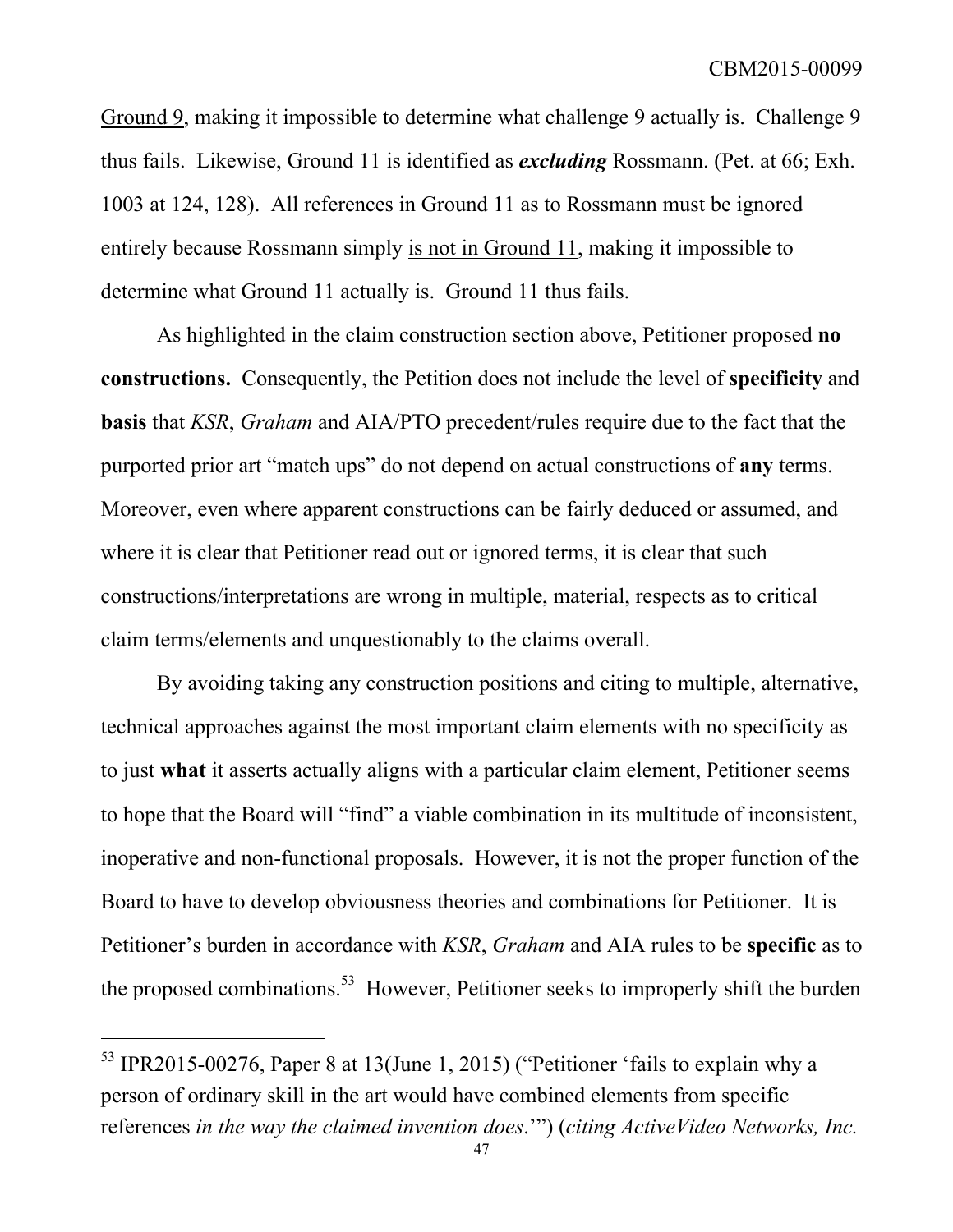to PO to prove that somewhere in the disparate, incompatible, amalgam of cited materials, there **is not** a disclosure of each of the individual elements as properly construed. That is not how §103 works.

In fact, Petitioner appears to shy away from specifics precisely because of the shortcomings of its arguments. Not only do each of Brandt/NetHopper, Demers and Alonso and their different approaches teach away from the claimed synchronization, but they each teach away from each other and are thus not combinable nor would a POSA have seen them to be. Indisputably, Brandt is the base reference for all challenges, but Petitioner either did not recognize or chose to ignore that Brandt's approach of relying on a "common user interface"<sup>54</sup> teaches away from the core synchronization purpose of the '325 invention and claims, which clearly focus on solving the problem of maintaining consistency (*compare, e.g*., Brandt's criticism of the need for "porting" or "translating" (Brandt ¶0007, see below (Exh. 1005))) across an entire system including "wireless handhelds" and all types of "non PC standard" displays (*compare, e.g.,* Brandt's generic disclosure of "various different hardware and software systems" (Brandt ¶0007, see below)) in an entirely **different** and **more novel and universal** way than IBM's Brandt–which explains why IBM partnered with Ameranth in May 1999. Further, in addition to Brandt's entirely different "web based only" approach, and confirming his teaching away from the claimed invention, Brandt clearly **disparages** and **criticizes** an approach like the '325 patent, as exemplified by

*v. Verizon, Inc*., 694 F.3d 1312, 1328 (Fed. Cir. 2012)).

<sup>54</sup> Brandt ¶0088 ("The **present invention** provides a **common graphical user interface** for each **web client**") (Exh. 1005) (emphasis added) (all of Brandt's claims 1-27 rely on the "common user interface").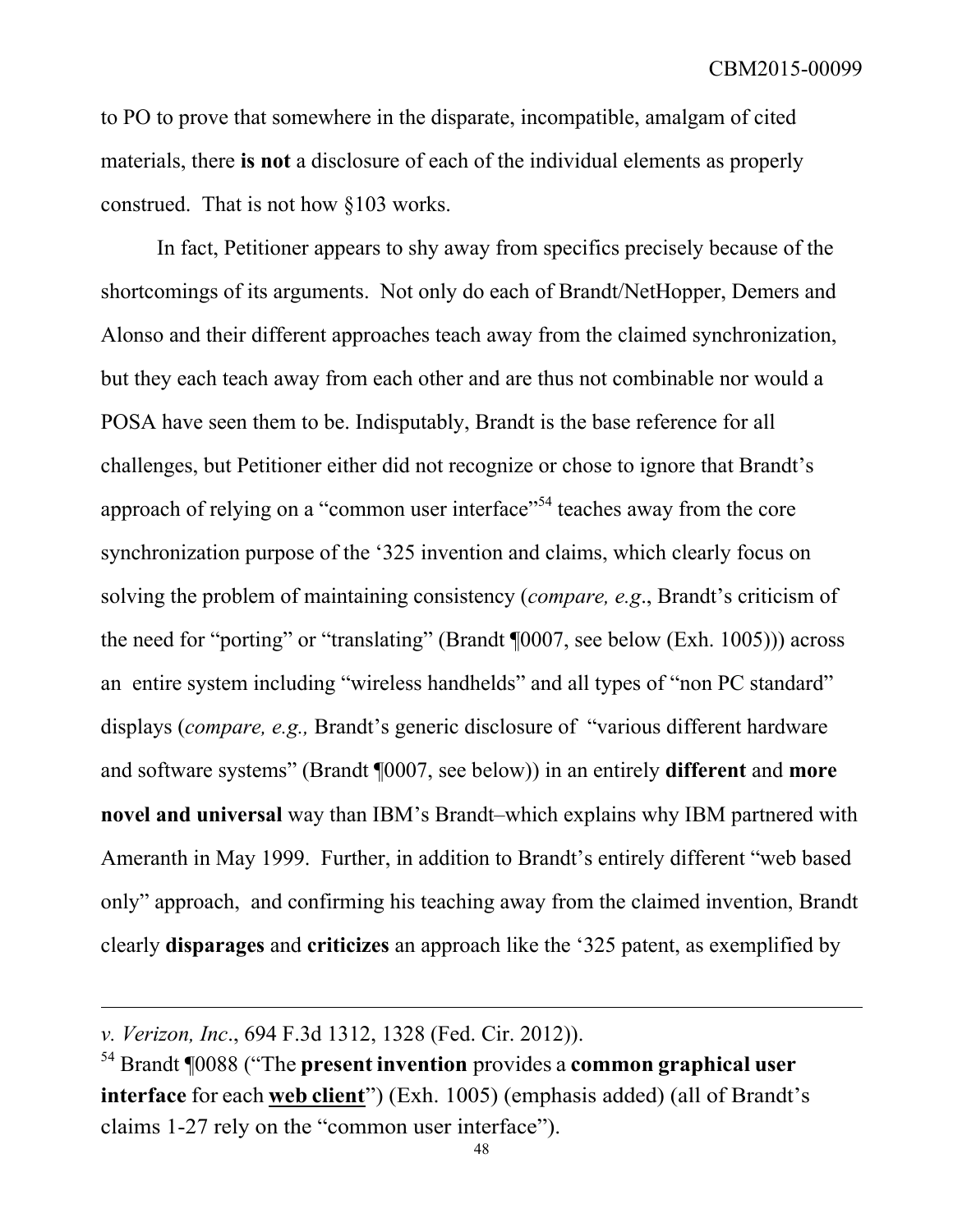Brandt's use of terms such as "concomitant problems," which are described as "tedious," "time consuming" and "non productive." In fact, Ameranth's invention solved the very issues that Brandt identified and did not think were solvable–clearly Brandt did not even appreciate the actual underlying problems solved by the '325 patent and recited in claims 11-13 and 15. *See* Exh. 1002 at 3:55-63 and discussion above. Exemplary statements from Brandt evidencing teaching away include:

[0005] ... [T]he rapid growth and expansion of computer users accessing the WWW has brought along with it **concomitant problems**.

[0006] … The process of generating **a custom GUI** for **a software application** is **time consuming** and **expensive**, and typically results in **a proprietary user interface** that **cannot be used** for **communicating** with **other software applications**.

[0007] … The existence of these **various different hardware and software systems** will typically require **a completely new programming and development effort** to **"port" or translate** the **custom GUI** for **a given software application** to **each different hardware platform.**

[0010] … The process of re-learning a new interface for **each new application** tends to be **tedious, time-consuming and nonproductive** .

Exh. 1005 (emphasis added). Thus both §103 challenges innately fail because they rely on the Brandt reference which teaches away from the '325 approach.<sup>55</sup>

Moreover, Brandt would also require a change of its principles of operation ("**common** user interface")–the '325 patent/claims are focused on just the

<sup>&</sup>lt;sup>55</sup> "A prima facie case of obviousness can be rebutted if the applicant . . . can show 'that the art in any material respect taught away' from the claimed invention." *In re Haruna*, 249 F.3d 1327, 1335 (Fed. Cir. 2001) (*quoting In re Geisler*, 116 F.3d 1465, 1469 (Fed. Cir. 1997) (citing cases)).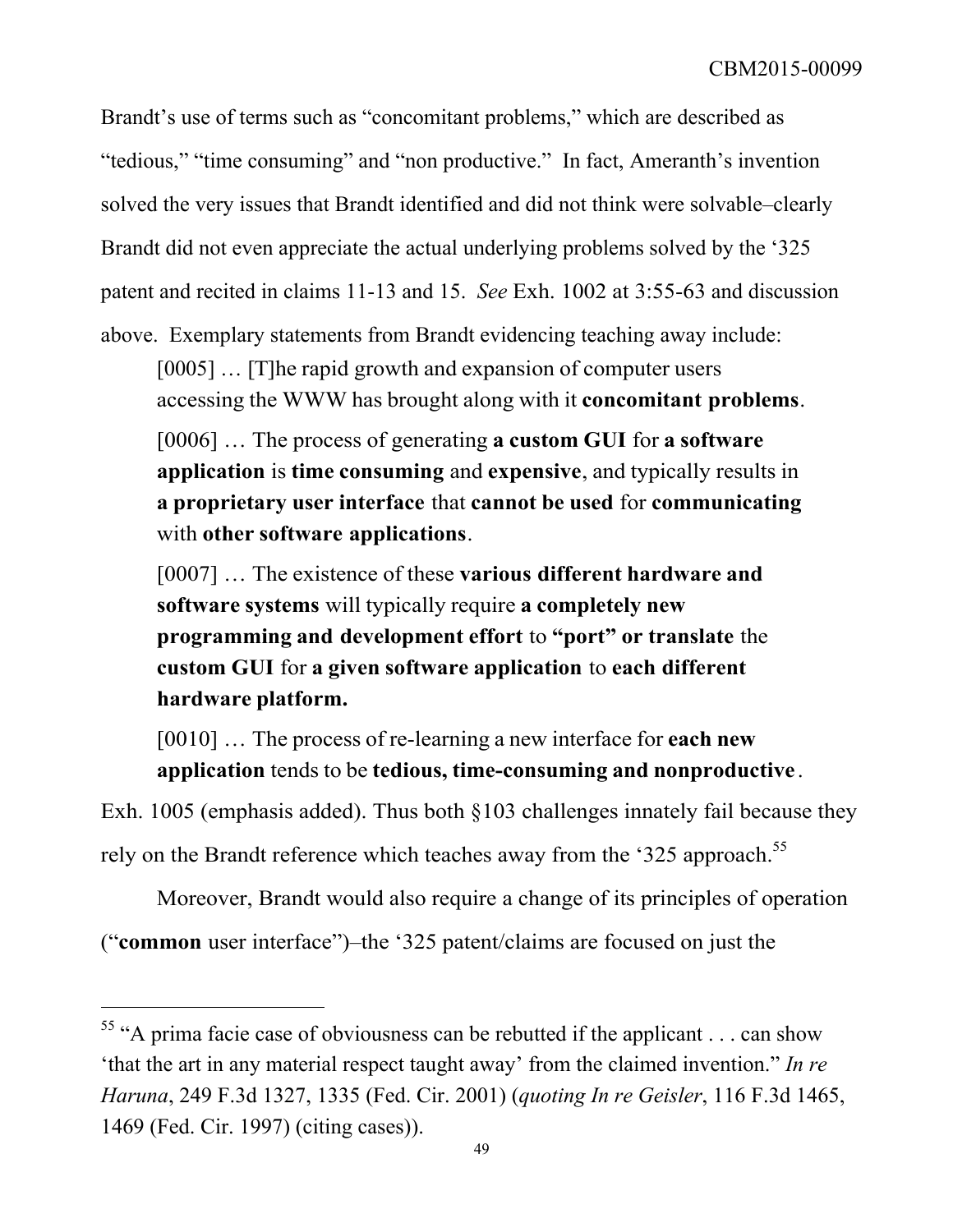opposite, *i.e*., creating a custom ("uncommon" but "consistent") user interface for each of the individual wireless handhelds and/or for the other elements in the synchronized system.<sup>56</sup> Further, to access its "common user interface," Brandt indisputably relies on "web browsers" for all client computers,<sup>57</sup> including those that would supposedly be matched against the claimed "wireless handhelds," which would inappropriately require a "web browser" for all client computers, which would impermissibly import this "embodiment" into the claims and exclude other embodiments, including the preferred embodiment which does not rely on a web-browser enabled wireless handheld device. Further, Petitioner's attempt to rely **solely** on web browser-enabled wireless handheld devices for its present purposes is diametrically opposed to its argument in the prior petition (CBM2014- 00016) that a "web page" approach was not even taught by the '325 patent. Moreover, Brandt was directed to making software **applications** which were **stored somewhere else** usable on **a remote device** via a **web browser**. In contrast, the claimed invention (*e.g*., claim 11 element b) requires local storage of hospitality application software on the handheld device itself. Further, neither Alonso nor Demers disclose "web browsers" within their own solutions, thus they simply are

<sup>56</sup> *See* IPR2015-00576, Paper 7 at 11 (June 12, 2015), *relying on In re Ratti*, 270 F.2d 810, 813 (CCPA 1959) (holding that a proposed combination of references was not proper because it would change the "basic principles" of operation); *Tec Air, Inc. v. Denso Inc*., 192 F.3d 1353, 1360 (Fed. Cir. 1999) (finding that where a proposed modification would render the prior art invention being modified unsatisfactory for its intended purpose, the proposed modification would not have been obvious). <sup>57</sup> Exh. 1005 at ¶0014 ("**Client** workstation 210 may be **any computer** that is **capable** of providing access to the WWW **by using web browser** 212. This would include **handheld,** … **Personal Digital Assistants (PDAs)**") (emphasis added).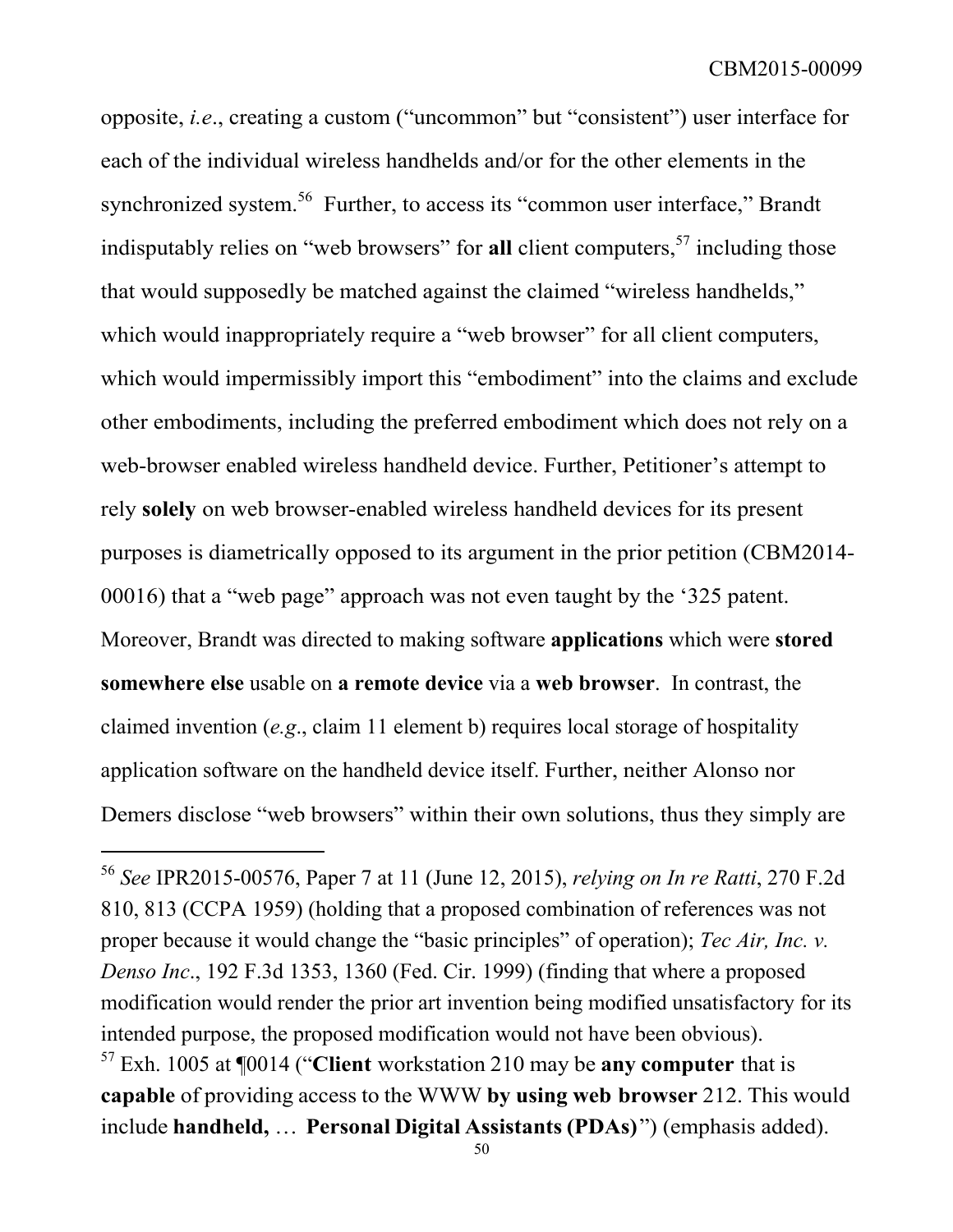not even combinable with "browser based" Brandt, nor was this conflict even identified, explained or resolved via any proposed modifications by Petitioner.<sup>58</sup>

Further confirming that Brandt did not recognize nor appreciate the actual underlying synchronization problems later recognized and solved by the '325 inventors, the terms "synchronized," "synchronous" and 'integration" do not appear even once in Brandt's massive specification. While Ameranth recognizes that exact terms are not necessarily required to be used, these terms represent vital inventive concepts and tenets of claims 11-13 and 15 and the reality is that Brandt had no appreciation whatsoever as to these issues nor their solution, rather teaching away from them by relying on a "web browser" (which did not manifest the claimed synchronization) approach for everything. Petitioner's attempt to infuse a "synchronization" disclosure into the Brandt reference when none is there clearly and impermissibly depends on the use of hindsight.

Further, while not being combinable with each other,<sup>59,60</sup> but even if they were, the asserted references still would not yield the actual claimed invention. Nor does the Petition explain in any way **how** the references would be combined nor **how** they are **different** from the actual claims and/or explain any "modifications" that would be

<sup>&</sup>lt;sup>58</sup> Which also points to the Petition's failure to identify the differences between the cited references and the actual claimed subject matter–a fatal malady throughout.

<sup>59</sup> Pet. at 64 ("The **combined teachings** of Brandt, Demers and Alonso also **disclose all features** of Claims 12-16 and render them invalid.") (emphasis added). Note that there is no claim 16 in the '325 patent, and the Petition did not include claim 11 in this summary of challenges 11 and 12.

<sup>60</sup> Further, an exhortation that the **combined teachings** "disclose all features" does not yield an obviousness conclusion, since *KSR* clearly held that the mere disclosure of the various claim elements/terms in prior art does not mean the combination was obvious.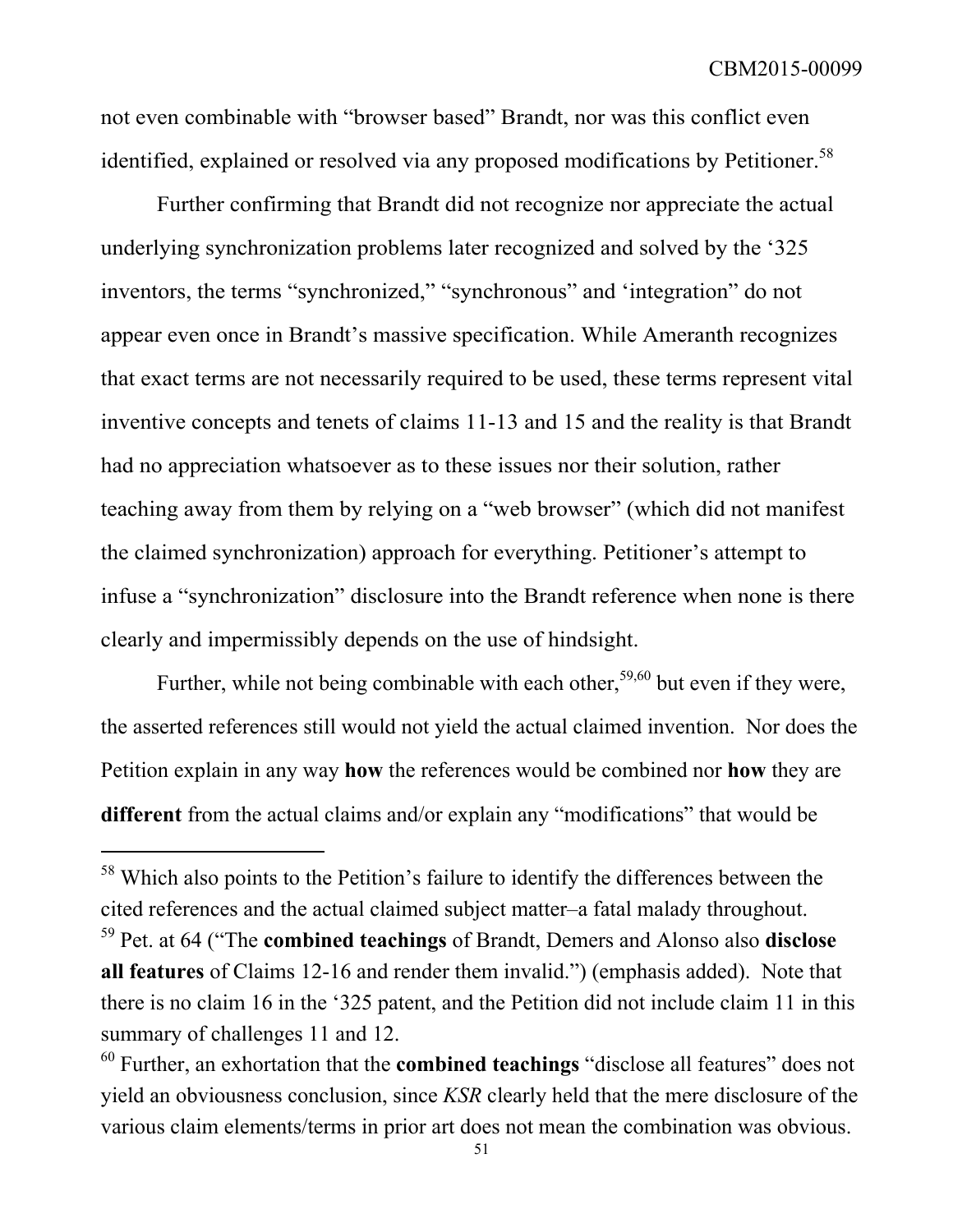made to the references. In fact, the disparate technical approaches in the references versus the '325 patent as to **synchronization** are like "oil and water"–they simply do not mix with each other. But it is not surprising that Petitioner did not understand this considering that its expert Helal admitted he was "bewildered" by the actual claimed synchronization of both applications and data. Further, trying to combine three "nonhospitality" references to match up to a **hospitality based** claim fails from the start.

### **B. No Challenge Provides A Teaching Or Suggestion Of "A Central Database Containing Hospitality Applications And Data"**

Illuminating the fact that Petitioner mischaracterized or did not understand the actual synchronization which is core to the invention and its dependence on the "**central database"** as the fulcrum to enable the claimed synchronization, Petitioner attempted to align all three separate databases of its disparate references (Brandt, Demers and Alonso) against the same claim element<sup>61</sup> which requires a "central" database. This was fundamentally erroneous because, for example, the "disconnected" approach of Demers (disclosing "distributed" databases throughout the system) was entirely counter to the "common user interface" of Brandt which relied entirely on "web browsers," and without distributed databases. The Petition simply did not recognize the critical role played by the "central database" in these claims. Moreover, "databases" include both applications functionality as well as data. Consequently, one cannot simply "combine" entirely different databases of, *e.g*., Brandt, Demers and

 $61$  Pet. at 66 ("a central database containing hospitality applications and data' **Brand[t] discloses** this element. See supra § V(B)(1)(a)(ii). **Demers discloses** network databases including a 'primary' database. Ex. 1009 at 2, 5. **Alonso also discloses** a central database. Ex. 1012 at 32 and Fig. 2. These aspects of Demers and Alonso provide a reason to combine with Brandt with respect to the claimed central database containing hospitality applications and data.") (emphasis added).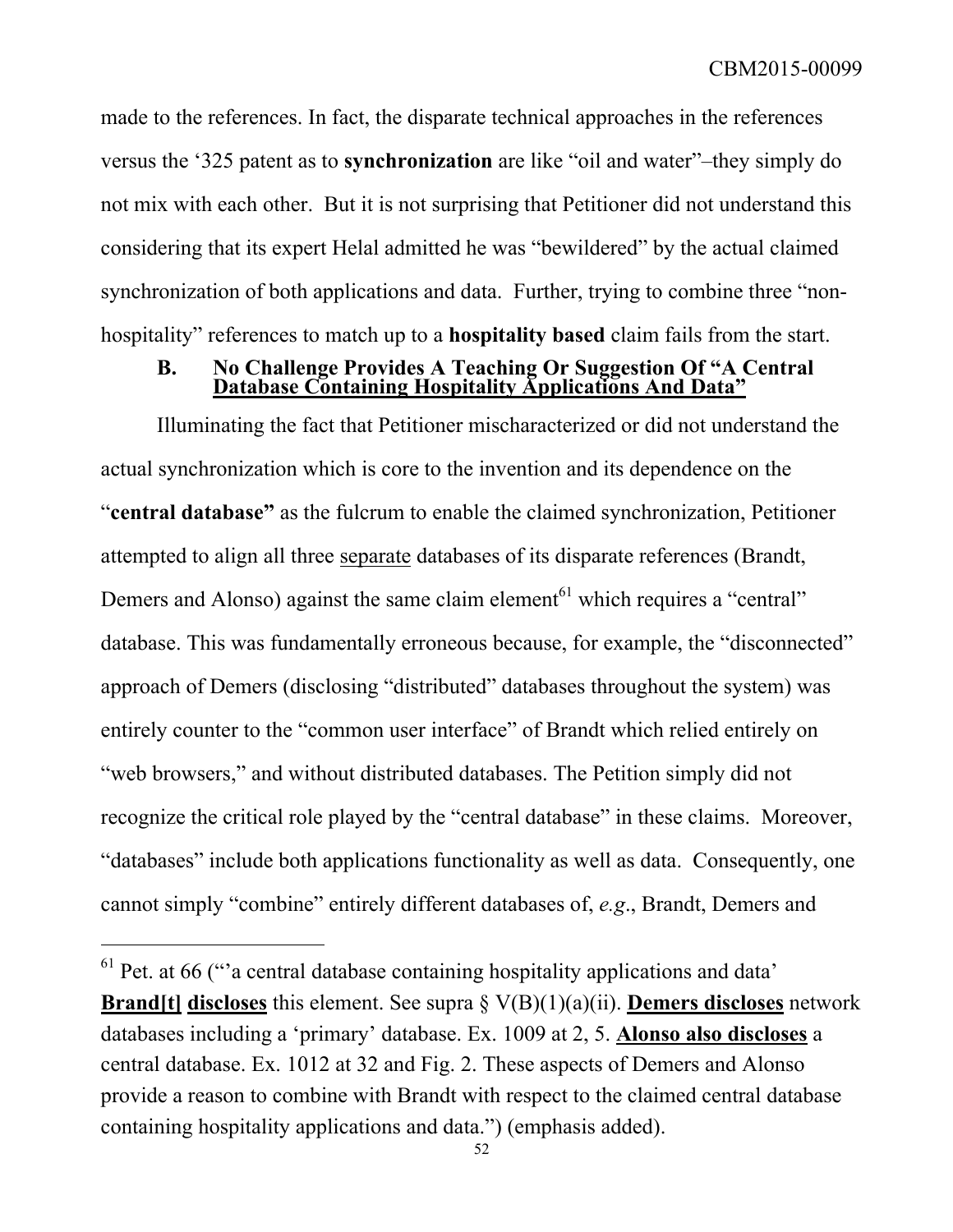Alonso together without changing their structure and fundamental purpose, and certainly one cannot do so without explaining what "modifications" would be made between the databases and how any such modification would be made. This fatal flaw alone dooms all of the  $\P$ 103 arguments.<sup>62</sup>

The material in Brandt cited by the Petition against this element is merely a standard server serving web pages. There is no mention of these elements of Brandt satisfying the "central" aspect of this claim element, which when read in the context of the claim as a whole (*inter alia*, when read in light of the first wherein clause requiring synchronization of hospitality applications and data on the central database with other devices/components of the system) disqualifies a simplistic reference to a "database" as disclosing this element. Nor is there any mention in Brandt of hospitality applications as the terms have been properly construed as discussed above.

Alonso does not disclose a central database. The material cited by the Petition (Pet. at 66) discloses nothing of the sort. The assertion regarding Demers is even more misleading. The Bayou system clearly did not involve a central computer, and in fact was antithetical to such a concept. (Exh. 2034 at 1) ("Bayou is a true distributed system–meaning that there is no single centralized location at which data is stored– with weak consistency among replicated data."). By virtue of the absence of any actual discussion or evidence in the Petition as regards the alleged teaching of any aspect of this claim element by Demers and Alonso, there is no basis for combining

<sup>62</sup> *See Orthopedic Equip. Co. v. United States*, 702 F.2d 1005, 1013 (Fed. Cir. 1983) ("The fact that features of one reference cannot be substituted into the structure of a second reference may indicate that the claims were nonobvious in view of the combined teachings of the two references.").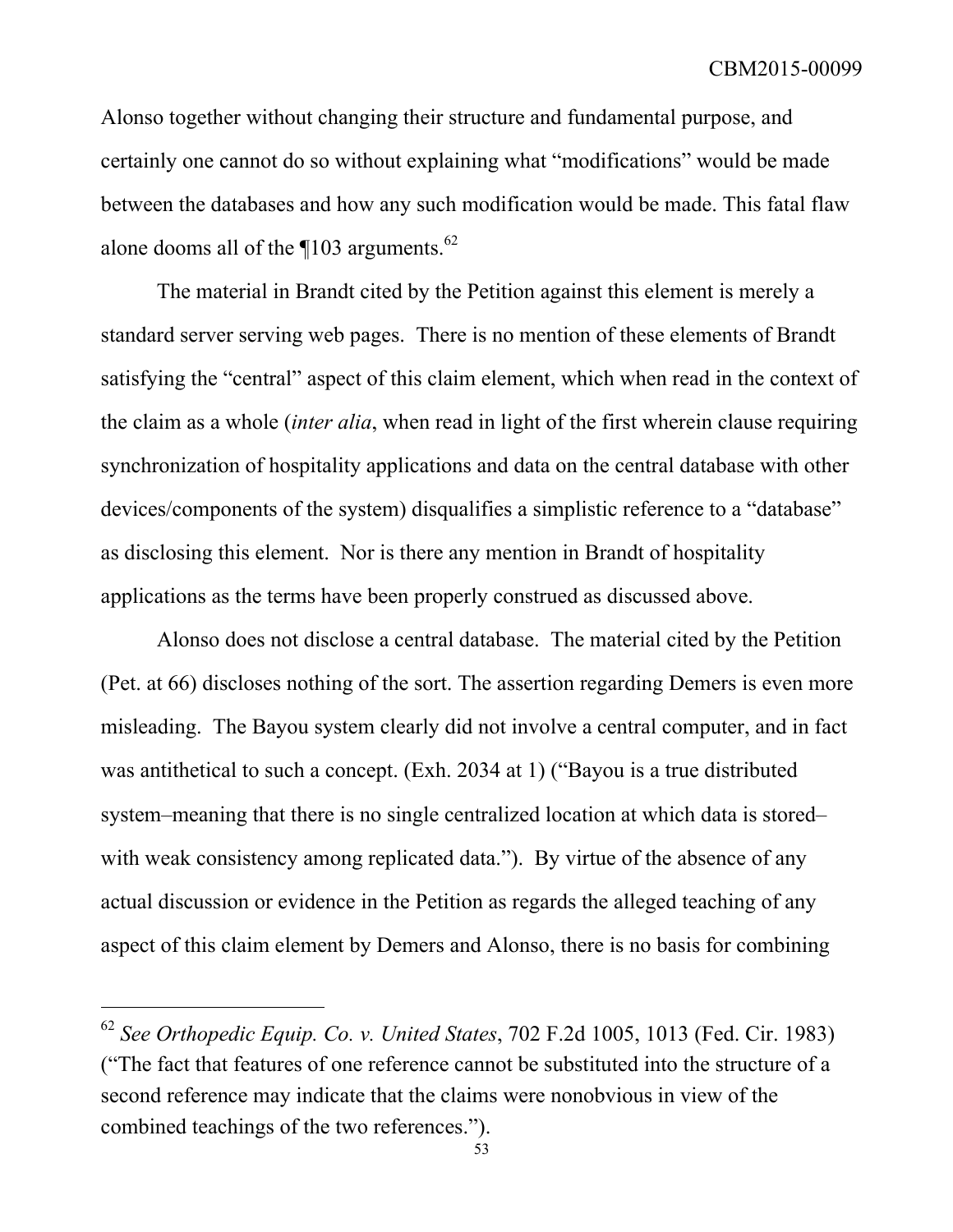these references with Brandt to produce the claimed central database containing hospitality applications and data and as discussed above all of these references teach away from each other, depending on different database structures for their different approaches, which was entirely ignored by Petitioner.

#### **C. No Challenge Provides Disclosure of A Teaching Or Suggestion Of "Hospitality Applications And Data" Which Are "Stored" On A Wireless Handheld Computing Device**

The most fundamental flaw in Petitioner's allegations of obviousness is its failure to consider or give effect to the "applications" aspect of the challenged claims. Petitioner states that "Patent Owner contends that the claims cover handheld devices which access web-based hospitality applications." (Pet. at 23). Based on that assertion, Petitioner then proceeds to try to read out claims 11-13 element b in its entirety. However, this assertion is directly contrary to the express claim language, which separately requires that "hospitality applications and data" are stored on both a wireless handheld device and a web page. The law is clear that different limitations in a claim are to be given effect. $63$  Moreover, the specification clearly and consistently states that a handheld menu/display is different from a web page menu/display. For example, stating that "the menu can be downloaded to either a handheld device or Web page." (Exh. 1002 at 3:42-43 (emphasis added)). Further, the specification differentiates between an "application" and "data." It is clear, consistent with the ordinary meaning as would be understood by a POSA, that an application is a software program, not data. (Exh. 1002 at 5:14-16 ("Generally, a particular application program

<sup>63</sup> Petitioner's contention that a reference disclosing a "web page" can meet **both** the handheld device and the web page limitations of the claims is improper. *See Unique Concepts, Inc. v. Brown*, 939 F.2d 1558, 1563 (Fed. Cir. 1991) (two distinct claim elements should each be given full effect).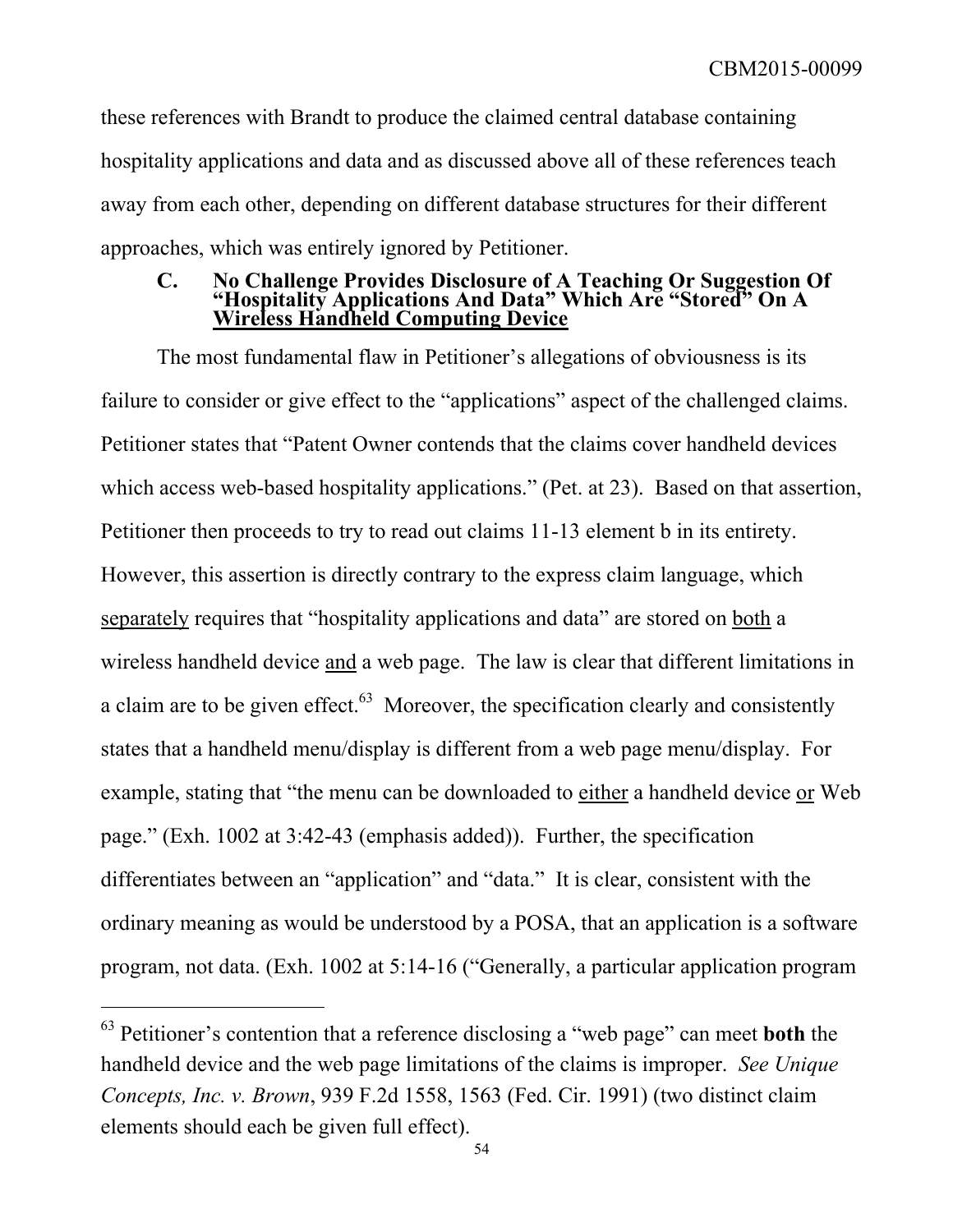presents information to a user through a window of a GUI"); *id.* 8:66-9:1 ("the POS application on the handheld device")).

Still further, neither the specification nor the claims envision or allow for synchronizing between "Web pages." If claims 11-13 elements "b" and "d" were both web page implementations and were the "same" element, there would be no need to synchronize them, nor does the specification disclose any capability to synchronize a web page with another web page. In addition to the plain language of claims 11-13 element b, which contains no reference to a browser, and in addition to the clear discussion in the specification requiring no such browser with respect to a wireless handheld device, the structure and language of claims 11-13 (outside element b) further supports the conclusion that a web browser is not required on the wireless handheld computing device, by making the wireless handheld computing device a distinct element of the system apart from a Web server and a Web page. Because all of Petitioner's arguments for this combination respecting claims 11-13 element b involve a web browser on a wireless handheld device, and none of Petitioner's asserted references disclose hospitality applications and data stored on the handheld device (*i.e*., they do not disclose a mobile "app" approach), Petitioner's arguments fail as to claims 11-13 element b. For the Brandt/NetHopper combination, all of Petitioner's arguments regarding the teachings of the references as to element b involve a "web browser" and "web pages,"<sup>64</sup> which cannot be part of element b as detailed above.<sup>65</sup> In

 $64$  The Petition relies only on Brandt's alleged teaching of "any type of computer with a web browser" and NetHopper's alleged teaching that "web pages may be cached on a handheld wireless device." (Pet. at 49).

 $65$  Petitioner cites to NetHopper, but does not even attempt to explain how a browserenabled handheld device satisfies the limitations of element b. The Petition merely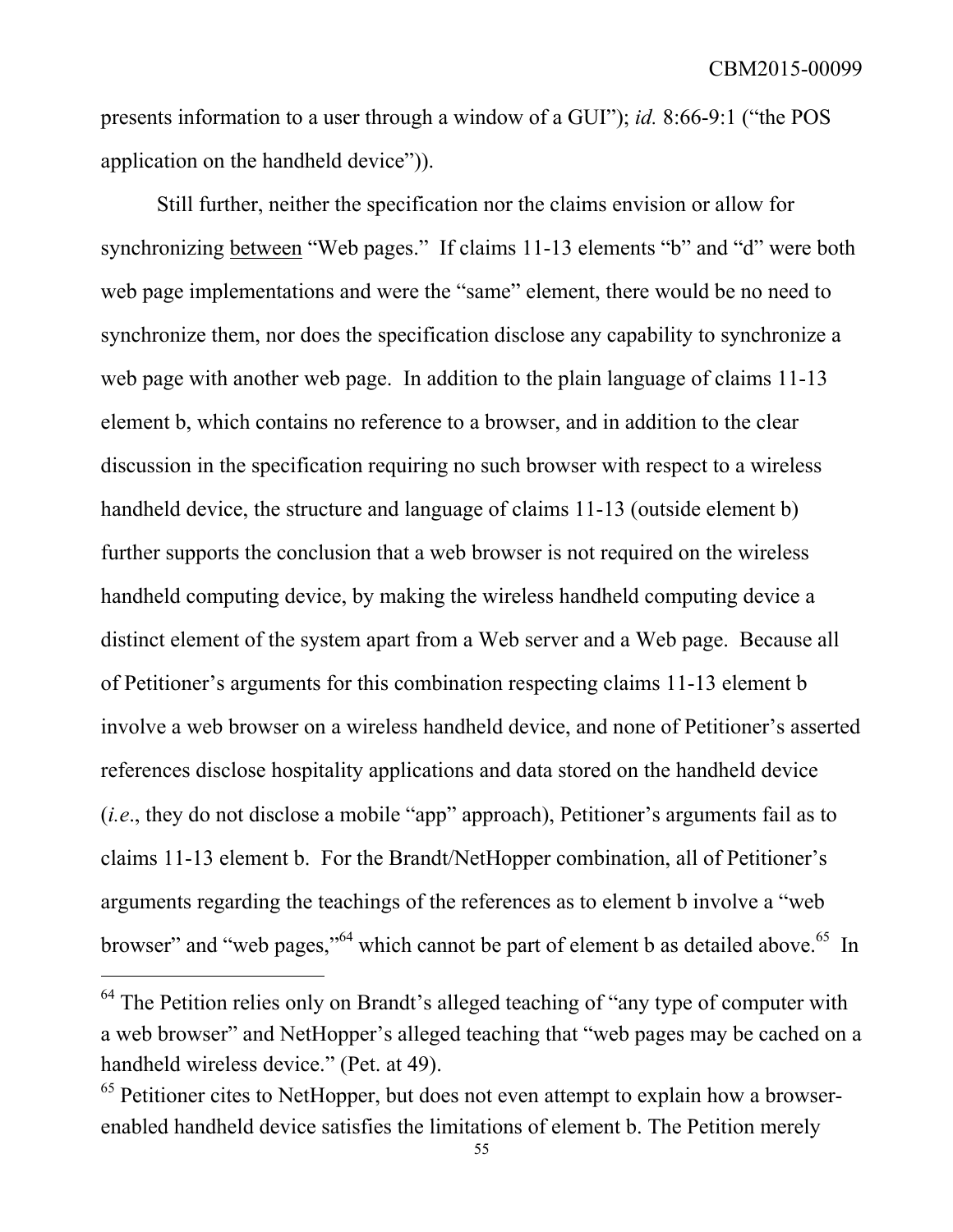CBM2015-00099

fact, Brandt explicitly states that it is directed merely to "**accessing** software applications over the WWW." Exh. 1005 Abstract, ¶0039. "Accessing" is simply and clearly not the claimed "synchronization."

For example, the Petition states "NetHopper discloses that web pages may be cached on a handheld wireless device." (Pet. at 49). This and the other arguments made by Petitioner fail to address the requirement that the hospitality applications stored on the wireless handheld device do not involve a web browser or web pages. Caching web pages is not storing hospitality applications and data as recited in claims 11-13 element b. Petitioner's argument is merely a conclusory statement based on the incorrect proposition that claims 11-13 elements b and d can be met by the exact same thing, *i.e*., a web page. This is clearly incorrect as explained above.

Moreover, nothing the Petition says has anything to do with storing of either applications or data on the handheld device–because it mischaracterized the claimed invention as entirely "Web" based, as opposed to interpreting claims 11-13 for what they actually are, *i.e*., directed to both web aspects and native mobile application aspects, with the handheld device limitation of element b clearly being a recitation of a native mobile "app" which is not satisfied by a web page or web browser. Critically, as the PTAB has made clear, a proper obviousness analysis must explain the differences between claims and prior art.<sup>66</sup> Not only is such consideration absent from the Petition, the Petition ignores numerous critical claim elements entirely, including

states the function of web pages without explaining how that functionality satisfies a mobile app limitation as embodied in claims 11-13 element b.

<sup>66</sup> *Travelocity.com v. Cronos*, CBM2014-00082, Paper 12 at 4-5 (PTAB Oct. 16, 2014) ("[T]he obviousness inquiry is based on factual inquiries including the *differences* between the claimed invention and the prior art").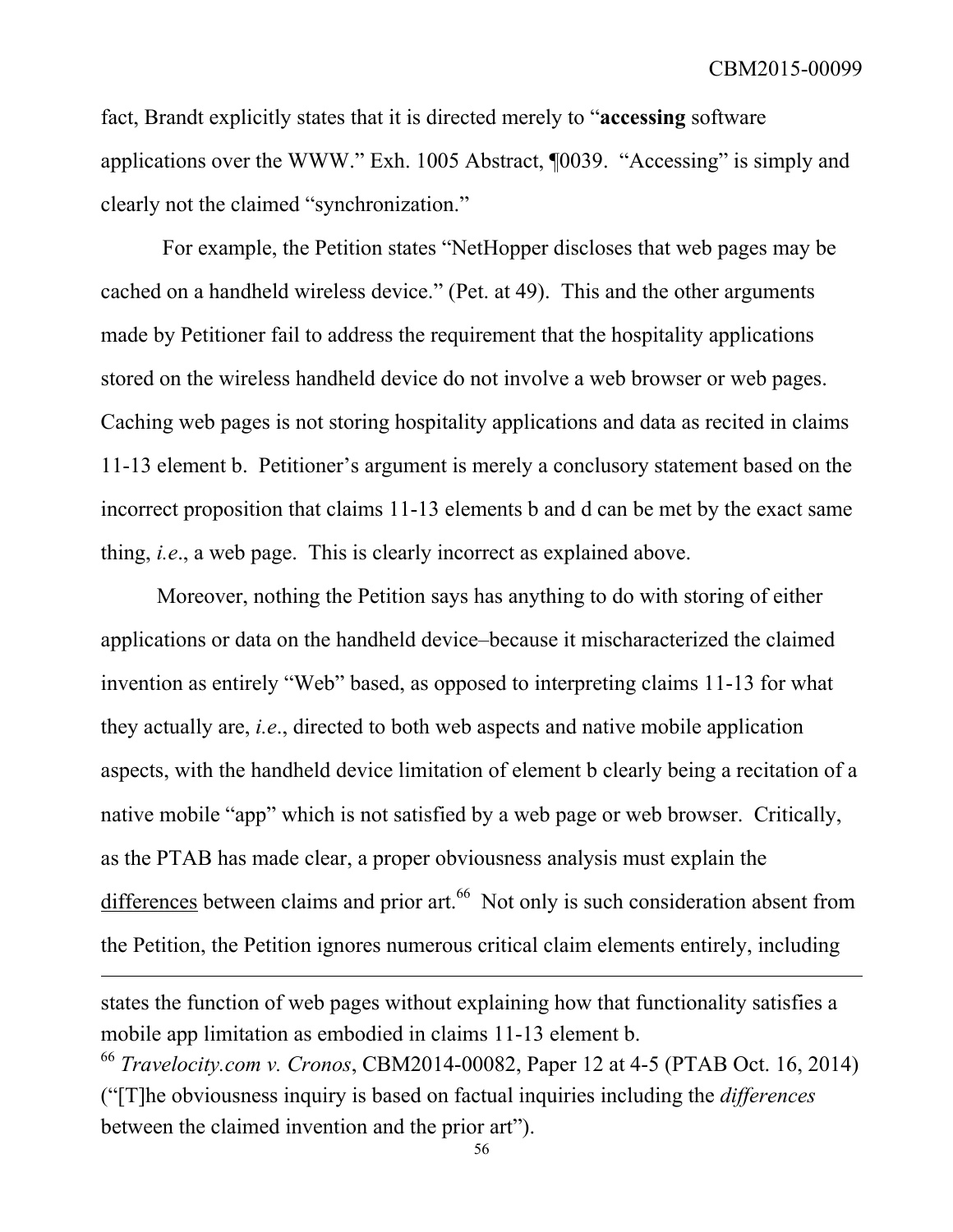claims 11-13 element b. However, the Petition is consistent in characterizing the claims as requiring "stor[ing] applications and data in the four recited locations" and "synchroniz[ing] applications between the four recited locations." (Pet. at 41 (emphasis added)). The "four recited locations" are (1) a central database, (2) a wireless handheld computing device, (3) a Web server and (4) a Web page. Thus, as admitted by Petitioner, four different locations are recited. Clearly, two different locations cannot be the same location. This illustrates just how badly the Petition missed the mark in interpreting the claims, and argued contrary to its principal position throughout. The Petition and Helal Declaration entirely ignored the explicit app-based, non-web browser dependent, requirement of claims 11-13 element b.

The Petition did not provide any supporting argument for **why** "Demers and Alonso, in combination with Brandt, further disclose storage of hospitality applications and data on a PDA." (Pet. at 67). There is no cite to any specific disclosure of Demers or Alonso relative to this limitation nor explanation of how Brandt, entirely dependent on "web browsers," could work with the client devices of Demers/Alonso, which did not have them. Further, Alonso is additionally distinguishable from the claimed invention because it does not disclose a wireless handheld computing device, as properly construed, in **any** manner. Thus neither Demers nor Alonso, either alone or in combination, provides a disclosure of a locally-stored "hospitality app" and associated data for the claimed wireless handheld device as recited in claims 11-13 element b nor one that could be synchronized as the claims require.

#### **D. No Challenge Identifies A Teaching or Suggestion Of "At Least One Web Page On Which Hospitality Applications And Data Are Stored" As Recited By Claims 11-13**

The proper construction of "web page" includes "**viewable** in a **web browse**r"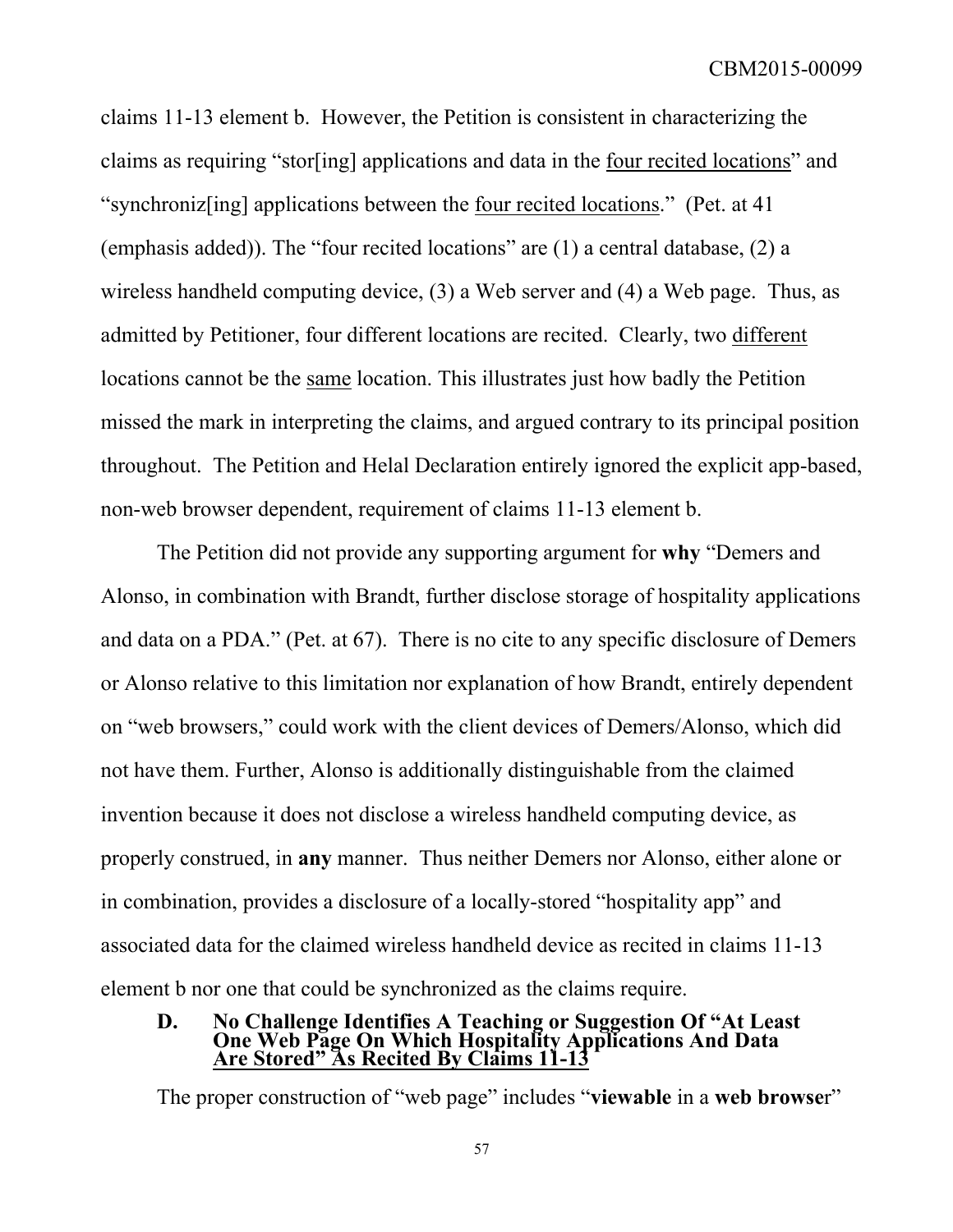CBM2015-00099

and thus that construction requirement aligns with **this** element, but **not** with claim element "b." Petitioner's Brandt/NetHopper combination relies simply on disclosure of "web pages" by both Brandt and NetHopper. With respect to Brandt, Petitioner points to "forms" and a "button" which allow "interaction" by a user, and argues that hospitality applications and data are stored (Pet. at 52), but does not explain how the "forms" and "button" discussed in Brandt are "applications" or how they relate to "hospitality." The Petition fails on this claim element because it makes no argument as to how any Web pages served by Brandt would have stored applications, hospitality or otherwise. Nor does the Petition attempt to explain how anything in Brandt teaches or suggests a hospitality application as claimed. The Petition's assertions as to this element thus fail completely for lack of any relevant supporting argument.

#### **E. No Challenge Provides A Teaching Or Suggestion Of The "Communications Control Module" Functionality Of Claims 11-13**

As discussed above in the context of claim construction, the specification clearly states that the communications control module is specialized software: A communications control program . . . continuously monitors the wireless network access point and all other devices connected to the network such as pagers, remote devices, internet Web links and POS

software. Any message received is decoded by the software, and then routed to the appropriate device

Exh. 1002 at 9:35-41. Petitioner fails to acknowledge the specialized software functionality/capability of the explicitly-recited system components, including the communications control module/software, thus failing to make any credible argument that either Brandt or NetHopper discloses such software functionality.

The Petition relies on Brandt's statement that "any other data transmission formats that may be generated by web browser 212 are contemplated and are within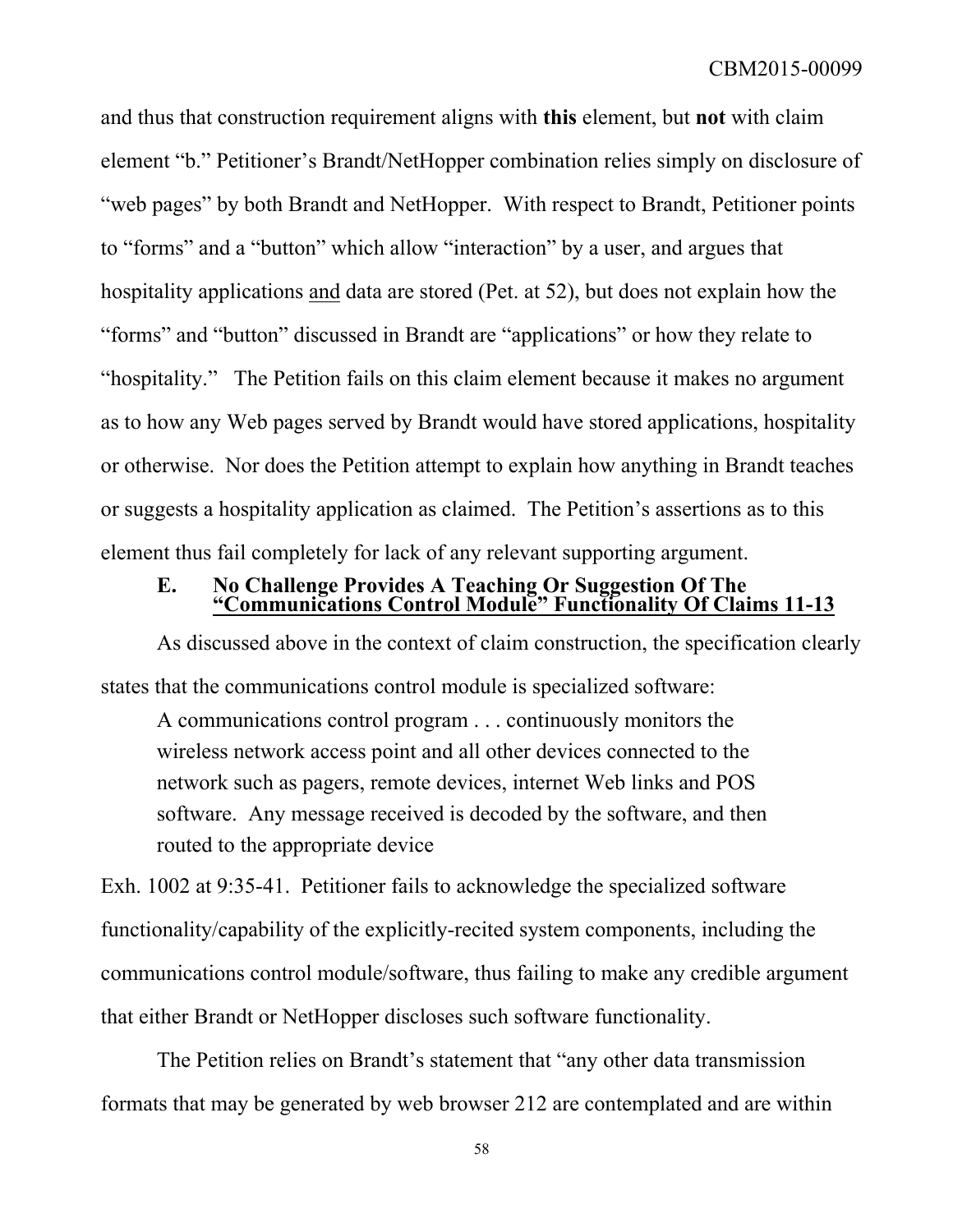the scope of this invention." Pet. at 60. However, as discussed above, the handheld device limitation of claims 11-13 element b is not web browser based. Thus protocols which may be generated by a web browser do not meet at least element b. There is no disclosure in either Brandt or NetHopper of any functionality to "interface between the hospitality applications and any other communications protocol" where the "other communication protocol" relates to a non-web browser protocol used on a handheld device or with a handheld application. The Petition thus pointed to nothing to provide this critical link in the claimed system.

#### **F. No Challenge Identifies A Teaching Or Suggestion Of "Wherein Applications And Data Are Synchronized Between The Central Data Base, At Least One Wireless Handheld Computing Device, At Least One Web Server And At Least One Web Page"**

For the reasons discussed above regarding the absence of any disclosure of claims 11-13 element b, it is impossible for any combination to teach or suggest synchronizing the wireless handheld device of element b with other recited elements.

With regard to the disclosure of Brandt, Petitioner attempts to read out the terms "synchronized" and "between" in '325 claims 11-13 first wherein clause. A function of the claimed system is to "synchronize" hospitality applications and data *between* the central database, wireless handheld computing device, web server and web page. The Petition simply tries to rely on Brandt for its disclosure of web pages transmitted to a browser. However, there is no inherent synchronization "between" a central database and all of the other recited components simply by virtue of serving web pages.

Moreover, the Petition's attempt to reduce the claims to providing application data on an "as-needed" basis in response to "form" submission is yet another attempt to read element b out of claims 11-13. Pet. at 57 ("The central database includes application data 'such as which cars are available, etc.' Customers submit reservation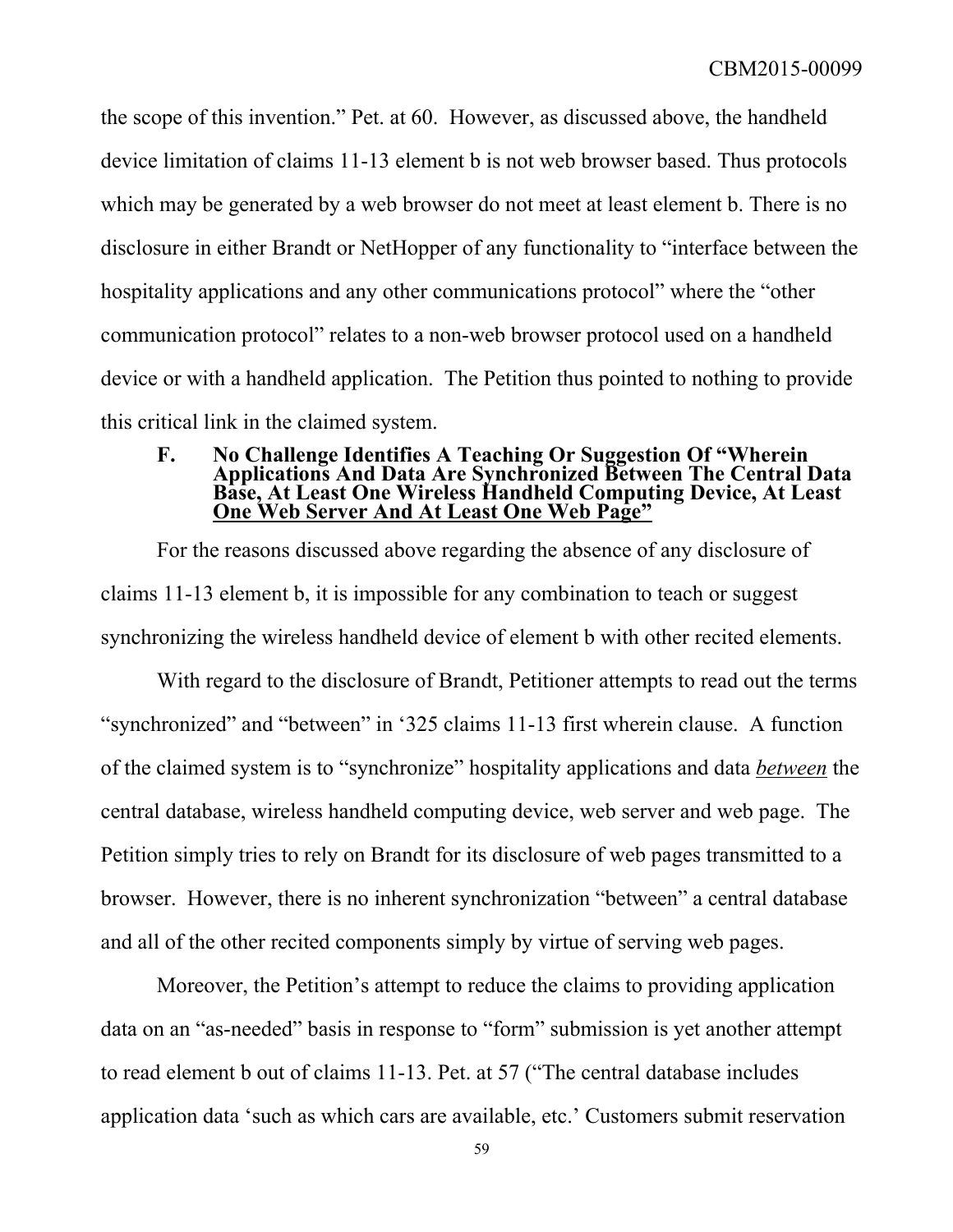requests using a web-based form."). Element b requires that application data, as well as applications themselves, actually be stored on the wireless handheld device. The data is not retrieved on an as-needed basis without being stored on the handheld device, *i.e*., "synchronizing" requires "storing." Petitioner appears to argue that Brandt's approach of using a server-side database to "send application data" to a client (Pet. at 57) obviates the need to store any data on the wireless handheld device. However, element b requires such storage. Petitioner cannot rely on a central database to serve out "data" when requested to meet a limitation which explicitly requires local storage on the handheld device. Note also that the Petition's reference to the fact that "[r]ental agents view pending reservation requests and may select from available cars to fill the requests" (Pet. at 57) demonstrates that there is no synchronization as claimed at all in Brandt. Brandt simply provides a system that allows a rental agent in one location to communicate with a person who would like to rent a car. It is little more than a glorified telephone reservations system.

Likewise, Petitioner's argument that NetHopper's disclosure of caching of web pages can satisfy element b fails because element b cannot be satisfied by a web browser approach as explained above. Petitioner's argument regarding "forms" submission via NetHopper fails for the same reason–these were HTML forms, which are antagonistic to the mobile "app" based approach which is encompassed by element b. Further, Petitioner does not explain how NetHopper's form submission and transmitting data to a web server could satisfy the requirement that data, and applications, must be stored on the handheld device.

Demers also does not disclose a central database or synchronization as claimed because true synchronization was not its objective. In fact, the "asynchronous" Bayou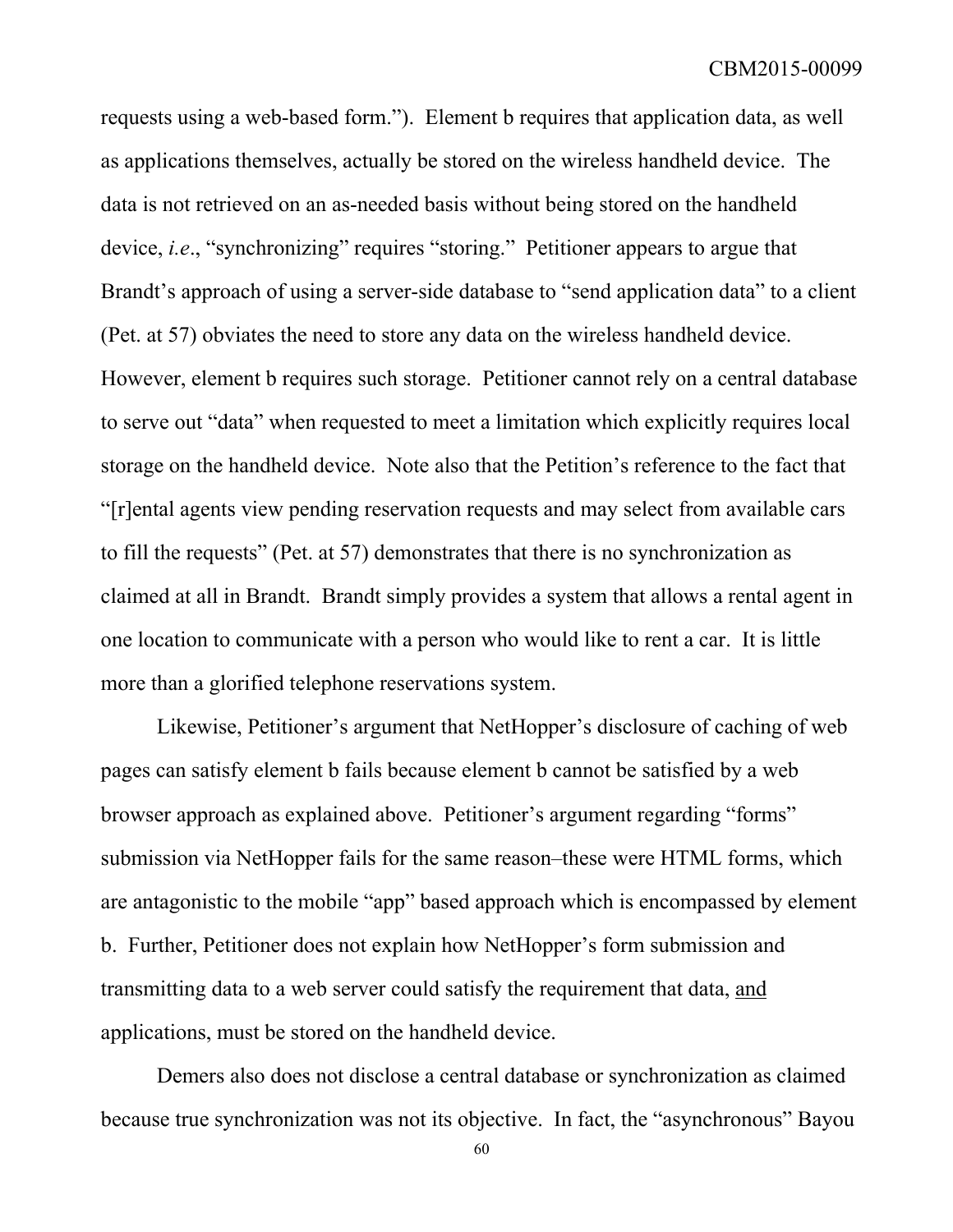system<sup>67</sup> involved many different databases distributed across many devices, any one of which could have controlled certain aspects of a collaborative activity, with other databases controlling other aspects. Demers was thus antagonistic to synchronization involving a central database and thus teaches away from same.

Alonso is likewise antithetical to the claimed invention because it requires that a user of a client device "lock" an activity so that no other user in the system can work on the activity. (Exh. 1012 at 238). This is the opposite of the claimed invention in view of the fact that synchronizing hospitality applications/data is the opposite of disallowing other users on other devices in the system to operate on such activity.<sup>68</sup>

Further, for the reasons discussed above involving the failure to disclose or suggest claims 11-13 element b, it is impossible for any combination of references to teach or suggest synchronizing the wireless handheld device of element b with other system elements as required by this claim element. Petitioner's conclusory reliance on Brandt's discussion of a web browser implementation for providing a common

 $67$  Exh. 2034 at 1 ("Asynchronous collaboration is characterized by the degree of independence collaborators have from one another. In particular, collaborators working asynchronously typically have little need for frequent and fine-grained coordination with one another, and typically do not need to be notified immediately of changes made by others to any shared artifacts they are working with.") (later paper written by authors of Demers paper explaining that Bayou was directed to asynchronous collaborative applications).

<sup>&</sup>lt;sup>68</sup> Also, Carter is directed to determining which server responds to a client request, not synchronization with a central database. Exh. 1052 at Abstract, 4:46-56. Rossmann also teaches away from synchronization via a central database. Exh. 1053 at 10:41-46 ("[S]ince all the information needed by the client … is included in the message, the computer server does not retain any state information concerning the information transmitted to the client process.") (emphasis added).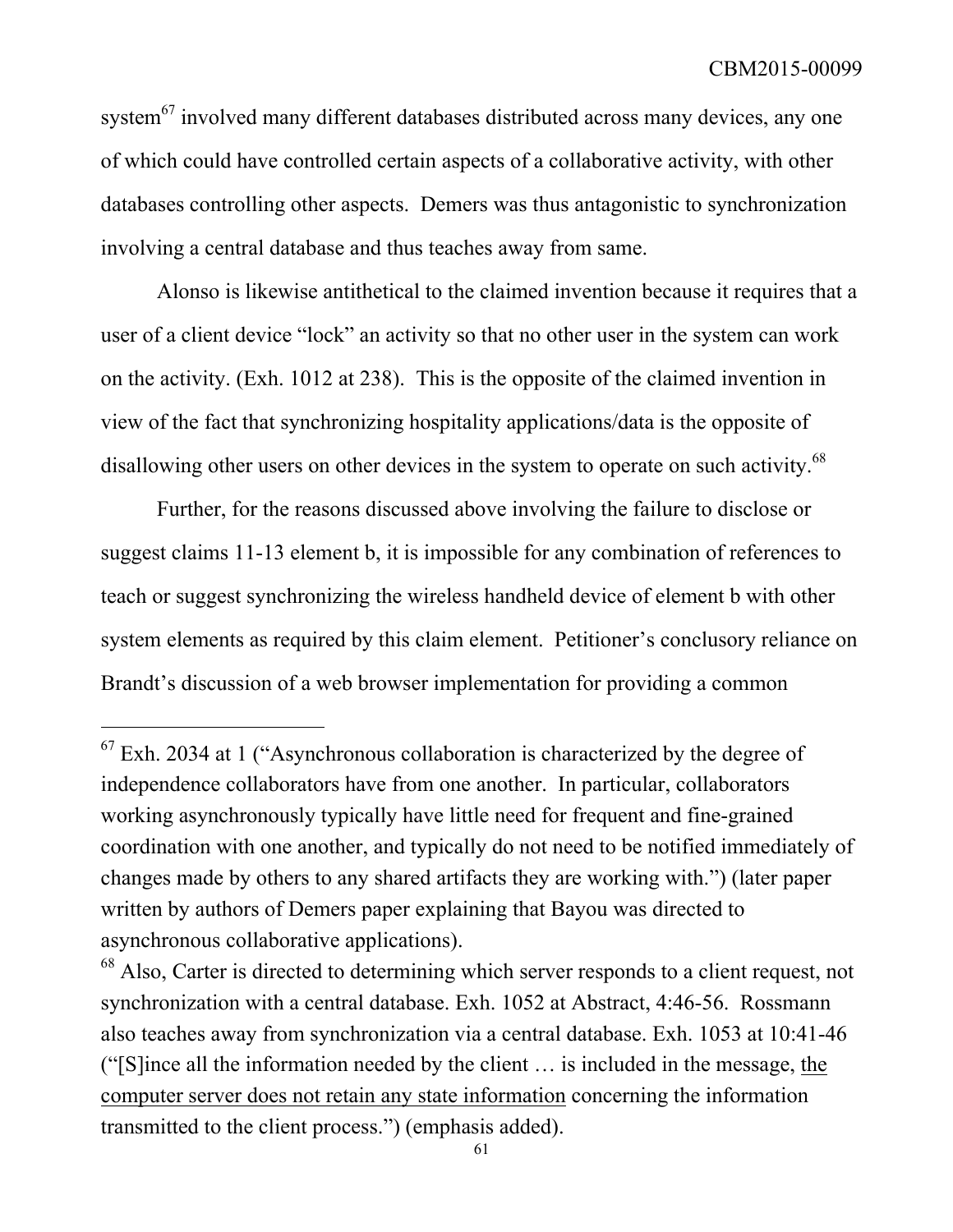interface is completely antithetical to the requirement of claims 11-13 element b that "applications" are stored on the handheld device and are synchronized with the central database applications, as discussed above with respect to Petitioner's first combination. Further, there is no explanation whatsoever as to how the "web based" Brandt system/database would "synchronize" with Demers or Alonso, nor via a "web server."

#### **G. No Challenge Provides Disclosure Or Suggestion Of The Specific Hospitality Application Functionality As Required By Independent Claims 11-13 And 15**

The Petition and the Helal declaration both ignored the significance of the "hospitality" application language and thus failed to make any credible argument as to how the specific hospitality application requirement of claims 11-13 are met by the combination of Brandt and NetHopper (or with Demers, Alonso and/or Carter).

Moreover, the Petition argues, based on extrinsic evidence, that a "car rental" application (Brandt) was a "hospitality**"** application. However, the extrinsic evidence relied on by Petitioner, Exh. 1035, actually defines "hospitality" consistently with the '325 specification, and extrinsic evidence cannot vary the meaning of a term provided by the specification in any event. (Exh. 1035 at 5-6) ("If the word hospitality refers to the act of providing food, beverages, or lodging to travelers, then the **hospitality industry** consists of businesses that do this. ... we will define the hospitality industry as businesses that provide food, beverages, or lodging to travelers."). There is nothing in this definition about "car rental." Exhibit 1035 actually refers to the "traditional" definition of hospitality as related to delivery of food and lodging services, consistent with the specification. Petitioner's oblique assertion that car rental is within a "Travel" and Tourism" sector of the hospitality industry (Pet. at 49) is not supported by the pages Petitioner cites in Exhibit 1035, and the actual definition conflicts with any such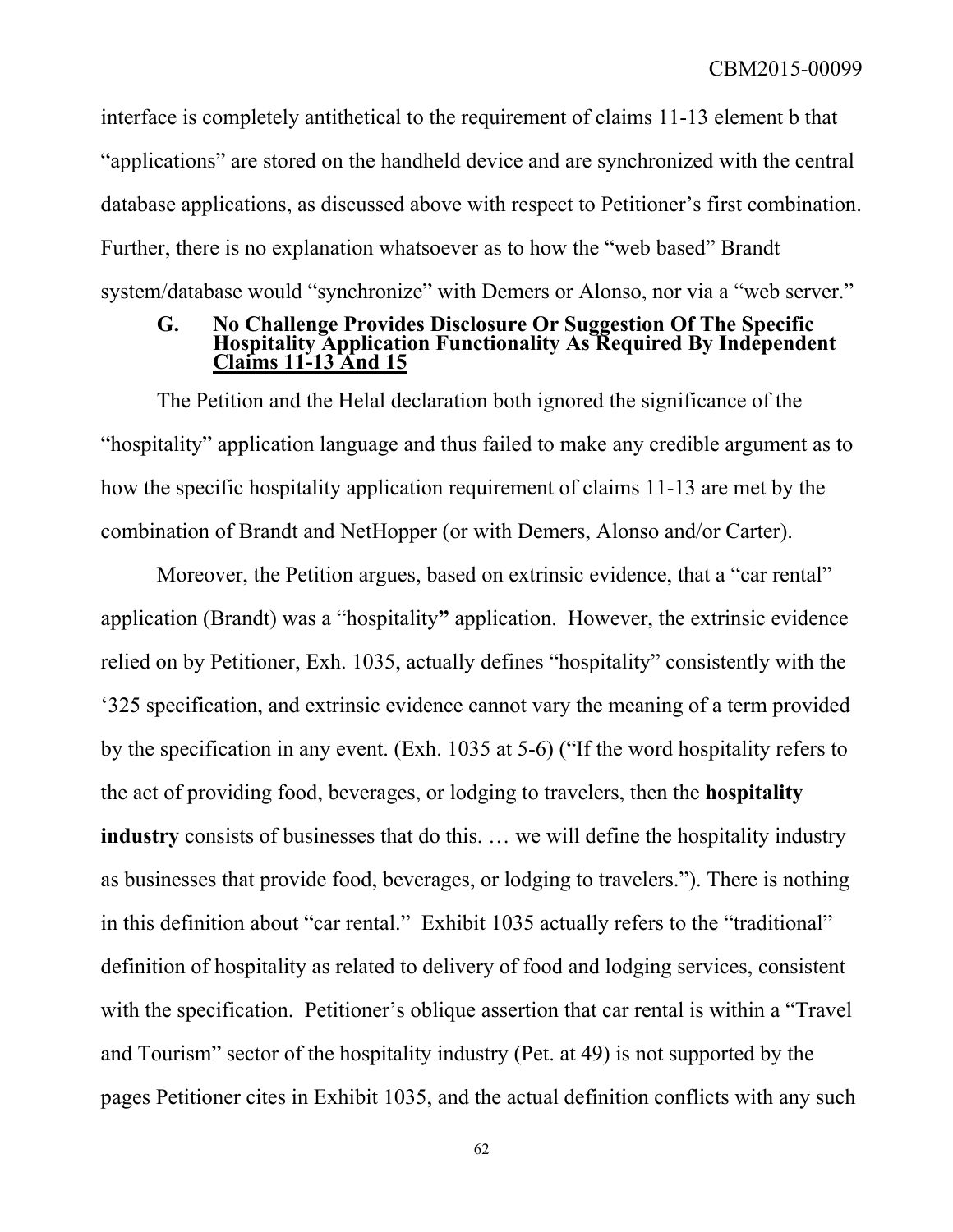definition. Indisputably, neither Demers nor Alonso are hospitality applications and Petitioner does not explain how a combination with them teaches such. It does not.

Petitioner violated the prohibition against the same structure being used to align against entirely different elements (in this case entirely different independent claims with different elements) and all of Petitioner's attempts to align "reservations" based or generic "ordering" applications against the "**food ordering"** aspect of claim 11 as properly construed thus fail Petitioner parsed out the term "order data" from the claim as whole (including "hospitality applications and data") and thus did not consider this term as part of the claim as a whole as required. None of the disclosures relied on by Petitioner teach the "food ordering" of claim 11. For example, Petitioner stated:

Requests for rental cars are orders. Carter also discloses synchronization of orders data. Rossmann also discloses synchronizing order information.

Pet. at 62. Further, Petitioner actually understood the correct construction, as indicated in its §101 arguments:

Activities such as **ordering food** have always been fundamental in the hospitality industry

Pet. at 71 emphasis added). Also, a POSA would understand that a "**pending"** or a "**waitlisted"** reservation is still a **reservation** application, and thus does not meet the different waitlist functionality of claim 12, which is for applications without "reservations" such as in, *e.g*., a casual restaurant chain such as a TGI Friday's. Petitioner's attempts to twist reservations disclosures into "waitlist" disclosures<sup>69</sup> fails,

 $69$  The Petition states,  $e.g.$  at p.  $63$ : "The rental agent sees a list of pending **reservations**. … Carter also discloses synchronization of waitlists data. Ex. 1052 at 10:33-35 (inquire as to status of waitlisted **reservation**); 11:3-8 (make / cancel waitlisted **reservation**).") (emphasis added).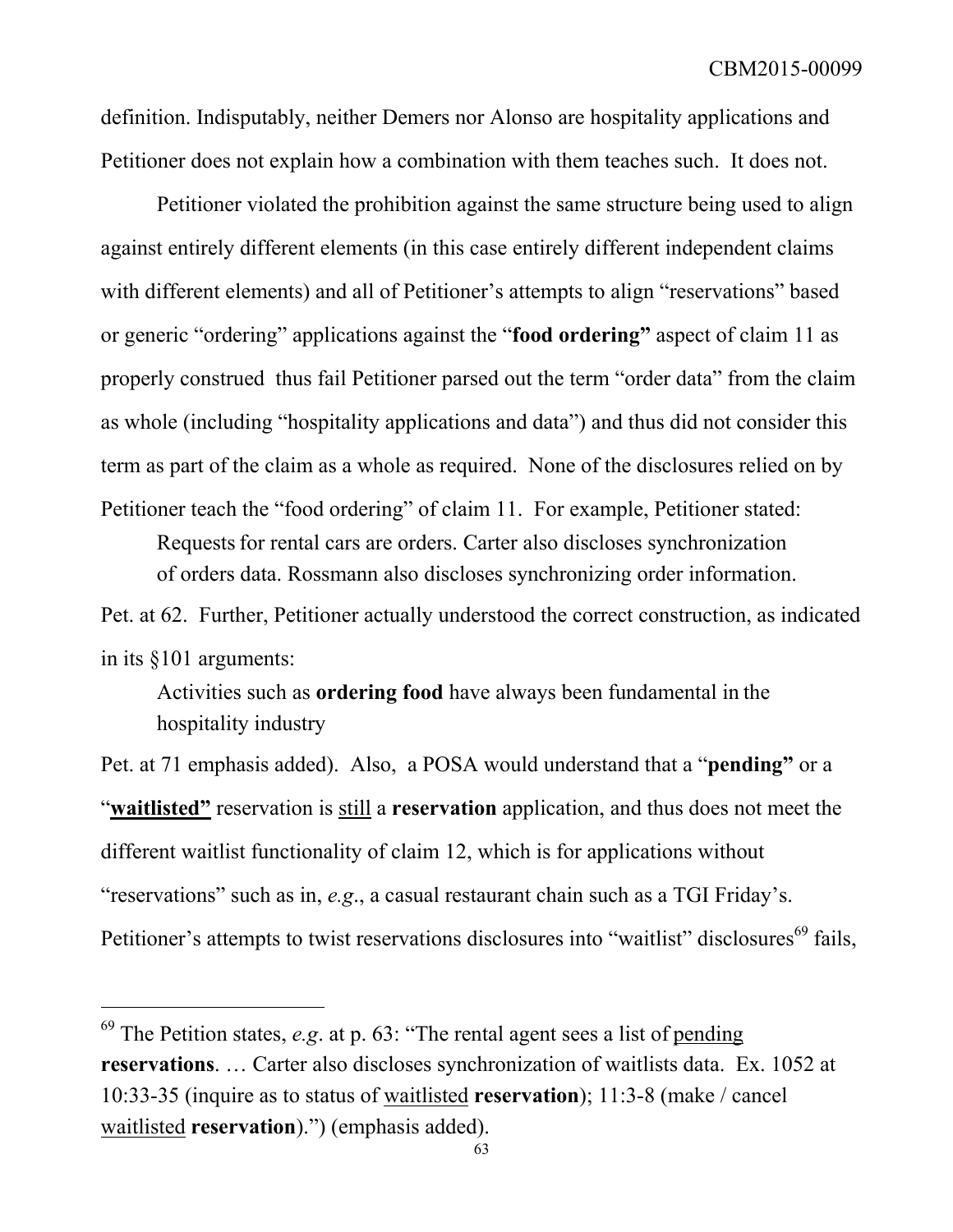particularly because "waitlisting" is recited in an entirely different independent claim. It is simply indisputable that waitlist and reservations functionality are **different** from one another and that waitlisting is not a species of a reservations genus.

## **H. Integration/API/Outside Applications**

Petitioner entirely read out "**integration**," as properly construed, incorrectly confused the API to be part of "messaging protocols"–which it is not, and failed to appreciate that "outside applications" are "**non-**hospitality" applications. Communications protocols are encompassed by the CCM function of the claim, while the API's function is to "integrate" the different "nonhospitality/outside applications" with hospitality applications by integrating the different applications from **within** the applications themselves, and not via external messaging protocols. As reflected in the '325 patent, the inventors realized, 17 years ago, that in Ameranth's 21st Century Restaurant™ or 21st Century Hotel™ system embodying the patent claims, not only would the central database, wireless handhelds, web servers and web pages containing the **hospitality applications** be synchronized (both at the application **and** data level), but that all of this would also need to **fully integrate** with the recited "non-hospitality" third party "outside applications." Facebook or Twitter are exemplary "affinity program groups" (commonly referred to today as "social media/networks") and Google (with Google Maps) is an exemplary "internet content provider." (Exh. 1002 at 4:1-5; 11:28-32). And this would not be **only** "exchange" of data/messages, as Petitioner mistakenly asserted. The "hospitality" and "non-hospitality" applications themselves are actually **integrated with each other** according to the proper construction of "integration." Today, the "outside/third party," *e.g*., GPS/Google Maps functionality, "fully

64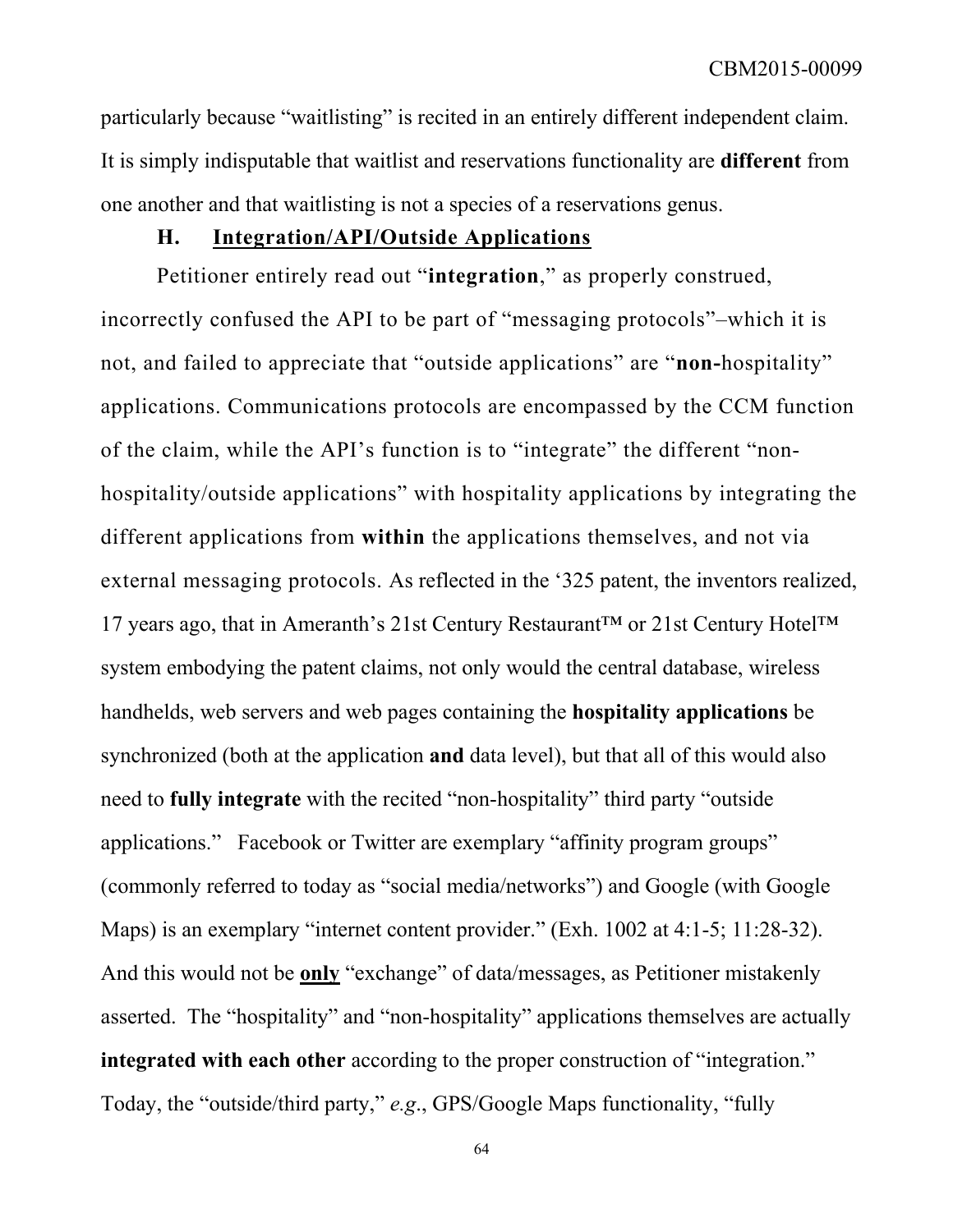integrates" with, *e.g*., the Domino's in-store POS pizza application for its delivery drivers, while also integrating information with, *e.g*., "outside/third party" Facebook/Twitter applications. Petitioner cites to no actual evidence in any reference teaching the entire element and/or of the claim overall, as a whole.

## **I. Dependent Claim 15**

As discussed in the claim construction section above, claim 15 contains a unique and additional element that further distinguishes over the prior art. Petitioner did not consider the claim as a whole and apply the proper construction which includes updating of orders, waitlist and/or reservations status. Petitioner simply misapplied the additional limitation of claim 15 to be simply a paging device involving a user "request" for more information.<sup>70</sup> However, the recited "paging" functionality is clearly a limitation regarding "updates" of the recited data, when considered as a whole and in accordance with the specification, and must include additional "data" sent out to update customers as to the "status" of their order, reservation etc. Further, as discussed, the challenges did not even include the actually claimed underlying hospitality applications/data, and thus the challenge of claim 15 must be considered relative to **each** of claims 11-13. Also, Petitioner did not explain how the "browser based" functionality of Brandt could have interfaced with the Rossmann paging disclosure, which indisputably did not include a "browser."

### **J. Objective Evidence Of Non-Obviousness**

The present Petition, filed seventeen years after the conception of the inventions of the '325 patent, now alleging obviousness in 1998, does not merely ask the Board to

<sup>70</sup> Pet. at 64 ("Rossmann discloses using a wireless paging device to request and display order information from a network-based application, for example.").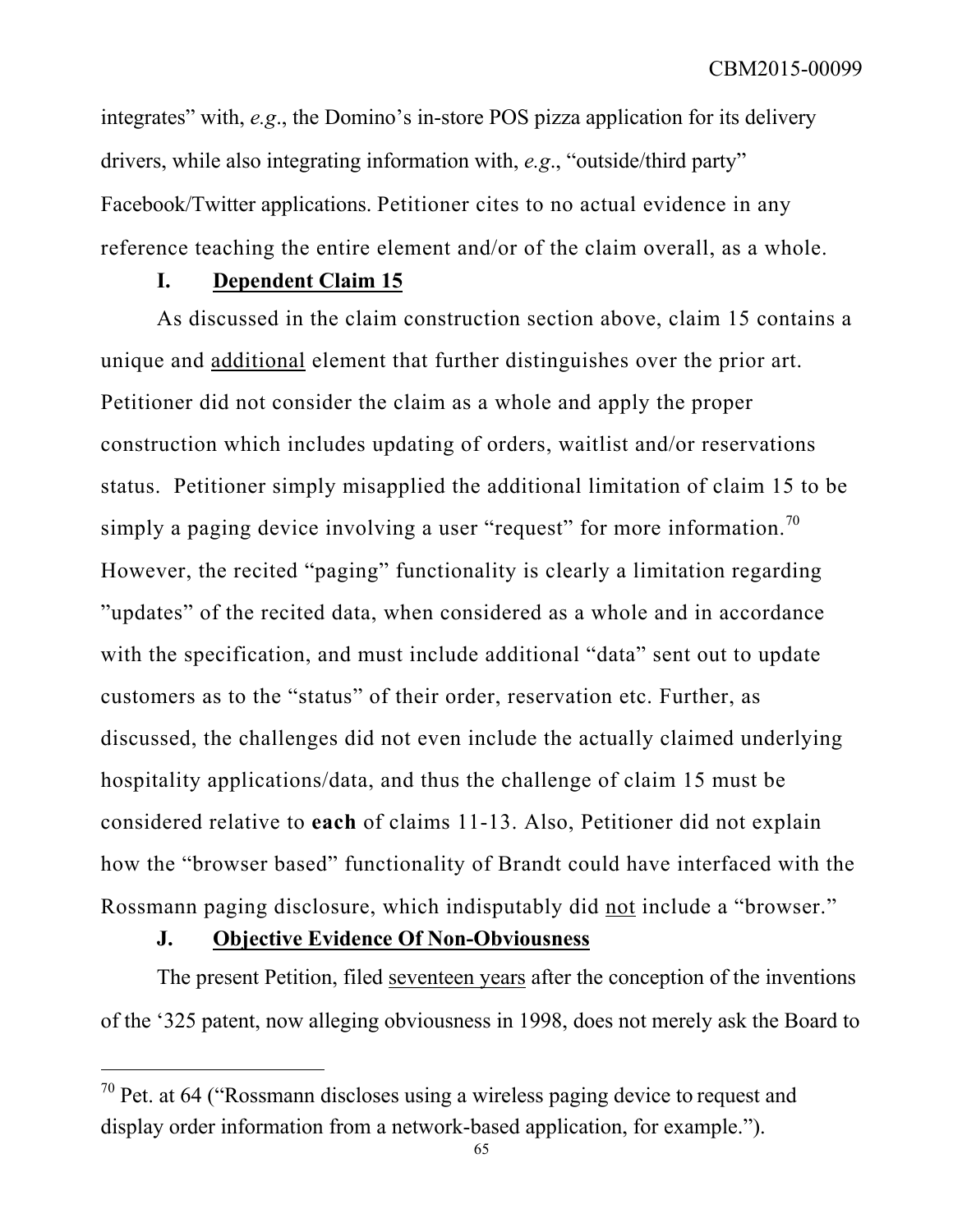*ignore* history (which Petitioner and its expert did), it seeks to *change* history, *i.e*., replace the actual factual circumstances of what really happened when the Ameranth inventors first recognized the underlying problem to be solved, and conceived its solution, publicly demonstrated the inventions embodied in the 21st Century Restaurant™ system (Nov. 1998) and then introduced products embodying the claims of Ameranth's patents into the hospitality market (Nov. 1998 - May 1999).

Unprecedented industry-wide recognition is shown in the comprehensive Secondary Factors Declarations provided to the Patent Office in the prosecution of the '077 patent (Exhs. 2020-2023), including detailed explanations of nexus to the claimed subject matter (Exh. 2022) and as elaborated below.<sup>71</sup> PO submits that objective factors including praise/awards, commercial success, copying, failure of others and licensing confirm the non-obviousness of all challenged '325 claims.

Ameranth's 1998-99 product introductions/demonstrations actually involved many of the petitioner companies as well as owners of the alleged prior art references asserted in the slew of "second round" CBM Petitions recently filed against the Ameranth family of patents, which include Agilysys,<sup>72</sup> Microsoft/Expedia, Starwood,<sup>73</sup>

 $71$  In an Interview Summary, the Examiners noted: "The Applicant explained how the secondary factors show non-obviousness." (Exh. 2035).

 $72$  While now asserting obviousness, Agilysys licensed Ameranth's 21st Century Restaurant System™ technology and later-issued patents (Exh. 2022 Supp. 1.132 Nexus Dec., p. 10) for **13 years** from 1999-2012, at which time it abruptly stopped paying license fees and then blatantly copied.

 $73$  Starwood adopted Ameranth's technology and partnered with Ameranth in 2000 (Exh. 2020 at 12). "Starwood is very excited to be able to offer Ameranth's software to our hotels in North America" (Exh. 2020 at Exh. 48 thereto).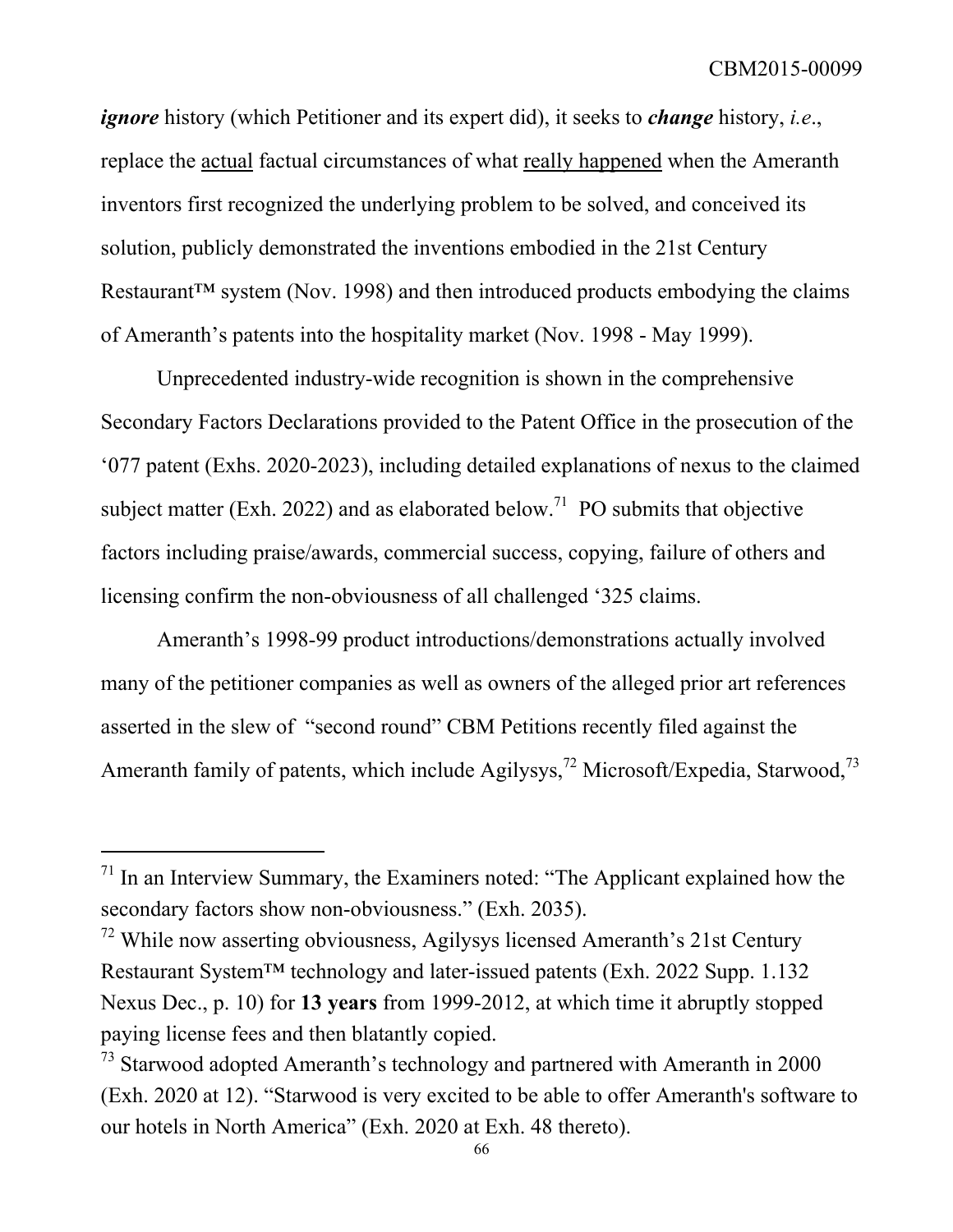Oracle/Micros, IBM<sup>74</sup> and Marriott. Thus, this is an *extraordinary* situation where the contemporaneous objective evidence does not merely retrospectively **imply** nonobviousness. Rather, indisputable facts and events which actually occurred at the time of the invention (directly involving many of the very references being asserted now), prove that Ameranth's inventions were **not** deemed to be obvious at the time of the invention, including involvement of many of the present Petitioners (in this and other recently-filed Petitions) and the very companies which Petitioner now alleges would have "combined" their products in lieu of using/licensing Ameranth's technology.

However, these companies did *not do* in 1998/1999 what Petitioners now allege via hindsight would have been "obvious" for them *to do*. This is the "history" of what actually happened in 1998-99, which directly and indisputably refutes Petitioner's 2015 assertions–yet Petitioner now effectively asks the Board to "ignore" this evidence as evidenced by the fact that Petitioner itself ignored it. These very companies partnered/worked with Ameranth (IBM/Marriott/Starwood), or sought to license Ameranth's inventions exclusively for themselves (Oracle/Micros), or licensed it (Agilysys), or they invested directly in Ameranth (Microsoft/Expedia) to secure the use of Ameranth's intellectual property for themselves. That the world's largest hospitality IT company, Micros, sought to exclusively license Ameranth's technology at the very time of the invention is overwhelming and directly **on point** objective evidence of what actually happened during the inventive timeframe.

IBM was the world's largest computing company, Microsoft (then owner of Expedia) the world's largest software company, Micros the world's largest POS/PMS

<sup>74</sup> IBM was a launch partner with Ameranth as to the 21st Century Restaurant™ System, in May 1999, at the Chicago NRA Show. (Exh. 2019 at 9 & attached Exh. 8).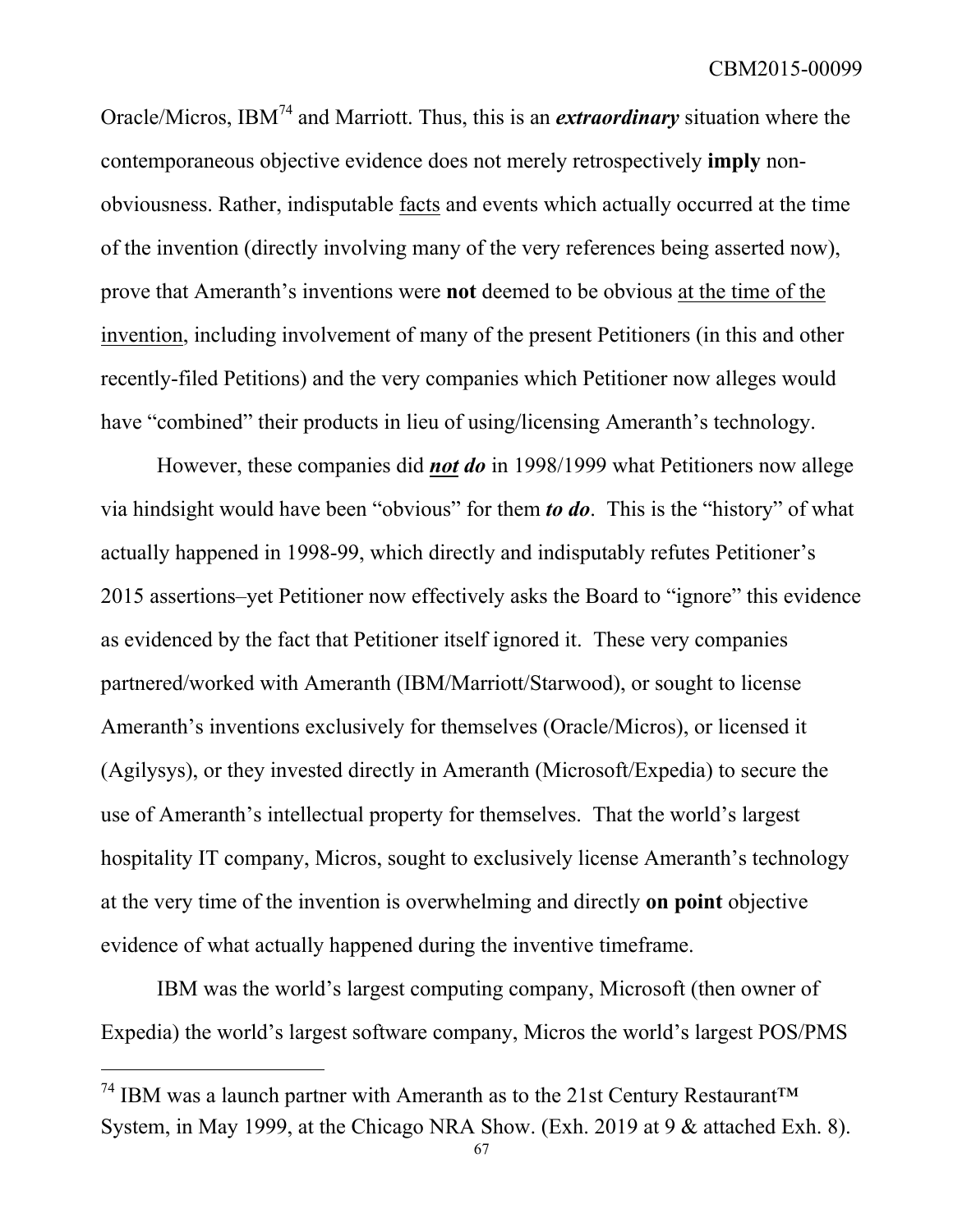CBM2015-00099

company and Marriott/Starwood were two of the world's largest hotel companies. These facts, actions and statements thus compellingly confirm the non-obviousness of the inventions.<sup>75</sup> Further, Ameranth was a tiny company and had no "market power" to influence these companies to adopt its innovations and partner with it–rather, all it had was the innovations/technology itself and thus, conclusively, the third party actions in 1998/1999 were all based on the merits of the technology. Also, it was not only these renowned companies that believed Ameranth's technology was a breakthrough. Rather, it was literally the entire hospitality marketplace and across the entire spectrum of independent experts, press/writers and decision-makers. Beyond Micros, Marriott, Microsoft/Expedia, Starwood and IBM, Symbol (then the world's largest LAN and mobile device supplier), Food.com (then the world's largest online food ordering company), JTECH (then the world's largest hospitality paging company) and six other of the largest hospitality POS companies all partnered with, licensed, sought to license and/or invested in Ameranth–whose sole product at the time was the soon to be "patent pending" 21st Century Restaurant<sup>™</sup> system.

The claimed system functionality is shown in the evolution of the 1998-2000 21st Century Restaurant System™ Brochures ('077 Nexus Declaration (Exh. 2022 at Supp. 1.132 Nexus Dec., Exh. A thereto, p. 8)) below, and include "patent pending" markings–shortly after the original '850 application was filed, which included specific "screen shots" of the operational 21st Century Restaurant™ system at the time (Exh. 2029). These Brochures included the disclosure of key claim features, *e.g*., system synchronization, communications and integration (*e.g*., Exh. 2022 at Supp. 1.132 Dec.,

<sup>75</sup> *CBS v. Sylvania., Inc.*, 415 F.2d 719, 728 (1st Cir. 1969) ("the leader in color television development chose to license"), *cert. denied*, 396 U.S. 1061 (1970).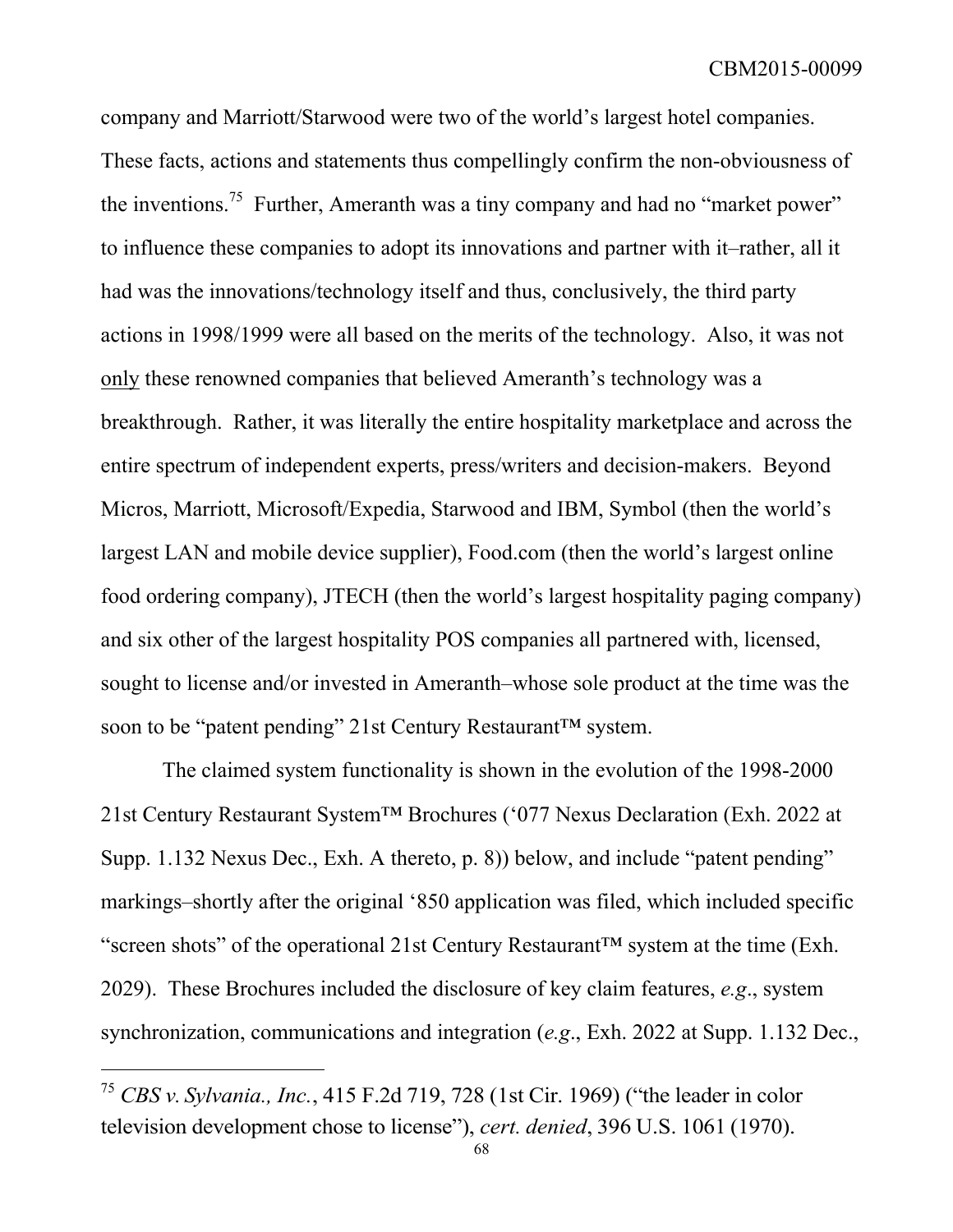Exh. 4 thereto) Exh. 4 thereto) thus further confirming nexus between the 21st Century Restaurant<sup>1</sup> product and '850 claims  $12{\text -}16^{76}$  (also shown in the original drawings (Exh. 2029)).



publications including the Wall Street Journal, Time Magazine and Harvard Business Further, Further, the entire hospitality market press and numerous nationally renowned

review praised Ameranth's 21st Century Restaurant™ technology.<br>Showing still more objective evidence of non-obviousness v review praised Ameranth's 21st Century Restaurant<sup>TM</sup><br>Showing still more objective evidence of non-ob<br>writers describing Ameranth's 21st Century Restaurant such as "**Brainstorm** Eases Restaurant Ordering Process." (1.132 Dec. (Exh. publications including the Wall Street Journal, Time Magazine and Harvard Business<br>review praised Ameranth's 21st Century Restaurant™ technology.<br>Showing still more objective evidence of non-obviousness were independent<br>w The praised Ameranth's 21st Century Restaurant<sup>™</sup> technology.<br>Showing still more objective evidence of non-obviousness were independent The Wall Street Journal, Time Magazine and Harvard B<br>The <sup>s</sup> 21st Century Restaurant™ technology.<br>The objective evidence of non-obviousness were indepenteranth's 21st Century Restaurant product technology wi<br>Eases Restaur hospitality market press and numerous nationally renowned<br>e Wall Street Journal, Time Magazine and Harvard Business<br>'s 21st Century Restaurant<sup>TM</sup> technology.<br>e objective evidence of non-obviousness were independent<br>unth's pitality market press and numerous nationally renow<br>
Vall Street Journal, Time Magazine and Harvard Busi<br>
21st Century Restaurant<sup>TM</sup> technology.<br>
jective evidence of non-obviousness were independe<br>
's 21st Century Restaur anth's 21st Century Restaurant<sup>TM</sup> technology.<br>nore objective evidence of non-obviousness were independent<br>neranth's 21st Century Restaurant product technology with tit<br>1. Eases Restaurant Ordering Process." (1.132 Dec. ( product technology with titles is including the Wall Street Journal, Time Magazine and Harvard Business<br>sed Ameranth's 21st Century Restaurant<sup>TM</sup> technology.<br>ving still more objective evidence of non-obviousness were independent<br>ribing Ameranth's 21st ed<br>tss<br>t<br>at

 $76$  There is a "presumption of a nexus" when a product is "coextensive" with a patent claim. *Teva Pharm., Inc. v. Sandoz, Inc.* , 723 F.3d 1363, 1372 (Fed. Cir. 2013). "Objective evidence of nonobviousness need only be 'reasonably commensurate with the scope of the claim.'" *Rambus Inc. v. Rea*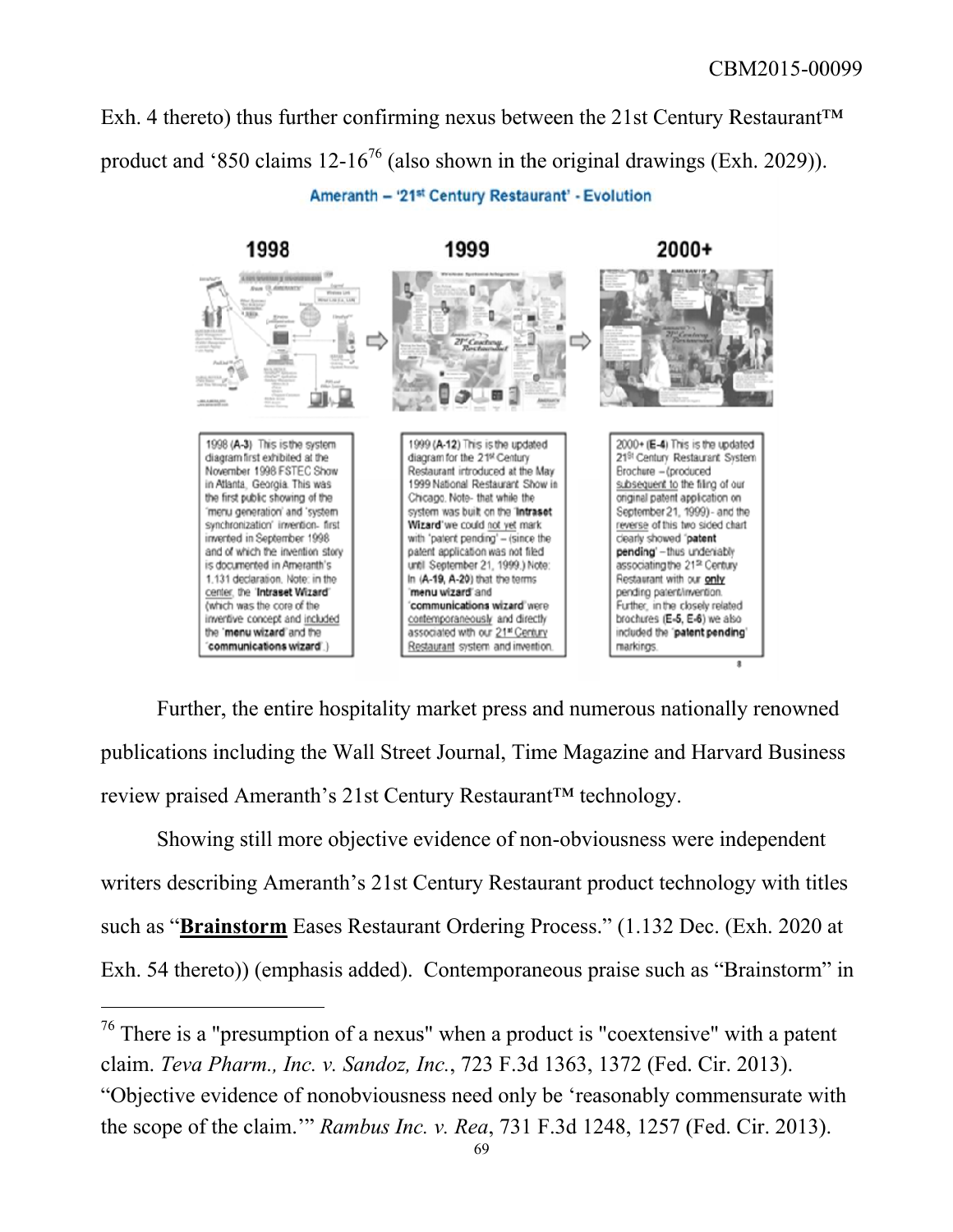respect to Ameranth's inventions shows the hindsight-based allegations of obviousness from accused infringers to be entirely untrue. Further still, at the time of the invention, multiple technology award committees (each consisting of numerous recognized experts in their fields at the time of the invention) selected the Ameranth 21st Century product/technology as the winner of numerous best technology awards, over all other IT technologies offered or available–one of which was personally nominated by Bill Gates. For Bill Gates to have personally nominated Ameranth for an award with the praise "[Ameranth] is one of the leading pioneers of the information technology revolution for the betterment of mankind" (Exh. 2020 at 3; Exh. 2022 at Supp. 1.132 Nexus Dec., p. 10), is the most compelling endorsement that Ameranth's technology was **not** obvious. Further, Microsoft/Expedia then made the strategic decision to not only partner with, but also to invest in, Ameranth.

Additionally, a Business Week article about Ameranth's technology, and its cofounder and lead inventor, Keith McNally (Ameranth's current President), commented: Keith McNally's eMenu technology is his latest bid to speed service... in the restaurant and hotel industries . . it's **not quite Star Trek**

Exh. 2021 at attached Exh. 9; Exh. 2022 at Supp. 1.132 Nexus Dec. Exh. A thereto, p. 11) (emphasis added). Before pilot testing Ameranth's technology in 2000, Steve Glen, vice-president of Marriott, wrote:

Marriott International is **very interested** in [Ameranth's] **21st Century Restaurant System technology** and we believe that **many of its innovative features** will enhance the efficiency of our operations, increase customer satisfaction and help increase profitability in our operations.

Exh. 2020 at attached Exh. 33; Exh. 2022 at Supp. 1.132 Nexus Dec. Exh. A thereto, p. 10 (emphasis added).<sup>77</sup> Also, Ameranth was notified that:

<sup>77</sup> *See Allen Archery, Inc. v. Browning Mfg. Co.,* 819 F.2d 1087, 1092 (Fed. Cir. 1987)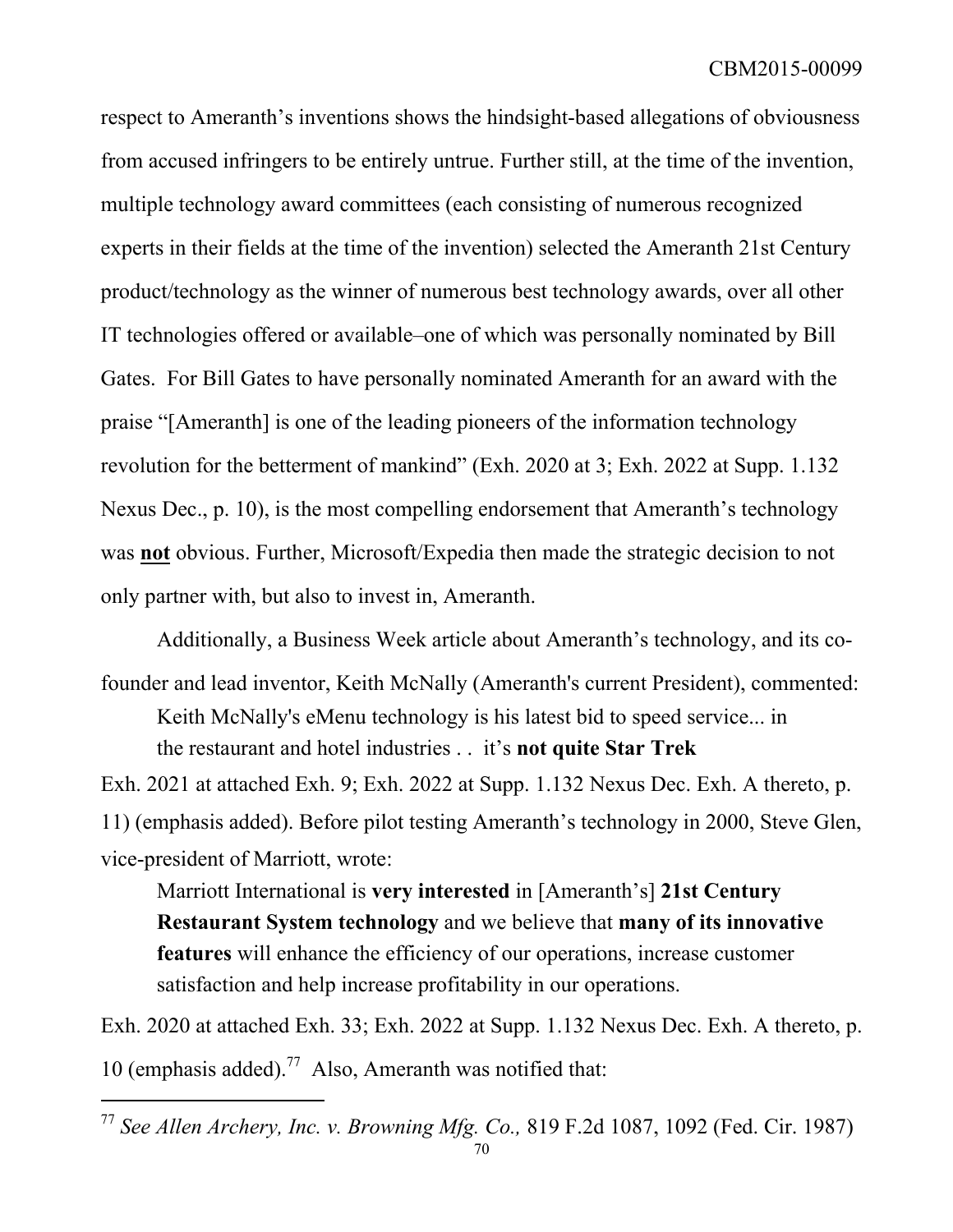The case study of your **exceptional** use of information technology-Ameranth Wireless Improv Comedy Club Solution-has been included in the Computerworld Honors Online Archive as an example of a **revolutionary change** you have **created** at the commencement of **a new century**.

Exh. 2020 at Exh. 50 thereto (emphasis added). A September 2000 press release for the

Moby Award won by Ameranth states:

This award, from Mobile Insights honors "the **best and finest implementations** of mobile computing and wireless data communications"

Exh. 2020 at Exh. 45 thereto (emphasis added) (the actual "best and finest

implementation" clearly would not have won this award if was an "obvious idea");

Exh. 2022 at Supp. 1.132 Nexus Dec. Exh. A thereto, p. 10.

Just one week before the original application from which the '850 patent claims priority was filed, Food.com, an early mover in the online ordering market, sought to obtain the exclusive right to Ameranth's technology with specific reliance on the technical features of the '850 claims–thus further confirming the nexus:

I have met with Keith McNally [Ameranth Founder and lead inventor of the '850/'325/'077 patents] to agree on the deal points on a Licensing Agreement. Here are the products and services we would want… Communications Wizard—this tool creates a standard that can be used to integrate with any POS terminal …

Internal Food.com Memo between its entire Executive Team (Exh. 2001); *see also*

Exh. 2022 Supp. 1.132 Nexus Dec. at Exh. A, pp. 3, 8, 16 (item "A-20").

In yet another confirmation of non-obviousness, and from an independent and compellingly knowledgeable source, the Harvard Business School Press (2005) stated that "Ameranth's main product, 21st Century Restaurant is *poised to become the*

(**praise** in the industry for a patented invention, specifically **praise from a competitor** tends to "indicat[e] that the invention was **not obvious**") (emphasis added).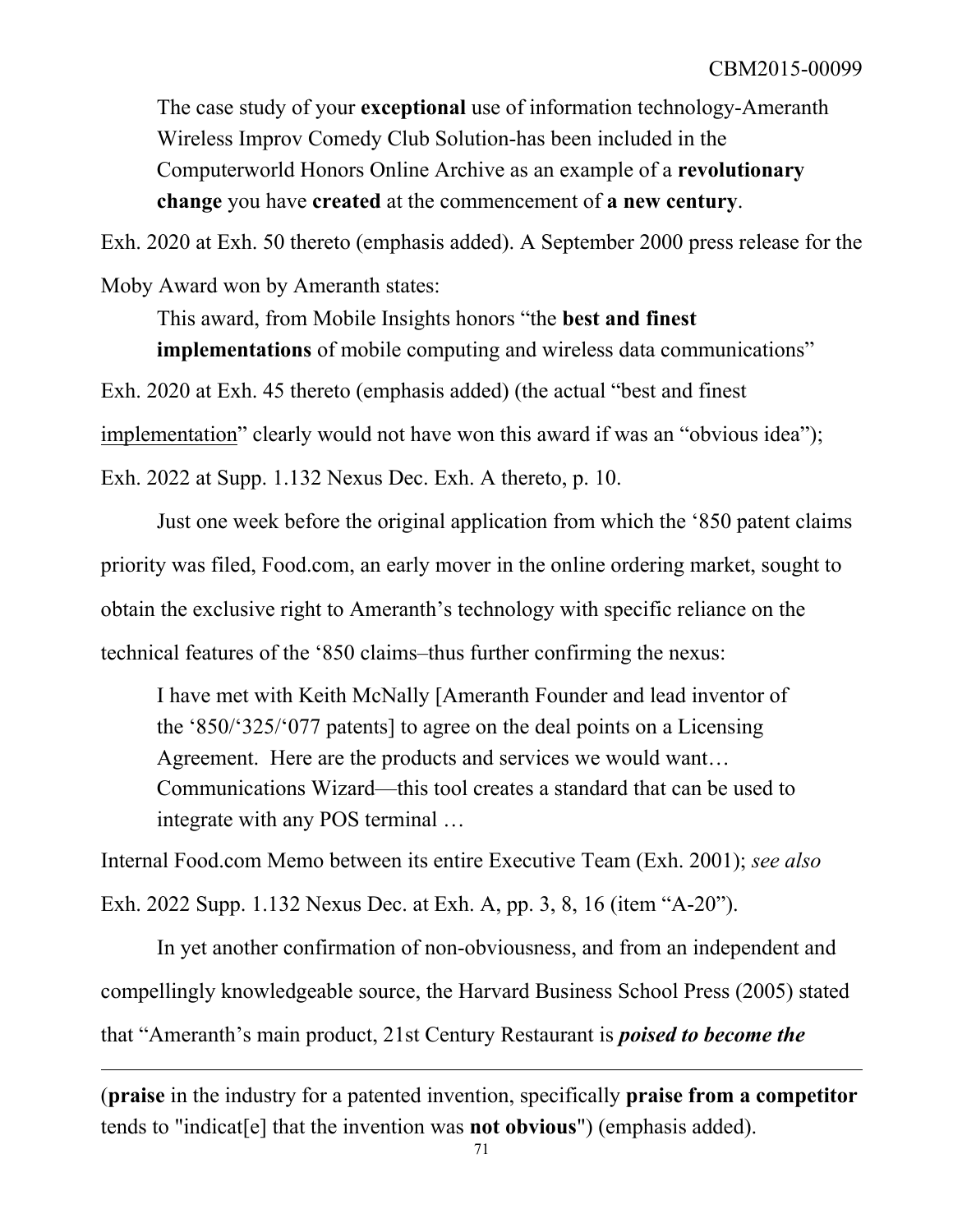*industry standard* for mobile wireless ordering and payment processing in restaurants.") (Exh. 2022 Supp. 1.132 Nexus Dec. at Exh. A, p. 11; *id*. at Supp. 1.132 Dec. Exh. 13, p. 35 thereto (emphasis added)). Ameranth's technology has indeed become the industry standard, through infringers such as Petitioner affirmatively choosing to **copy** and use Ameranth's technology without license. The above evidence of praise/awards (all simply ignored by Petitioner), characterizing the technology as a "breakthrough," "not quite Star Trek," "pioneering," "revolutionary change," "best and finest," and "innovative" are conclusive objective evidence of non-obviousness.

Also confirming nexus, and that the technical features which received praise and awards were **not** based on technology that was **previously available** or from **other sources**, the Computerworld Honors Program Award summary (nominated by Bill Gates) stated that "Ameranth could develop and install the entire Web, PC, and wireless system–**something no other company could match**" (Exh. 2020 at Exh. 51, p. 1 thereto), "the 21st Century Communications<sup>TM</sup> middleware  $\lceil \rceil$  routes data, regardless of programming language, across a variety of platforms" (*id*. at 2), the Ameranth product provided "a wireless **interface to the databased information**," (*id*. at 3), was "**unique** in its ability to **route and synchronize data across the three platforms**" (*id*.) and was "**the only application of its kind**" (*id*.) (emphasis added). This functionality including, *e.g*., "interface to the databased information" and "**route and synchronize** data across [**all] three** platforms," aligns with the critical inventive aspects of the '850 "**synchronization**" claims–thus a nexus exists between the patent claims (embodying technology not previously known) and the awards, praise, and commercial success of PO's 21st Century Restaurant System™ family of products.

Still further, the non-obviousness of the claimed inventions has been confirmed

72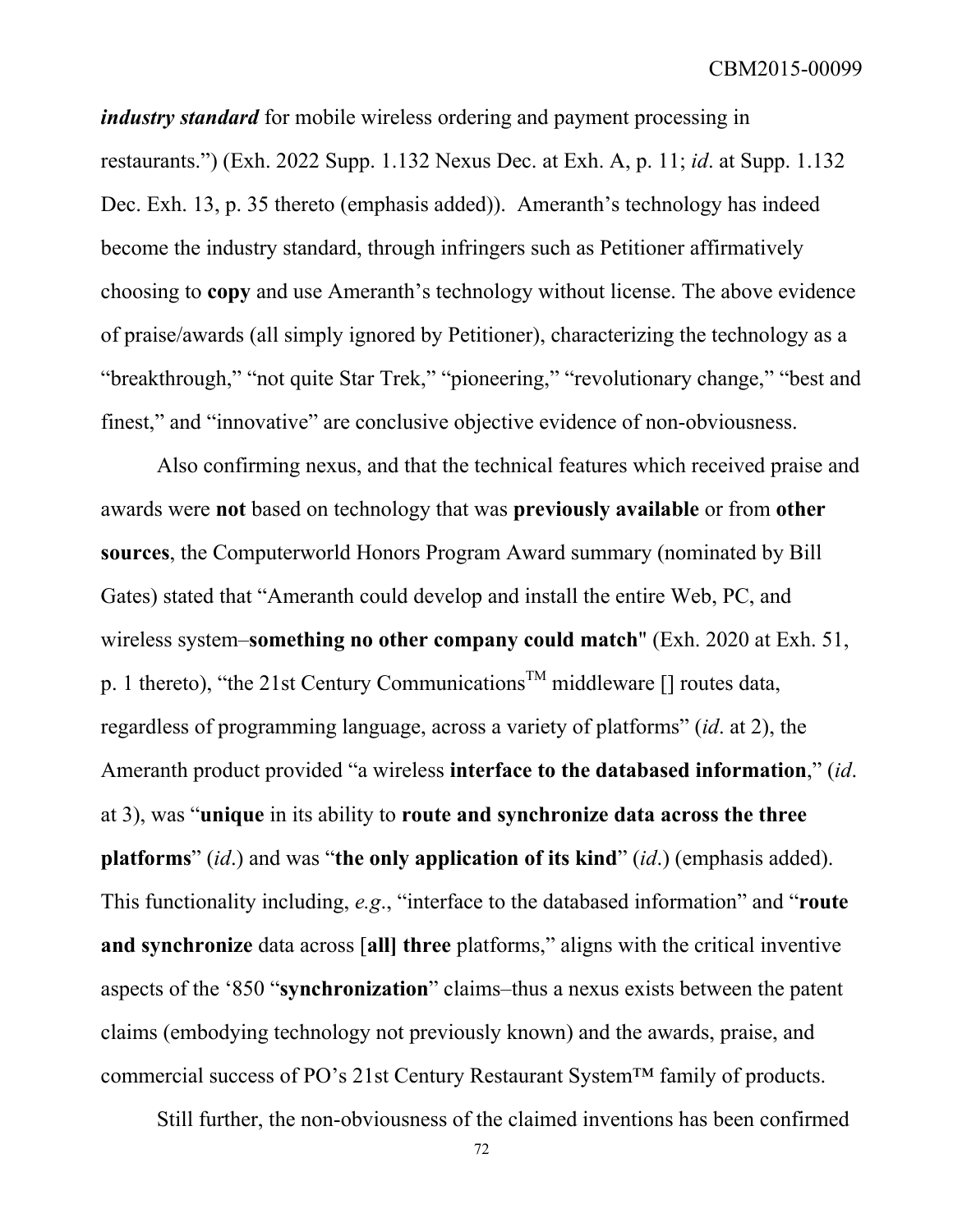CBM2015-00099

over and over again, recently, through the licensing of the '850 patent family, across a wide spectrum of the world's largest to smallest companies (36 in total) and including praise from the CEOs of the licensees,  $^{78}$  and with the majority of these licenses occurring entirely outside of litigation.<sup>79</sup> These licensees includes, *e.g*., Taco Bell (subsidiary of Yum Brands (the world's largest restaurant company)), Cognizant Inc., a Fortune 500 company, Xpient and Par POS systems (among the top ten largest POS companies in the world) and many of the largest online/mobile ordering companies.

Additionally, while now alleging that Ameranth's inventions were obvious in 1998, the infringing defendants have copied and continue to publicly claim key inventive elements of Ameranth's claims (if not Ameranth's claims in their entirety), as "breakthroughs" of *their own*–essentially alleging that they were the true inventors of these alleged "non-inventions."<sup>80</sup>

Further examples of copying include Petitioner (CBM2014-00014) Hyatt Hotel's CTO claiming that **it** invented the "single point of entry" of '850 claim 13.<sup>81</sup> Dominos also copied Ameranth and claimed a "breakthrough" on September 27,

<sup>78</sup> *E.g.,* Exh. 2003 ("Reaching an agreement with Ameranth for the use of its *novel patents* was important to Par, since we provide **many of the restaurant and hotel industry's top brands and renowned properties** with our industry leading hospitality products, solutions and services,' stated Paul Domorski, Chairman & CEO of Par Technology Corporation") (emphasis added).

73

<sup>79</sup> *See In re Roufett*, 149 F.1350, 1355 (Fed. Cir. 1998) ("licenses showing industry respect for the invention" is objective evidence of nonobviousness).

<sup>80</sup> *Heidelberger v. Hantscho Prods.,* 21 F.3d 1068, 1072 (Fed. Cir. 1994) ("litigation argument that an innovation is really quite ordinary carries diminished weight when offered by those who had **tried and failed to solve the same problem**, and then **promptly adopted the solution** that they are **now denigrating**") (emphasis added). <sup>81</sup> Hyatt Hotels CTO Interview, April 2015 (Exh. 2005).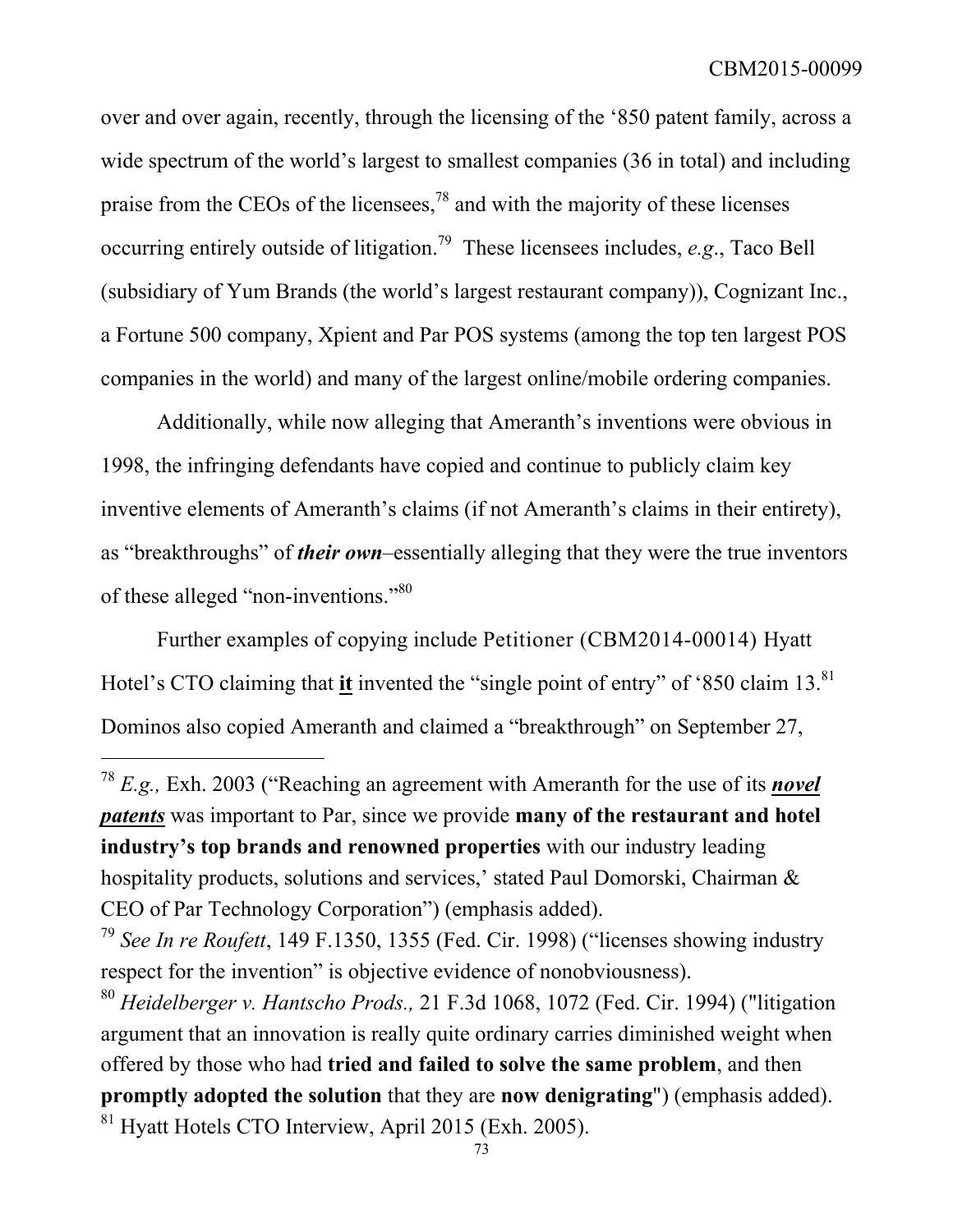2007–alleging that it was the first to provide a solution for configuring menus for mobile screens ("It also **automatically adapts** to the size of any cell phone screen")<sup>82</sup> (emphasis added). This too confirms non obviousness and nexus. *Power-One, Inc. v. Artesyn Tech., Inc.*, 599 F.3d 1343 (Fed. Cir. 2010) ("Artesyn's position that Power-One's invention was obvious is **inconsistent** with its position that its own infringing product was **an advancement** in the industry.") (emphasis added).

All three major pizza company defendants copied the claimed technology after receiving presentations from Ameranth, and they received a joint technology innovation award in 2009 for deploying it,

Anyone who's ever wondered what restaurant chains might do to take advantage of new media marketing, **web 2-0** such as **social networks**, or the proliferation of **cellular phones** and **internet capable mobile devices**, need look no further than the big three pizza players.

Presentation of Rob Grimes (FS/TEC CEO), FS/TEC 2009 Awards transcript at 10:33 (Exh. 2018) (emphasis added) (video/audio in possession of PO). Confirming the "failure of others," in receiving its award for Ameranth's copied technology, Pizza Hut admitted that it had tried in the late 90's but failed: "[I]n the late 90s, we really made a run at this *and it wasn't successful."* (Statement of Delaney Bellingers - Pizza Hut, FSTEC 2009 Awards transcript at 12:29 (Exh. 2018) (emphasis added).

Further proving nexus and copying, and again from the very companies involved in filing petitions against the '325 patent, after having licensed Ameranth's technology/products from 1999 to 2012 and thus clearly having had direct access to it, Agilysys (formerly Infogenesis ["IG"]) copied Ameranth's 21st Century Restaurant™

 $82$  Exh. 2006 ("With the addition of yet another order-taking channel, Domino's is thrilled to lead the market with this **breakthrough** technology.") (emphasis added).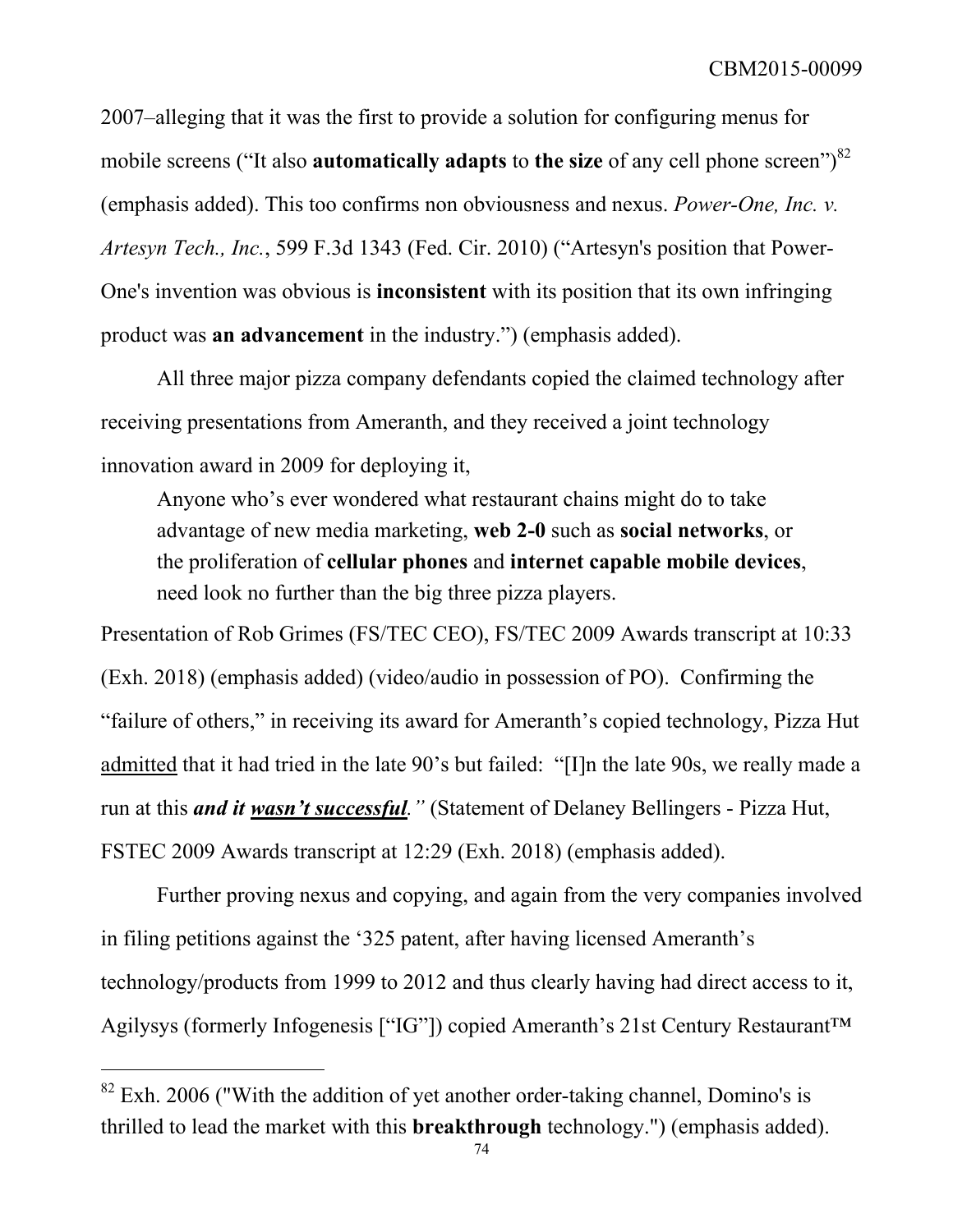product/technology, and launched its copycat "IG Roam" mobile ordering product which embodied the claimed inventions<sup>83</sup> and halted license payments to Ameranth after paying those fees for 13 years. $84$ 

All of these leading companies, press/writers, experts, prestigious publications, customers, partners, multiple technology awards committees, 36 current licensees– along with multiple examiners, supervisory examiners and PTAB ALJs, and many companies who are now petitioners themselves, would **all** have to have been *wrong* at the time of and following the invention for Petitioner's 2015 obviousness contentions to now, in conflict with the record evidence, be *right*. Petitioner's litigation-induced hindsight view is shown to be wrong by the clear record evidence.

#### **IX. PETITIONER HAS NOT SHOWN THAT ANY OF CLAIMS 11- 13 OR 15 ARE MORE LIKELY THAN NOT INVALID UNDER 35 U.S.C. §101**

Petitioner has made the §101 argument before and failed. The present argument should be rejected for the same reasons stated by the Board in CBM2014-00016. Petitioner argued that its §101 challenge is not redundant simply because *Alice* was decided after the Board denied institution of trial as to claims 11-13 and 15. (Pet. at 80) (arguing conclusorily that "[u]nder the *Alice* framework, the Challenged Claims are not patent-eligible"). Petitioner asserts that these claims represent "fundamental practices" common in the U.S. "for centuries" (Pet. at 71), and simply ignores the

 $83$  Exh. 2010 ("Agilysys ... today announced the general availability of the *InfoGenesis™ Roam mobile software solution*, a food and beverage ordering assistant for the company's award-winning InfoGenesis™ POS system.") (emphasis added).  $84$  The plethora of objective evidence and nexus compels a conclusion of nonobviousness (especially because the Petition entirely ignored it even though it is in the record and clearly was known to Petitioner, as pointed out by PO in CBM2014-00016, Paper 10).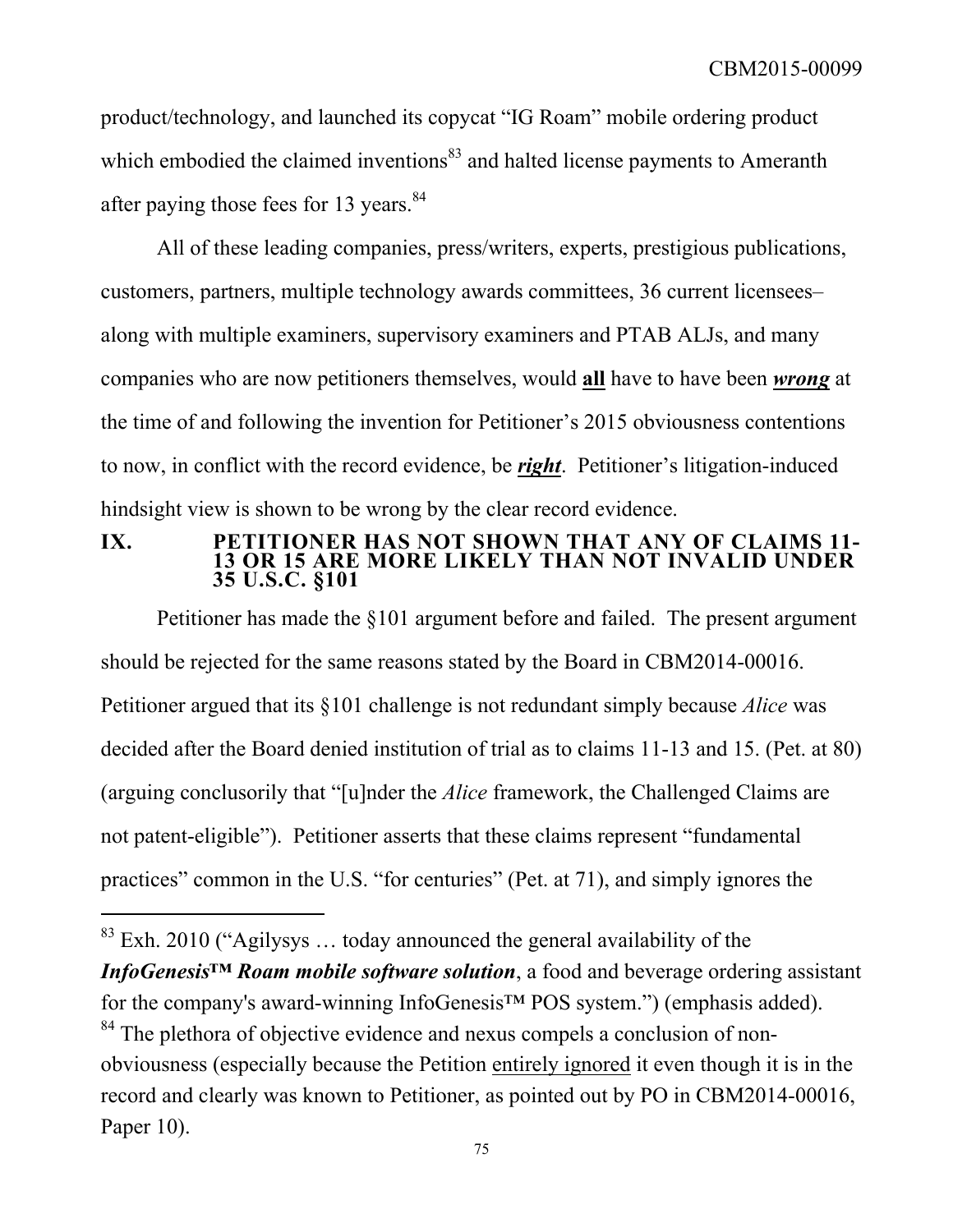Board's prior ruling rejecting that argument and recognizing that synchronization between disparate *computing* elements was new, unconventional and had no equivalent in prior manual practices (the very reality shown in *DDR Holdings* to confer patent eligibility, as discussed below). The Petition does not point to anything in *Alice* which makes a difference in the argument Petitioner provided in 2014-00016.<sup>85</sup> Petitioner now merely tries to argue that *Alice*'s mention of "communications controllers" makes claims 11-13 and 15 abstract simply because the claims recite a "communications control module" ("CCM") (Pet. at 75-76). However, the recited communications control module is vastly **different** and is merely one of the many recited elements as part of the systemic claim as a whole which conferred patent eligibility as concluded by the Board in its prior decision not to institute trial on claims

11-13 and 15. In the prior decision, the Board stated:

We do not view these claims as reciting merely the abstract idea of "placing an order or reservation using a general purpose computer and wireless handheld device," but rather as *a particular practical application of the idea of application and data synchronization*. Independent claims 11-13 are all directed to similar synchronous communication systems for use with wireless handheld computing devices and the internet. These claims each recite *a tangible embodiment of a system having structural components* – a central database, wireless handheld computing devices, web servers, web pages, hospitality applications, an application program interface, and a communications control module. These claim further defines these components by reciting their functions – *synchronizing data and applications between the central data base and other devices, enabling integration of outside applications with the hospitality*

<sup>&</sup>lt;sup>85</sup> Petitioner also ignores that the Board confirmed other claims in the patent family, post-*Alice*, thereby showing that *Alice* did not broadly negate patentability of the claims; rather, the uniqueness of the individual claims themselves is determinative.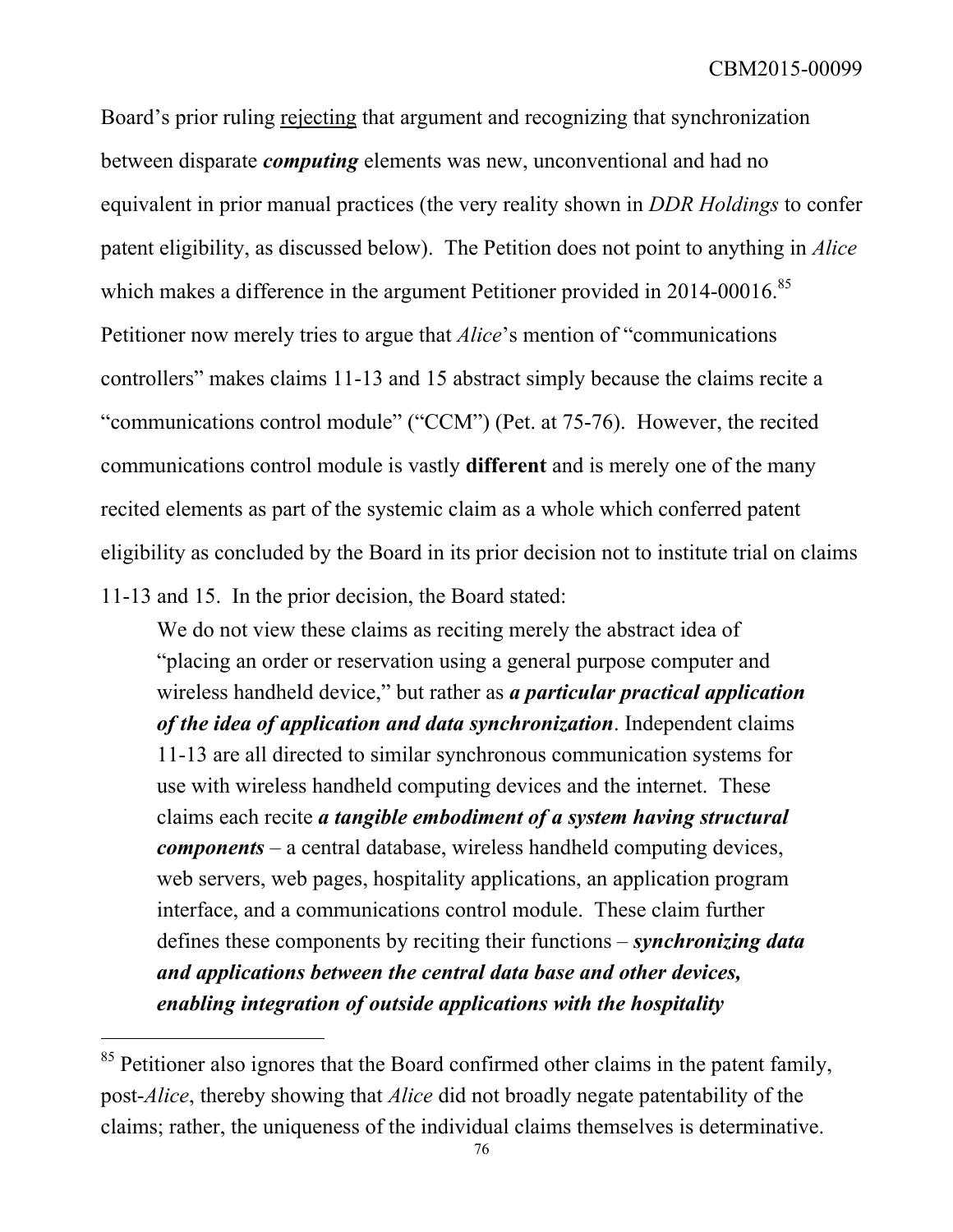*applications, and interfacing between the hospitality applications and other communication protocols*...

*The combination of these components interact in a specific way to synchronize applications and data between the components and outside application* that is integral to the claimed invention and *meaningfully limit these claims*. … Claims 11-13 claim *a specific way of doing something with a combination of components*.

CBM2014-00016, Paper 19 at 25. *Alice* said nothing which would call into question the Board's straightforward conclusion in the prior proceeding based on an appreciation of the explicitly-recited functionality considered as a whole. Moreover, even if the claims were directed to an abstract idea, which they are not, *Alice* explicitly requires analysis of the elements of each claim, "both individually and 'as an ordered combination' to determine whether the additional elements 'transform the nature of the claim' into a patent-eligible application." *Alice Corp. v. CLS Bank Intl.*, 134 S. Ct. 2347, 2355 (2014). The Board's analysis in CBM2014-00015 quoted above was just such an analysis. Still further, since *Alice* was decided, the Federal Circuit has held claims reciting computers, networks and the internet are patent eligible where the claimed solution is in overcoming problems in such environments:

[T]hese claims stand apart because they do not merely recite the performance of some business practice known from the pre-Internet world along with the requirement to perform it on the Internet. Instead, the claimed solution is necessarily rooted in computer technology in order to overcome a problem specifically arising in the realm of computer networks.

*DDR Holdings, LLC v. Hotels.com, LP*, No. 2013-1505 at 20 (Fed. Cir. Dec. 5, 2014) (precedential opinion). As observed by the Board in CBM2014-00016, claims 11-13 recite "a specific way of doing something with a combination of components" and thus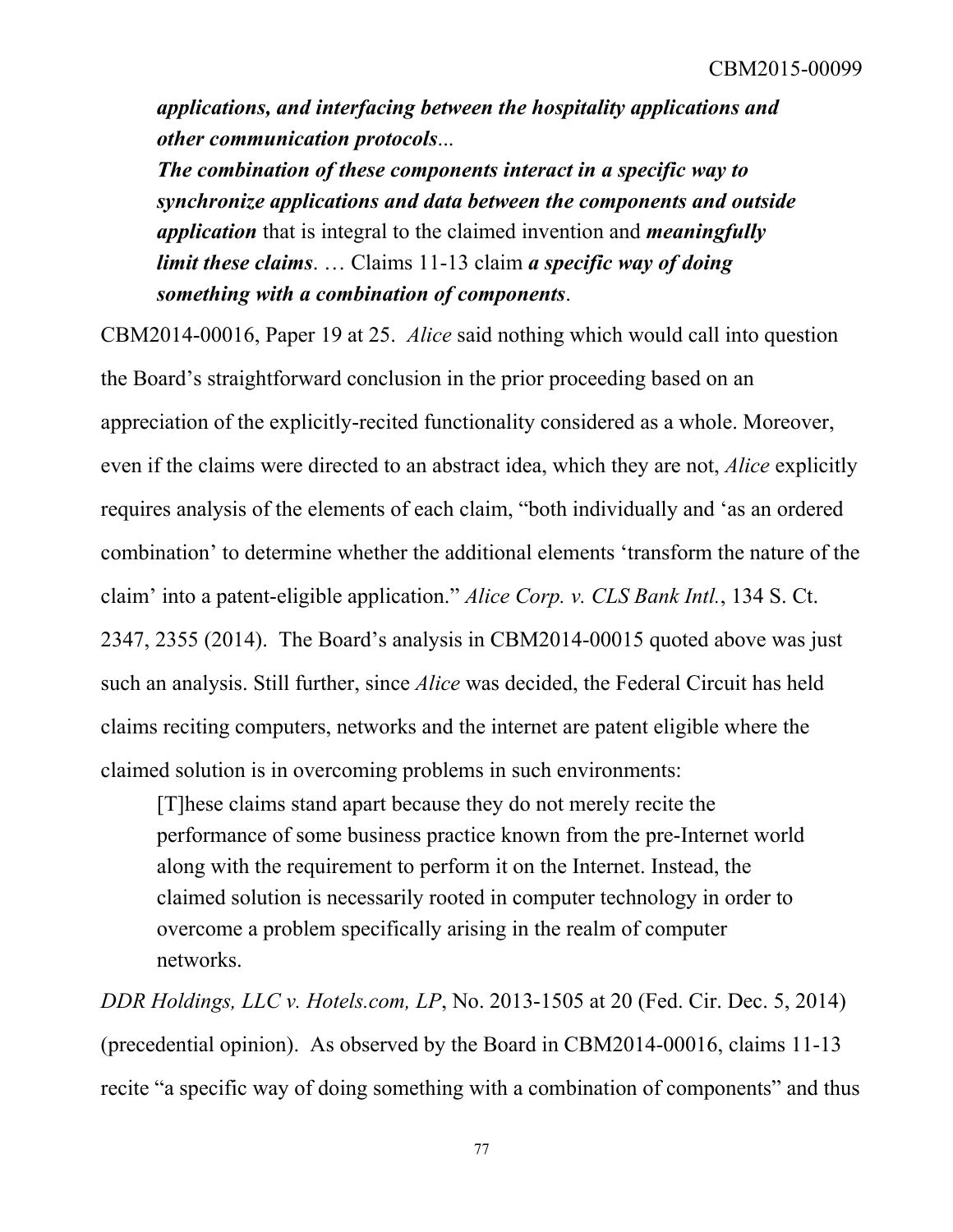these claims fall under the ambit of *DDR*, not *Alice*. Petitioner's second attempt to invoke the superficial "do it on a computer" talisman flies in the face of the Board's prior characterization of these claims and should be rejected.

Moreover, the recited CCM is not analogous to the "communications controller" mentioned in *Alice*. In *Alice*, the "communications controller" was "hardware." *Alice*, 134 S. Ct. at 2360. As the Supreme Court pointed out in *Alice*, "nearly every computer will include a "communications controller.'" *Id.<sup>86</sup>* However, in contrast to *Alice*, the CCM of the recited claims is a unique and specific piece of *software* which functions to provide the overall claimed synchronization and integration functionality of both applications and data and, per claims 11-13, "is an interface between the hospitality applications and any other communications protocol." There was no "off-the-shelf" component at the time of the invention which would have provided the claimed CCM functionality (nor is there any such off-the-shelf CCM component available even today; such software functionality must be specially configured for individual systems incorporating the subject matter of claims 11-13). As discussed above, the CCM should be construed consistent with the claim overall (as the PTAB defined it to be one of the "structural components" interacting with the other structural elements of the claim to provide the overall recited functionality), the specification and intrinsic evidence to mean "a software layer that sits on top of a communications protocol and acts as an interface between hospitality applications and the communications

<sup>86</sup> The patents at issue in *Alice* make clear that the communications controller **hardware** devices at issue in *Alice* were available **from commercial suppliers** such as Encore, IBM and Cisco and that the "controllers effect communications between the processing units [] and the various **external hardware devices**." U.S. Pat. No. 5,970,479 at 7:60-65 (emphasis added).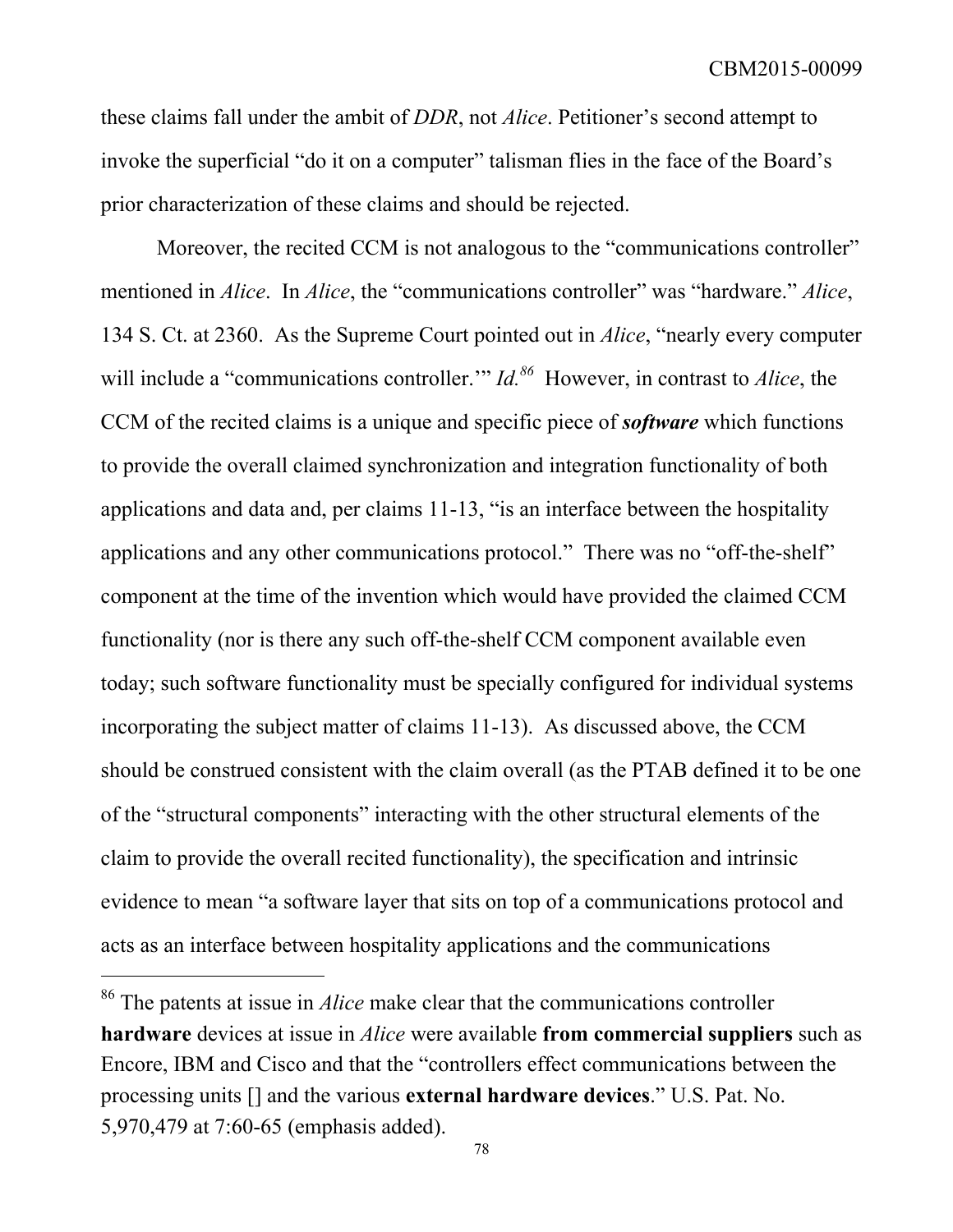protocol." As recognized by the Board in CBM2014-00016, the recited CCM is part of the claim structure overall and it is not a "purely functional and generic" hardware component as incorrectly alleged by Petitioner in attempting to shoehorn its contrived argument to fit *Alice*. (Pet. at 76). Petitioner's entire argument based on *Alice* thus fails, and is completely redundant in any event.

Without relying on *Alice*, and thus effectively conceding that its arguments are redundant, Petitioner also alleges that the recited API is "conventional." (Pet. at 74- 75). However, the Petition does not even address the functionality of the recited API, particularly the "integration" of hospitality **and** non-hospitality ("outside") applications as discussed above. Petitioner likewise argues, *inter alia*, that wireless handheld computers were conventional, but again entirely ignores what the claims actually recite. $87$  Petitioner's arguments regarding "synchronized" (after being "bewildered" by the terminology when trying to construct §112 arguments) likewise missed the mark. Petitioner cites to a passage in the '325 patent which states, as background, the functionality of Windows CE (Pet. at 77), but ignores that the '325 patent states that the inventive synchronization and integration (as actually recited in claims 11-13) is different from, and goes beyond the capabilities of, Windows CE:

[A] set of software libraries described herein in conformance with the present invention not only enhances the basic Windows CE functionality by *adding new features* but also maximizes the full potential of wireless handheld computing devices. *Such features include fast synchronization between a central database and multiple handheld devices, synchronization and communication between a Web server and multiple*

<sup>&</sup>lt;sup>87</sup> *I.e.*, storage of "hospitality applications and data" on a handheld device, and synchronization of said hospitality applications and data with a central database, web server and web page, as well as integration with "outside applications."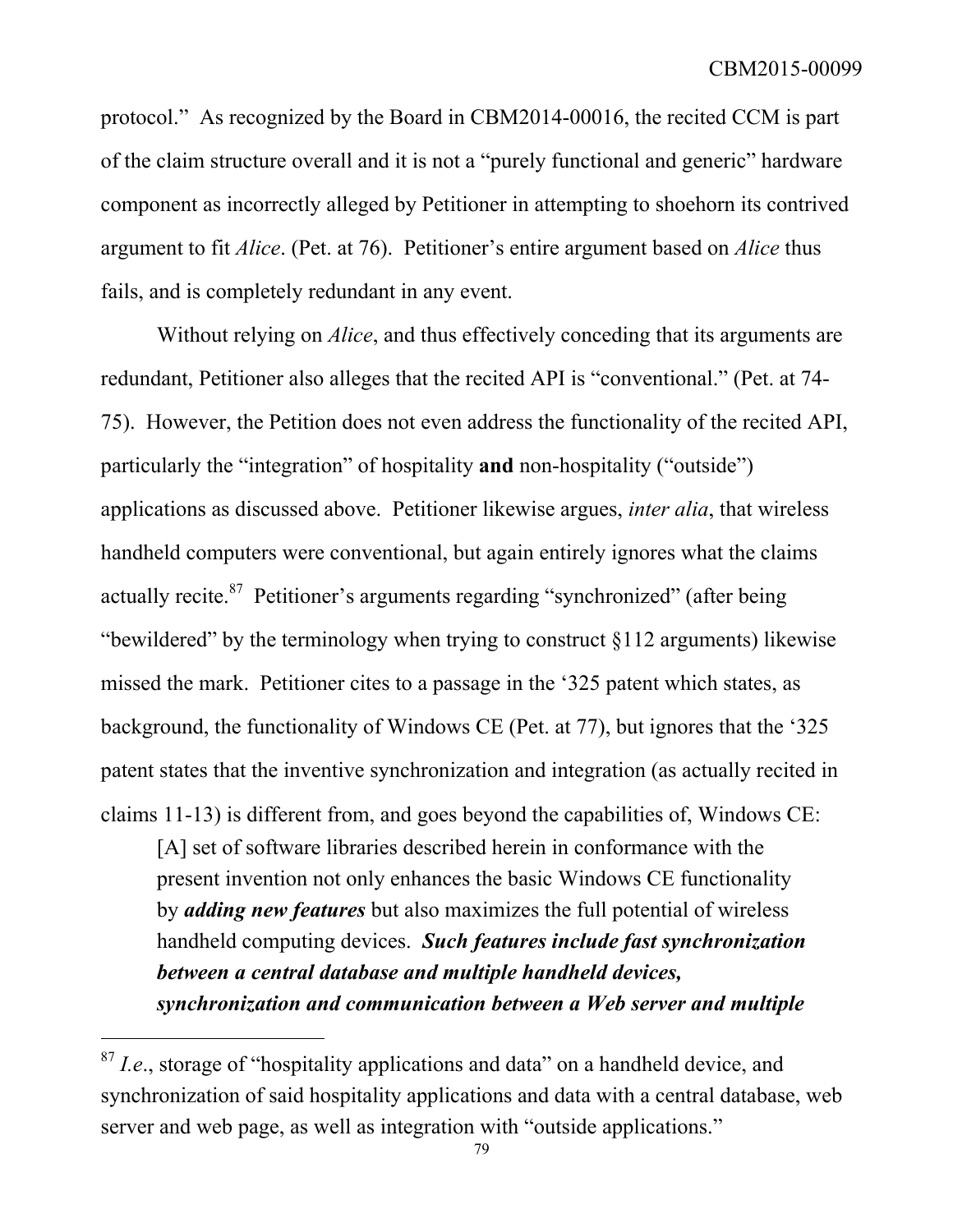# *handheld devices, a well-defined API that enables third parties such as POS companies, affinity program companies and internet content providers to fully integrate with computerized hospitality applications*

Exh. 1002 at 11:21-32 (emphasis added). This is a statement of the critical aspects of claims 11-13, completely ignored by Petitioner in its attempt to reduce the claimed invention to an off-the-shelf handheld operating system. Petitioner's conclusory remarks are thus meaningless, as well as being redundant.<sup>88</sup>

Attempting an impermissible appeal of the Board's prior non-institution decision while repeating the same failed arguments from the prior Petition (CBM2014- 00016), Petitioner also did not even address dependent claim 15, merely stating what it recites. (Pet. at 77).<sup>89</sup> This is not sufficient to make a  $\S$ 101 argument, even apart from the overall failure to get past the redundancy of Petitioner's claims 11-13 arguments. **X. CONCLUSION**

For at least the reasons set forth above, the Board should not initiate a CBM review in this case. Petitioner has not established standing, and has failed to establish that any of claims 11-13 and 15 of the '325 patent are more likely than not invalid under 35 U.S.C. §§101, 103 or 112.

<sup>&</sup>lt;sup>88</sup> Petitioner essentially argues, without support, that the machine or transformation test precludes patentability of any system incorporating a computer. That argument is a non-starter.

<sup>&</sup>lt;sup>89</sup> Claim 15 recites additional unique and non-conventional functionality as discussed above in regards to §103 (*see* Sections (VI)(A)(10) and (VIII)(I) above) which was ignored by Petitioner relative to §101 as well as §103, similar to prior errors by petitioners. *See* CBM2014-00013, Paper 37 at 39 ("Petitioner, however, does not specifically address these dependent claims, which require the menu to have functionality to perform handwriting capture or voice capture.").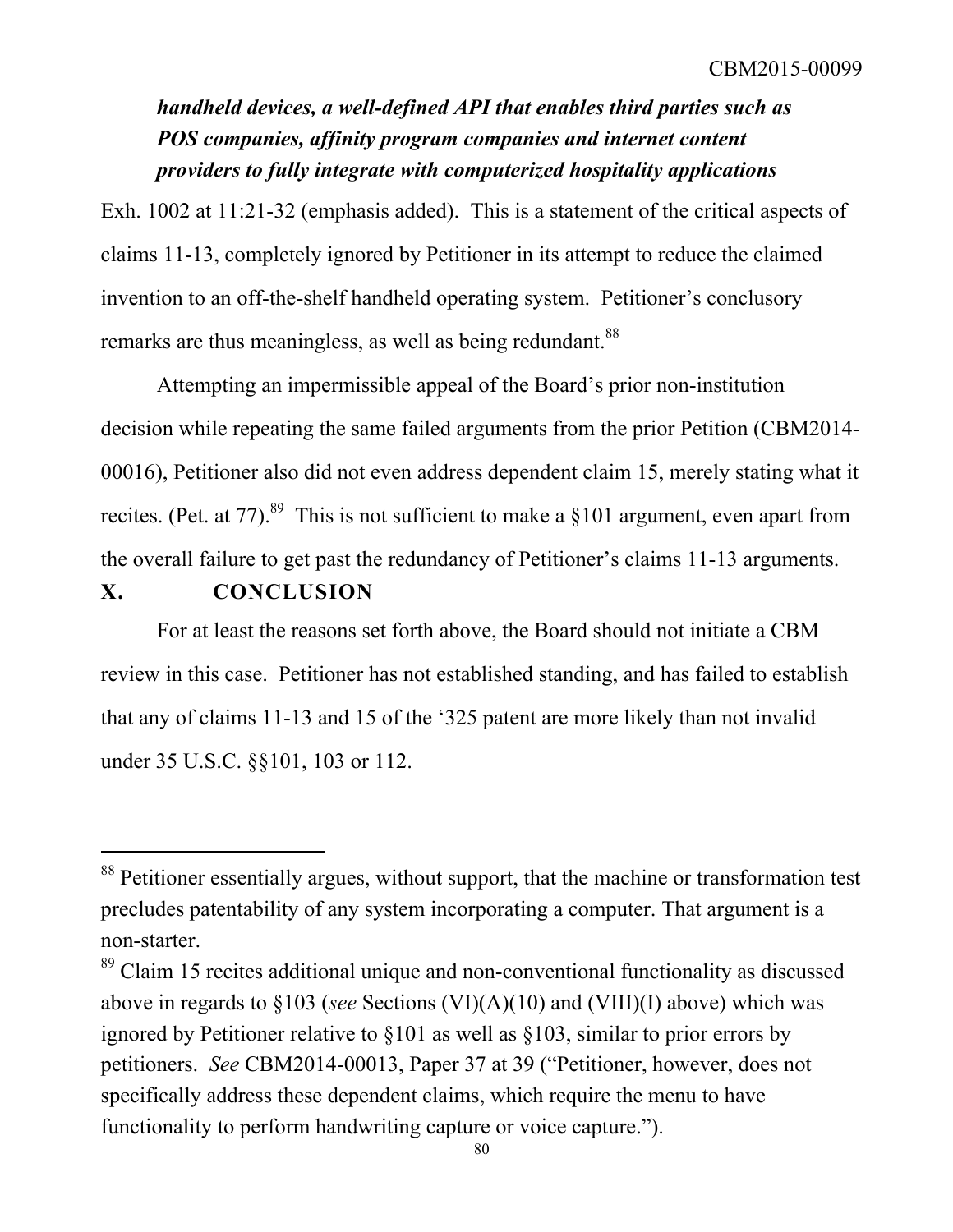June 22, 2015 Respectfully Submitted,

/John W. Osborne/ John W. Osborne Lead Counsel for Patent Owner USPTO Reg. No. 36,231 OSBORNE LAW LLC 33 Habitat Lane Cortlandt Manor, NY 10567 josborne@osborneipl.com Tel.: 914-714-5936 Fax: 914-734-7333

Michael D. Fabiano Back-up Counsel for Patent Owner USPTO Reg. No. 44,675 FABIANO LAW FIRM, P.C. 12526 High Bluff Drive, Suite 300 San Diego, CA 92130 mdfabiano@fabianolawfirm.com Tel.: 619-742-9631